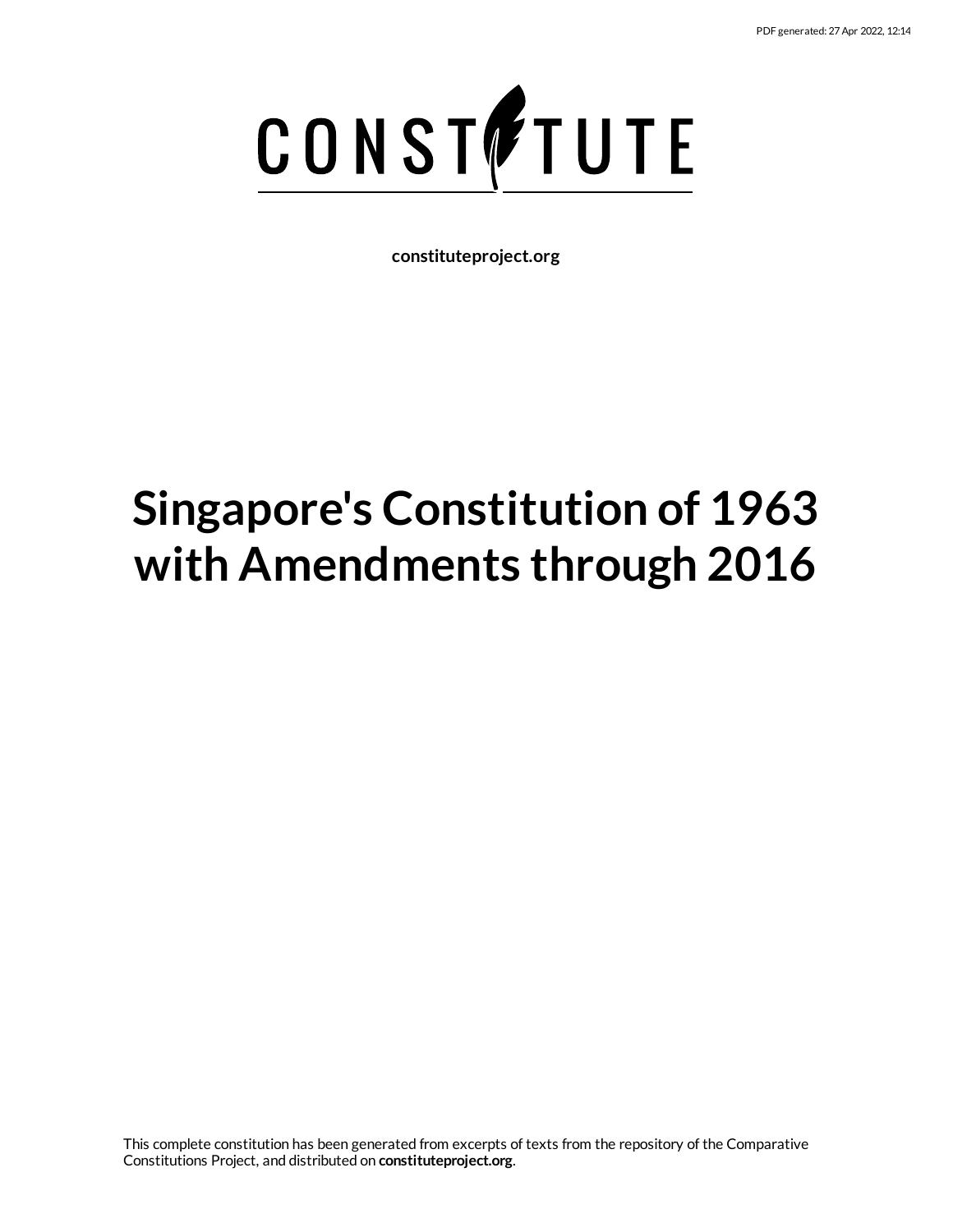# **Table of contents**

| PART III. PROTECTION OF THE SOVEREIGNTY OF THE REPUBLIC OF SINGAPORE 11                               |  |
|-------------------------------------------------------------------------------------------------------|--|
| 6. No surrender of sovereignty or relinquishment of control over the Police Force or the Armed Forces |  |
|                                                                                                       |  |
| 7. Participation in co-operative international schemes which are beneficial to Singapore  12          |  |
|                                                                                                       |  |
|                                                                                                       |  |
|                                                                                                       |  |
|                                                                                                       |  |
| 11. Protection against retrospective criminal laws and repeated trials  13                            |  |
|                                                                                                       |  |
|                                                                                                       |  |
|                                                                                                       |  |
|                                                                                                       |  |
|                                                                                                       |  |
|                                                                                                       |  |
|                                                                                                       |  |
|                                                                                                       |  |
|                                                                                                       |  |
|                                                                                                       |  |
|                                                                                                       |  |
|                                                                                                       |  |
|                                                                                                       |  |
| 37D. Qualifications of members and considerations in appointing members  36                           |  |
| 37E. Disaualifications of members<br>. 36                                                             |  |
|                                                                                                       |  |
|                                                                                                       |  |
|                                                                                                       |  |
|                                                                                                       |  |
|                                                                                                       |  |
| 37IB. President to immediately refer to Council certain cases concerning veto powers  38              |  |
| 37IC. Referred cases - time limit for Council to make recommendation 38                               |  |
| 37ID. Referred cases - matters to be stated in Council's recommendation, etc 38                       |  |
| 37IE. Referred cases - Prime Minister to receive President's grounds and Council's recommendation if  |  |
| 37IF. Referred cases - Parliament may overrule Presidential veto exercised contrary to Council's      |  |
|                                                                                                       |  |
|                                                                                                       |  |
|                                                                                                       |  |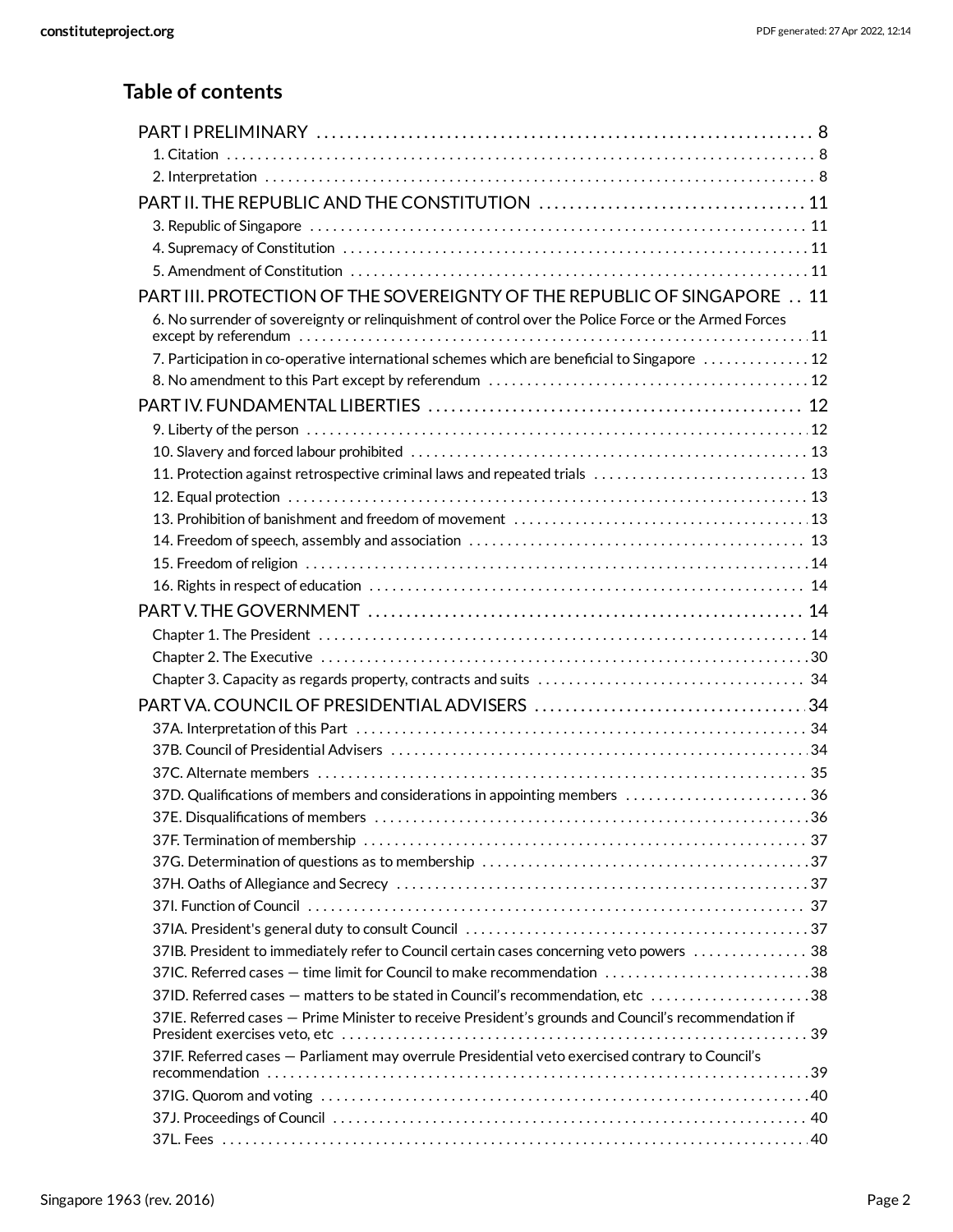| 79. Functions of Council in regard to Bills enacted on a certificate of urgency 53 |  |
|------------------------------------------------------------------------------------|--|
|                                                                                    |  |
|                                                                                    |  |
|                                                                                    |  |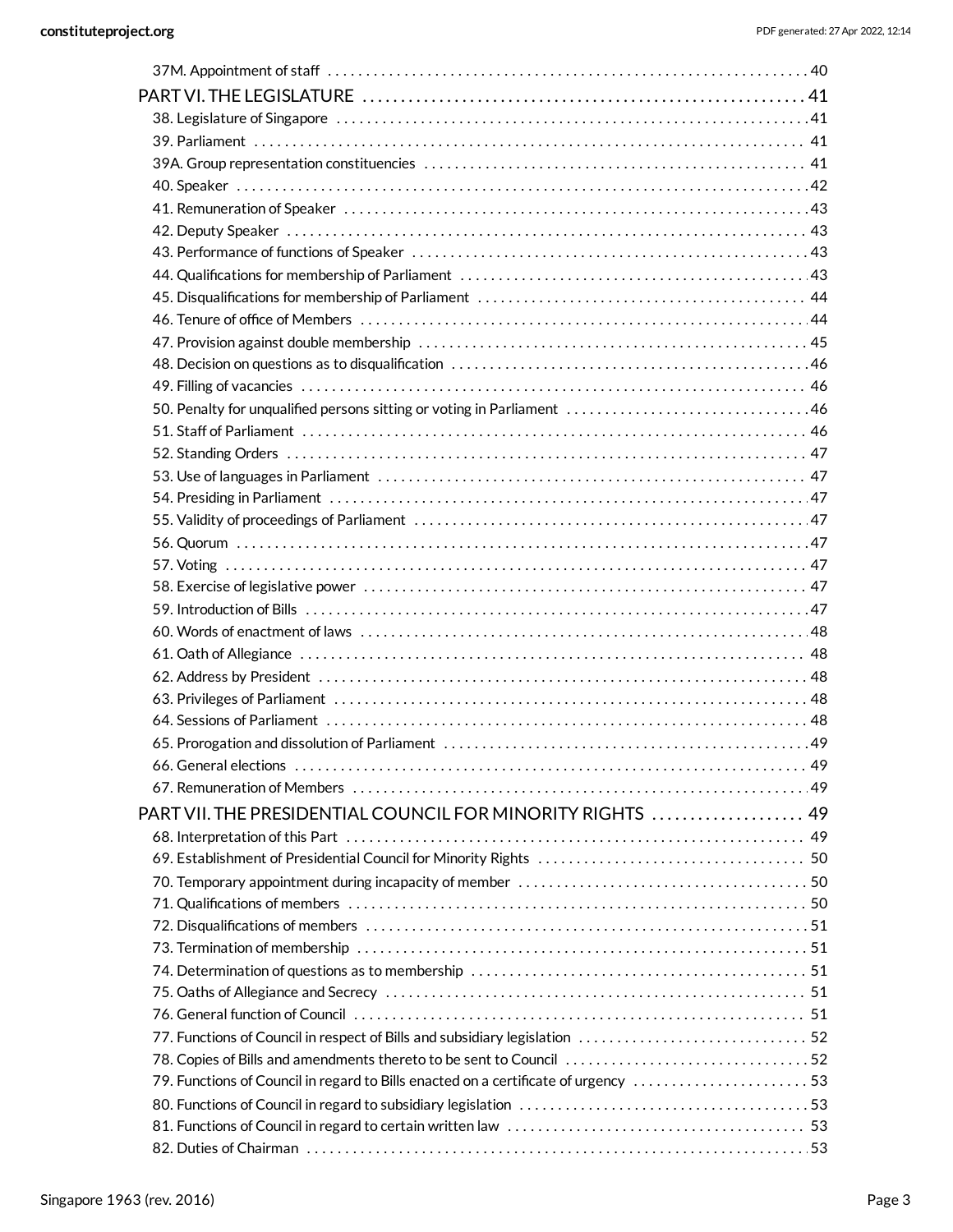| 86. Validity of proceedings notwithstanding vacancy in membership 54                                 |  |
|------------------------------------------------------------------------------------------------------|--|
|                                                                                                      |  |
|                                                                                                      |  |
|                                                                                                      |  |
|                                                                                                      |  |
|                                                                                                      |  |
|                                                                                                      |  |
|                                                                                                      |  |
|                                                                                                      |  |
| 93A. Jurisdiction to determine questions as to validity of Presidential election 55                  |  |
|                                                                                                      |  |
|                                                                                                      |  |
|                                                                                                      |  |
|                                                                                                      |  |
|                                                                                                      |  |
| 99. Restriction on Parliamentary discussion of conduct of a Judge of Supreme Court  58               |  |
|                                                                                                      |  |
|                                                                                                      |  |
|                                                                                                      |  |
|                                                                                                      |  |
|                                                                                                      |  |
|                                                                                                      |  |
|                                                                                                      |  |
|                                                                                                      |  |
|                                                                                                      |  |
|                                                                                                      |  |
|                                                                                                      |  |
|                                                                                                      |  |
|                                                                                                      |  |
|                                                                                                      |  |
|                                                                                                      |  |
| 110C. Provisions applicable to Education Service Commission and Police and Civil Defence Services    |  |
|                                                                                                      |  |
|                                                                                                      |  |
|                                                                                                      |  |
|                                                                                                      |  |
|                                                                                                      |  |
| 113. Power of Public Service Commission and Legal Service Commission in relation to pensions, etc 65 |  |
| 114. Pensions, etc., to be charged on Pension Fund or Consolidated Fund  65                          |  |
|                                                                                                      |  |
|                                                                                                      |  |
|                                                                                                      |  |
|                                                                                                      |  |
|                                                                                                      |  |
|                                                                                                      |  |
|                                                                                                      |  |
|                                                                                                      |  |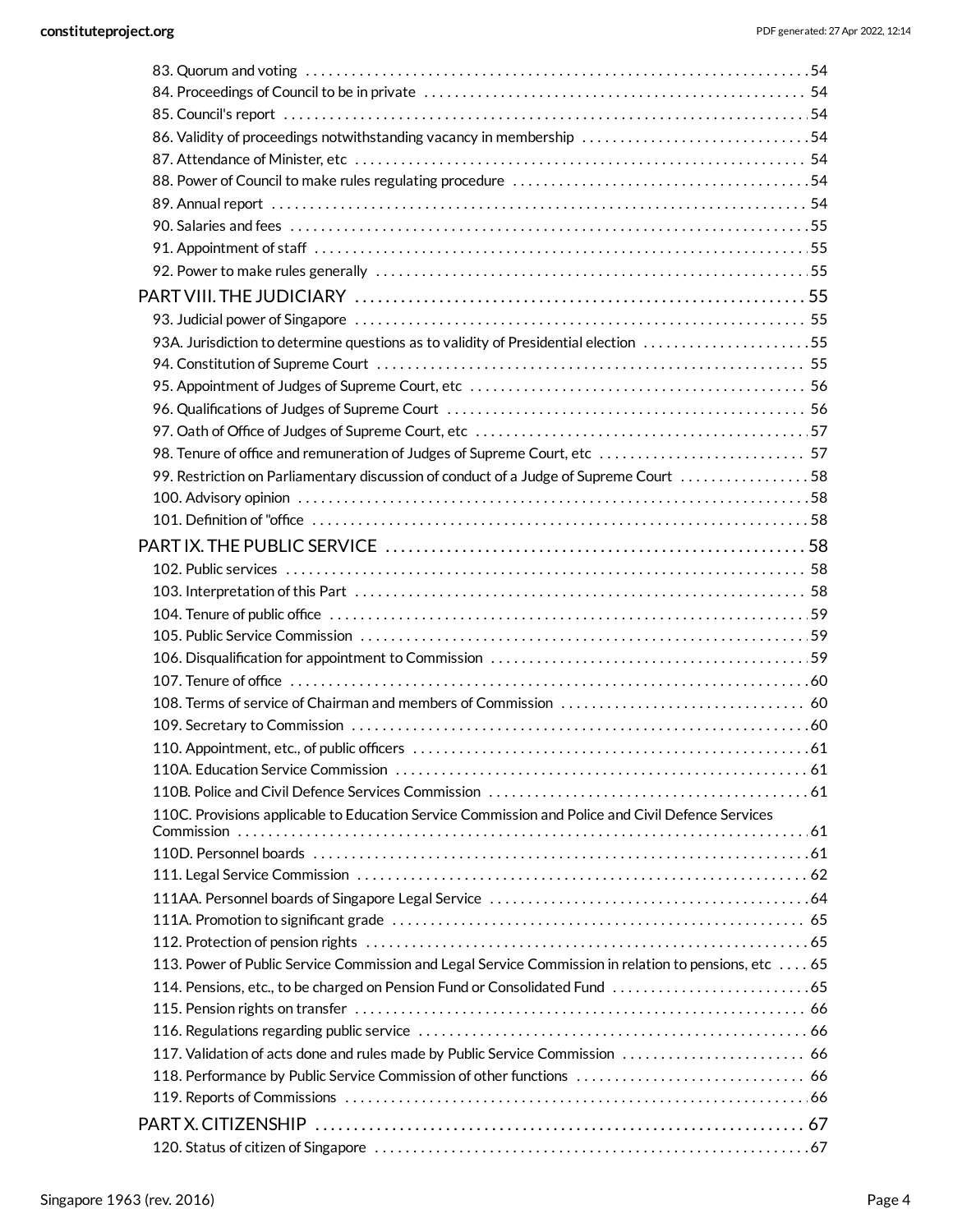| 137. Deprivation of citizenship or cancellation of enrolment of child of person losing citizenship 72 |  |
|-------------------------------------------------------------------------------------------------------|--|
|                                                                                                       |  |
|                                                                                                       |  |
|                                                                                                       |  |
|                                                                                                       |  |
|                                                                                                       |  |
|                                                                                                       |  |
|                                                                                                       |  |
|                                                                                                       |  |
|                                                                                                       |  |
|                                                                                                       |  |
|                                                                                                       |  |
| 148. Authorisation of expenditure from Consolidated Fund and Development Fund 77                      |  |
|                                                                                                       |  |
|                                                                                                       |  |
|                                                                                                       |  |
|                                                                                                       |  |
|                                                                                                       |  |
|                                                                                                       |  |
| 148H. Publication of President's opinion regarding certain liabilities of the Government  81          |  |
|                                                                                                       |  |
| PART XII. SPECIAL POWERS AGAINST SUBVERSION AND EMERGENCY POWERS  82                                  |  |
|                                                                                                       |  |
|                                                                                                       |  |
|                                                                                                       |  |
|                                                                                                       |  |
|                                                                                                       |  |
|                                                                                                       |  |
|                                                                                                       |  |
|                                                                                                       |  |
|                                                                                                       |  |
|                                                                                                       |  |
|                                                                                                       |  |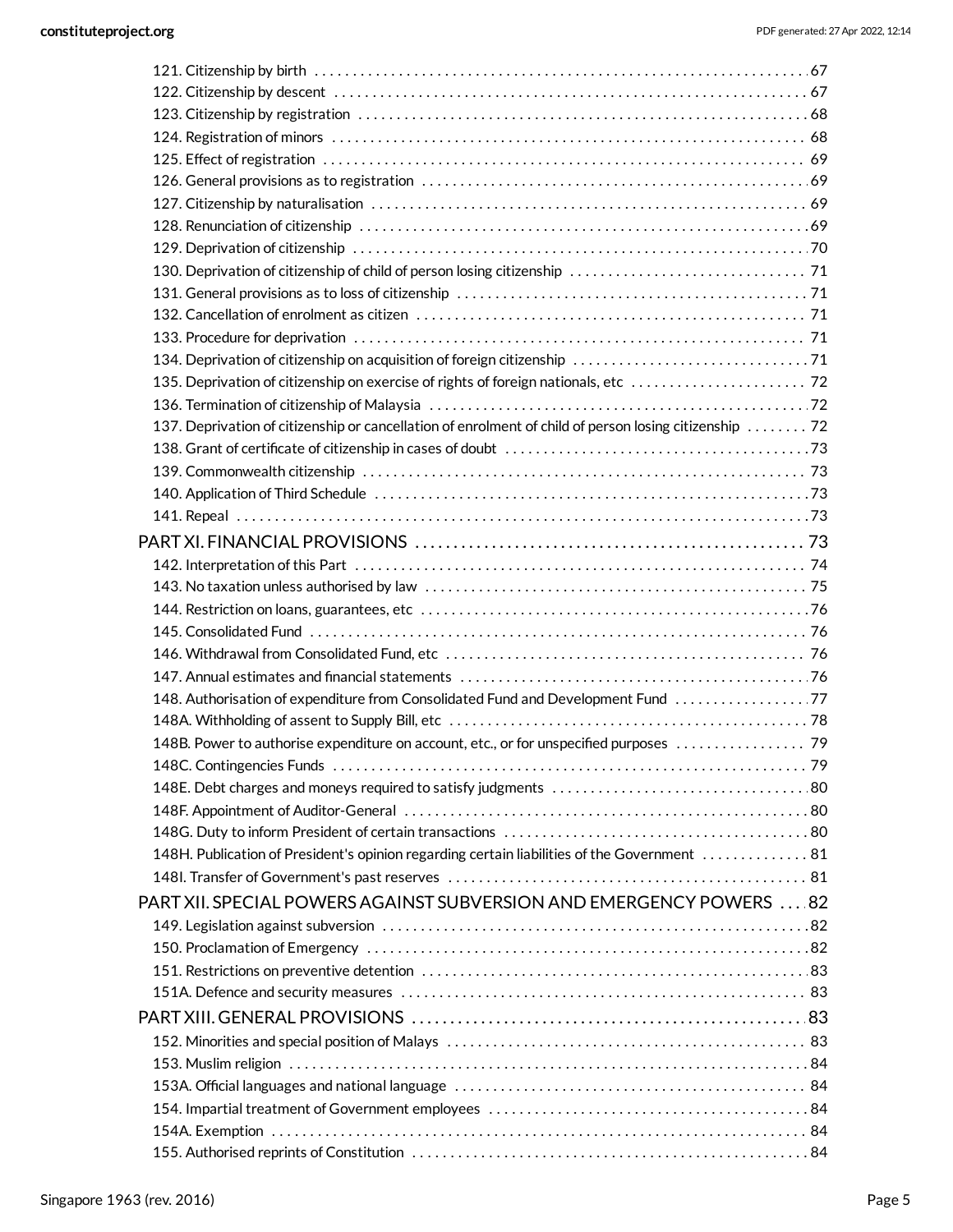| 163. Person holding office of President immediately prior to 30th November 1991 to continue to hold       |    |
|-----------------------------------------------------------------------------------------------------------|----|
|                                                                                                           |    |
|                                                                                                           |    |
|                                                                                                           |    |
| FIRST SCHEDULE. FORMS OF OATHS (Articles 20 (3); 27; 37H; 40 (3); 42 (2) (b); 61; 75;                     |    |
|                                                                                                           |    |
|                                                                                                           |    |
| 1A. Oath of Office of Person Exercising Functions of Office of President  88                              |    |
|                                                                                                           |    |
|                                                                                                           |    |
|                                                                                                           |    |
| 4A. Oath for due execution of Office of Minister or Parliamentary Secretary  88                           |    |
| 5. Oath for the due execution of the Office of Chairman or other Member of the Public Service             |    |
| 6. Oath of Office of Chief Justice, a Judge of the Supreme Court and a Judicial Commissioner and a Senior |    |
|                                                                                                           |    |
|                                                                                                           |    |
| 7. Oath of Secrecy of Chairman or Member of the Presidential Council for Minority Rights 89               |    |
| 8. Oath of Secrecy of Chairman or Member of Council of Presidential Advisers  89                          |    |
| SECOND SCHEDULE. OATH OF RENUNCIATION, ALLEGIANCE AND LOYALTY                                             |    |
|                                                                                                           |    |
|                                                                                                           |    |
|                                                                                                           |    |
| 2. Decision not subject to appeal                                                                         | 90 |
| 3. Delegation of Minister's functions to public officer and right of appeal to Minister against public    |    |
|                                                                                                           |    |
|                                                                                                           |    |
|                                                                                                           |    |
|                                                                                                           |    |
|                                                                                                           |    |
|                                                                                                           |    |
|                                                                                                           |    |
|                                                                                                           |    |
|                                                                                                           |    |
|                                                                                                           |    |
|                                                                                                           |    |
|                                                                                                           |    |
|                                                                                                           |    |
|                                                                                                           |    |
|                                                                                                           |    |
|                                                                                                           |    |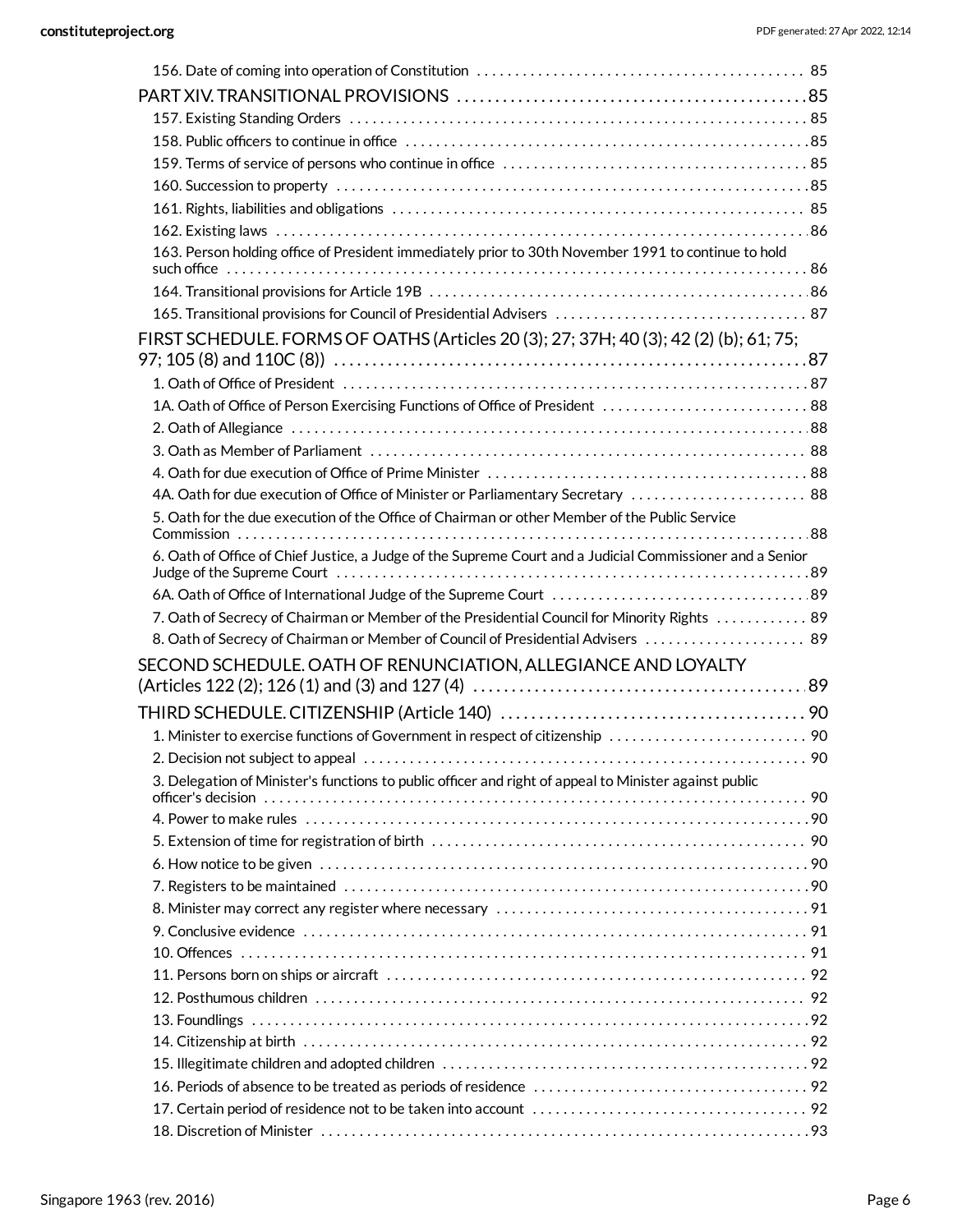| FOURTH SCHEDULE, APPOINTMENT OF NOMINATED MEMBERS OF PARLIAMENT |  |
|-----------------------------------------------------------------|--|
| $(Articles 39(1)(c) and 44(1)) \dots 33$                        |  |
|                                                                 |  |
|                                                                 |  |
|                                                                 |  |
|                                                                 |  |
| FIFTH SCHEDULE. KEY STATUTORY BOARDS AND GOVERNMENT COMPANIES   |  |
|                                                                 |  |
|                                                                 |  |
|                                                                 |  |
|                                                                 |  |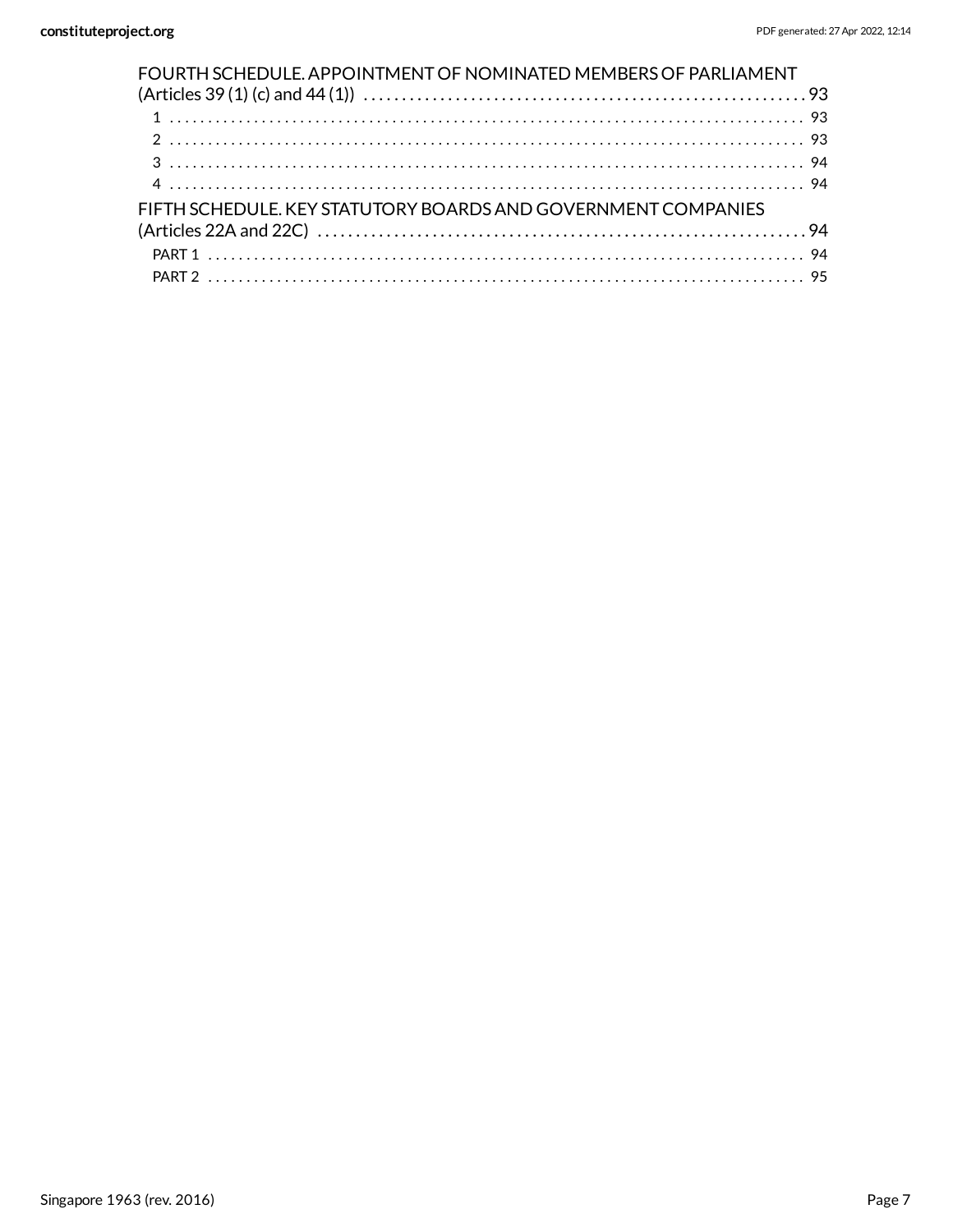# <span id="page-7-0"></span>**PART I PRELIMINARY**

# <span id="page-7-1"></span>**1. Citation**

This Constitution may be cited as the Constitution of the Republic of Singapore.

# <span id="page-7-2"></span>**2. Interpretation**

- **1.** In this Constitution, unless it is otherwise provided or the context otherwise requires—
	- "Cabinet" means the Cabinet constituted under this Constitution;
	- "Civil List" means the provision made under Article 22J for the maintenance of the President;
	- "citizen of Singapore" means any person who, under the provisions of this Constitution, has the status of a citizen of Singapore;
	- "commencement", used with reference to this Constitution, means 9th August 1965;
	- "Consolidated Fund" means the Consolidated Fund established by this Constitution;
	- "Council of Presidential Advisers" means the Council of Presidential Advisers constituted under Part VA;
	- "existing law" means any law having effect as part of the law of Singapore immediately before the commencement of this Constitution;
	- "Government" means the Government of Singapore;
	- "Judge of the Supreme Court" means the Chief Justice, a Judge of Appeal or a Judge of the High Court;
	- "law" includes written law and any legislation of the United Kingdom or other enactment or instrument whatsoever which is in operation in Singapore and the common law in so far as it is in operation in Singapore and any custom or usage having the force of law in Singapore;
	- "Legal Service Commission" means the Legal Service Commission constituted under this Constitution;
	- "Legislature" means the Legislature of Singapore;
	- "Minister" means a Minister appointed under this Constitution;
	- "office of profit" means, subject to clause (5), any whole time office in the public service;
	- "Parliament" means the Parliament of Singapore;
	- "President" means the President of Singapore elected under this Constitution and includes any person for the time being exercising the functions of the office of President;
	- "Presidential Elections Committee" means the Presidential Elections Committee constituted under Article 18;
	- "Prime Minister" means the Prime Minister of Singapore appointed under this Constitution;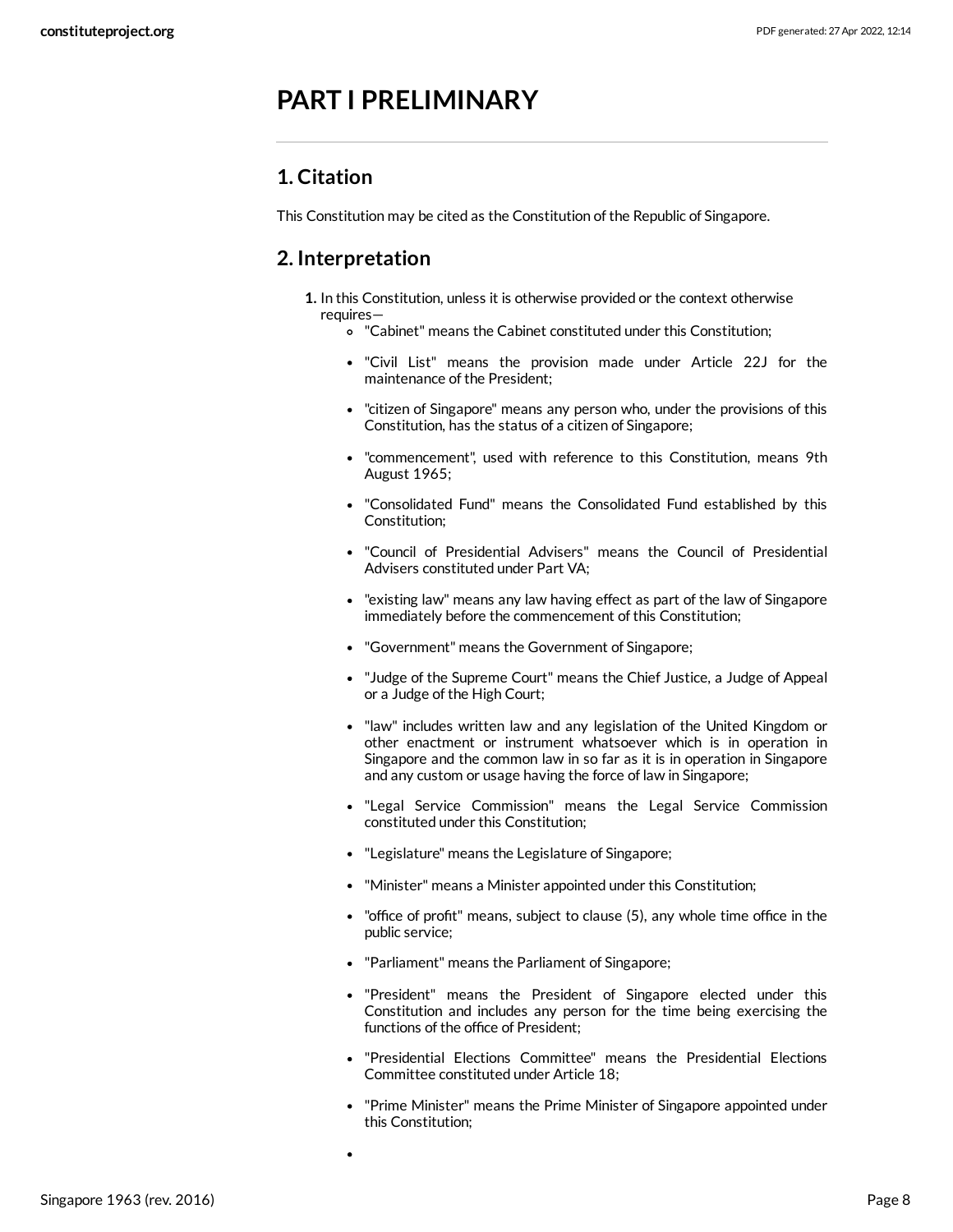- **1.** "public office" means, subject to clause (5), an office of emolument in the public service;
	- "public officer" means the holder of any public office;
	- "public seal" means the public seal of Singapore;
	- "public service" means service under the Government;
	- "Public Service Commission" means the Public Service Commission constituted under this Constitution;
	- "register of electors" means any register of electors prepared under the provisions of any written law for the time being in force relating to Parliamentary elections;
	- "remuneration", in respect of any public officer, means only the emoluments of that officer, the whole or any part of which count for pension or gratuity in accordance with the provisions of any law relating to the grant of pensions or gratuities in respect of the public service;
	- "reserves", in relation to the Government, a statutory board or Government company, means the excess of assets over liabilities of the Government, statutory board or Government company, as the case may be;
	- "session" means the sittings of Parliament commencing when it first meets after being constituted, or after its prorogation or dissolution at any time, and terminating when Parliament is prorogued or is dissolved without having been prorogued;
	- "Singapore" means the Republic of Singapore;
	- "sitting" means a period during which Parliament is sitting continuously without adjournment, including any period during which Parliament is in committee;
	- "Speaker" and "Deputy Speaker" mean, respectively, the Speaker and a Deputy Speaker of Parliament;
	- "term of office", in relation to the Government, means the period
		- **a.** commencing on the date the Prime Minister and Ministers first take and subscribe the Oath of Allegiance in accordance with Article 27 after a general election; and
		- **b.** ending after the next general election on the date immediately before the Prime Minister and Ministers first take and subscribe the Oath of Allegiance in accordance with Article 27;
	- "terms of service", in respect of any officer, includes the remuneration to which that officer is entitled by virtue of his office, and any pension, gratuity or other like allowance payable to or in respect of that officer;
	- "written law" means this Constitution and all Acts and Ordinances and subsidiary legislation for the time being in force in Singapore.
- **2.** Except where this Constitution otherwise provides or where the context otherwise requires
	- **a.** the person or authority having power to make substantive appointments to any public office may appoint a person to perform the functions of that office during any period when it is vacant or when the holder thereof is unable (whether by reason of absence or infirmity of body or mind or any other cause) to perform those functions;
	- **b.** every appointment to perform the functions of an office made under paragraph (a) shall be made in the same manner as and subject to the same conditions as apply to a substantive appointment to that office;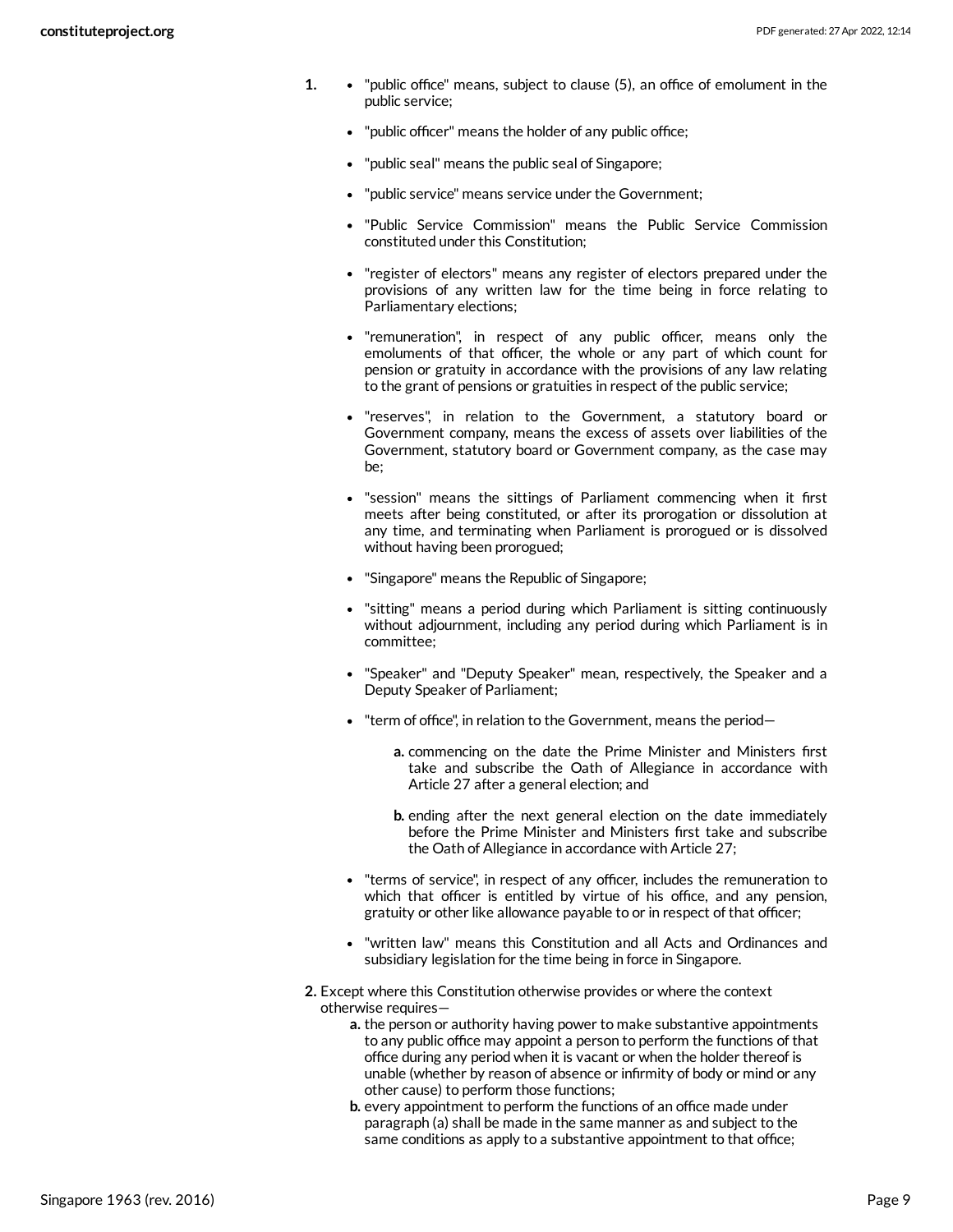- **2. c.** any reference in this Constitution to the holder of any office by the term designating his office shall be construed as including a reference to any person for the time being lawfully performing the functions of that office; and
	- **d.** any reference in this Constitution to an appointment to any office shall be construed as including a reference to an appointment to perform the functions of that office.
- **3.** Where in this Constitution power is conferred on any person or authority to appoint a person to perform the functions of any office if the holder thereof is unable himself to perform its functions, any such appointment shall not be called in question on the ground that the holder of that office was not unable to perform those functions.
- **4.** For the purposes of this Constitution, the resignation of a member of any body or the holder of any office constituted by this Constitution that is required to be addressed to any person shall be deemed to have effect from the time that it is received by that person:

Provided that, in the case of a resignation that is required to be addressed to the Speaker, the resignation shall, if the office of Speaker is vacant or the Speaker is absent from Singapore, be deemed to have effect from the time that it is received by a Deputy Speaker on behalf of the Speaker.

**5.** For the purposes of this Constitution, a person shall not be considered as holding a public office or an office of profit by reason of the fact that he is in receipt of any remuneration or allowances (including a pension or other like allowance) in respect of his tenure of the office of President, Prime Minister, Chief Justice, Speaker, Deputy Speaker, Minister, Parliamentary Secretary, Political Secretary, Member of Parliament, Ambassador, High Commissioner or such other office as the President may, from time to time, by order, prescribe\*.

\*Offices of Consul-General and Consul have been prescribed by the President — See G.N. No. S 212/72

- **6. a.** Without prejudice to clause (2) when the holder of any public office is on leave of absence pending relinquishment of that office, the person or authority having power to make appointments to that office may appoint another person thereto.
	- **b.** Where 2 or more persons are holding the same office by reason of an appointment made pursuant to paragraph (a), the person last appointed shall, in respect of any function conferred on the holder of that office, be deemed to be the sole holder of that office.
- **7.** Where a person is required by this Constitution to take an oath, he shall be permitted, if he so desires, to comply with that requirement by making an affirmation.
- **8.** References in this Constitution to any period shall, so far as the context admits, be construed as including references to a period beginning before the commencement of this Constitution.
- **9.** Subject to this Article, the Interpretation Act (Cap. 1) shall apply for the purpose of interpreting this Constitution and otherwise in relation thereto as it applies for the purpose of interpreting and otherwise in relation to any written law within the meaning of that Act.
- **10.** Unless the context otherwise requires, any reference in this Constitution to a specified Part, Article or Schedule is a reference to that Part or Article of, or that Schedule to, this Constitution; any reference to a specified chapter, clause, section or paragraph is a reference to that chapter of the Part, that clause of the Article, that section of the Schedule, or that paragraph of the clause or section, in which the reference occurs; and any reference to a group of Articles, sections or divisions of Articles or sections shall be construed as including both the first and the last member of the group referred to.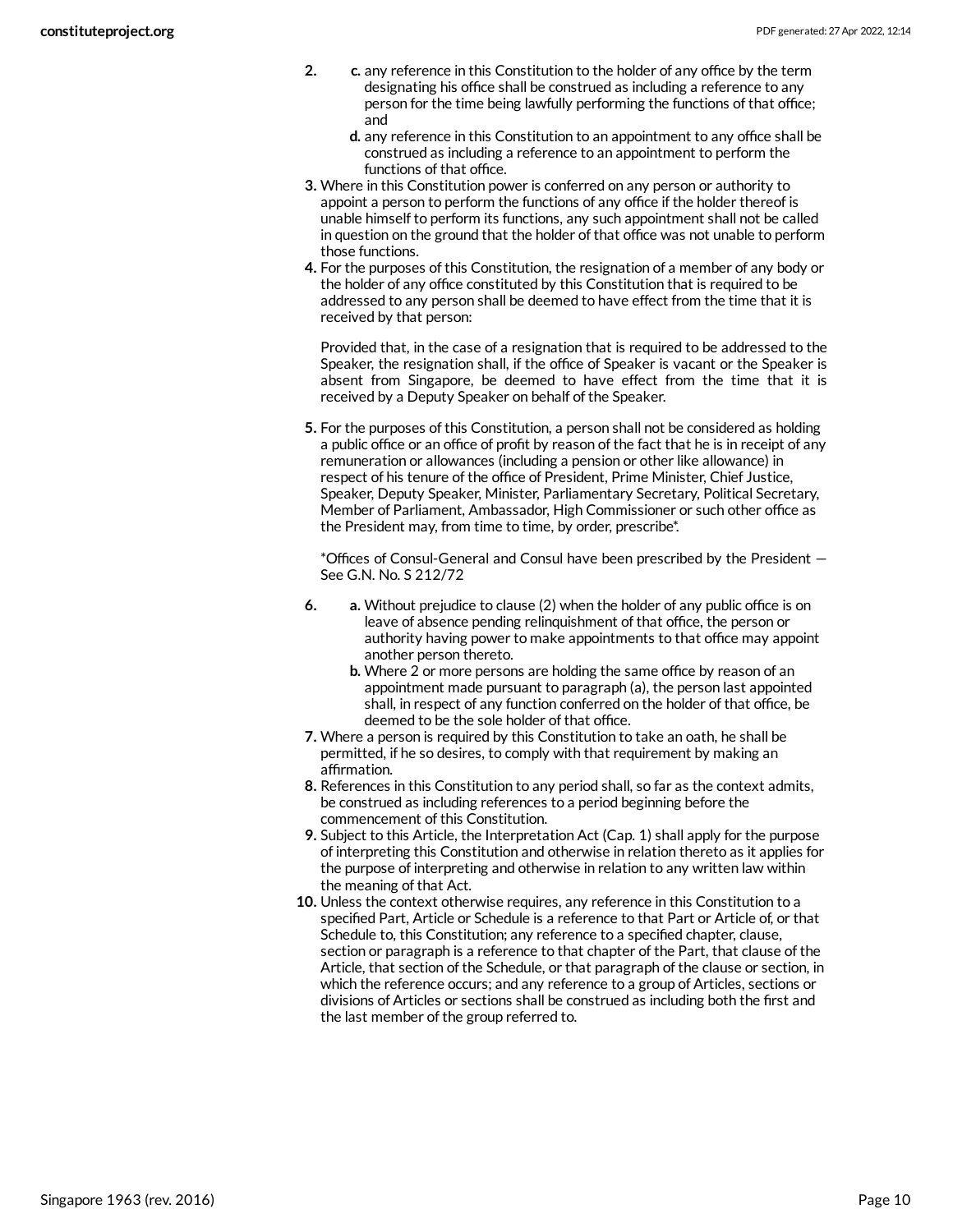# <span id="page-10-2"></span><span id="page-10-1"></span><span id="page-10-0"></span>**PART II. THE REPUBLIC AND THE CONSTITUTION**

| • Type of government envisioned    | 3. Republic of Singapore                                                                                                                                                                                                                                                                                                                                                                                                                                                                                                                                 |
|------------------------------------|----------------------------------------------------------------------------------------------------------------------------------------------------------------------------------------------------------------------------------------------------------------------------------------------------------------------------------------------------------------------------------------------------------------------------------------------------------------------------------------------------------------------------------------------------------|
|                                    | Singapore shall be a sovereign republic to be known as the Republic of Singapore.                                                                                                                                                                                                                                                                                                                                                                                                                                                                        |
| • Constitutionality of legislation | 4. Supremacy of Constitution                                                                                                                                                                                                                                                                                                                                                                                                                                                                                                                             |
|                                    | This Constitution is the supreme law of the Republic of Singapore and any law enacted<br>by the Legislature after the commencement of this Constitution which is inconsistent<br>with this Constitution shall, to the extent of the inconsistency, be void.                                                                                                                                                                                                                                                                                              |
| • Constitution amendment procedure | 5. Amendment of Constitution                                                                                                                                                                                                                                                                                                                                                                                                                                                                                                                             |
| • Referenda                        | <b>1.</b> Subject to this Article and Article 8, the provisions of this Constitution may be<br>amended by a law enacted by the Legislature.<br>2. A Bill seeking to amend any provision in this Constitution shall not be passed by<br>Parliament unless it has been supported on Second and Third Readings by the<br>votes of not less than two-thirds of the total number of Members of Parliament<br>(excluding nominated Members).<br>2A. Deleted by Act 28 of 2016 wef 01/04/2017.<br>3. In this Article, "amendment" includes addition and repeal. |
|                                    | <b>5A.</b> Repealed by Act 28 of 2016 wef 01/04/2017.                                                                                                                                                                                                                                                                                                                                                                                                                                                                                                    |
|                                    | <b>PART III. PROTECTION OF THE</b>                                                                                                                                                                                                                                                                                                                                                                                                                                                                                                                       |

# <span id="page-10-4"></span><span id="page-10-3"></span>**PART III. PROTECTION OF THE SOVEREIGNTY OF THE REPUBLIC OF SINGAPORE**

## <span id="page-10-5"></span>**6. No surrender of sovereignty or relinquishment of control over the Police Force or the Armed Forces except by referendum**

**1.** There shall be—

- **a.** no surrender or transfer, either wholly or in part, of the sovereignty of the Republic of Singapore as an independent nation, whether by way of merger or incorporation with any other sovereign state or with any Federation, Confederation, country or territory or in any other manner whatsoever; and
- **b.** no relinquishment of control over the Singapore Police Force or the Singapore Armed Forces,

unless such surrender, transfer or relinquishment has been supported, at a national referendum, by not less than two-thirds of the total number of votes cast by the electors registered under the Parliamentary Elections Act (Cap. 218).

#### **2.** For the purposes of this Article—

"Singapore Armed Forces" means the Singapore Armed Forces raised and maintained under the Singapore Armed Forces Act (Cap. 295), and includes any civil defence force formed under the Civil Defence Act (Cap.

Referenda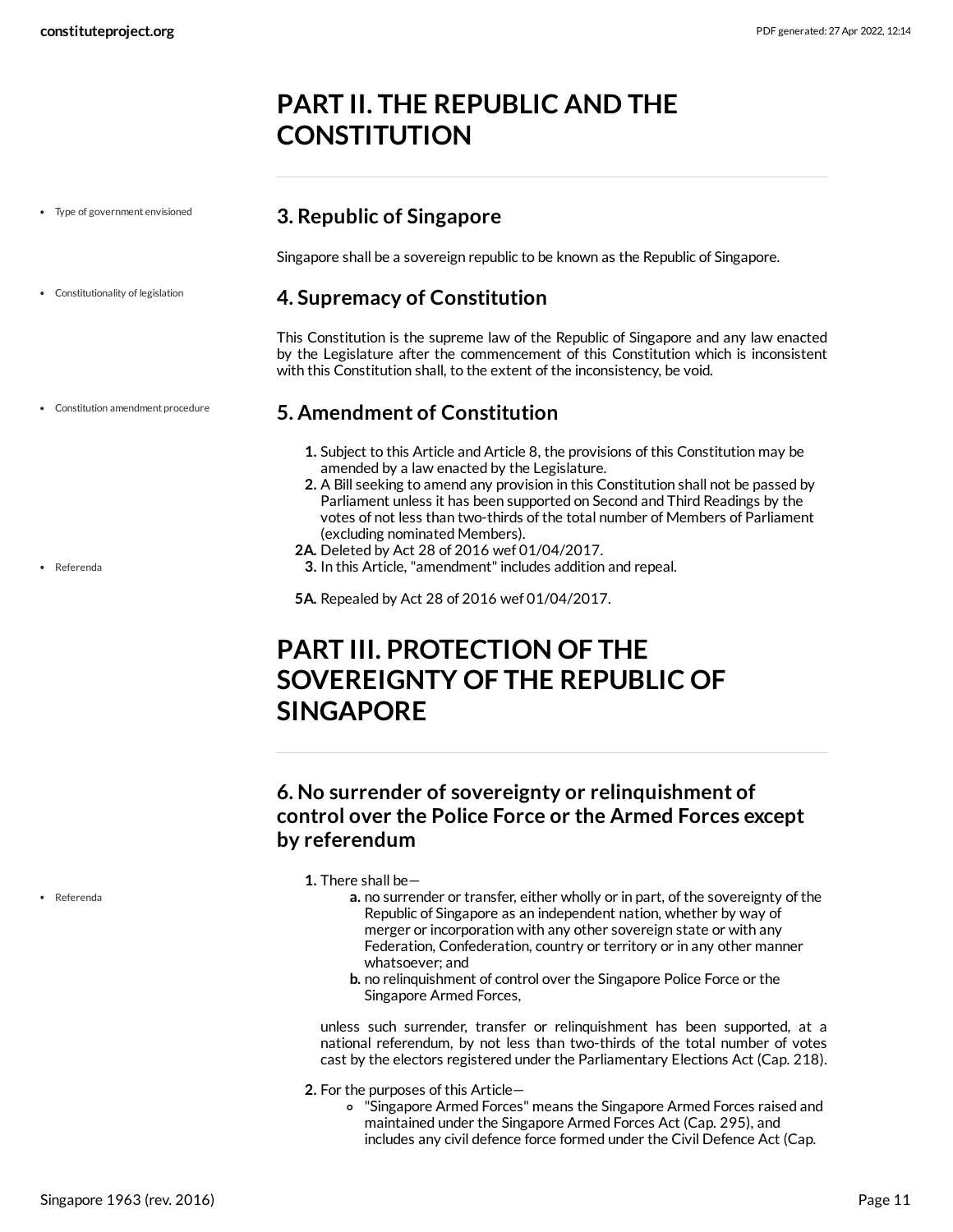- **2.** 42) and such other force as the President may, by notification in the Gazette, declare to be an armed force for the purposes of this Article;
	- "Singapore Police Force" means the Singapore Police Force and the Special Constabulary established under the Police Force Act (Cap. 235) and any Auxiliary Police Force created in accordance with Part IX of that Act, and includes the Vigilante Corps established under the Vigilante Corps Act (Cap. 343) and such other force as the President may, by notification in the Gazette, declare to be a police force for the purposes of this Article.

### <span id="page-11-0"></span>**7. Participation in co-operative international schemes which are beneficial to Singapore**

Without in any way derogating from the force and effect of Article 6, nothing in that Article shall be construed as precluding Singapore or any association, body or organisation therein from—

- **a.** participating or co-operating in, or contributing towards, any scheme, venture, project, enterprise or undertaking of whatsoever nature, in conjunction or in concert with any other sovereign state or with any Federation, Confederation, country or countries or any association, body or organisation therein, where such scheme, venture, project, enterprise or undertaking confers, has the effect of conferring or is intended to confer, on Singapore or any association, body or organisation therein, any economic, financial, industrial, social, cultural, educational or other benefit of any kind or is, or appears to be, advantageous in any way to Singapore or any association, body or organisation therein; or
- **b.** entering into any treaty, agreement, contract, pact or other arrangement with any other sovereign state or with any Federation, Confederation, country or countries or any association, body or organisation therein, where such treaty, agreement, contract, pact or arrangement provides for mutual or collective security or any other object or purpose whatsoever which is, or appears to be, beneficial or advantageous to Singapore in any way.

### <span id="page-11-1"></span>**8. No amendment to this Part except by referendum**

- **1.** A Bill for making an amendment to this Part shall not be passed by Parliament unless it has been supported, at a national referendum, by not less than twothirds of the total number of votes cast by the electors registered under the Parliamentary Elections Act (Cap. 218).
- **2.** In this Article, "amendment" includes addition and repeal.

# <span id="page-11-2"></span>**PART IV. FUNDAMENTAL LIBERTIES**

#### <span id="page-11-3"></span>**9. Liberty of the person**

- **1.** No person shall be deprived of his life or personal liberty save in accordance with law.
- **2.** Where a complaint is made to the High Court or any Judge thereof that a person is being unlawfully detained, the Court shall inquire into the complaint and, unless satisfied that the detention is lawful, shall order him to be produced before the Court and release him.
- **3.** Where a person is arrested, he shall be informed as soon as may be of the grounds of his arrest and shall be allowed to consult and be defended by a legal practitioner of his choice.
- **4.** Where a person is arrested and not released, he shall, without unreasonable delay, and in any case within 48 hours (excluding the time of any necessary journey), be produced before a Magistrate, in person or by way of videoconferencing link (or other similar technology) in accordance with law, and shall not be further detained in custody without the Magistrate's authority.

• International law

Referenda

• Right to life

• Right to counsel

Singapore 1963 (rev. 2016) Page 12

• Protection from unjustified restraint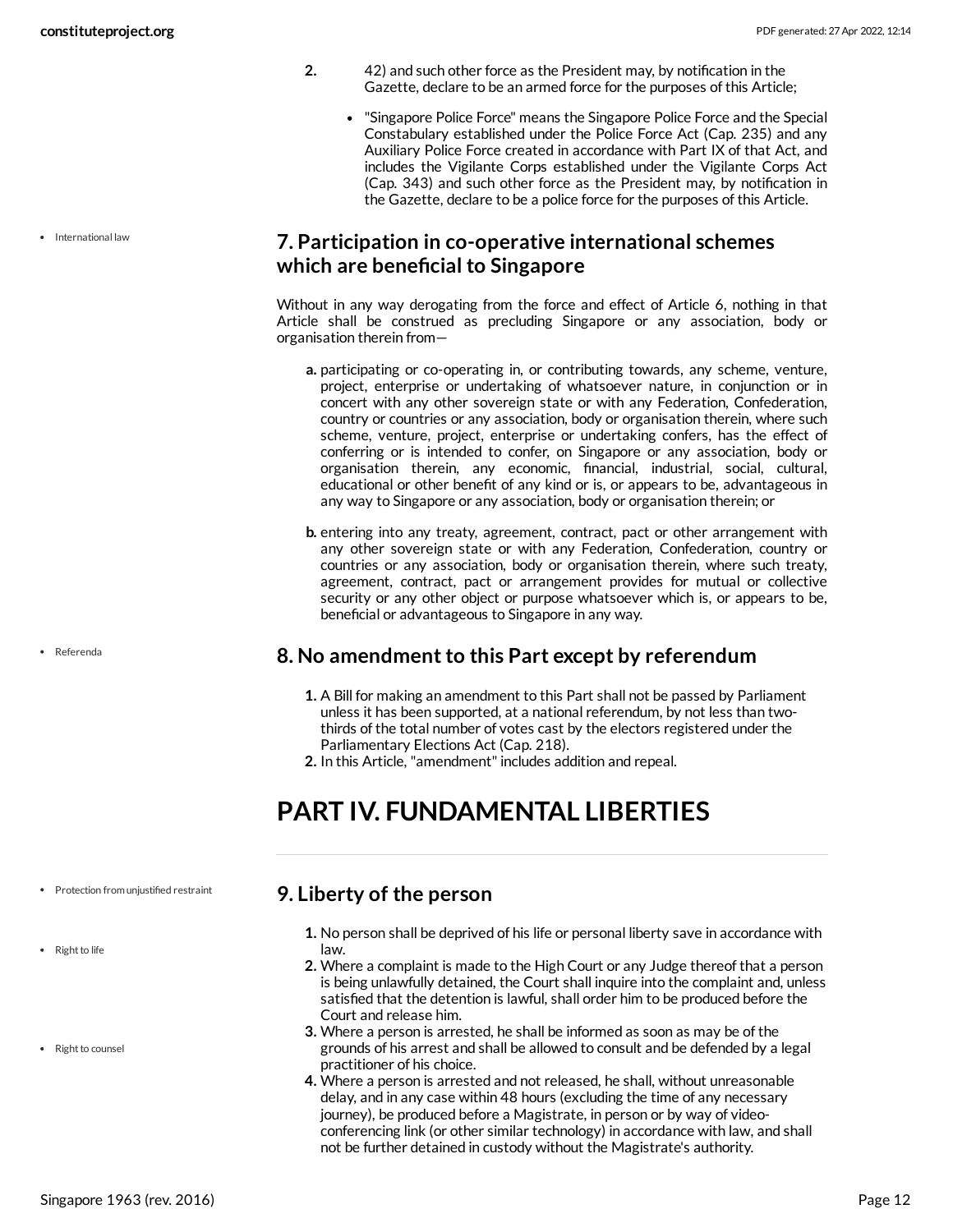Drugs, alcohol, and illegal substances

- **5.** Clauses (3) and (4) shall not apply to an enemy alien or to any person arrested for contempt of Parliament pursuant to a warrant issued under the hand of the Speaker.
- **6.** Nothing in this Article shall invalidate any law
	- **a.** in force before the commencement of this Constitution which authorises the arrest and detention of any person in the interests of public safety, peace and good order; or
	- **b.** relating to the misuse of drugs or intoxicating substances which authorises the arrest and detention of any person for the purpose of treatment and rehabilitation,

by reason of such law being inconsistent with clauses (3) and (4), and, in particular, nothing in this Article shall affect the validity or operation of any such law before 10th March 1978.

# <span id="page-12-0"></span>**10. Slavery and forced labour prohibited**

- **1.** No person shall be held in slavery.
- **2.** All forms of forced labour are prohibited, but Parliament may by law provide for compulsory service for national purposes.
- **3.** Work incidental to the serving of a sentence of imprisonment imposed by a court of law shall not be taken to be forced labour within the meaning of this Article.

### <span id="page-12-1"></span>**11. Protection against retrospective criminal laws and repeated trials**

- **1.** No person shall be punished for an act or omission which was not punishable by law when it was done or made, and no person shall suffer greater punishment for an offence than was prescribed by law at the time it was committed.
- **2.** A person who has been convicted or acquitted of an offence shall not be tried again for the same offence except where the conviction or acquittal has been quashed and a retrial ordered by a court superior to that by which he was convicted or acquitted.

# <span id="page-12-2"></span>**12. Equal protection**

- **1.** All persons are equal before the law and entitled to the equal protection of the law.
- **2.** Except as expressly authorised by this Constitution, there shall be no discrimination against citizens of Singapore on the ground only of religion, race, descent or place of birth in any law or in the appointment to any office or employment under a public authority or in the administration of any law relating to the acquisition, holding or disposition of property or the establishing or carrying on of any trade, business, profession, vocation or employment.
- **3.** This Article does not invalidate or prohibit
	- **a.** any provision regulating personal law; or
		- **b.** any provision or practice restricting office or employment connected with the affairs of any religion, or of an institution managed by a group professing any religion, to persons professing that religion.

# <span id="page-12-3"></span>**13. Prohibition of banishment and freedom of movement**

- **1.** No citizen of Singapore shall be banished or excluded from Singapore.
- **2.** Subject to any law relating to the security of Singapore or any part thereof, public order, public health or the punishment of offenders, every citizen of Singapore has the right to move freely throughout Singapore and to reside in any part thereof.

# <span id="page-12-4"></span>**14. Freedom of speech, assembly and association**

- **1.** Subject to clauses (2) and (3)
	- **a.** every citizen of Singapore has the right to freedom of speech and expression;

• Prohibition of slavery

- $\bullet$  Principle of no punishment without law
- Protection from ex postfacto laws
- Prohibition of double jeopardy
- General guarantee of equality
- Equality regardless of religion
- Equality regardless of parentage
- Equality regardless of race Equality regardless of origin

• Freedom of movement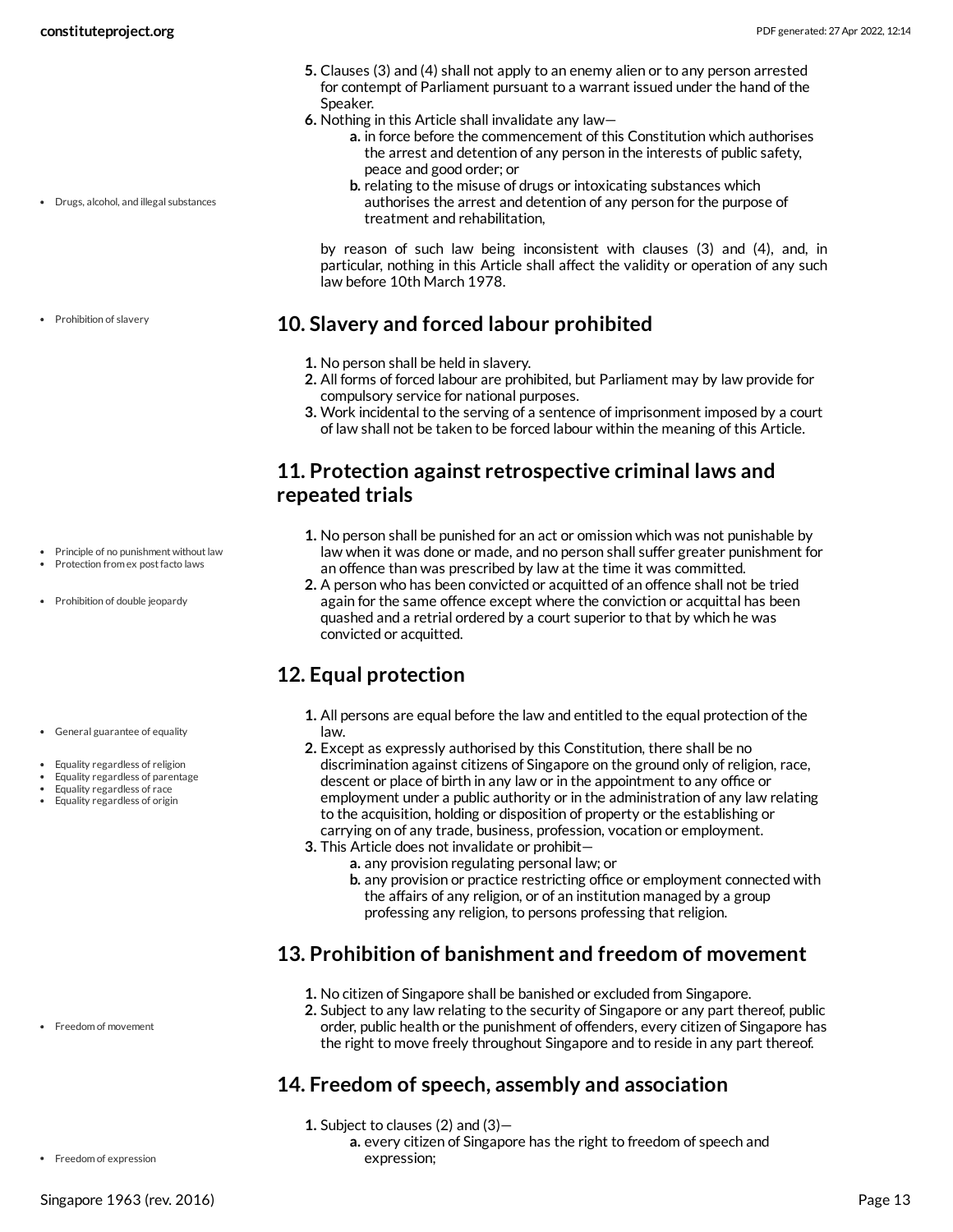- Freedom of assembly
- Freedom of association
- Freedom of expression
- Freedom of assembly
- Freedom of association
- Freedom of association
- Freedom of religion

Equality regardless of origin Equality regardless of parentage Equality regardless of race Equality regardless of religion

- **constituteproject.org** PDF generated: 27 Apr 2022, 12:14
	- **1. b.** all citizens of Singapore have the right to assemble peaceably and without arms; and
	- **c.** all citizens of Singapore have the right to form associations.
	- **2.** Parliament may by law impose
		- **a.** on the rights conferred by clause (1) (a), such restrictions as it considers necessary or expedient in the interest of the security of Singapore or any part thereof, friendly relations with other countries, public order or morality and restrictions designed to protect the privileges of Parliament or to provide against contempt of court, defamation or incitement to any offence;
		- **b.** on the right conferred by clause (1) (b), such restrictions as it considers necessary or expedient in the interest of the security of Singapore or any part thereof or public order; and
		- **c.** on the right conferred by clause (1) (c), such restrictions as it considers necessary or expedient in the interest of the security of Singapore or any part thereof, public order or morality.
	- **3.** Restrictions on the right to form associations conferred by clause (1) (c) may also be imposed by any law relating to labour or education.

# <span id="page-13-0"></span>**15. Freedom of religion**

- **1.** Every person has the right to profess and practise his religion and to propagate it.
- **2.** No person shall be compelled to pay any tax the proceeds of which are specially allocated in whole or in part for the purposes of a religion other than his own.
- **3.** Every religious group has the right
	- **a.** to manage its own religious affairs;
	- **b.** to establish and maintain institutions for religious or charitable purposes; and
	- **c.** to acquire and own property and hold and administer it in accordance with law.
- **4.** This Article does not authorise any act contrary to any general law relating to public order, public health or morality.

# <span id="page-13-1"></span>**16. Rights in respect of education**

- **1.** Without prejudice to the generality of Article 12, there shall be no discrimination against any citizen of Singapore on the grounds only of religion, race, descent or place of birth
	- **a.** in the administration of any educational institution maintained by a public authority, and, in particular, the admission of pupils or students or the payment of fees; or
	- **b.** in providing out of the funds of a public authority financial aid for the maintenance or education of pupils or students in any educational institution (whether or not maintained by a public authority and whether within or outside Singapore).
- **2.** Every religious group has the right to establish and maintain institutions for the education of children and provide therein instruction in its own religion, and there shall be no discrimination on the ground only of religion in any law relating to such institutions or in the administration of any such law.
- **3.** No person shall be required to receive instruction in or to take part in any ceremony or act of worship of a religion other than his own.
- **4.** For the purposes of clause (3), the religion of a person under the age of 18 years shall be decided by his parent or guardian.

# <span id="page-13-2"></span>**PART V. THE GOVERNMENT**

<span id="page-13-3"></span>**Chapter 1. The President**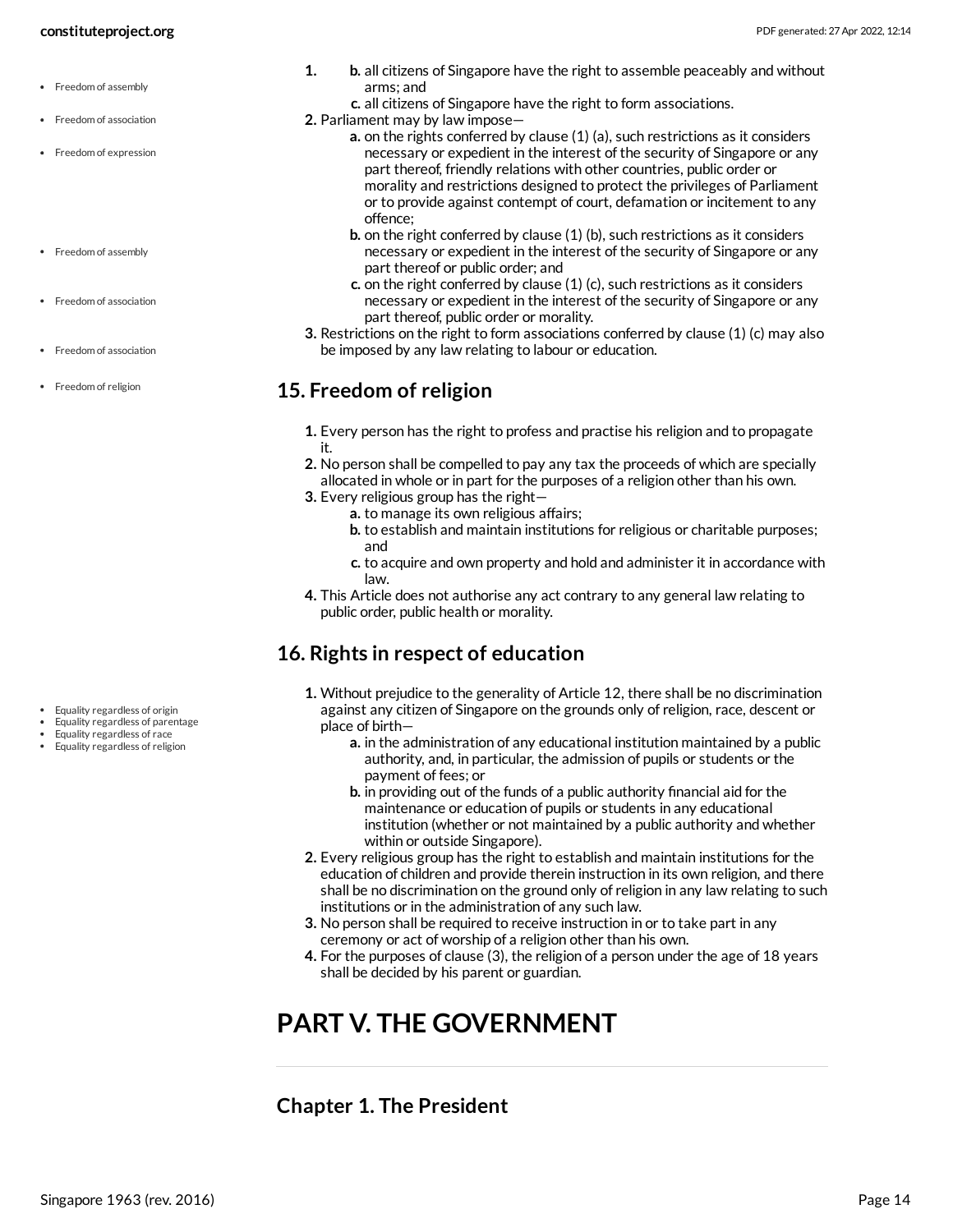Name/structure of executive(s)

### **17. The President**

- **1.** There shall be a President of Singapore who shall be the Head of State.
- **2.** In addition to being the Head of State, it is also the function of the President to safeguard the reserves of Singapore and the integrity of the Public Services of Singapore, and the President is to perform this function according to the provisions of this Constitution mentioned in clause (3).
- **3.** The provisions mentioned by clause (2) are the provisions in Articles 22, 22A, 22B, 22C, 22D, 22E, 37B, 37C and 154A and Part XI that authorise the President to act in his discretion.
- **4.** The President may exercise such other powers and perform such other functions as are conferred on the President by this Constitution and any other written law.

#### **17A. Election of President**

- **1.** The President is to be elected by the citizens of Singapore in accordance with any law made by the Legislature.
- **2.** Any poll for the election of President must be held as follows:
	- **a.** in the case where the office of President becomes vacant prior to the expiration of the term of office of the incumbent and a writ for the election has not been issued before such vacation of office or, if so issued, has already been countermanded — within 6 months after the date the office of President becomes vacant; or
	- **b.** in any other case not more than 3 months before the date of expiration of the term of office of the incumbent.

#### **18. Presidential Elections Committee**

- **1.** The Presidential Elections Committee (called in this Article the Committee) is established and is to perform the functions relating to elections to the office of President conferred on it by this Constitution or any written law relating to such elections.
- **2.** The Committee consists of
	- **a.** the Chairman of the Public Service Commission, who is the Chairman of the Committee;
	- **b.** the Chairman of the Accounting and Corporate Regulatory Authority established by the Accounting and Corporate Regulatory Authority Act (Cap. 2A);
	- **c.** a member of the Presidential Council for Minority Rights, appointed by the Chairman of that Council;
	- **d.** a member or former member of the Council of Presidential Advisers (but not the sitting Chairman of that Council or a former member who vacated his seat under Article 37F(2)(a) or (c)), appointed by the Chairman of that Council;
	- **e.** a person who is qualified to be or has been a Judge of the Supreme Court, appointed by the Chief Justice; and
	- **f.** a person, who in the opinion of the Prime Minister has expertise and experience acquired in the private sector that is relevant to the functions of the Committee, appointed by the Prime Minister.
- **3.** A person appointed as a member under clause (2)(c), (d), (e) or (f) holds office for a term of 6 years and may be re-appointed.
- **4.** The office of a member appointed under clause (2)(c), (d), (e) or (f) falls vacant **a.** if the member dies;
	- **b.** if the member resigns from office in writing addressed to the Chairman of the Committee;
	- **c.** subject to clause (6), if the member's appointment is revoked by the authority who appointed the member;
	- **d.** for a member appointed under clause  $(2)(c)$ , if the member ceases to be a member of the Presidential Council for Minority Rights; or
	- **e.** for a member who is a member of the Council of Presidential Advisers appointed under clause (2)(d), if the member is subsequently appointed as the Chairman of the Council of Presidential Advisers or vacates his seat on that Council under Article 37F(2)(a) or (c).
- **5.** If the office of a member appointed under clause (2)(c), (d), (e) or (f) falls vacant, a new member must be appointed as soon as practicable in accordance with the
- Head of state selection
- Scheduling of elections
- Electoral commission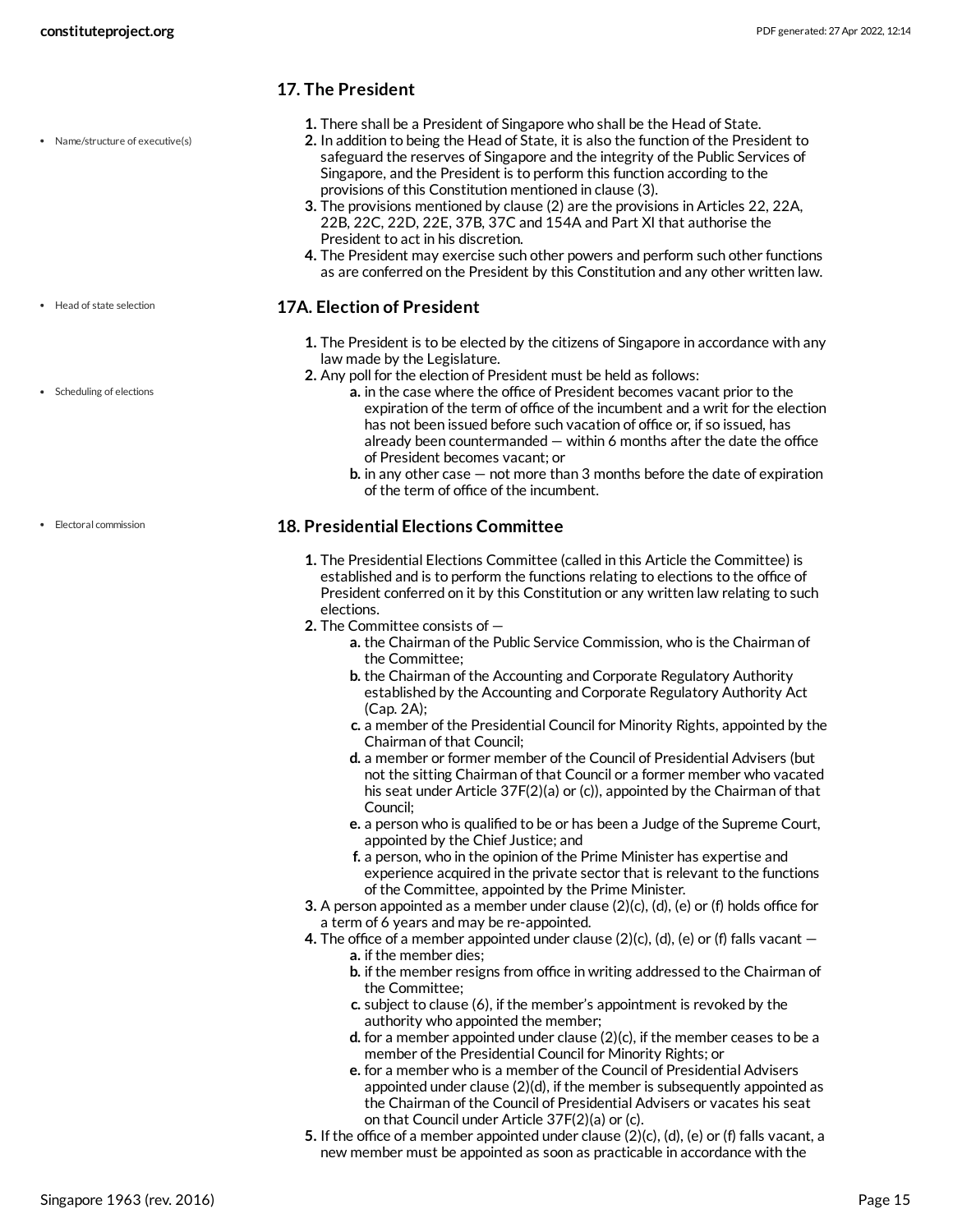- **5.** provisions of this Article under which the vacating member was appointed.
- **6.** A member's appointment cannot be revoked under clause (4)(c) from the time a writ is issued for an election to the office of President until the time a person is declared to be elected to the office of President.
- **7.** If any member of the Committee is absent from Singapore or for any other
	- reason unable to discharge his functions, the following provisions apply: **a.** if the member is the Chairman of the Committee, the Chairman must appoint a Deputy Chairman of the Public Service Commission to act on the Chairman's behalf;
		- **b.** if the member is the Chairman of the Accounting and Corporate Regulatory Authority, the member must appoint another member of that Authority to act on the member's behalf;
		- **c.** if the member is appointed under clause (2)(c), (d), (e) or (f), another person must be appointed, in accordance with the provisions of this Article under which the member was appointed, to act on the member's behalf.
- **8.** A decision of the Committee must be made by a majority of its members present and voting and, if on any question before the Committee its members are equally divided, the Chairman of the Committee has a casting vote in addition to his original vote.
- **9.** The Committee may act despite any vacancy in its membership.
- **10.** Subject to this Constitution, the Committee may regulate its procedure and fix the quorum for its meetings.
- **11.** Parliament may by law provide for the remuneration of members of the Committee and the remuneration so provided is charged on the Consolidated Fund.
- **12.** A decision of the Committee as to whether a candidate for election to the office of President has fulfilled the requirements of Article 19(2)(e) or (g) is final and is not subject to appeal or review in any court.

#### **19. Qualifications and disabilities of President**

- **1.** No person shall be elected as President unless he is qualified for election in accordance with the provisions of this Constitution.
- **2.** A person shall be qualified to be elected as President if he
	- **a.** is a citizen of Singapore;
	- **b.** is not less than 45 years of age;
	- **c.** possesses the qualifications specified in Article 44 (2) (c) and (d);
	- **d.** is not subject to any of the disqualifications specified in Article 45;
	- **e.** satisfies the Presidential Elections Committee that he is a person of integrity, good character and reputation;
	- **f.** is not a member of any political party on the date of his nomination for election; and
	- **g.** satisfies the Presidential Elections Committee that
		- **i.** he has, at the date of the writ of election, met either the public sector service requirement in clause (3) or the private sector service requirement in clause (4); and
		- **ii.** the period of service counted for the purposes of clause (3)(a), (b) or (c)(i) or (4)(a)(i) or (b)(i) or each of the 2 periods of service counted for the purposes of clause (3)(d) or (4)(c), as the case may be, falls partly or wholly within the 20 years immediately before the date of the writ of election.
- **3.** The public sector service requirement is that the person has
	- **a.** held office for a period of 3 or more years as Minister, Chief Justice, Speaker, Attorney-General, Chairman of the Public Service Commission, Auditor-General, Accountant-General or Permanent Secretary;
	- **b.** served for a period of 3 or more years as the chief executive of an entity specified in the Fifth Schedule;
	- **c.** satisfied the following criteria:
		- **i.** the person has served for a period of 3 or more years in an office in the public sector;
		- **ii.** the Presidential Elections Committee is satisfied, having regard to the nature of the office and the person's performance in the office, that the person has experience and ability that is comparable to the experience and ability of a person who satisfies paragraph (a) or (b); and

Eligibility for head of state

Minimum age of head of state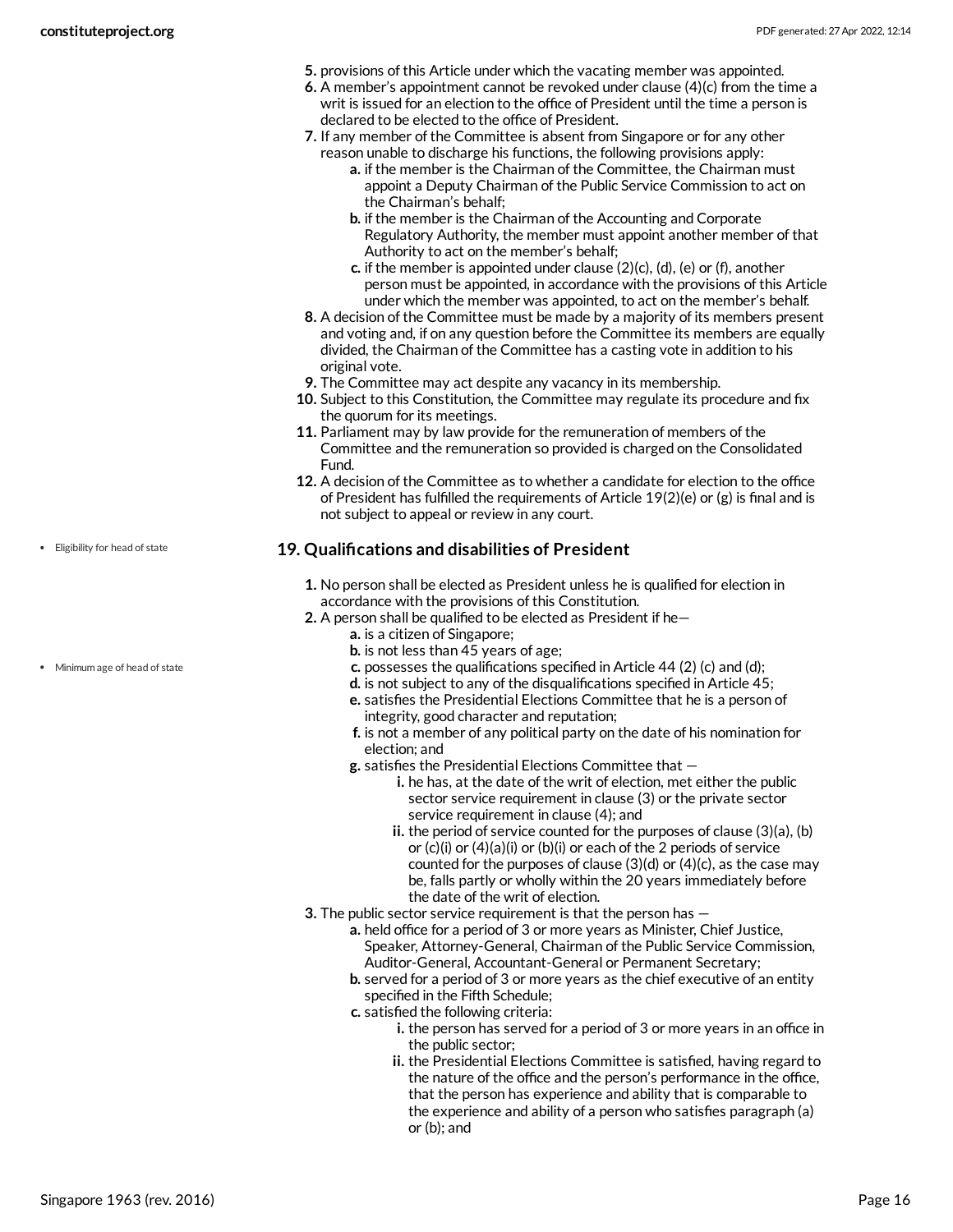- **3. c. iii.** the Presidential Elections Committee is satisfied, having regard to any other factors it sees fit to consider, that the person has the experience and ability to effectively carry out the functions and duties of the office of President; or
	- **d.** held office or served, as the case may be, for a first period of one or more years in an office mentioned in paragraph (a), (b) or (c) and a second period of one or more years in an office mentioned in paragraph (a), (b) or (c), and the 2 periods add up to 3 or more years.
- **4.** The private sector service requirement is that the person has
	- **a.** served as the chief executive of a company and
		- **i.** the person's most recent period of service as chief executive (ignoring any period of service shorter than a year) is 3 or more years in length;
		- **ii.** the company, on average, has at least the minimum amount in shareholders' equity for the person's most recent 3-year period of service as chief executive;
		- **iii.** the company, on average, makes profit after tax for the entire time (continuous or otherwise) that the person served as the chief executive of the company; and
		- **iv.** if the person has ceased to be the chief executive of the company before the date of the writ of election, the company has not been subject to any insolvency event from the last day of his service as chief executive of the company until —
			- **A.** the date falling 3 years after that day; or **B.** the date of the writ of election,

whichever is earlier, as assessed solely on the basis of events occurring on or before the date of the writ of election;

**b.** satisfied the following criteria:

- **i.** the person has served for a period of 3 or more years in an office in a private sector organisation;
- **ii.** the Presidential Elections Committee is satisfied, having regard to the nature of the office, the size and complexity of the private sector organisation and the person's performance in the office, that the person has experience and ability that is comparable to the experience and ability of a person who has served as the chief executive of a typical company with at least the minimum amount of shareholders' equity and who satisfies paragraph (a) in relation to such service; and
- **iii.** the Presidential Elections Committee is satisfied, having regard to any other factors it sees fit to consider, that the person has the experience and ability to effectively carry out the functions and duties of the office of President; or
- **c.** subject to clause (5), served for a first period of one or more years in an office mentioned in paragraph (a) or (b) and a second period of one or more years in an office mentioned in paragraph (a) or (b), and the 2 periods add up to 3 or more years.
- **5.** If a person proposes to rely on clause (4)(a) for one or both periods of service under clause (4)(c), the following provisions apply:
	- **a.** if the person proposes to rely on one period of service as the chief executive of a company
		- **i.** instead of clause (4)(a)(i), the period of service relied on must be the most recent period that the person served as the chief executive of the company (ignoring any period of service less than a year);
		- **ii.** instead of clause (4)(a)(ii), the company must, on average, have at least the minimum amount in shareholders' equity for that period of service; and
		- **iii.** clause (4)(a)(iii) and (iv) applies without modification in relation to the company;
	- **b.** if the person proposes to rely on one period of service as the chief executive of one company and one period of service as the chief executive of another company
		- **i.** instead of clause (4)(a)(i), the period of service relied on for each company must be the most recent period that the person served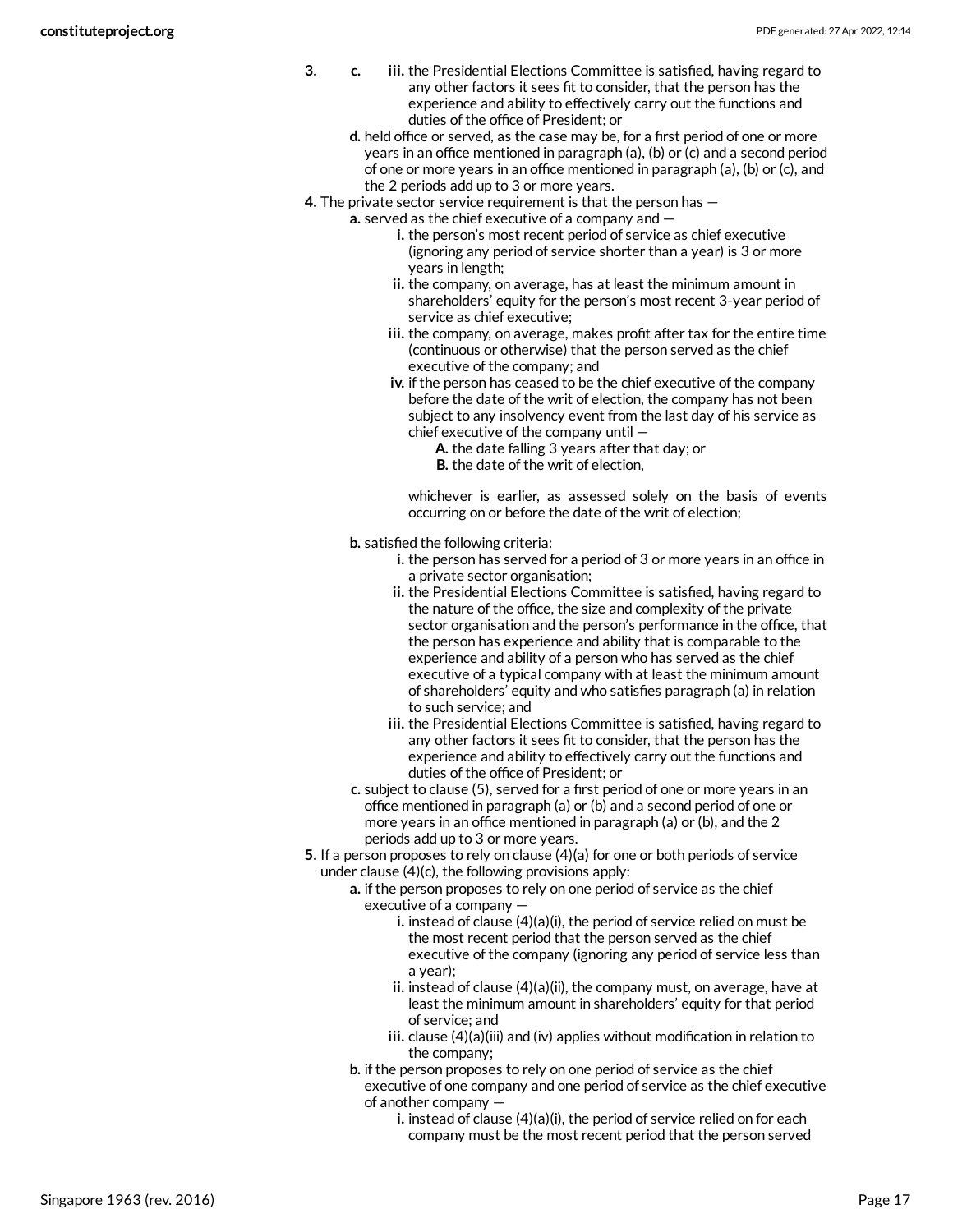- **5. b. i.** as the chief executive of that company (ignoring any period of service less than a year);
	- **ii.** instead of clause (4)(a)(ii), each company must, on average, have at least the minimum amount in shareholders' equity for the period of service relied on; and
	- **iii.** clause (4)(a)(iii) and (iv) applies without modification in relation to each company;
	- **c.** if the person proposes to rely on 2 periods of service as the chief executive of one company
		- **i.** instead of clause (4)(a)(i), the 2 periods of service must be the 2 most recent periods of service that the person served as the chief executive of the company (ignoring any period of service less than a year);
		- **ii.** instead of clause (4)(a)(ii), the company must, on average, have at least the minimum amount in shareholders' equity for each period of service; and
		- **iii.** clause (4)(a)(iii) and (iv) applies without modification in relation to the company.
- **6.** The Legislature may, by law
	- **a.** specify how the Presidential Elections Committee is to calculate and determine shareholders' equity for the purposes of clauses (4)(a)(ii) and (b)(ii) and (5)(a)(ii), (b)(ii) and (c)(ii);
	- **b.** specify how the Presidential Elections Committee is to calculate and determine profit after tax for the purposes of clause (4)(a)(iii); and
	- **c.** prescribe what constitutes an insolvency event for the purposes of clause (4)(a)(iv).
- **7.** The minimum amount mentioned in clauses (4)(a)(ii) and (b)(ii) and (5)(a)(ii), (b)(ii) and (c)(ii) is \$500 million and this amount can be increased if  $$ 
	- **a.** a committee consisting of all the members of the Presidential Elections Committee presents to Parliament a recommendation that the amount be increased; and
	- **b.** Parliament, by resolution, decides to increase the amount by the extent recommended by the committee or by any lesser extent.
- **8.** A resolution under clause (7)(b) cannot be passed —
- **a.** when the office of President is vacant; or
	- **b.** during the 6 months before the date on which the term of office of an incumbent President expires.
- **9.** The committee mentioned in clause (7)(a)
	- **a.** may regulate its own procedure and make rules for that purpose;
	- **b.** may from time to time, and must at least once every 12 years (starting from the date of commencement of section 7(b) of the Constitution of the Republic of Singapore (Amendment) Act 2016), review the minimum amount of shareholders' equity required under clauses (4)(a)(ii) and (b)(ii) and  $(5)(a)(ii)$ ,  $(b)(ii)$  and  $(c)(ii)$ ; and
	- **c.** must present a report of its conclusions to Parliament (even if it does not recommend an increase).
- **10.** In clauses (3), (4) and (5), unless the context otherwise requires
	- "chief executive", in relation to an entity or organisation, means the most senior executive (however named) in that entity or organisation, who is principally responsible for the management and conduct of the entity's or organisation's business and operations;
	- "company" means a company limited by shares and incorporated or registered in Singapore under the general law relating to companies;
	- "period" means continuous period.

#### **19A. Disabilities of President**

- **1.** The President must
	- **a.** not hold any other office created or recognised by this Constitution;
	- **b.** not actively engage in any commercial enterprise;
	- **c.** not be a member of any political party; and
	- **d.** if he is a Member of Parliament, vacate his seat in Parliament.
- **2.** Nothing in clause (1) is to be construed as requiring any person exercising the functions of the office of President under Article 22N or 22O to —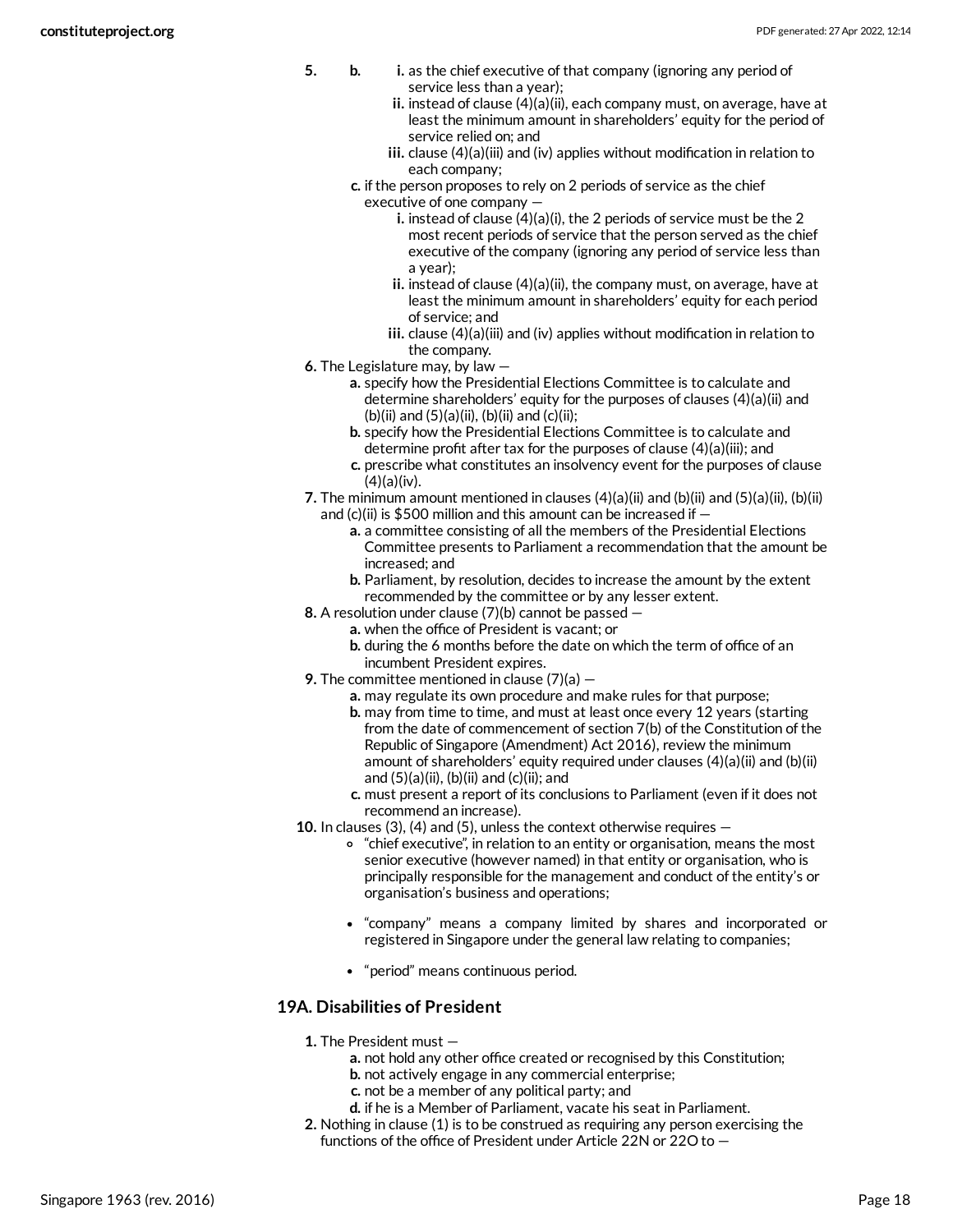- **2. a.** if he is a member of any political party, resign as a member of that party; or
	- **b.** vacate his seat in Parliament or any other office created or recognised by this Constitution.

#### **19B. Reserved election for community that has not held office of Presidentfor 5 or more consecutive terms**

- **1.** An election for the office of President is reserved for a community if no person belonging to that community has held the office of President for any of the 5 most recent terms of office of the President.
- **2.** A person is qualified to be elected as President
	- **a.** in an election reserved for one community under clause (1), only if the person belongs to the community for which the election is reserved and satisfies the requirements in Article 19;
		- **b.** in an election reserved for 2 communities under clause (1) **i.** only if the person satisfies the requirements in Article 19 and belongs to the community from which a person has not held the office of President for the greater number of consecutive terms of office immediately before the election; or
			- **ii.** if no person qualifies under sub-paragraph (i), only if the person satisfies the requirements in Article 19 and belongs to the other community for which the election is reserved; and
		- **c.** in an election reserved for all 3 communities under clause (1)
			- **i.** only if the person satisfies the requirements in Article 19 and belongs to the community from which a person has not held the office of President for the greatest number of consecutive terms of office immediately before the election;
			- **ii.** if no person qualifies under sub‑paragraph (i), only if the person satisfies the requirements in Article 19 and belongs to the community from which a person has not held the office of President for the next greatest number of consecutive terms of office immediately before the election; or
			- **iii.** if no person qualifies under sub‑paragraph (i) or (ii), only if the person satisfies the requirements in Article 19 and belongs to the remaining community.
- **3.** For the purposes of this Article, a person who exercises the functions of the President under Article 22N or 22O is not considered to have held the office of President.
- **4.** The Legislature may, by law
	- **a.** provide for the establishment of one or more committees to decide, for the purposes of this Article, whether a person belongs to the Chinese community, the Malay community or the Indian or other minority communities;
	- **b.** prescribe the procedure by which a committee under paragraph (a) decides whether a person belongs to a community;
	- **c.** provide for the dispensation of the requirement that a person must belong to a community in order to qualify to be elected as President if, in a reserved election, no person who qualifies to be elected as President under clause (2)(a), (b) or (c) (as the case may be) is nominated as a candidate for election as President; and
	- **d.** make such provisions the Legislature considers necessary or expedient to give effect to this Article.
- **5.** No provision of any law made pursuant to this Article is invalid on the ground of inconsistency with Article 12 or is considered to be a differentiating measure under Article 78.
- **6.** In this Article
	- "community" means —
	- "person belonging to the Chinese community" means any person who considers himself to be a member of the Chinese community and who is generally accepted as a member of the Chinese community by that community;
	- "person belonging to the Malay community" means any person, whether of the Malay race or otherwise, who considers himself to be a member of

Eligibility for head of state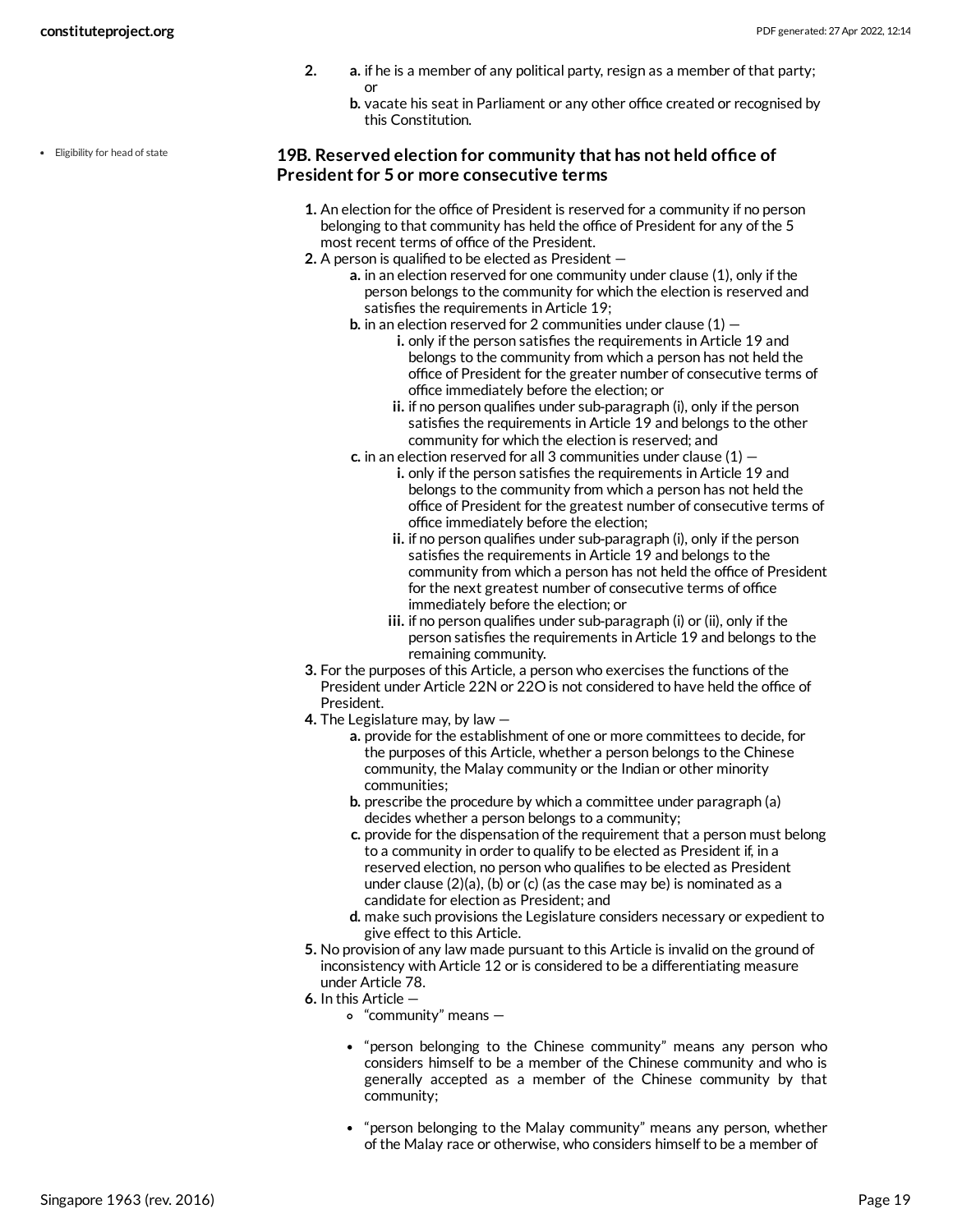- **6.** the Malay community and who is generally accepted as a member of the Malay community by that community;
	- "person belonging to the Indian or other minority communities" means any person of Indian origin who considers himself to be a member of the Indian community and who is generally accepted as a member of the Indian community by that community, or any person who belongs to any minority community other than the Malay or Indian community;
	- "term of office" includes an uncompleted term of office.

#### **20. Term of office**

- **1.** The President shall hold office for a term of 6 years from the date on which he assumes office.
- **2.** The person elected to the office of President shall assume office on the day his predecessor ceases to hold office or, if the office is vacant, on the day following his election.
- **3.** Upon his assumption of office, the President shall take and subscribe in the presence of the Chief Justice or of another Judge of the Supreme Court the Oath of Office in the form set out in the First Schedule.

#### **21. Discharge and performance of functions of President**

- **1.** Except as provided by this Constitution, the President shall, in the exercise of his functions under this Constitution or any other written law, act in accordance with the advice of the Cabinet or of a Minister acting under the general authority of the Cabinet.
- **2.** The President may act in his discretion in the performance of the following functions (in addition to those in the performance of which he may act in his discretion under the other provisions of this Constitution):
	- **a.** the appointment of the Prime Minister in accordance with Article 25;
	- **b.** the withholding of consent to a request for a dissolution of Parliament.
- **3.** Deleted by Act 28 of 2016 wef 01/04/2017.
- **4.** Deleted by Act 28 of 2016 wef 01/04/2017.
- **5.** The Legislature may by law make provision to require the President to act after consultation with, or on the recommendation of, any person or body of persons other than the Cabinet in the exercise of his functions other than
	- **a.** functions exercisable in his discretion; and
	- **b.** functions with respect to the exercise of which provision is made in any other provision of this Constitution.

#### **21A.** General time limit for President to exercise discretionary powers

- **1.** In any particular case where this Constitution authorises the President to act in his discretion in assenting to, concurring with, approving, disapproving or confirming any matter, the President must signify his decision within the specified period
	- **a.** after his assent, concurrence, approval or confirmation is sought; or **b.** after he is informed of a proposed transaction under Article 22B(6),
	- 22D(5) or 148G(1),

as the case may be.

- **2.** Subject to any reduction or extension under clause (3), the specified period for the purposes of clause (1) is
	- **a.** 30 days for the following matters:
		- **i.** whether to concur with the introduction of a Bill to which Article 5A or 5B\* applies;
		- **ii.** whether to assent to a Supply Bill, Supplementary Supply Bill, Final Supply Bill or a Bill to which Article 5C\* or 22H applies;
		- **iii.** whether to concur under Article 22G with the making of an inquiry or the carrying out of an investigation by the Director of the Corrupt Practices Investigation Bureau;
		- **iv.** whether to confirm under Article 22I a restraining order made under the Maintenance of Religious Harmony Act (Cap. 167A);

• Head of state term length

Oaths to abide by constitution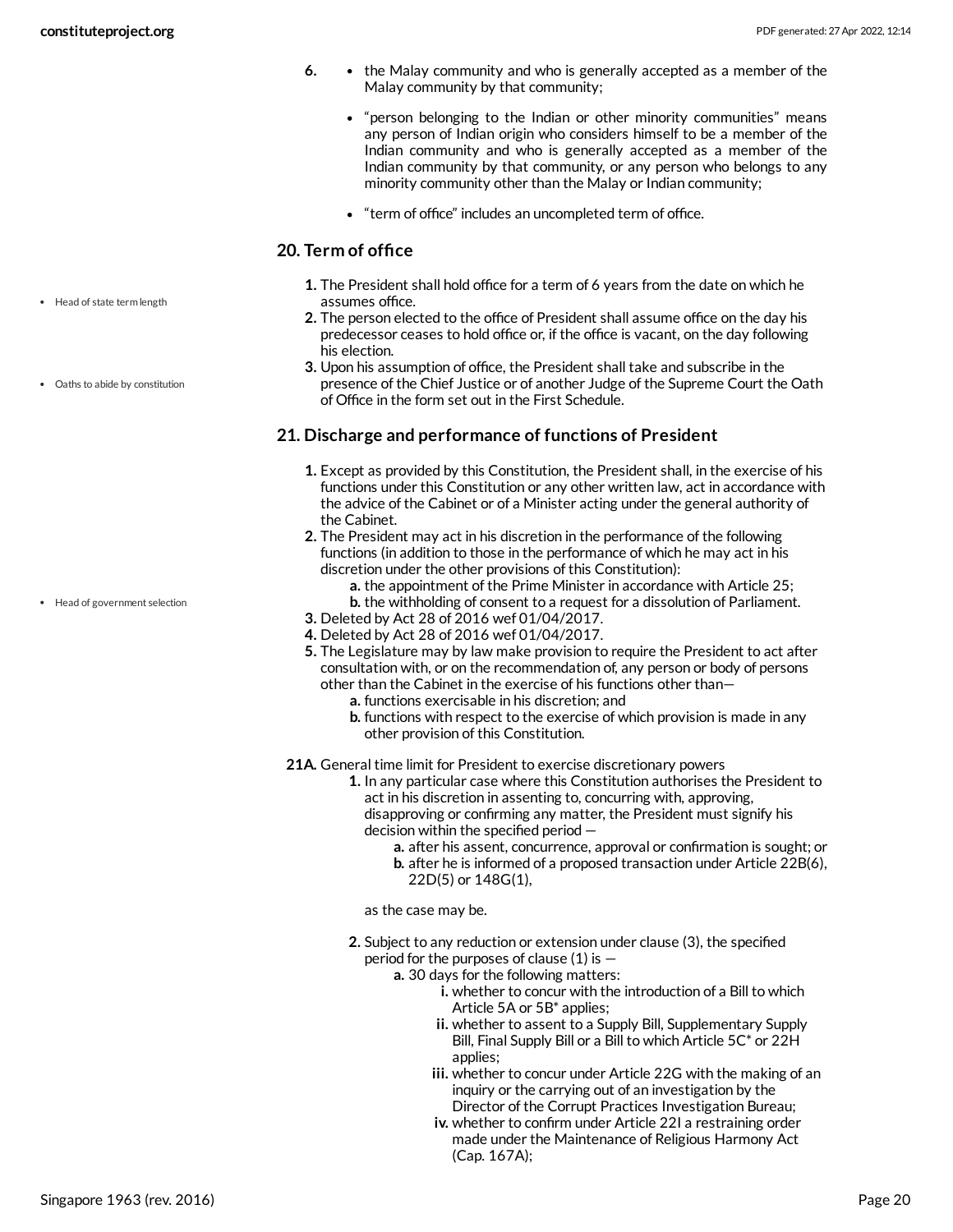- **21A. 2. a. v.** whether to concur under Article 151(4) with the detention or further detention of a person; and **b.** 6 weeks in all other cases.
	- **3.** In any particular case, the specified period in clause (2) may
		- **a.** if the Prime Minister certifies to the President at the time the President's decision is sought or at any time thereafter that the case is so urgent that it is not in the public interest to delay a decision, be reduced to the period certified by the Prime Minister (which must not end less than 15 days after the date of the certificate); or
		- **b.** be extended according to any agreement between the President, acting in his discretion, and the Cabinet.
	- **4.** For the purposes of Articles 5C(1)\* and 22H(1), if a reference is made under Article 5C(2)\* or 22H(2), respectively, the time from the making of the reference to the tribunal's pronouncement of its opinion is not counted towards the specified period.
	- **5.** If in any particular case the President fails to signify his decision within the specified period, the President is deemed to have, at the end of that period
		- **a.** subject to paragraph (c), given the assent, concurrence, approval or confirmation sought in that case;
		- **b.** in a case under Article 22B(7), 22D(6) or 148G(2), declined to disapprove the proposed transaction that the President was informed of; or
		- **c.** in a case under Article 22G, refused to concur with the making of an inquiry or the carrying out of an investigation by the Director of the Corrupt Practices Investigation Bureau,

as the case may be.

**6.** This Article does not apply to the President's discretion under this Constitution to withhold consent to a request for a dissolution of Parliament.

\*Article 5A, 5B, and 5C are not in operation.

#### **22. Appointment of public officers, etc**

- **1.** Notwithstanding any other provision of this Constitution, the President, acting in his discretion, may refuse to make an appointment to any of the following offices or to revoke any such appointment if he does not concur with the advice or recommendation of the authority on whose advice or recommendation he is, by virtue of that other provision of this Constitution or any other written law, to act:
	- **a.** the Chief Justice, Judges of the Supreme Court, and the Judicial Commissioners, Senior Judges and International Judges of the Supreme Court;
	- **b.** the Attorney-General;
	- **c.** the Chairman and members of the Presidential Council for Minority Rights;
	- **d.** the chairman and members of the Presidential Council for Religious Harmony constituted under the Maintenance of Religious Harmony Act (Cap. 167A);
	- **e.** the chairman and members of an advisory board constituted for the purposes of Article 151;
	- **f.** the Chairman and members of the Public Service Commission, and the members of a personnel board established under Article 110D to exercise any power over Division I officers;
	- **fa.** a member of the Legal Service Commission, other than an ex-officio member referred to in Article 111(2)(a), (b) or (c), and the members of a personnel board established under Article 111AA;
	- **g.** the Chief Valuer;
	- **h.** the Auditor-General;
	- **i.** the Accountant-General;
	- **j.** the Chief of Defence Force;
	- **k.** the Chiefs of the Air Force, Army and Navy;
	- **l.** a member (other than an ex-officio member) of the Armed Forces Council established under the Singapore Armed Forces Act (Cap. 295);

• Head of state powers

• Selection of active-duty commanders • Selection of active-duty commanders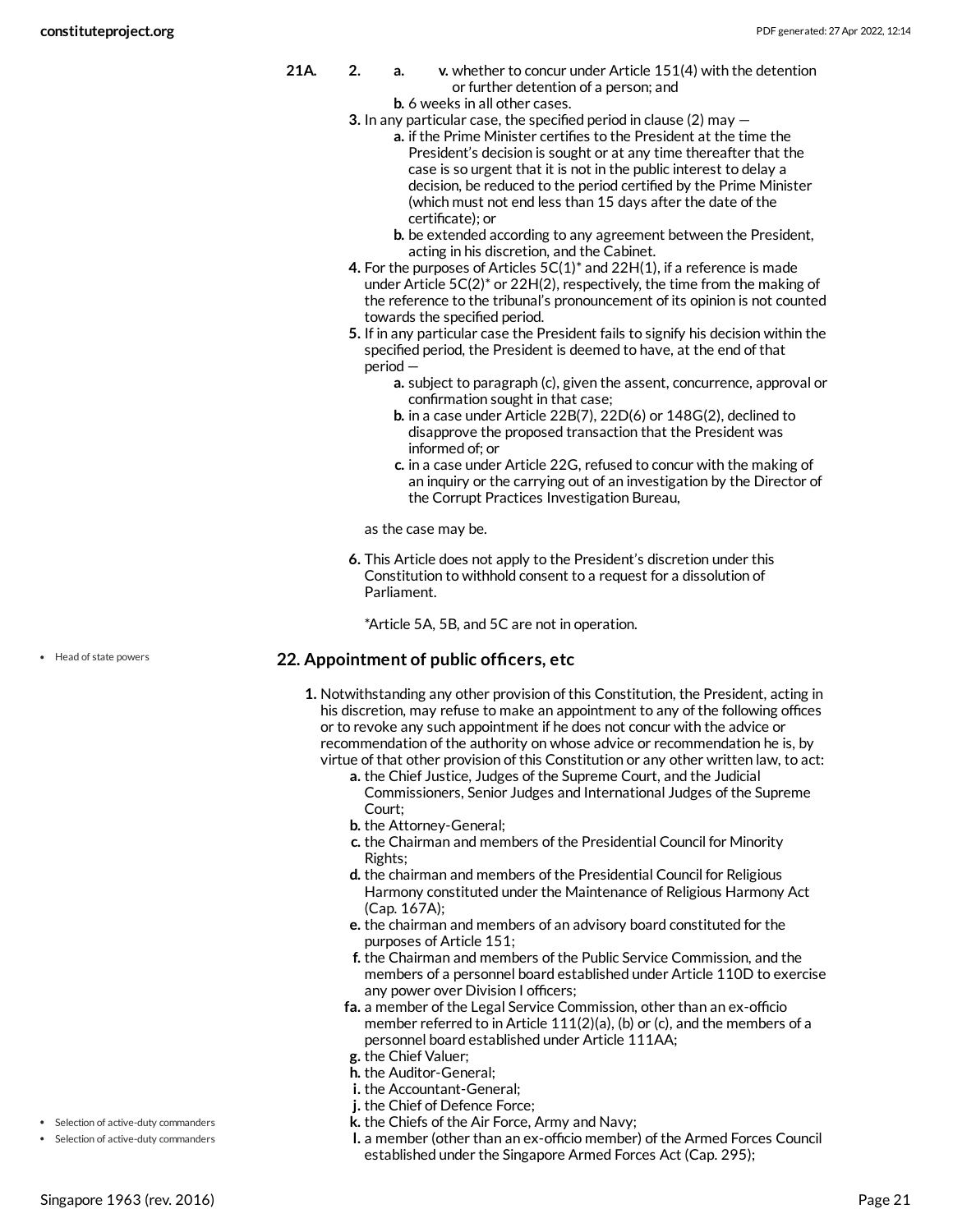- Counter corruption commission
- **1. m.** the Commissioner of Police; and
	- **n.** the Director of the Corrupt Practices Investigation Bureau.
- **2.** Deleted by Act 28 of 2016 wef 01/04/2017.
- **3.** Deleted by Act 28 of 2016 wef 01/04/2017.

#### **22A. Appointment of members of statutory boards**

- **1.** Notwithstanding any other provision of this Constitution
	- **a.** where the President is authorised by any written law to appoint the chairman, member or chief executive officer of any statutory board to which this Article applies, the President, acting in his discretion, may refuse to make any such appointment or to revoke such appointment if he does not concur with the advice or recommendation of the authority on whose advice or recommendation he is required to act; or
		- **b.** in any other case, no appointment to the office of chairman, member or chief executive officer of any statutory board to which this Article applies and no revocation of such appointment shall be made by any appointing authority unless the President, acting in his discretion, concurs therewith.
- **1A.** Deleted by Act 28 of 2016 wef 01/04/2017.
- **1B.** Deleted by Act 28 of 2016 wef 01/04/2017.
- **2. a.** The chairman or member of a statutory board to which this Article applies shall be appointed for a term not exceeding 3 years and shall be eligible for reappointment.
	- **b.** Any appointment to the office of chairman, member or chief executive officer of a statutory board under clause (1) (b) or any revocation thereof shall be void if made without the concurrence of the President.
- **3.** This Article shall apply to the statutory boards specified in Part I of the Fifth Schedule.
- **4.** Subject to clause (5), the President acting in accordance with the advice of the Cabinet may, by order published in the Gazette, add any other statutory board to Part I of the Fifth Schedule; and no statutory board shall be removed from that Part by any such order.
- **5.** No statutory board shall by order under clause (4) be added to Part I of the Fifth Schedule if the total value of the reserves of the statutory board on the date of making of such order is less than \$500 million.

#### **22B. Budgets of statutory boards**

- **1.** Every statutory board to which Article 22A applies shall
	- **a.** before the commencement of its financial year, present to the President for his approval its budget for that financial year, together with a declaration by the chairman and the chief executive officer of the statutory board whether the budget when implemented is likely to draw on the reserves which were not accumulated by the statutory board during the current term of office of the Government;
	- **b.** present to the President for his approval every supplementary budget for its financial year together with a declaration referred to in paragraph (a) relating to such supplementary budget; and
	- **c.** within 6 months after the close of that financial year, present to the President
		- **i.** a full and particular audited statement showing the revenue received and expenditure incurred by the statutory board during that financial year;
		- **ii.** as far as practicable, an audited statement of the assets and liabilities of the statutory board at the end of that financial year; and
		- **iii.** a declaration by the chairman and the chief executive officer of the statutory board whether the statements referred to in subparagraphs (i) and (ii) show any drawing on the reserves which were not accumulated by the statutory board during the current term of office of the Government.
- **2.** The President, acting in his discretion, may refuse to approve any budget or supplementary budget of any such statutory board if, in his opinion, the budget is likely to draw on reserves which were not accumulated by the statutory board during the current term of office of the Government, except that if he approves any such budget notwithstanding his opinion that the budget is likely to so draw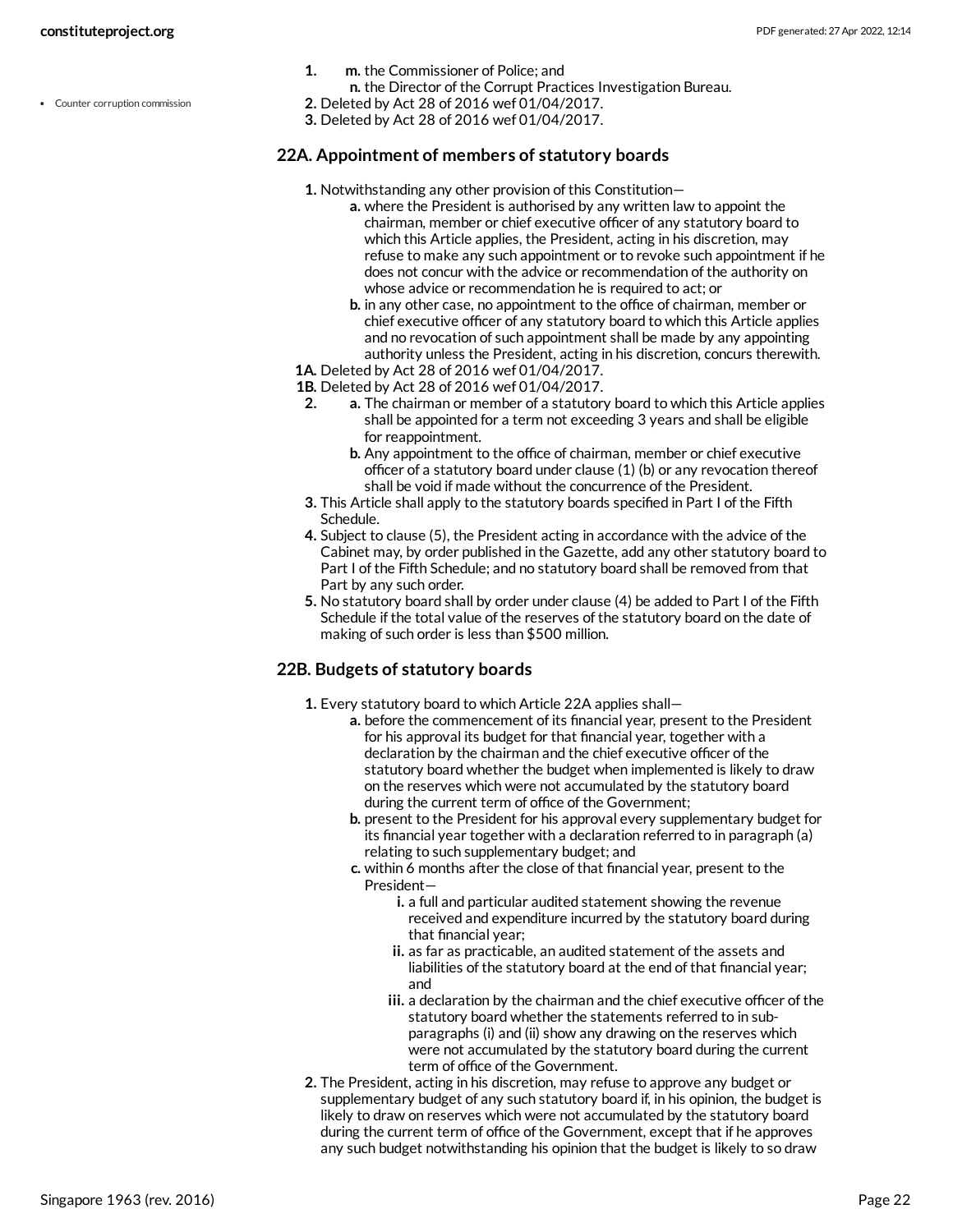- **2.** on those reserves, the President shall cause his opinion to be published in the Gazette.
- **3.** Where by the first day of the financial year of such statutory board the President has not approved its budget for that financial year, the statutory board
	- **a.** shall, within 3 months of the first day of that financial year, present to the President a revised budget for that financial year together with the declaration referred to in clause (1); and
	- **b.** may, pending the decision of the President, incur expenditure not exceeding one-quarter of the amount provided in the approved budget of the statutory board for the preceding financial year,

and if the President does not approve the revised budget, the statutory board may during that financial year incur total expenditure not exceeding the amount provided in the approved budget of the statutory board for the preceding financial year; and the budget for the preceding financial year shall have effect as the approved budget for that financial year.

- **4.** Any amount expended during a financial year under clause (3) (b) shall be included in any revised budget subsequently presented to the President under that clause for that financial year.
- **5.** Nothing in this Article shall prevent the taking of any action by the Monetary Authority of Singapore in the management of the Singapore dollar; and a certificate under the hand of the chairman of the board of directors of the Monetary Authority of Singapore shall be conclusive evidence that any action was or was not taken for such purpose.
- **6.** It shall be the duty of every statutory board and its chief executive officer to which this Article applies to inform the President of any proposed transaction of the statutory board which is likely to draw on the reserves accumulated by the statutory board prior to the current term of office of the Government.
- **7.** Where the President has been so informed under clause (6) of any such proposed transaction, the President, acting in his discretion, may disapprove the proposed transaction, except that if he does not disapprove any such proposed transaction even though he is of the opinion that the proposed transaction is likely to draw on the reserves accumulated by the statutory board prior to the current term of office of the Government, the President shall cause his decision and opinion to be published in the Gazette.
- **8.** Where after 30th November 1991 a statutory board is specified in Part I of the Fifth Schedule pursuant to an order made under Article 22A (4), any reference in this Article to the approved budget of a statutory board for the preceding financial year shall, in relation to the first-mentioned statutory board, be read as a reference to the budget for the financial year of the first-mentioned statutory board during which that order was made.
- **9.** For the purposes of this Article, a proposed transfer or transfer (whether by or under any written law or otherwise) by any statutory board to which this Article applies (referred to in this clause and clause (10) as the transferor board) of any of its reserves to
	- **a.** the Government;
	- **b.** any Government company specified in Part II of the Fifth Schedule (referred to in this clause and clause (10) as the transferee company); or
	- **c.** another such statutory board (referred to in this clause and clause (10) as the transferee board),

shall not be taken into account in determining whether the reserves accumulated by the transferor board before the current term of office of the Government are likely to be or have been drawn on if—

- **i.** in the case of a proposed transfer or transfer of reserves by a transferor board to the Government  $-$  the Minister responsible for finance undertakes in writing to add those reserves of the transferor board to the reserves accumulated by the Government before its current term of office;
- **ii.** in the case of a proposed transfer or transfer of reserves by a transferor board to a transferee company  $-$  the board of directors of the transferee company by resolution resolves that those reserves of the transferor board shall be added to the reserves accumulated by the transferee company before the current term of office of the Government; or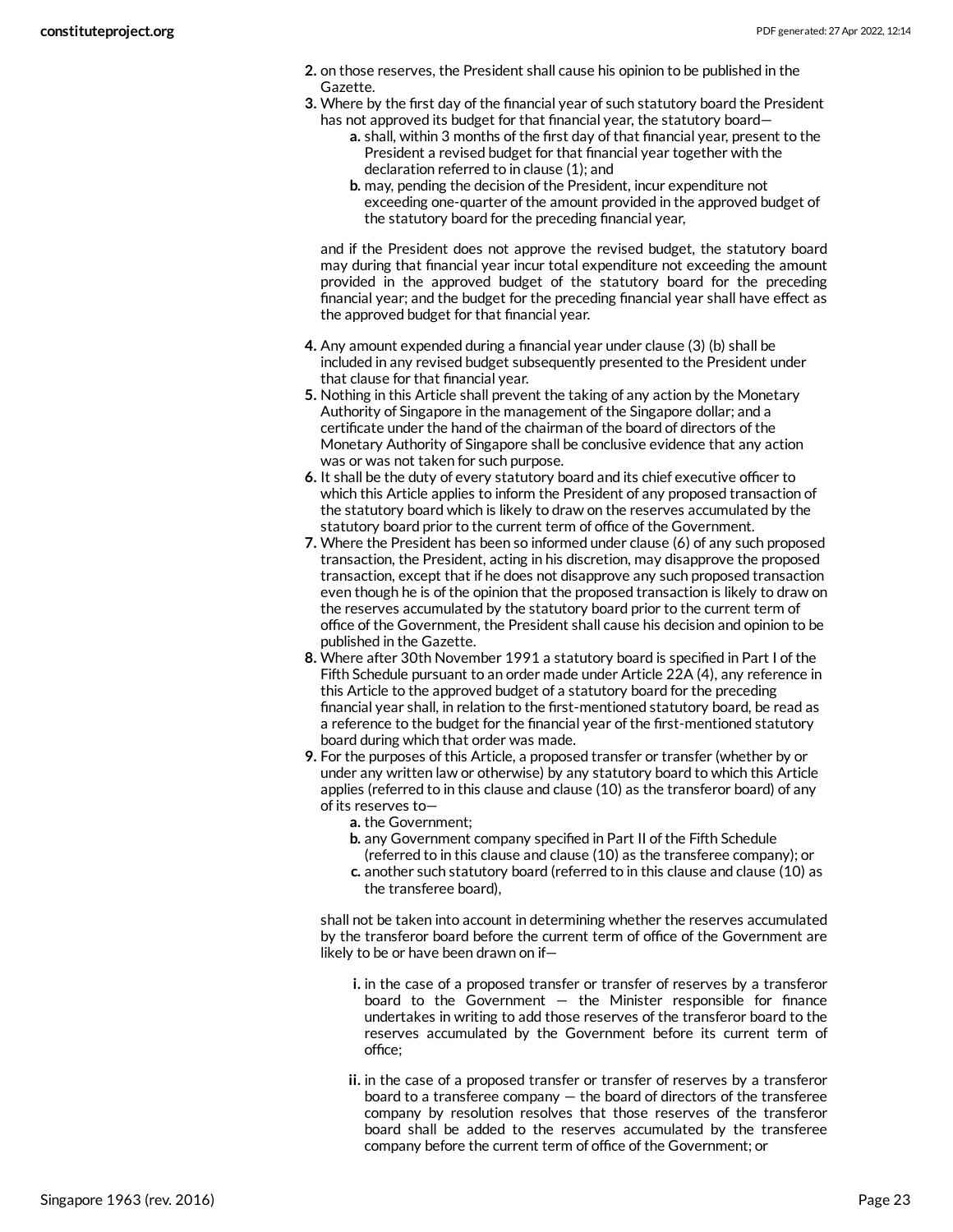- **9. iii.** in the case of a proposed transfer or transfer of reserves by a transferor board to a transferee board  $-$  the transferee board by resolution resolves, or any written law provides, that those reserves of the transferor board shall be added to the reserves accumulated by the transferee board before the current term of office of the Government.
- **10.** Any reserves transferred by a transferor board together with or under any undertaking, resolution or written law referred to in clause (9) shall be deemed to form part of the reserves accumulated by the Government, transferee company or (as the case may be) transferee board before the current term of office of the Government as follows:
	- **a.** where the budget of the transferor board for any financial year provides for the proposed transfer of reserves and the budget is approved by the President  $-$  at the beginning of that financial year;
	- **b.** where a supplementary budget of the transferor board provides for the proposed transfer and the supplementary budget is approved by the President — on the date of such approval by the President; or
	- **c.** in any other case on the date those reserves are so transferred.

#### **22C. Appointment of directors of Government companies**

- **1.** Notwithstanding the provisions of the memorandum and articles of association of the company, the appointment or removal of any person as a director or chief executive officer of any Government company to which this Article applies shall not be made unless the President, acting in his discretion, concurs with such appointment or removal.
- **1A.** Deleted by Act 28 of 2016 wef 01/04/2017.
- **1B.** Deleted by Act 28 of 2016 wef 01/04/2017.
- **2. a.** A director of a Government company to which this Article applies shall be appointed for a term not exceeding 3 years and shall be eligible for reappointment.
	- **b.** Any appointment or removal of any director or chief executive officer of a Government company to which this Article applies without the concurrence of the President shall be void and of no effect.
- **3.** This Article shall apply to the Government companies specified in Part II of the Fifth Schedule.
- **4.** Subject to clause (5), the President acting in accordance with the advice of the Cabinet may, by order published in the Gazette, add any other Government company to Part II of the Fifth Schedule; and no Government company shall be removed from that Part by any such order.
- **5.** No Government company shall by order under clause (4) be added to Part II of the Fifth Schedule unless on the date of making of such order
	- **a.** the value of the share holders' funds of the company attributable to the Government's interest in the company is worth \$500 million or more; and
	- **b.** it is not a subsidiary of any of the Government companies specified in Part II of the Fifth Schedule; and for the purposes of this paragraph, "subsidiary" shall have the same meaning as in the Companies Act (Cap. 50).

#### **22D. Budgets of Government companies**

- **1.** The board of directors of every Government company to which Article 22C applies shall
	- **a.** before the commencement of its financial year, present to the President for his approval its budget for that financial year, together with a declaration by the chairman of the board of directors and the chief executive officer of the Government company whether the budget when implemented is likely to draw on the reserves which were not accumulated by the Government company during the current term of office of the Government;
	- **b.** present to the President for his approval every supplementary budget for its financial year together with a declaration referred to in paragraph (a) relating to such supplementary budget; and
	- **c.** within 6 months after the close of that financial year, present to the President—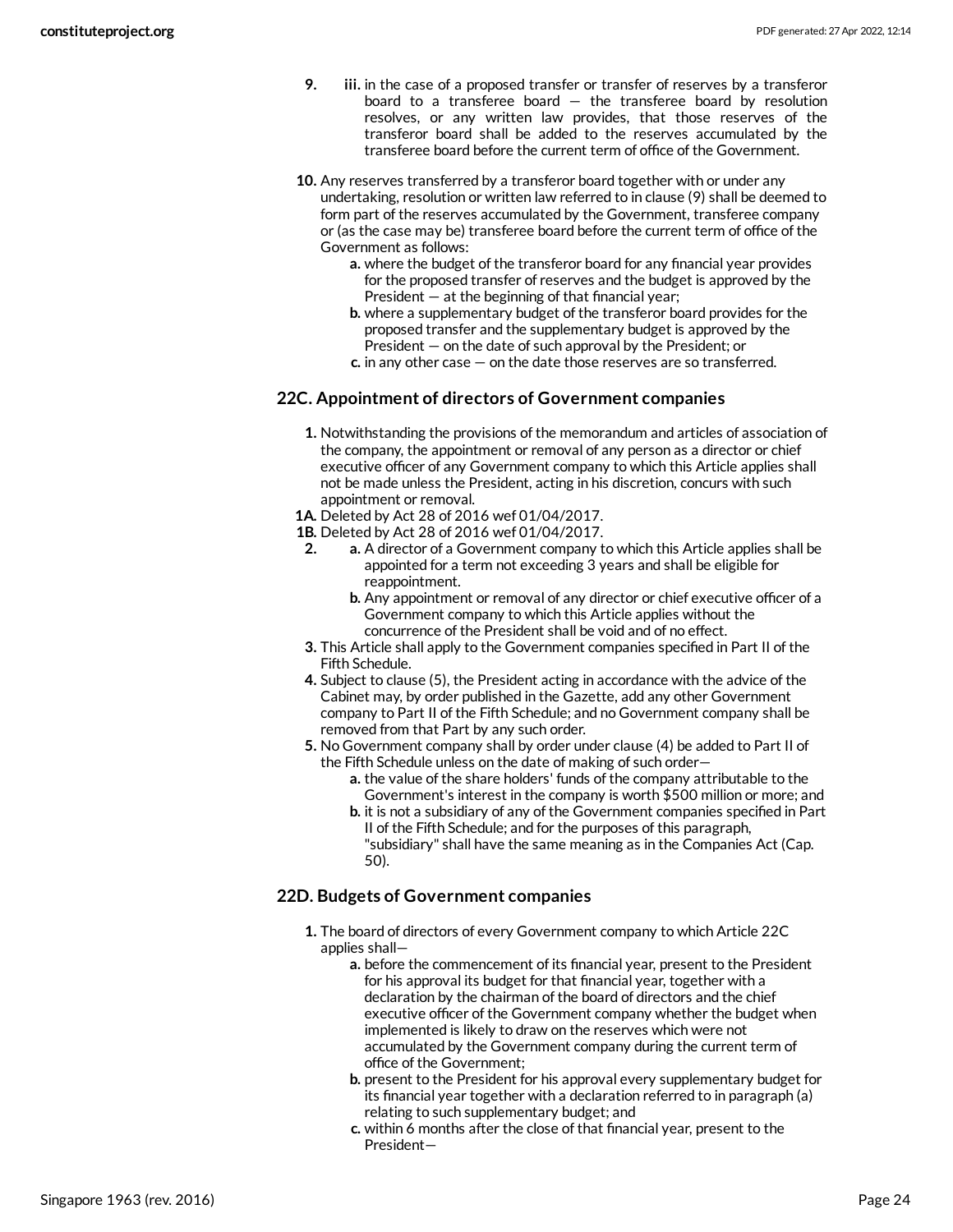- **1. c. i.** a full and particular audited profit and loss account showing the revenue collected and expenditure incurred by the Government company during that financial year, and an audited balance-sheet showing the assets and liabilities of the Government company at the end of that financial year; and
	- **ii.** a declaration by the chairman of the board of directors and the chief executive officer of the Government company whether the audited profit and loss account and balance-sheet of the Government company show any drawing on the reserves which were not accumulated by the Government company during the current term of office of the Government.
- **2.** The President, acting in his discretion, may disapprove the budget or supplementary budget of any such Government company if, in his opinion, the budget is likely to draw on reserves which were not accumulated by that company during the current term of office of the Government, except that if he approves any such budget notwithstanding his opinion that the budget is likely to so draw on those reserves, the President shall cause his opinion to be published in the Gazette.
- **3.** Where by the first day of the financial year of such Government company the President has not approved its budget for that financial year, the Government company
	- **a.** shall, within 3 months of the first day of that financial year, present to the President a revised budget for that financial year together with the declaration referred to in clause (1); and
	- **b.** may, pending the decision of the President, incur expenditure not exceeding one-quarter of the amount provided in the approved budget of the Government company for the preceding financial year,

and if the President does not approve the revised budget, the Government company may during that financial year incur a total expenditure not exceeding the amount provided in the approved budget of the Government company for the preceding financial year; and the budget for the preceding financial year shall have effect as the approved budget for that financial year.

- **4.** Any amount expended during a financial year under clause (3) (b) shall be included in any revised budget subsequently presented to the President under that clause for that financial year.
- **5.** It shall be the duty of the board of directors and the chief executive officer of every Government company referred to in this Article to inform the President of any proposed transaction of the company which is likely to draw on the reserves accumulated by the company prior to the current term of office of the Government.
- **6.** Where the President has been so informed under clause (5) of any such proposed transaction, the President, acting in his discretion, may disapprove the proposed transaction, except that if he does not disapprove any such proposed transaction even though he is of the opinion that the proposed transaction is likely to draw on the reserves accumulated by the Government company prior to the current term of office of the Government, the President shall cause his decision and opinion to be published in the Gazette.
- **7.** Where after 30th November 1991 a Government company is specified in Part II of the Fifth Schedule pursuant to an order made under Article 22C (4), any reference in this Article to the approved budget of a Government company for the preceding financial year shall, in relation to the first-mentioned Government company, be read as a reference to the budget for the financial year of the firstmentioned Government company immediately preceding the making of that order.
- **8.** For the purposes of this Article, a proposed transfer or transfer by any Government company to which this Article applies (referred to in this clause and clause (9) as the transferor company) of any of its reserves to
	- **a.** the Government;
	- **b.** any statutory board specified in Part I of the Fifth Schedule (referred to in this clause and clause (9) as the transferee board); or
	- **c.** another such Government company (referred to in this clause and clause (9) as the transferee company),

shall not be taken into account in determining whether the reserves accumulated by the transferor company before the current term of office of the Government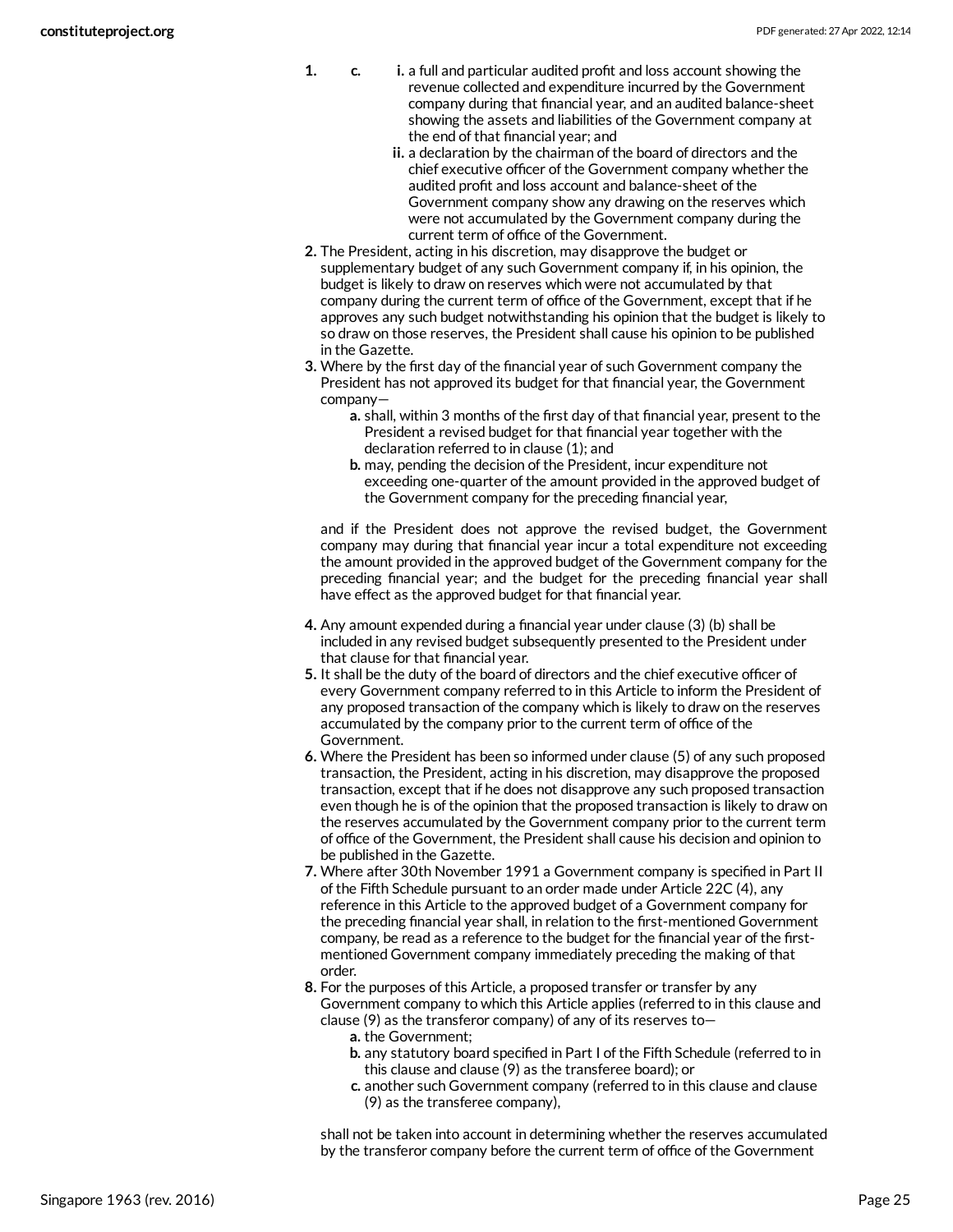- **8.** are likely to be or have been drawn on if
	- **i.** in the case of a proposed transfer or transfer of reserves by a transferor company to the Government  $-$  the Minister responsible for finance undertakes in writing to add those reserves of the transferor company to the reserves accumulated by the Government before its current term of office;
	- **ii.** in the case of a proposed transfer or transfer of reserves by a transferor company to a transferee board  $-$  the transferee board by resolution resolves that those reserves of the transferor company shall be added to the reserves accumulated by the transferee board before the current term of office of the Government; or
	- **iii.** in the case of a proposed transfer or transfer of reserves by a transferor company to a transferee company  $-$  the board of directors of the transferee company by resolution resolves that those reserves of the transferor company shall be added to the reserves accumulated by the transferee company before the current term of office of the Government.
- **9.** Any reserves transferred by a transferor company together with or under any undertaking or resolution referred to in clause (8) shall be deemed to form part of the reserves accumulated by the Government, transferee board or (as the case may be) transferee company before the current term of office of the Government as follows:
	- **a.** where the budget of the transferor company for any financial year provides for the proposed transfer of reserves and the budget is approved by the President  $-$  at the beginning of that financial year;
	- **b.** where a supplementary budget of the transferor company provides for the proposed transfer of reserves and the supplementary budget is approved by the President  $-$  on the date of such approval by the President; or
	- **c.** in any other case on the date those reserves are so transferred.

#### **22E. Moneys of the Central Provident Fund**

The President, acting in his discretion, may withhold his assent to any Bill passed by Parliament which provides, directly or indirectly, for varying, changing or increasing the powers of the Central Provident Fund Board to invest the moneys belonging to the Central Provident Fund.

#### **22F. President's access to information**

- **1.** In the exercise of his functions under this Constitution, the President shall be entitled, at his request, to any information concerning
	- **a.** the Government which is available to the Cabinet; and
	- **b.** any statutory board or Government company to which Article 22A or 22C, as the case may be, applies which is available to the members of the statutory board or the directors of the Government company.
- **2.** The President may request
	- **a.** any Minister, or any senior officer of a Ministry or of a department of the Government; or
	- **b.** the chief executive officer and any member of the governing board of any statutory board or the directors of any Government company to which Article 22A or 22C, as the case may be, applies,

to furnish any information referred to in clause (1) concerning the reserves of the Government, the statutory board or Government company, as the case may be, and the Minister, member, officer or director concerned shall be under a duty to provide the information.

Counter corruption commission

#### **22G. Concurrence of Presidentfor certain investigations**

Notwithstanding that the Prime Minister has refused to give his consent to the Director of the Corrupt Practices Investigation Bureau to make any inquiries or to carry out any investigations into any information received by the Director touching upon the conduct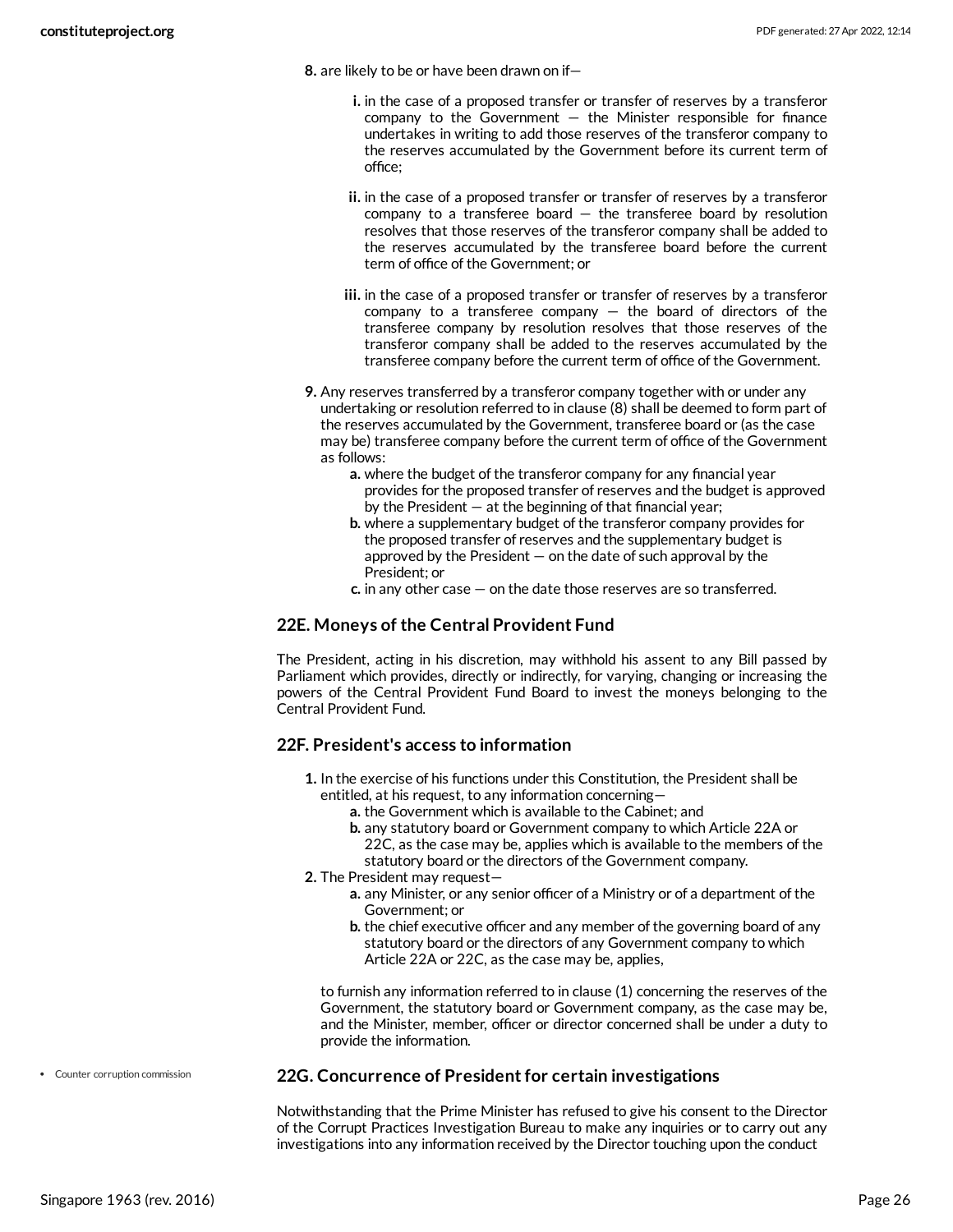Approval or veto of general legislation

of any person or any allegation or complaint made against any person, the Director may make such inquiries or carry out investigations into such information, allegation or complaint if the President, acting in his discretion, concurs therewith.

#### **22H. President may withhold assentto certain Bills**

- **1.** The President may, acting in his discretion, in writing withhold his assent to any Bill (other than a Bill seeking to amend this Constitution), if the Bill or any provision therein provides, directly or indirectly, for the circumvention or curtailment of the discretionary powers conferred upon the President by this Constitution.
- **2.** The President, acting in accordance with the advice of the Cabinet, may pursuant to Article 100 (and whether before or after his assent has been withheld to a Bill under clause (1)), refer to a tribunal for its opinion the question whether the Bill or any provision therein provides, directly or indirectly, for the circumvention or curtailment of the discretionary powers conferred upon the President by this Constitution; and where such a reference is made to the tribunal, Article 100 shall apply, with the necessary modifications, to that reference.
- **3.** Where a reference is made to the tribunal and the tribunal is of the opinion that neither the Bill nor any provision therein provides, directly or indirectly, for the circumvention or curtailment of the discretionary powers conferred upon the President by this Constitution, the President shall be deemed to have assented to the Bill on the day immediately after the day of the pronouncement of the opinion of the tribunal in open court.
- **4.** Deleted by Act 28 of 2016 wef 01/04/2017.

#### **22I. Restraining order under Maintenance of Religious Harmony Act**

The President, acting in his discretion, may cancel, vary, confirm or refuse to confirm a restraining order made under the Maintenance of Religious Harmony Act (Cap. 167A) where the advice of the Cabinet is contrary to the recommendation of the Presidential Council for Religious Harmony.

#### **22J. Civil List and personal staff of President**

- **1.** The Legislature shall by law provide a Civil List for the maintenance of the President.
- **2.** Any person exercising the functions of the office of President under Article 22N or 22O shall, during any period in which he exercises those functions, be entitled to such remuneration as the Legislature may by law provide.
- **3.** The Civil List for the maintenance of the President or any person exercising the functions of the office of President shall be charged on and paid out of the Consolidated Fund and shall not be diminished during the continuance in office of the President or that person.
- **4.** Subject to clause (5), the appointment, terms of service, disciplinary control, termination of appointment and dismissal of the personal staff of the President shall be matters for the President acting in his discretion.
- **5.** The President may, if he so desires, appoint to his personal staff such public officers as he may select, after consultation with the Prime Minister, from a list of names submitted by the Public Service Commission; and the provisions of clause (4) (except in so far as they relate to appointment) shall apply in relation to a person so appointed as respects his service on the personal staff of the President but not as respects his service as a public officer.
- **6.** The remuneration of the personal staff of the President, other than a person appointed under clause (5), shall be defrayed out of the Civil List for the maintenance of the President.

#### **22K. Immunity of Presidentfrom suit**

- **1.** Except as provided in clause (4), the President shall not be liable to any proceedings whatsoever in any court in respect of anything done or omitted to be done by him in his official capacity.
- **2.** No proceedings in any court in respect of anything done or omitted to be done by the President in his private capacity shall be instituted against him during his term of office.

• Head of state powers

• Head of state immunity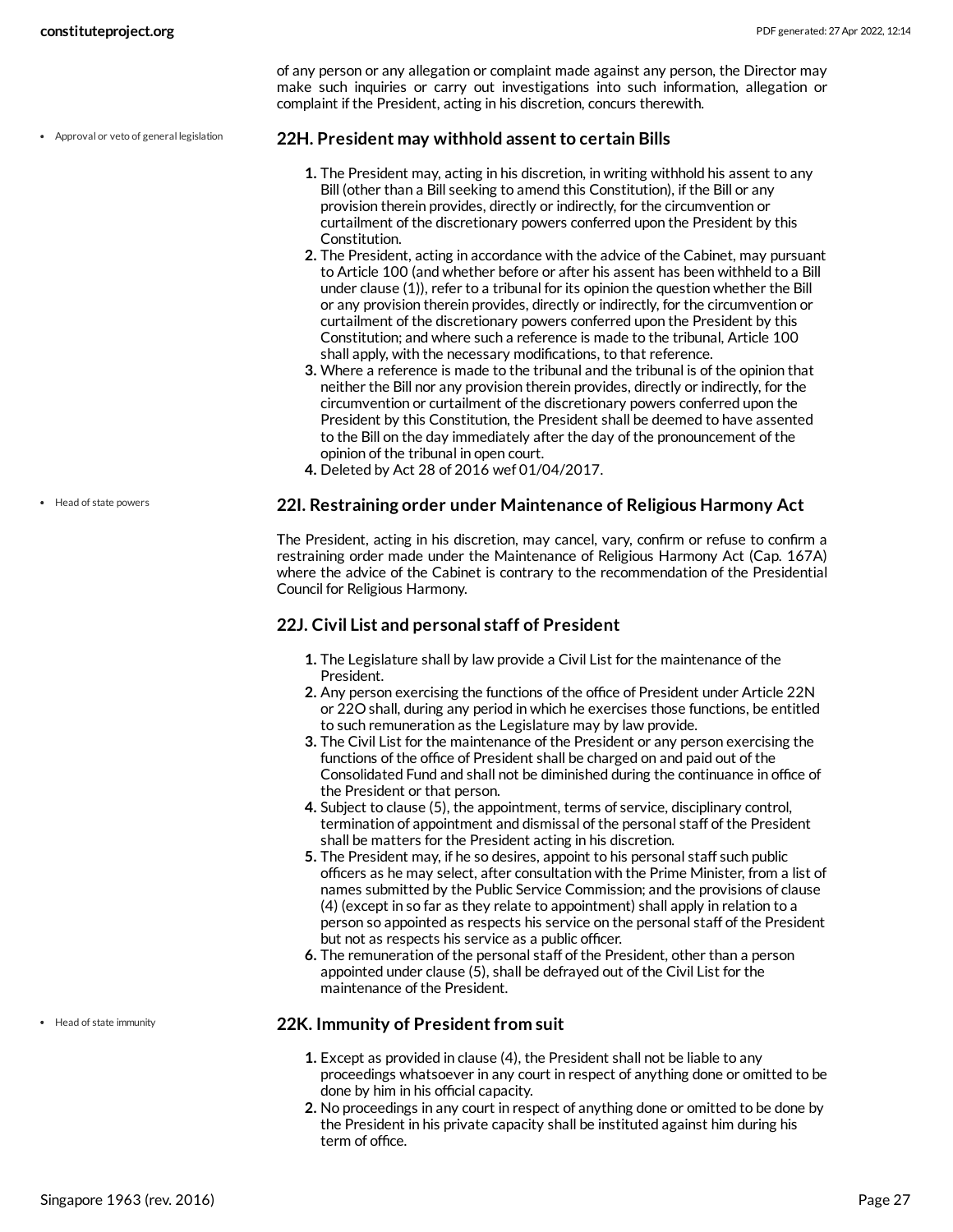- **3.** Where provision is made by law limiting the time within which proceedings of any description may be brought against any person, the period of time during which such person holds office as President shall not be taken into account in calculating any period of time prescribed by that law.
- **4.** The immunity conferred by clause (1) shall not apply to
	- **a.** any inquiry held by a tribunal pursuant to a resolution passed by Parliament under Article 22L; or
	- **b.** any proceedings before the Election Judge under Article 93A to determine the validity of any Presidential election.

#### **22L. Vacation of and removal from office of President**

- **1.** The office of President shall become vacant
	- **a.** upon the death of the President;
	- **aa.** if the President ceases to be a citizen of Singapore;
	- **b.** if the President resigns his office by writing under his hand addressed to the Prime Minister;
	- **c.** if the President is removed from office in accordance with clauses (3) to  $(7)$
	- **d.** if the Election Judge in the exercise of his powers under Article 93A determines that the election of the President was void and does not determine that any other person was duly elected as President; or
	- **e.** if upon the expiration of the term of office of the incumbent the person declared elected as President fails to assume the office of President.
- **2.** Deleted by Act 17/94.
- **3.** The Prime Minister or not less than one-quarter of the total number of Members of Parliament (excluding nominated Members) may give notice of a motion alleging that the President is permanently incapable of discharging the functions of his office by reason of mental or physical infirmity or that the President has been guilty of
	- **a.** intentional violation of the Constitution;
	- **b.** treason;
	- **c.** misconduct or corruption involving the abuse of the powers of his office;
	- **d.** any offence involving fraud, dishonesty or moral turpitude; or
	- **e.** intentionally or knowingly making a materially false or misleading statement of fact, or intentionally or knowingly failing to state a material fact, to the Presidential Elections Committee for the purpose of demonstrating his eligibility to be elected as President,

and setting out full particulars of the allegations made and seeking an inquiry and report thereon.

- **4.** Where the motion referred to in clause (3) has been adopted by not less than half of the total number of the elected Members of Parliament referred to in Article 39 (1) (a), the Chief Justice shall appoint a tribunal to inquire into the allegations made against the President.
- **5.** A tribunal appointed by the Chief Justice shall consist of not less than 5 Judges of the Supreme Court of whom the Chief Justice shall be one, unless he otherwise decides and such tribunal may regulate its own procedure and make rules for that purpose.
- **6.** A tribunal shall, after due inquiry at which the President shall have the right to appear and to be heard in person or by counsel, make a report of its determination to the Speaker together with the reasons therefor.
- **7.** Where the tribunal reports to the Speaker that in its opinion the President is permanently incapable of discharging the functions of his office by reason of mental or physical infirmity or that the President has been guilty of any of the other allegations contained in such resolution, Parliament may by a resolution passed by not less than three-quarters of the total number of the elected Members of Parliament referred to in Article 39 (1) (a) remove the President from office.

#### **22M. Determination by Election Judge that President was not duly elected or election of President was void**

**1.** Where the Election Judge in the exercise of his jurisdiction under Article 93A determines—

• Head of state removal

- Head of state removal
- Head of state removal
- Head of state removal
- Head of state removal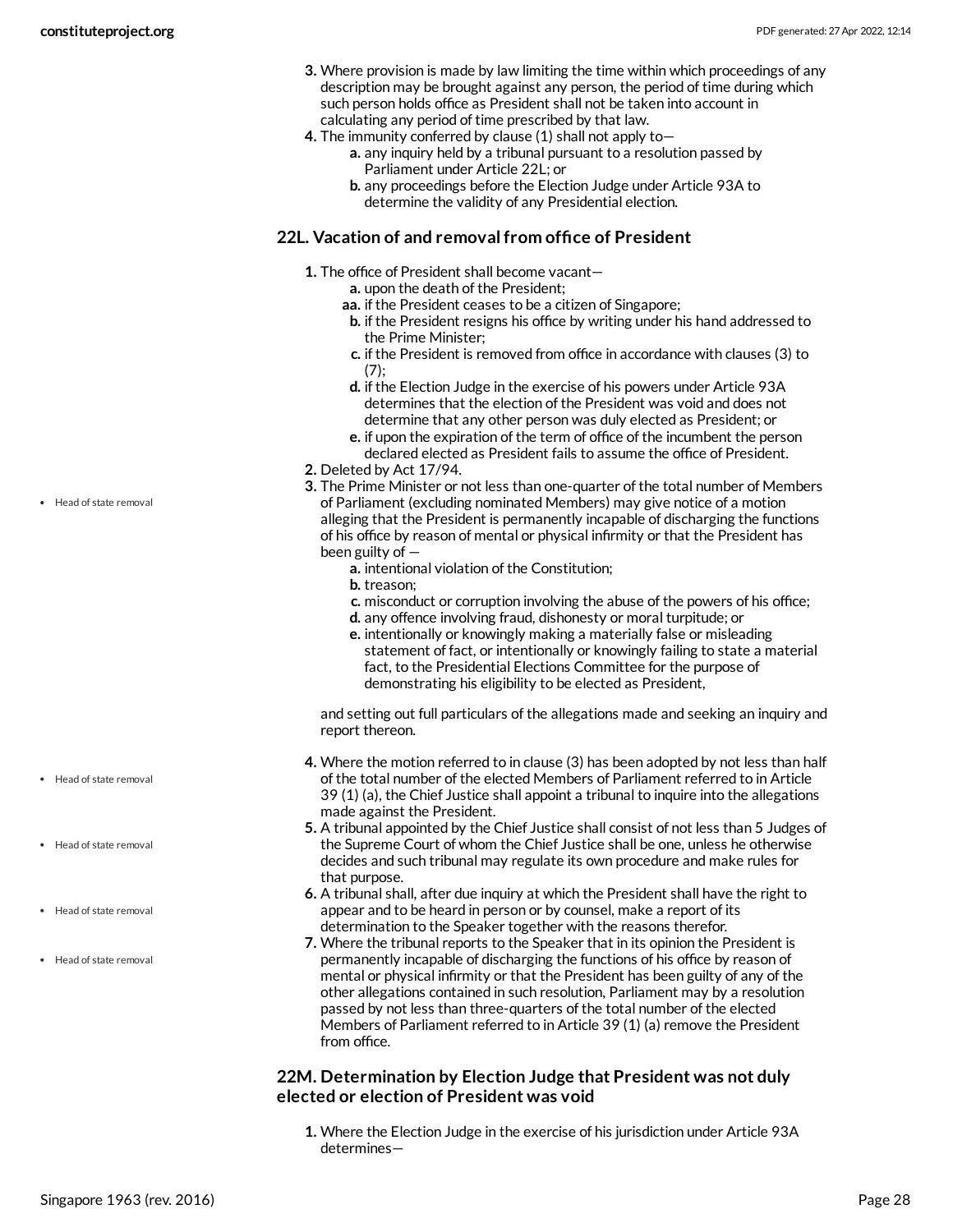- **1. a.** that the election of the President was void and does not determine that any other person was duly elected, then, a poll for the election of the President shall be taken not later than 6 months from the date of the determination; or
	- **b.** that any other person was duly elected as President, then, such other person shall assume the office of President forthwith after the determination.
- **2.** Upon the Election Judge making any determination that the election of the President was void and no other person was duly elected as President, the person who immediately before such determination was exercising the functions of the office of President shall forthwith cease to exercise such functions.
- **3.** The exercise, performance and discharge by any person of the powers, duties and functions of the office of President shall not be invalid by reason only of the fact that the Election Judge subsequently determines that the election of such person as President was void or undue.

#### **22N. Persons to exercise functions of President when office is vacant**

- **1.** If the office of President becomes vacant, the Chairman of the Council of Presidential Advisers or, if he is unavailable, the Speaker shall exercise the functions of the office of President during the period between the date the office of President becomes vacant and the assumption of office by the person declared elected as President.
- **2.** If neither the Chairman of the Council of Presidential Advisers nor the Speaker is available, Parliament may appoint a person in accordance with clause (3) to exercise the functions of the office of President during the period referred to in clause (1).
- **3.** Parliament shall not appoint any person to exercise the functions of the office of President under clause (2) unless the person is qualified to be elected as President.
- **4.** The provisions of this Chapter relating to immunity from suits shall apply in relation to any person exercising the functions of the office of President pursuant to this Article as if references to the President in those provisions were references to that person.
- **5.** Any person required or appointed to exercise the functions of the office of President pursuant to this Article or Article 22O shall, before exercising those functions, take and subscribe in the presence of the Chief Justice or another Judge of the Supreme Court the Oath of Office in the form set out in the First Schedule, except that neither the Chairman of the Council of Presidential Advisers nor the Speaker shall, during his term of office as such Chairman or as Speaker, be required to take such oath more than once in respect of occasions when he is required to exercise the functions of the office of President.

#### **22O. Temporary disability of President**

- **1.** Subject to clause (2), if the President becomes temporarily unable, whether by reason of ill-health, absence from Singapore or otherwise, to perform his functions under this Constitution or any other written law, one of the persons referred to in Article 22N shall exercise the functions of the office of President during the period of temporary disability, and the provisions of Article 22N shall apply, with the necessary modifications, to that person.
- **2.** Parliament shall not appoint any person to exercise the functions of the office of President under this Article unless the President agrees to that person being so appointed.
- **3.** Clause (2) shall not apply if the President is unable for any reason to signify his agreement to a person being appointed under this Article to exercise the functions of the office of President.

#### **22P. Grant of pardon, etc**

- **1.** The President, as occasion shall arise, may, on the advice of the Cabinet
	- **a.** grant a pardon to any accomplice in any offence who gives information which leads to the conviction of the principal offender or any one of the principal offenders, if more than one;
	- **b.** grant to any offender convicted of any offence in any court in Singapore, a pardon, free or subject to lawful conditions, or any reprieve or respite,

Head of state replacement

Oaths to abide by constitution

• Power to pardon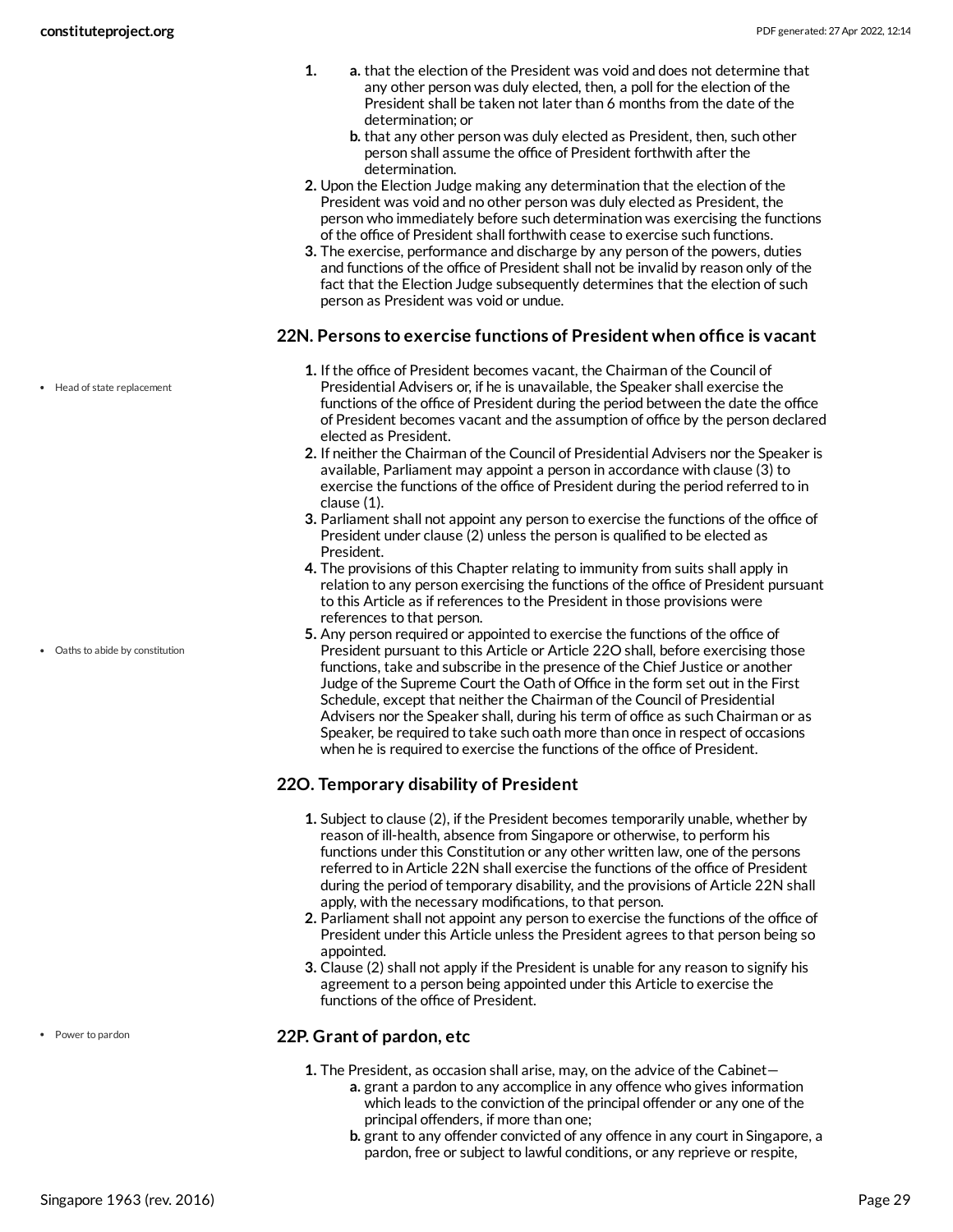- **1. b.** either indefinite or for such period as the President may think fit, of the execution of any sentence pronounced on such offender; or
	- **c.** remit the whole or any part of such sentence or of any penalty or forfeiture imposed by law.
- **2.** Where any offender has been condemned to death by the sentence of any court and in the event of an appeal such sentence has been confirmed by the appellate court, the President shall cause the reports which are made to him by the Judge who tried the case and the Chief Justice or other presiding Judge of the appellate court to be forwarded to the Attorney-General with instructions that, after the Attorney-General has given his opinion thereon, the reports shall be sent, together with the Attorney-General's opinion, to the Cabinet so that the Cabinet may advise the President on the exercise of the power conferred on him by clause (1).

# <span id="page-29-0"></span>**Chapter 2. The Executive**

#### **23. Executive authority of Singapore**

- **1.** The executive authority of Singapore shall be vested in the President and exercisable subject to the provisions of this Constitution by him or by the Cabinet or any Minister authorised by the Cabinet.
- **2.** The Legislature may by law confer executive functions on other persons.

#### **24. Cabinet**

- **1.** There shall be in and for Singapore a Cabinet which shall consist of the Prime Minister and such other Ministers as may be appointed in accordance with Article 25.
- **2.** Subject to the provisions of this Constitution, the Cabinet shall have the general direction and control of the Government and shall be collectively responsible to Parliament.

#### **25. Appointment of Prime Minister and Ministers**

**1.** The President shall appoint as Prime Minister a Member of Parliament who in his judgment is likely to command the confidence of the majority of the Members of Parliament, and shall, acting in accordance with the advice of the Prime Minister, appoint other Ministers from among the Members of Parliament:

Provided that, if an appointment is made while Parliament is dissolved, a person who was a Member of the last Parliament may be appointed but shall not continue to hold office after the first sitting of the next Parliament unless he is a Member thereof.

**2.** Appointments under this Article shall be made by the President by instrument under the public seal.

#### **26. Tenure of office of Prime Minister and Ministers**

- **1.** The President shall, by writing under the public seal, declare the office of Prime Minister vacant
	- **a.** if the Prime Minister resigns his office by writing under his hand addressed to the President; or
	- **b.** if the President, acting in his discretion, is satisfied that the Prime Minister has ceased to command the confidence of a majority of the Members of Parliament:

Provided that, before declaring the office of Prime Minister vacant under this paragraph, the President shall inform the Prime Minister that he is satisfied as aforesaid, and, if the Prime Minister so requests, the President may dissolve Parliament instead of making such a declaration.

- **2.** A Minister, other than the Prime Minister, shall vacate his office
	- **a.** if his appointment to that office is revoked by the President, acting in accordance with the advice of the Prime Minister, by instrument under the

Establishment of cabinet/ministers

- Name/structure of executive(s)
- Head of government selection Cabinet selection
- 
- Head of government's role in the legislature Minimum age of head of government
- Eligibility for head of government
- Eligibility for cabinet

- Head of government removal
- Dismissal of the legislature

Cabinet removal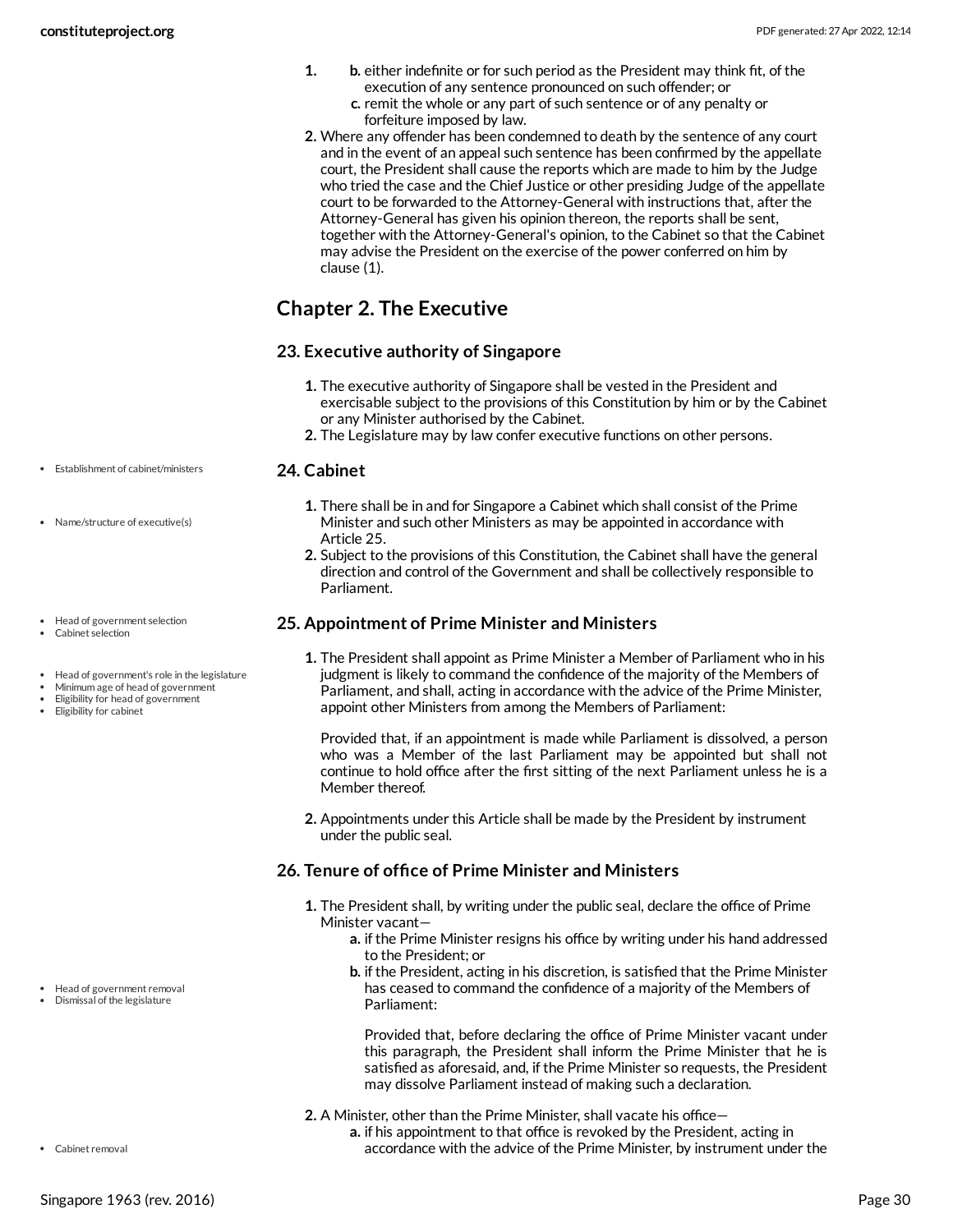- **2. a.** public seal; or
	- **b.** if he resigns his office by writing under his hand addressed to the President.
- **3.** A person who has vacated his office as Minister may, if qualified, be again appointed as Minister from time to time.
- **4. a.** Whenever the Prime Minister is ill or absent from Singapore or has been granted leave of absence from his duties under Article 32, the functions conferred on him by this Constitution shall be exercisable by any other Minister authorised by the President, by instrument under the public seal, in that behalf.
	- **b.** The President may, by instrument under the public seal, revoke any authority given under this clause.
	- **c.** The powers conferred upon the President by this clause shall be exercised by him acting in his discretion, if in his opinion it is impracticable to obtain the advice of the Prime Minister owing to the Prime Minister's illness or absence, and in any other case shall be exercised by the President in accordance with the advice of the Prime Minister.

Oaths to abide by constitution

#### **27. Oath**

The Prime Minister and every other Minister shall, before entering on the duties of his office, take and subscribe before the President the Oath of Allegiance and the appropriate Oath for the due execution of his office in the forms set out in the First Schedule.

#### **28. Summoning of and presiding in Cabinet**

- **1.** The Cabinet shall not be summoned except by the authority of the Prime Minister.
- **2.** The Prime Minister shall, so far as is practicable, attend and preside at meetings of the Cabinet and, in his absence, such other Minister shall preside as the Prime Minister shall appoint.

#### **29. Validity of proceedings in Cabinet**

Any proceedings in the Cabinet shall be valid notwithstanding that some person who was not entitled to do so sat or voted therein or otherwise took part in the proceedings.

#### **30. Assignment of responsibility to Ministers**

- **1.** The Prime Minister may, by directions in writing
	- **a.** charge any Minister with responsibility for any department or subject; and **b.** revoke or vary any directions given under this clause.
- **2.** The Prime Minister may retain in his charge any department or subject.

#### **31. Parliamentary Secretaries**

**1.** The President, acting in accordance with the advice of the Prime Minister, may by instrument under the public seal, appoint Parliamentary Secretaries from among the Members of Parliament to assist Ministers in the discharge of their duties and functions:

Provided that, if an appointment is made while Parliament is dissolved, a person who was a Member of the last Parliament may be appointed a Parliamentary Secretary but shall not continue to hold office after the first sitting of the next Parliament unless he is a Member thereof.

**2.** Article 26 (2) and (3) and Article 27 shall apply to Parliamentary Secretaries as they apply to Ministers.

#### **32. Leave of absence for Ministers and Parliamentary Secretaries**

The President, acting in accordance with the advice of the Prime Minister, may grant leave of absence from his duties to the Prime Minister, to any other Minister and to any Parliamentary Secretary.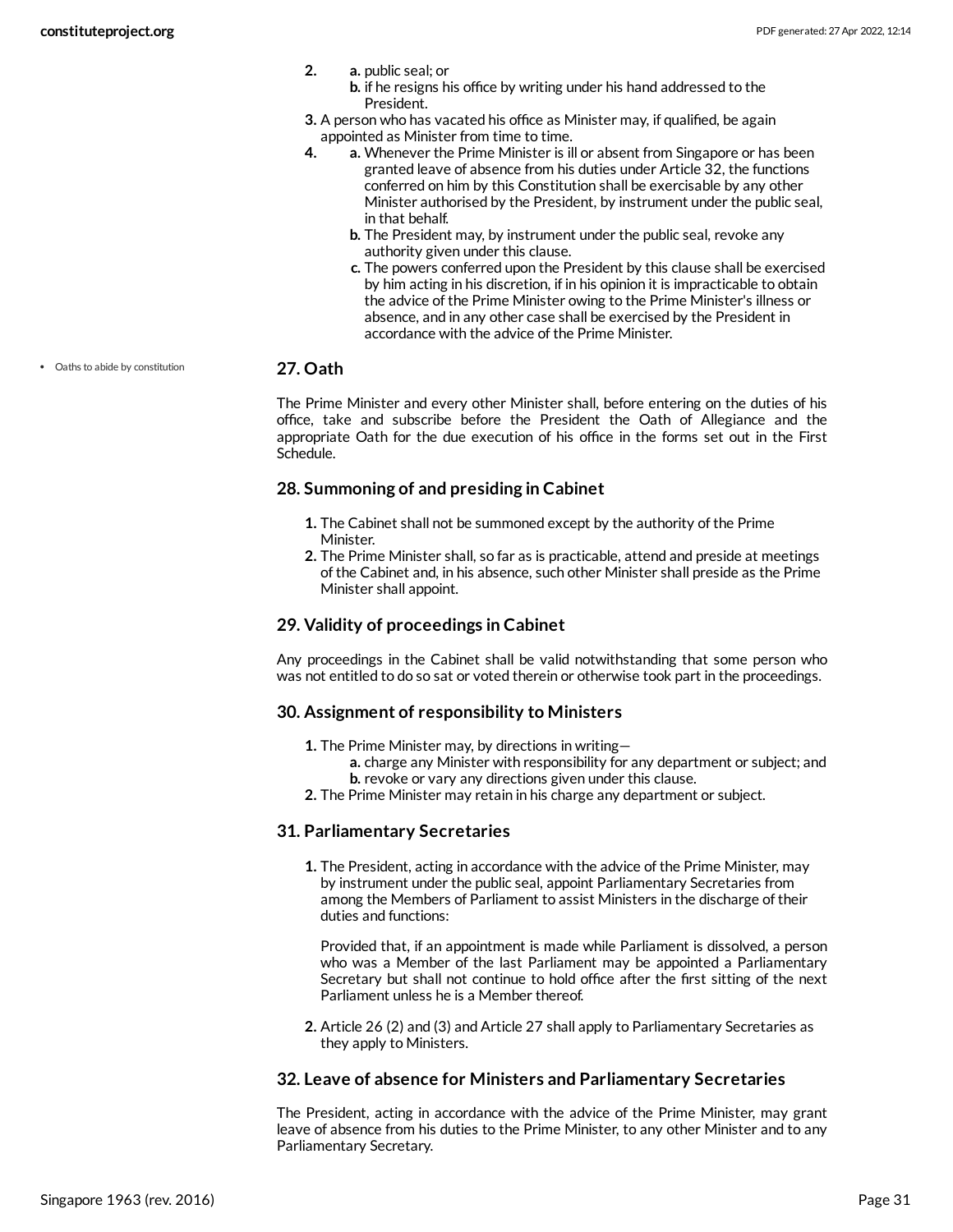#### **33. Disabilities of Ministers and Parliamentary Secretaries**

A member of the Cabinet or Parliamentary Secretary shall not hold any office of profit and shall not actively engage in any commercial enterprise.

#### **34. Permanent Secretaries**

- **1.** There shall be for each Ministry one or more Permanent Secretaries who shall be persons who are public officers.
- **2. a.** Appointments to the office of Permanent Secretary shall be made by the President, acting in accordance with the advice of the Prime Minister, from a list of names submitted by the Public Service Commission.
	- **b.** The responsibility for the allocation of each Permanent Secretary to a Ministry shall be vested in the Prime Minister.
- **3.** Every Permanent Secretary shall, subject to the general direction and control of the Minister, exercise supervision over the department or departments to which he is allocated.

#### **35. Attorney-General**

- **1.** The office of Attorney-General is hereby constituted and appointments thereto shall be made by the President, if he, acting in his discretion, concurs with the advice of the Prime Minister, from among persons who are qualified for appointment as a Judge of the Supreme Court.
- **2.** When it is necessary to make an appointment to the office of Attorney-General otherwise than by reason of the death of the holder of that office or his removal from office under clause (6), the Prime Minister shall, before tendering advice to the President under clause (1), consult the person holding the office of Attorney-General or, if that office is then vacant, the person who has last vacated it, and the Prime Minister shall, in every case, before tendering such advice, consult the Chief Justice and the Chairman of the Public Service Commission.
- **3.** The Prime Minister shall not be obliged to consult any person under clause (2) if he is satisfied that by reason of the infirmity of body or mind of that person or for any other reason it is impracticable to do so.
- **4.** The Attorney-General may be appointed for a specific period and, if he was so appointed, shall, subject to clause (6), vacate his office (without prejudice to his eligibility for reappointment) at the expiration of that period, but, subject as aforesaid, shall otherwise hold office until he attains the age of 60 years:

Provided that—

- **a.** he may at any time resign his office by writing under his hand addressed to the President; and
- **b.** the President, if he, acting in his discretion, concurs with the advice of the Prime Minister, may permit an Attorney-General who has attained the age of 60 years to remain in office for such fixed period as may have been agreed between the Attorney-General and the Government.
- **5.** Nothing done by the Attorney-General shall be invalid by reason only that he has attained the age at which he is required by this Article to vacate his office.
- **6. a.** The Attorney-General may be removed from office by the President, if he, acting in his discretion, concurs with the advice of the Prime Minister, but the Prime Minister shall not tender such advice except for inability of the Attorney-General to discharge the functions of his office (whether arising from infirmity of body or mind or any other cause) or for misbehaviour and except with the concurrence of a tribunal consisting of the Chief Justice and 2 other Judges of the Supreme Court nominated for that purpose by the Chief Justice.
	- **b.** The tribunal constituted under this clause shall regulate its own procedure and may make rules for that purpose.
- **7.** It shall be the duty of the Attorney-General to advise the Government upon such legal matters and to perform such other duties of a legal character, as may from time to time be referred or assigned to him by the President or the Cabinet and

Attorney general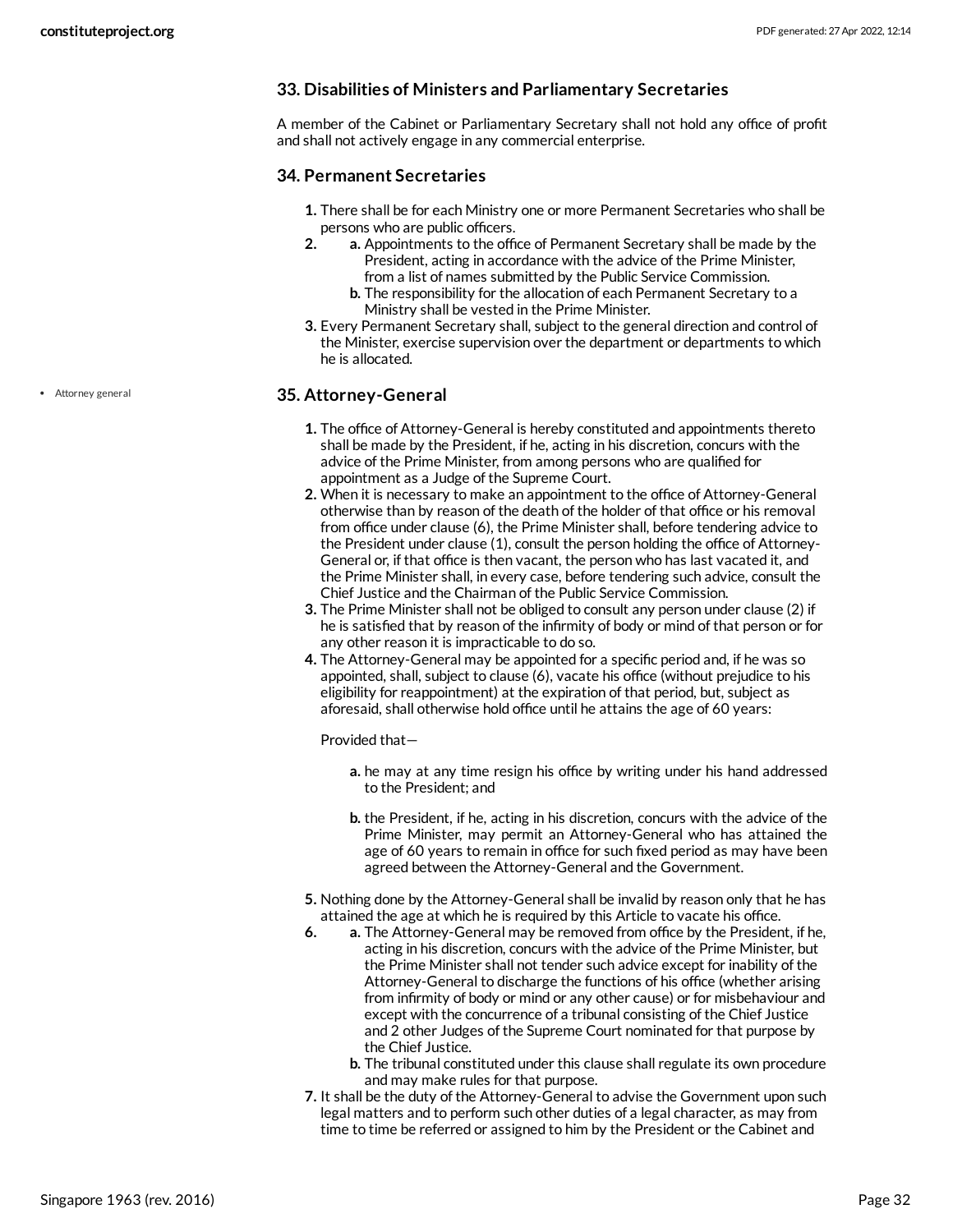- **7.** to discharge the functions conferred on him by or under this Constitution or any other written law.
- **8.** The Attorney-General shall have power, exercisable at his discretion, to institute, conduct or discontinue any proceedings for any offence.
- **9.** In the performance of his duties, the Attorney-General shall have the right of audience in, and shall take precedence over any other person appearing before, any court or tribunal in Singapore.
- **10.** The Attorney-General shall be paid such remuneration and allowances as may from time to time be determined and such remuneration and allowances shall be charged on and paid out of the Consolidated Fund.
- **11.** Subject to this Article, the terms of service of the Attorney-General shall either **a.** be prescribed in regulations made by the President and published in the Gazette; or
	- **b.** (in so far as they are not determined by or under any such law) be determined by the President.
- **11A.** Regulations made under clause (11)(a) may provide that any gratuity payable in respect of service as the Attorney-General shall be charged on and paid out of the Consolidated Fund.
- **12.** The terms of service of the Attorney-General shall not be altered to his disadvantage during his continuance in office.
- **13.** For the purposes of clause (12), in so far as the terms of service of the Attorney-General depend upon his option, any terms for which he opts shall be taken to be more advantageous to him than any for which he might have opted.

#### **35A. Deputy Attorneys-General**

- **1.** The President may, on the advice of the Prime Minister, appoint one or more Deputy Attorneys-General from individuals who are eligible for appointment as the Attorney-General.
- **2.** Before tendering any advice to the President under clause (1), the Prime Minister must consult the Attorney-General and the Chairman of the Public Service Commission.
- **3.** However, the Prime Minister need not consult any person under clause (2) if he is satisfied that it is impracticable to do so because of the infirmity of body or mind of that person or for any other reason.
- **4.** A Deputy Attorney-General is, subject to the general direction and control of the Attorney-General, to perform such duties of the Attorney-General referred to in Article 35(7) or (8) as may be assigned by the Attorney-General, and shall be responsible to the Attorney-General for that due performance.
- **5.** In the performance of his duties, a Deputy Attorney-General has the right of audience in, and takes precedence over any person (other than the Attorney-General) appearing before, any court or tribunal in Singapore.
- **6.** A Deputy Attorney-General holds office
	- **a.** until the end of the specific period he is appointed for (without prejudice to re-appointment); or
	- **b.** if no period is so specified, until he attains 60 years of age.
- **7.** The President may, on the advice of the Prime Minister, permit a Deputy Attorney-General who has attained the age of 60 years to remain in office for such fixed period as may be agreed between the Deputy Attorney-General and the Government.
- **8.** However, a Deputy Attorney-General may at any time earlier resign his office by writing under his hand addressed to the President or may be earlier removed under clause (9).
- **9.** A Deputy Attorney-General may be removed from office by the President on the advice of the Prime Minister.
- **10.** The Prime Minister may advise the President for the purposes of clause (9) only on the following grounds, with which a tribunal consisting of the Chief Justice and 2 other Judges of the Supreme Court nominated for that purpose by the Chief Justice must concur:
	- **a.** the inability of the Deputy Attorney-General concerned to discharge the functions of his office (whether arising from infirmity of body or mind or any other cause);
	- **b.** any misbehaviour of the Deputy Attorney-General concerned.
- **11.** A Deputy Attorney-General is to be paid such remuneration and allowances as may from time to time be determined (all of which are charged on and paid out of the Consolidated Fund), and his terms of service are—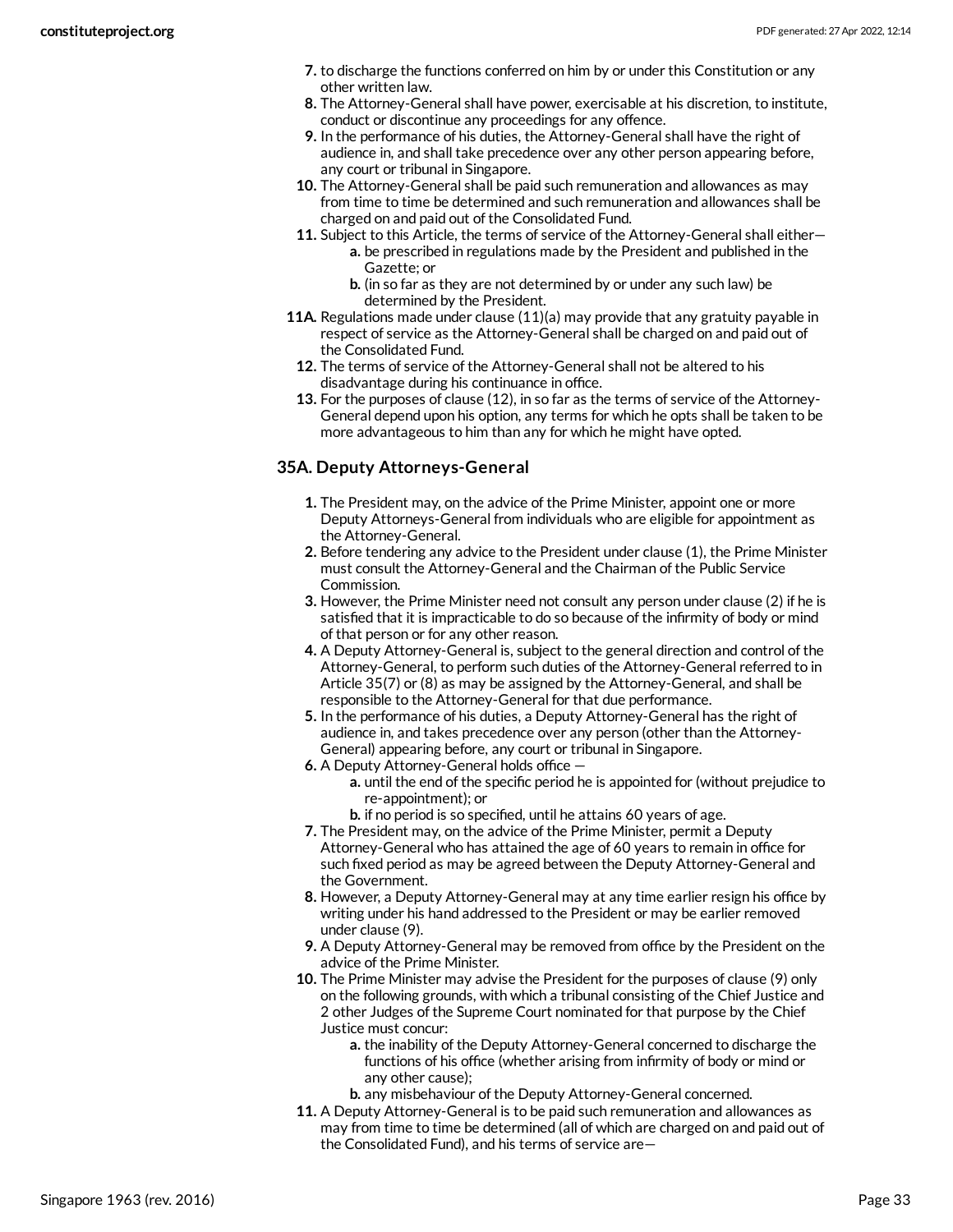- **11. a.** to be prescribed in regulations made by the President and published in the Gazette; or
	- **b.** to be determined by the President in so far as they are not determined by or under any such law.
- **12.** The terms of service of a Deputy Attorney-General must not be altered to his disadvantage during his continuance in office; and in so far as any of those terms of service depend upon his option, any terms that he opts for shall be taken to be more advantageous to him than any for which he might have opted.
- **13.** The tribunal referred to in clause (10) is to regulate its own procedure and may make rules for that purpose.
- **14.** To avoid doubt, nothing done by a Deputy Attorney-General shall be invalid by reason only that he has attained the age at which he is required by this Article to vacate his office.

#### **36. Secretary to Cabinet**

- **1.** The President, acting in accordance with the advice of the Prime Minister, may appoint a public officer to be the Secretary to the Cabinet.
- **2.** The Secretary to the Cabinet shall be responsible, in accordance with such instructions as may be given to him by the Prime Minister, for arranging the business for, and keeping the minutes of, the meetings of the Cabinet and for conveying the decisions of the Cabinet to the appropriate person or authority and shall have such other functions as the Prime Minister may from time to time direct.

# <span id="page-33-0"></span>**Chapter 3. Capacity as regards property, contracts and suits**

#### **37. Capacity of Government as regards property, contracts and suits**

- **1.** The Government shall have power to acquire, hold and dispose of property of any kind and to make contracts.
- **2.** The Government may sue and be sued.
- Advisory bodies to the head of state

# <span id="page-33-1"></span>**PART VA. COUNCIL OF PRESIDENTIAL ADVISERS**

# <span id="page-33-2"></span>**37A. Interpretation of this Part**

In this Part, unless the context otherwise requires—

- "Chairman" means the Chairman of the Council;
- "Council" means the Council of Presidential Advisers constituted under Article 37B;
- "member" means a member of the Council and includes the Chairman and any alternate member appointed under Article 37C.

# <span id="page-33-3"></span>**37B. Council of Presidential Advisers**

- **1.** The Council of Presidential Advisers is established and consists of 8 members.
- **2.** (2) In order to ensure that appointments to the Council are made at regular 2 year intervals, the members of the Council are divided into the following divisions:
	- **a.** the first division, consisting of the following members whose appointments expire on 1 June 2020 and every sixth year after that: **i.** a member appointed by the President acting in his discretion;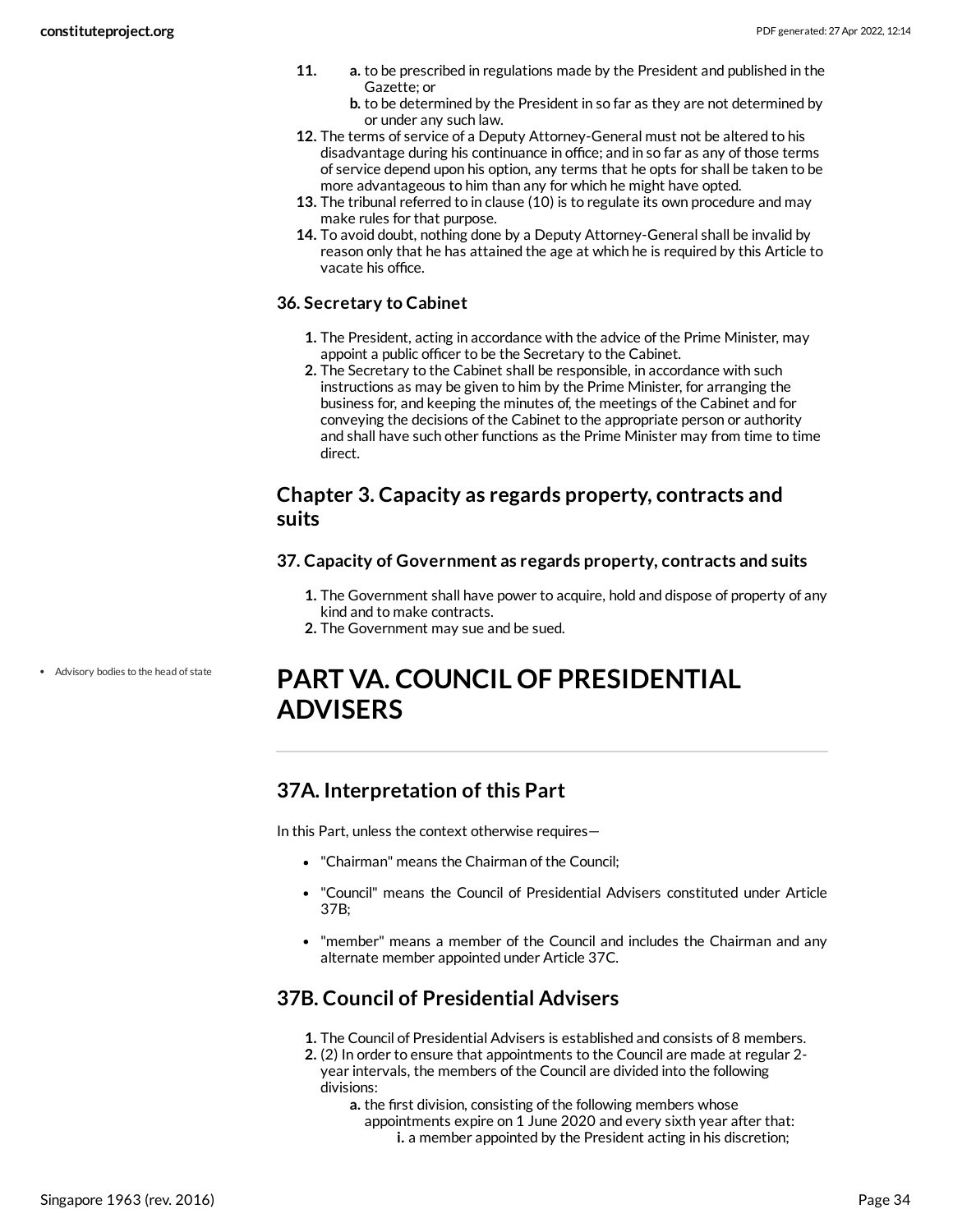- **2. a. ii.** a member appointed by the President on the advice of the Prime Minister;
	- **iii.** a member appointed by the President on the advice of the Chief Justice;
	- **b.** the second division, consisting of the following members whose
		- appointments expire on 1 June 2022 and every sixth year after that: **i.** a member appointed by the President acting in his discretion;
			- **ii.** a member appointed by the President on the advice of the Prime Minister;
			- **iii.** a member appointed by the President on the advice of the Chairman of the Public Service Commission;
	- **c.** the third division, consisting of the following members whose appointments expire on 1 June 2024 and every sixth year after that:
		- **i.** a member appointed by the President acting in his discretion;
		- **ii.** a member appointed by the President on the advice of the Prime Minister.
- **3.** If the seat of a member falls vacant before the member's appointment expires under clause (2)
	- **a.** the President may make another appointment to that seat in accordance with the provision of clause (2) under which the vacating member was appointed; and
	- **b.** to avoid doubt, an appointment under paragraph (a) expires in accordance with the provision of clause (2) under which the vacating member was appointed.
- **3A.** The President, acting in his discretion, is to appoint a member of the Council to be the Chairman of the Council.
- **4.** When the Chairman exercises the functions of the office of the President under Article 22N or 22O, he
	- **a.** shall not act as the Chairman during the period he so exercises the functions of the office of President; and
	- **b.** shall not take part in any proceedings of the Council during that period.

**5.** Where the Chairman is temporarily unable, whether by illness, absence or any other reason (including disqualification under clause (4)), to take part in any proceedings of the Council for any period—

- **a.** he shall appoint a member (not being an alternate member) of the Council to act as Chairman for that period; and
- **b.** the alternate member selected under Article 37C (3) to act in place of the member referred to in paragraph (a) shall perform that member's functions during that same period.

### <span id="page-34-0"></span>**37C. Alternate members**

- **1.** The President may, in accordance with this Article, appoint persons to be alternate members to act in place of members (other than the Chairman) appointed under Article 37B (2) while any such member is temporarily unable, whether by illness, absence or any other reason, to take part in any proceedings of the Council, or is appointed under Article 37B (5) (a) to act as the Chairman.
- **2.** For the purposes of making an appointment under clause (1), the President
	- **a.** shall, acting in his discretion, appoint one person as an alternate member; and
		- **b.** shall request that the Prime Minister, after consulting the Chief Justice and the Chairman of the Public Service Commission, nominate one other person to be an alternate member, and upon such nomination, shall appoint the person so nominated as another alternate member.
- **3.** Whenever any member appointed under Article 37B (2) (other than the Chairman)
	- **a.** is temporarily unable, whether by illness, absence or any other reason, to take part in any proceedings of the Council; or
	- **b.** is appointed under Article 37B (5) (a) to act as the Chairman,

an alternate member to act in place of that member shall be selected from among the persons appointed under clause  $(2)$  –

**i.** by the President, acting in his discretion, if the member concerned is appointed under Article 37B(2)(a)(i), (b)(i) or (c)(i);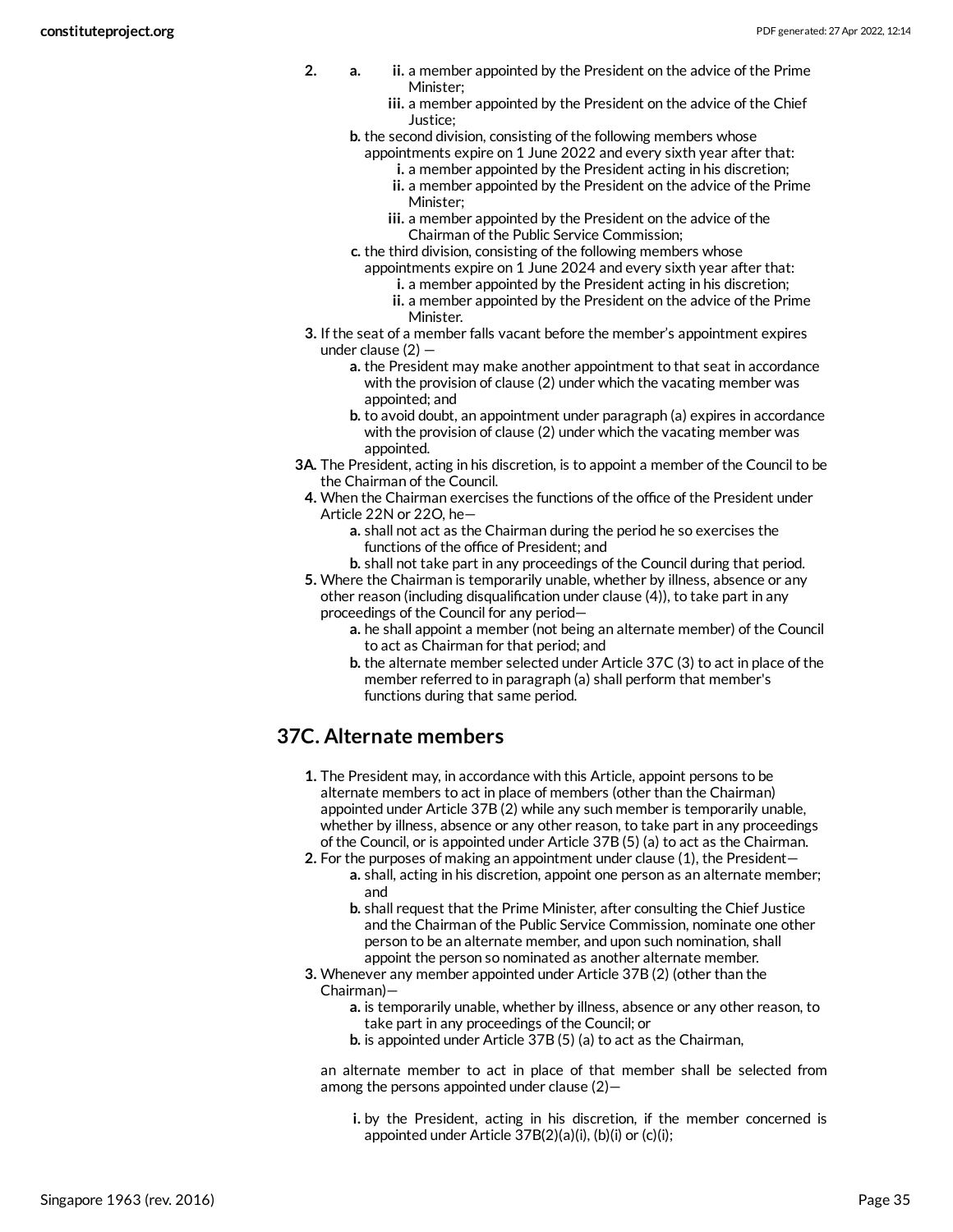- **3. ii.** by the Prime Minister, if the member concerned is appointed under Article 37B(2)(a)(ii), (b)(ii) or (c)(ii); or
	- **iii.** by the Chief Justice or Chairman of the Public Service Commission, as the case may be, if the member concerned is appointed under Article 37B(2) (a)(iii) or (b)(iii), respectively.
- **4.** A person may be appointed to be an alternate member under clause (2) if, and only if, the person is qualified under Article 37D and not disqualified under Article 37E.
- **5.** Every alternate member shall be appointed under clause (2) for a term of 4 years, and shall hold office as such for such a term unless the alternate member earlier
	- **a.** resigns in writing addressed to the Chairman;
	- **b.** ceases to be a citizen of Singapore; or
	- **c.** becomes subject to any disqualification referred to in Article 37E.
- **6.** The alternate member who is selected under clause (3) to act in place of a member shall act in place of and perform the functions of the member (but not as the Chairman) only when the member is temporarily unable, whether by illness, absence or any other reason, to take part in any proceedings of the Council, or is appointed under Article 37B (5) (a) to act as the Chairman, and the alternate member
	- **a.** may act in place of and perform the functions of the member in relation to any matter, even though that member is disqualified in relation to that matter; and
	- **b.** while so acting, shall have and may exercise all the powers and duties of that member.
- **7.** The appointment of a person as an alternate member may be terminated at any time by the President
	- **a.** acting in his discretion, if the alternate member is appointed under clause (2) (a); or
	- **b.** acting on the advice of the Prime Minister (which shall be given only after consulting with the Chief Justice and the Chairman of the Public Service Commission), if the alternate member is appointed under clause (2) (b) on the nomination of the Prime Minister.

# <span id="page-35-0"></span>**37D. Qualifications of members and considerations in appointing members**

- **1.** No person shall be qualified to be appointed as a member unless he
	- **a.** is a citizen of Singapore;
		- **b.** is not less than 35 years of age;
		- **c.** is a resident of Singapore; and
	- **d.** is not liable to any of the disqualifications referred to in Article 37E.
- **2.** The following matters are to be considered by the President before he acts in his discretion to appoint a person as a member, and also by the Prime Minister, Chief Justice and the Chairman of the Public Service Commission before advising the President to appoint a person as a member:
	- **a.** whether the person is a person of integrity, good character and reputation;
	- **b.** whether the person has expertise and experience relevant to the matters on which the Council is required, or may be asked, to advise and make recommendations to the President.

# <span id="page-35-1"></span>**37E. Disqualifications of members**

A person shall be disqualified for appointment as a member if he—

**a.** is or has been found or declared to be of unsound mind;

**b.** is insolvent or an undischarged bankrupt; or

**c.** has been convicted of an offence by a court of law in Singapore or a foreign country and sentenced to imprisonment for a term of not less than one year or to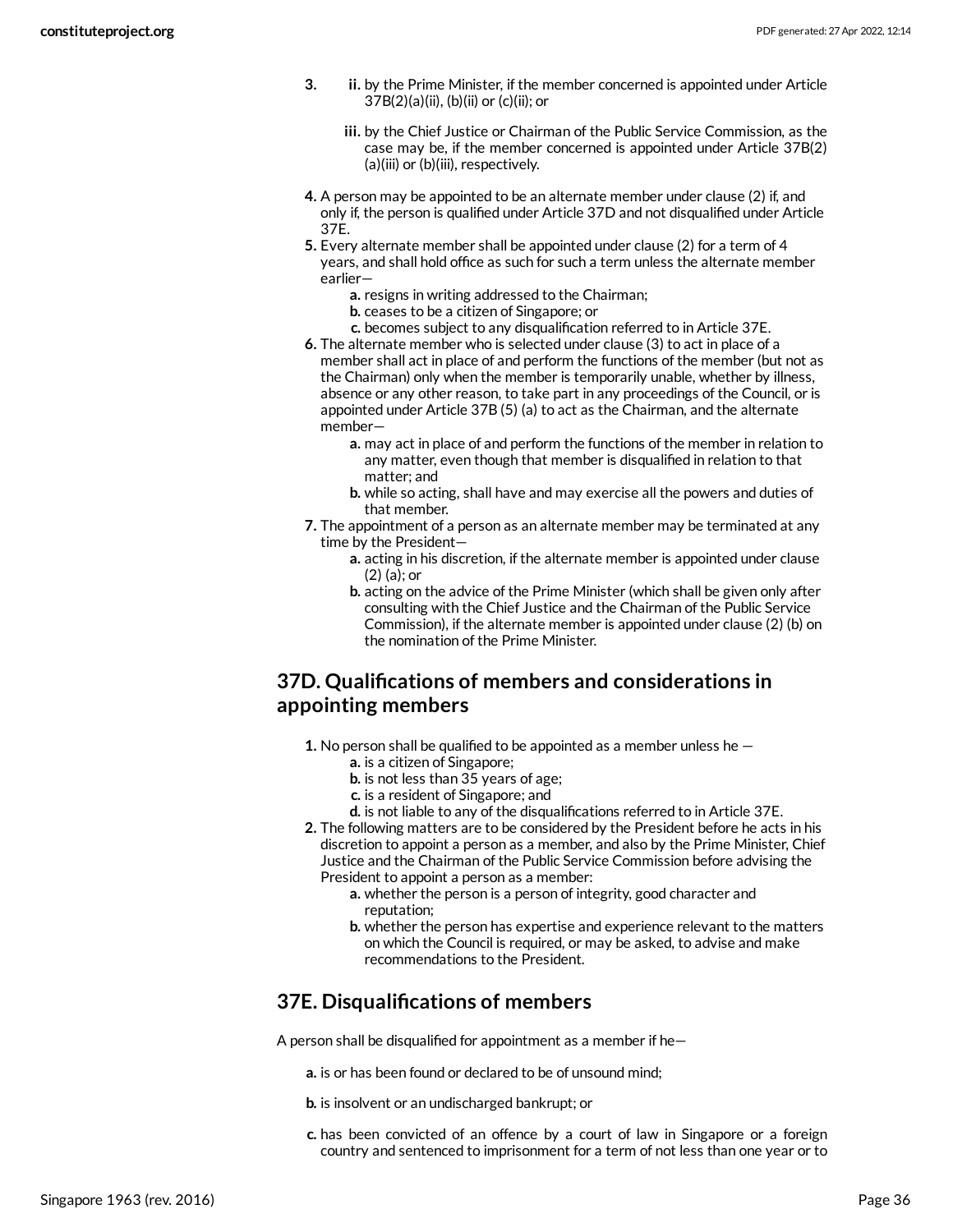**c.** a fine of not less than \$2,000 and has not received a free pardon:

Provided that where the conviction is by a court in a foreign country, the person shall not be so disqualified unless the offence is also one which, had it been committed in Singapore, would have been punishable by a court of law in Singapore.

#### **37F. Termination of membership**

- **1.** The Chairman shall vacate the office of Chairman of the Council when a newly elected President assumes office during the term of appointment of the Chairman.
- **2.** A member shall vacate his seat in the Council
	- **a.** if he ceases to be a citizen of Singapore;
		- **b.** if, by writing under his hand addressed to the Chairman, he resigns his seat; or
		- **c.** if he becomes subject to any of the disqualifications referred to in Article 37E.

# **37G. Determination of questions as to membership**

- **1.** Any question as to the validity of the appointment of a member or whether any person has vacated his seat as a member of the Council shall be referred to and determined by a tribunal consisting of a Judge of the Supreme Court appointed by the Chief Justice and 2 other persons appointed by the Council.
- **2.** Any tribunal constituted under clause (1) shall
	- **a.** sit in private;
	- **b.** afford the person concerned adequate opportunity to call witnesses and be heard; and
	- **c.** report its decision to the Chairman.
- **3.** The decision of the tribunal shall be final and shall not be questioned in any court.

#### **37H. Oaths of Allegiance and Secrecy**

- **1.** Before any person who has been appointed Chairman or a member enters upon the duties of his office, he shall take and subscribe before a Judge of the Supreme Court the Oath of Allegiance and the Oath of Secrecy in the forms set out respectively in paragraphs 2 and 8 in the First Schedule.
- **2.** Clause (1) shall also apply where an alternate member appointed under Article 37C is selected under Article 37C (3) to act in place of and perform the functions of a member appointed under Article 37B (2), except that an alternate member need not be required, during his term of office as an alternate member, to take such an oath more than once in respect of the occasions when he is so selected to act.

# **37I. Function of Council**

It shall be the function of the Council to advise and make recommendations to the President on any matter referred to the Council by the President under this Constitution

# **37IA. President's general duty to consult Council**

- **1.** The President must consult the Council before exercising any discretionary power conferred on him by this Constitution, except the discretionary powers mentioned in clause (2).
- **2.** The President may (but need not) consult the Council before exercising
	- **a.** the President's discretionary powers under Articles 22G, 22I and 151(4);
		- **b.** the President's discretionary powers under this Part; or
		- **c.** the following discretionary powers:
			- **i.** the President's discretion under Article 22J in relation to his personal staff and the use of the Civil List;
				- **ii.** appointing the Prime Minister in accordance with Article 25(1);

Oaths to abide by constitution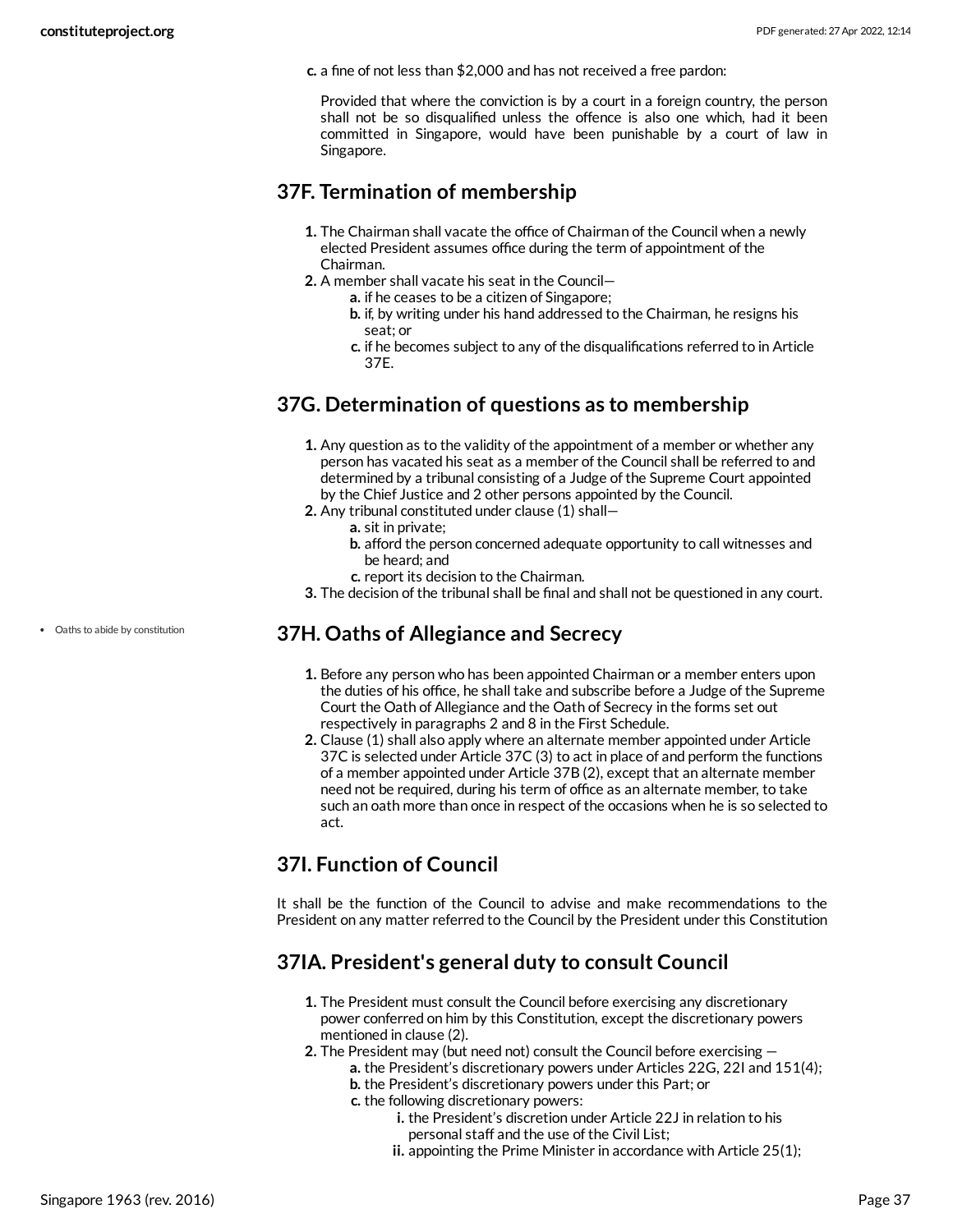- **2. c. iii.** declaring under Article 26(1)(b) that the office of Prime Minister is vacant;
	- **iv.** authorising a Minister to exercise the Prime Minister's functions under Article 26(4)(c);
	- **v.** dissolving Parliament under Article 26(1)(b) or 65(2) or (3);
	- **vi.** granting leave of absence to the Chief Justice under Article 98(10).

#### **37IB. President to immediately refer to Council certain cases concerning veto powers**

Without limiting Article 37IA, the President must immediately refer to the Council for its recommendation —

- **a.** any case where the President's assent, concurrence or approval is sought and which the President is required to consult the Council under Article 37IA(1); and
- **b.** any proposed transaction that the President is informed of under Article 22B(6), 22D(5) or 148G(1)

#### **37IC. Referred cases — time limit for Council to make recommendation**

- **1.** Subject to clauses (2) and (3), the Council must give its recommendation in a case referred to it under Article 37IB
	- **a.** if the President is required by Article 21A(2)(a) to signify his decision in the case within 30 days, within 15 days after the case is referred to the Council; and
	- **b.** if the President is required by Article 21A(2)(b) to signify his decision in the case within 6 weeks, within 3 weeks after the case is referred to the Council.
- **2.** If the Prime Minister issues a certificate of urgency to the President under Article 21A(3)(a) for any case referred to the Council under Article 37IB
	- **a.** the President must immediately inform the Council of the certificate; and
	- **b.** the Council must give its recommendation to the President by whichever of the following time limits ends earlier:
		- **i.** the time limit in clause (1), including any extension under clause (3);
		- **ii.** at least 5 days before the date on which the President is required by the certificate to signify his decision.
- **3.** The President may, acting in his discretion, extend the time limit in clause (1) for any case referred to the Council under Article 37IB, but any extension does not have effect, or if granted ceases to have effect, to the extent that it allows the Council to give its recommendation less than 5 days before the date on which the President is required to signify his decision under Article 21A.
- **4.** If in any case the Council fails to give its recommendation within the time limit in this Article, the Council is deemed to have recommended that the President
	- **a.** give the assent, concurrence or approval that was sought; or
	- **b.** not disapprove the proposed transaction under Article 22B(7), 22D(6) or 148G(2),

as the case may be.

#### **37ID. Referred cases — matters to be stated in Council's recommendation, etc**

In a case referred to the Council under Article 37IB, the Council's recommendation to the President must state —

**a.** whether the Council's recommendation is unanimous and if not, the number of votes for and against the recommendation; and

**b.** the grounds for the Council's recommendation.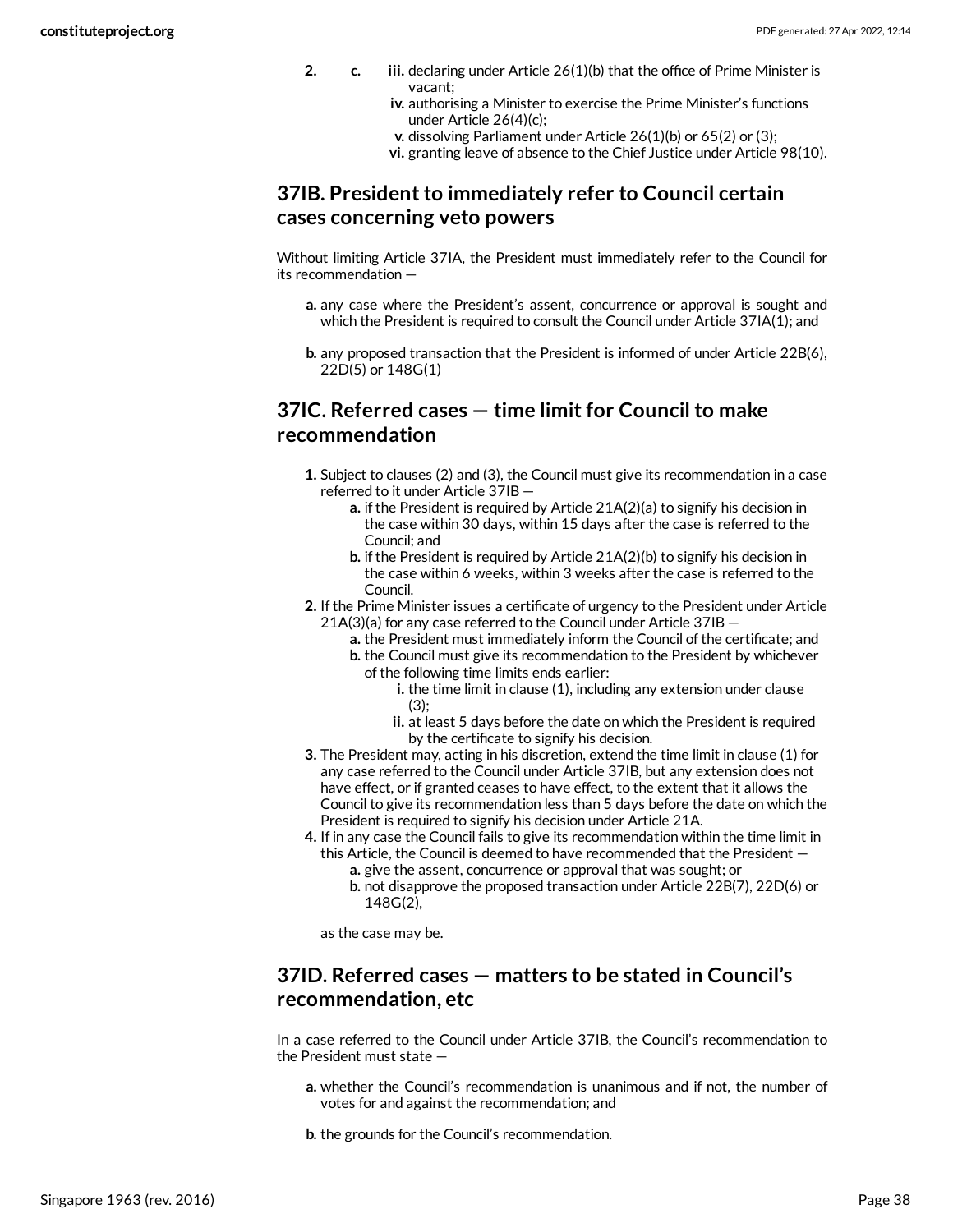# **37IE. Referred cases — Prime Minister to receive President's grounds and Council's recommendation if President exercises veto, etc**

- **1.** This Article applies if, in a case referred to the Council under Article 37IB, the President acts in his discretion to
	- **a.** refuse to give the assent, concurrence or approval that was sought; or **b.** disapprove a proposed transaction under Article 22B(7), 22D(6) or 148G(2).
- **2.** If this Article applies
	- **a.** the President must certify the grounds for his decision to the Prime Minister and send the Council's recommendation to the Prime Minister;
	- **b.** in a case where the President withholds his assent to a Supply Bill, Supplementary Supply Bill or Final Supply Bill
		- **i.** the President must publish in the Gazette the grounds certified under paragraph (a); and
		- **ii.** the President must send the recommendation of the Council in relation to the Bill to the Speaker, who must present the recommendation to Parliament; and
	- **c.** in a case where the President disapproves the budget, supplementary budget or revised budget of, or a proposed transaction by, an entity specified in the Fifth Schedule, the President must send the grounds certified under paragraph (a) and the recommendation of the Council to  $$ 
		- **i.** in the case of a statutory board, the chairman of the statutory board; and
		- **ii.** in the case of a Government company, the chairman of the board of directors of the company.

#### **37IF. Referred cases — Parliament may overrule Presidential veto exercised contrary to Council's recommendation**

- **1.** Parliament may, by resolution, overrule the President, if
	- **a.** in a case referred to the Council under Article 37IB, the President acts in his discretion to
		- **i.** refuse to give the assent, concurrence or approval that was sought; or
		- **ii.** disapprove a proposed transaction under Article 22B(7), 22D(6) or 148G(2); and
	- **b.** the President's decision was made contrary to the Council's recommendation.
- **2.** A resolution under clause (1)
	- **a.** may only be passed on a motion for which notice has been given by a Minister;
	- **b.** except where the resolution seeks to overrule the President's withholding of assent to a Supply Bill, Supplementary Supply Bill or Final Supply Bill, may only be moved after the Government
		- **i.** causes the President's grounds for the decision sought to be overruled, as certified under Article 37IE(2)(a), to be published in the Gazette; and
		- **ii.** sends the recommendation of the Council in relation to that decision to the Speaker, who must present the recommendation to Parliament; and
	- **c.** must be passed by no less than two-thirds of the total number of Members of Parliament (excluding nominated Members).
- **3.** Despite clause (1)
	- **a.** a refusal by the President to approve a budget, revised budget or supplementary budget of an entity specified in the Fifth Schedule; and
	- **b.** a decision by the President to disapprove under Article 22B(7) or 22D(6)
	- a proposed transaction by an entity specified in the Fifth Schedule,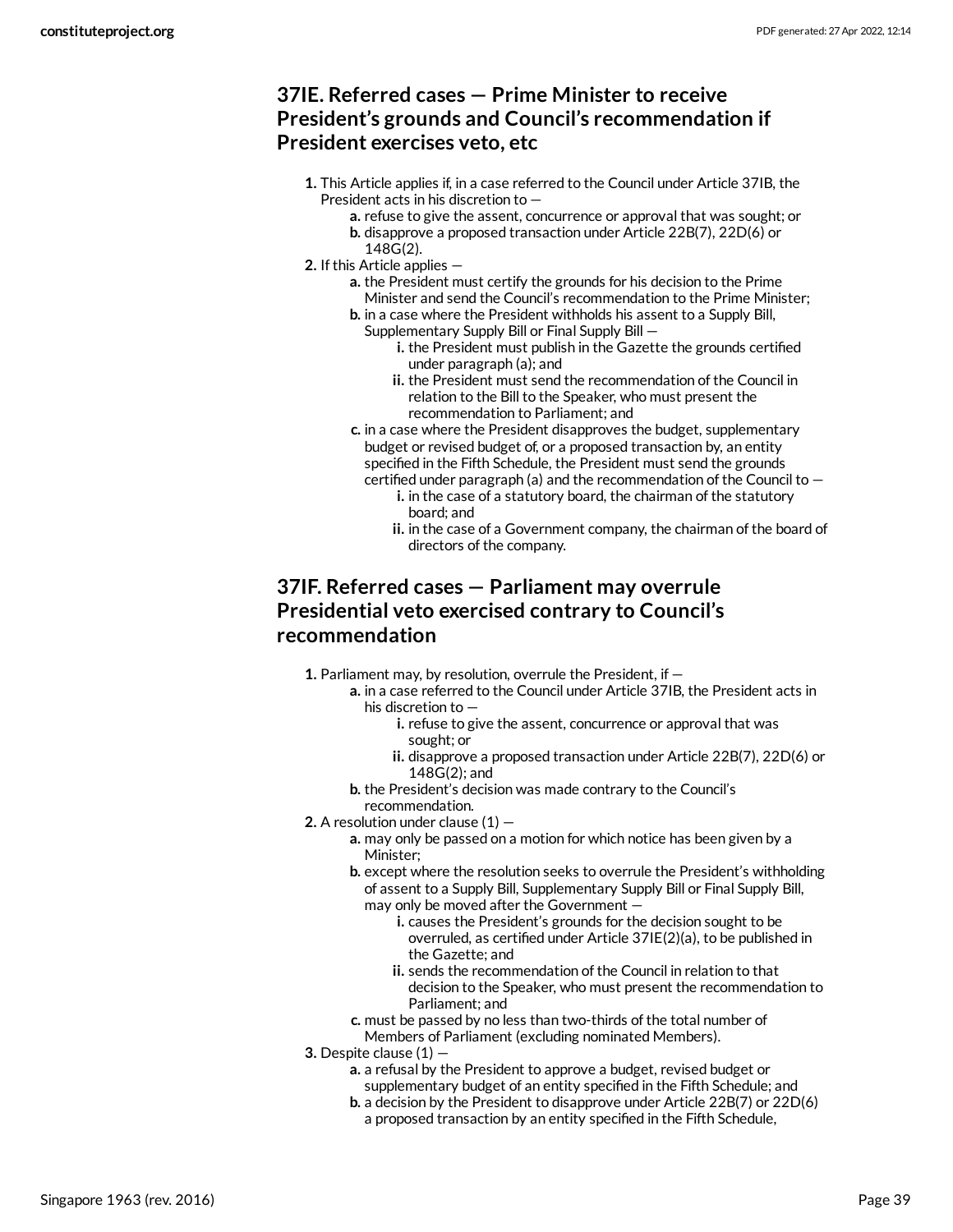- **3.** cannot be overruled unless the chairman of the entity or the chairman of the board of directors of the entity (as the case may be) has made a request to the Cabinet for a resolution under clause (1) to be moved with respect to the refusal or the decision.
- **4.** If Parliament overrules the President under clause (1), the President is deemed
	- **a.** to have, on the date the overruling resolution was passed, given the assent, concurrence or approval that was sought; or
	- **b.** never to have disapproved of the proposed transaction under Article 22B(7), 22D(6) or 148G(2),

as the case may be.

—

**5.** This Article does not apply to the President's discretionary powers under Articles 5A, 5B, 5C\* and 22H.

\*Articles 5A, 5B and 5C are not in operation.

# **37IG. Quorom and voting**

- **1.** The Council must not transact any business unless a quorum of 5 members, including the Chairman or the member appointed under Article 37B(5)(a) to act as the Chairman, is present.
- **2.** Any recommendation or decision of the Council must be made by a majority of members present and voting.
- **3.** If on any question before the Council the members are equally divided, the Chairman has a casting vote in addition to his original vote.

# **37J. Proceedings of Council**

- **1.** The proceedings of the Council shall be conducted in private and the Council may require any public officer or any officer of any statutory board or Government company to appear before the Council and to give such information in relation to any matter referred to the Council by the President and such officer shall not disclose or divulge to any person any matter which has arisen at any meeting of the Council unless he is expressly authorised to do so by the President.
- **2.** Deleted by Act 28 of 2016 wef 01/04/2017.
- **2A.** Deleted by Act 28 of 2016 wef 01/04/2017.
- **2B.** Deleted by Act 28 of 2016 wef 01/04/2017.
- **3.** Subject to the provisions of this Constitution, the Council may make rules with respect to the regulation and conduct of its proceedings and the despatch of its business.
- **37K.** Repealed by Act 28 of 2016 wef 01/04/2017.

#### **37L. Fees**

- **1.** There shall be paid to the Chairman and the other members of the Council such fees as may be determined by the President.
- **2.** The fees payable under clause (1) shall be charged on and paid out of the Consolidated Fund and shall not be diminished during the continuance in office of the Chairman and the members of the Council.

# **37M. Appointment of staff**

The Council shall have power to appoint a Secretary to the Council and such other officers as may be required to enable the Council to carry out its functions.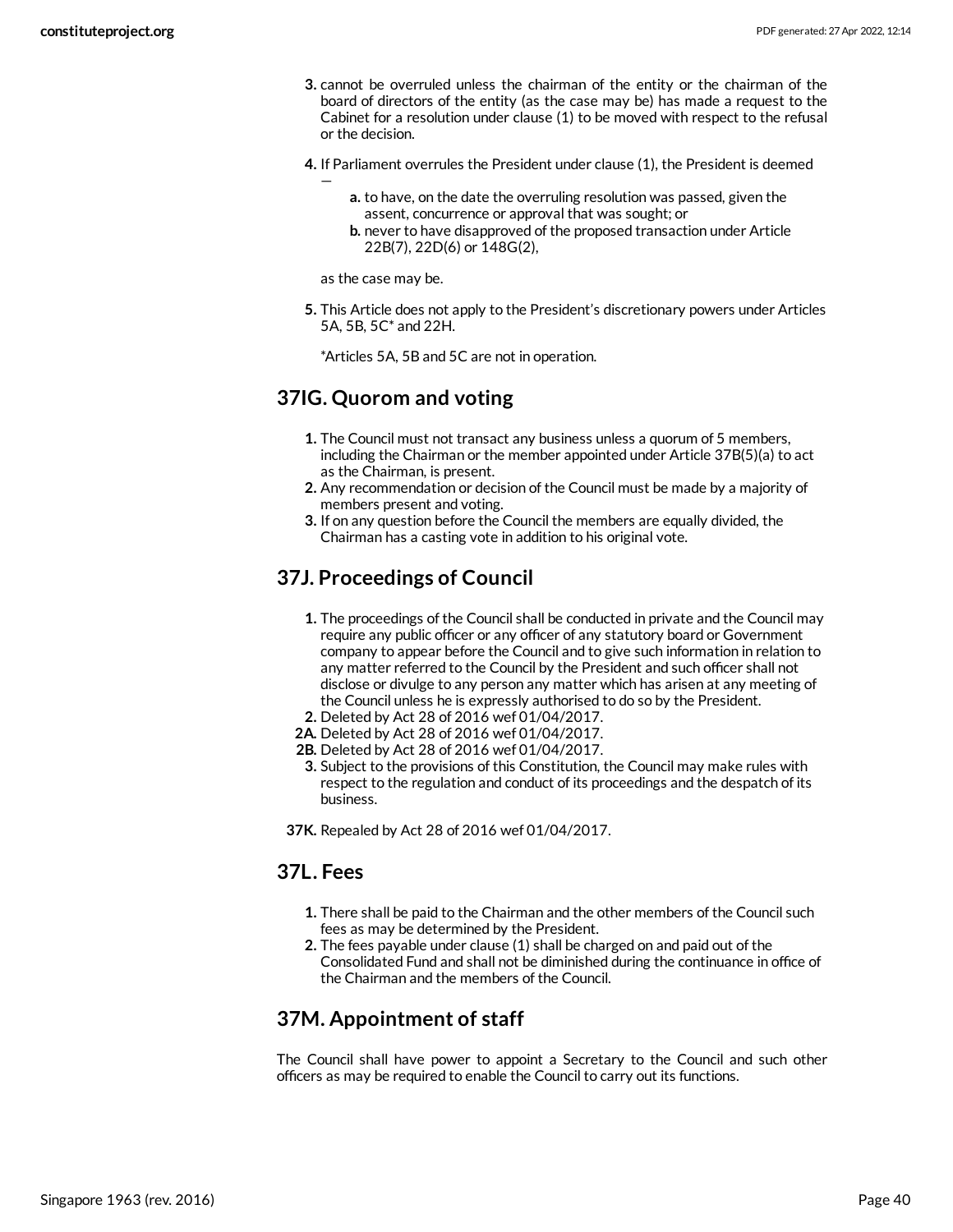# **PART VI. THE LEGISLATURE**

• Structure of legislative chamber(s)

#### **38. Legislature of Singapore**

The legislative power of Singapore shall be vested in the Legislature which shall consist of the President and Parliament.

#### **39. Parliament**

- **1.** Parliament shall consist of
	- **a.** such number of elected Members as is required to be returned at a general election by the constituencies prescribed by or under any law made by the Legislature;
	- **b.** such other Members, not exceeding 12 in number, who shall be known as non-constituency Members, as the Legislature may provide in any law relating to Parliamentary elections to ensure the representation in Parliament of a minimum number of Members from a political party or parties not forming the Government; and
	- **c.** such other Members not exceeding 9 in number, who shall be known as nominated Members, as may be appointed by the President in accordance with the provisions of the Fourth Schedule.
- **2.** A nominated Member shall not vote in Parliament on any motion pertaining to **a.** a Bill to amend the Constitution;
	- **b.** a Supply Bill, Supplementary Supply Bill or Final Supply Bill;
	- **c.** a Money Bill as defined in Article 68;
	- **d.** a vote of no confidence in the Government;
	- **e.** removing the President from office under Article 22L; and
	- **f.** any question on which nominated Members are excluded by this Constitution from the number of Members required for an affirmative decision.
- **3.** In this Article and in Articles 39A and 47, a constituency shall be construed as an electoral division for the purposes of Parliamentary elections.
- **4.** If any person who is not a Member of Parliament is elected as Speaker or Deputy Speaker, he shall, by virtue of holding the office of Speaker or Deputy Speaker, be a Member of Parliament in addition to the Members aforesaid, except for the purposes of Chapter 2 of Part V and of Article 46.

# **39A. Group representation constituencies**

- **1.** The Legislature may, in order to ensure the representation in Parliament of Members from the Malay, Indian and other minority communities, by law make provision for
	- **a.** any constituency to be declared by the President, having regard to the number of electors in that constituency, as a group representation constituency to enable any election in that constituency to be held on a basis of a group of not less than 3 but not more than 6 candidates; and
	- **b.** the qualifications, in addition to those in Article 44, of persons who may be eligible for any election in group representation constituencies, including the requirements referred to in clause(2).
- **2.** Any law made under clause (1) shall provide for
	- **a.** the President to designate every group representation constituency **i.** as a constituency where at least one of the candidates in every group shall be a person belonging to the Malay community; or
		- **ii.** as a constituency where at least one of the candidates in every group shall be a person belonging to the Indian or other minority communities;
	- **b.** the establishment of
		- **i.** a committee to determine whether a person desiring to be a candidate belongs to the Malay community; and

Size of first chamber First chamber selection

• First chamber representation quotas

- Spending bills
- Finance bills
- 
- Tax bills<br>भिक्ष्ट्यर्य एक कार्णकार<br>भिक्ष्ट्यर्य एक पुरसिक्ष राजाना पर पाठण्या

First chamber representation quotas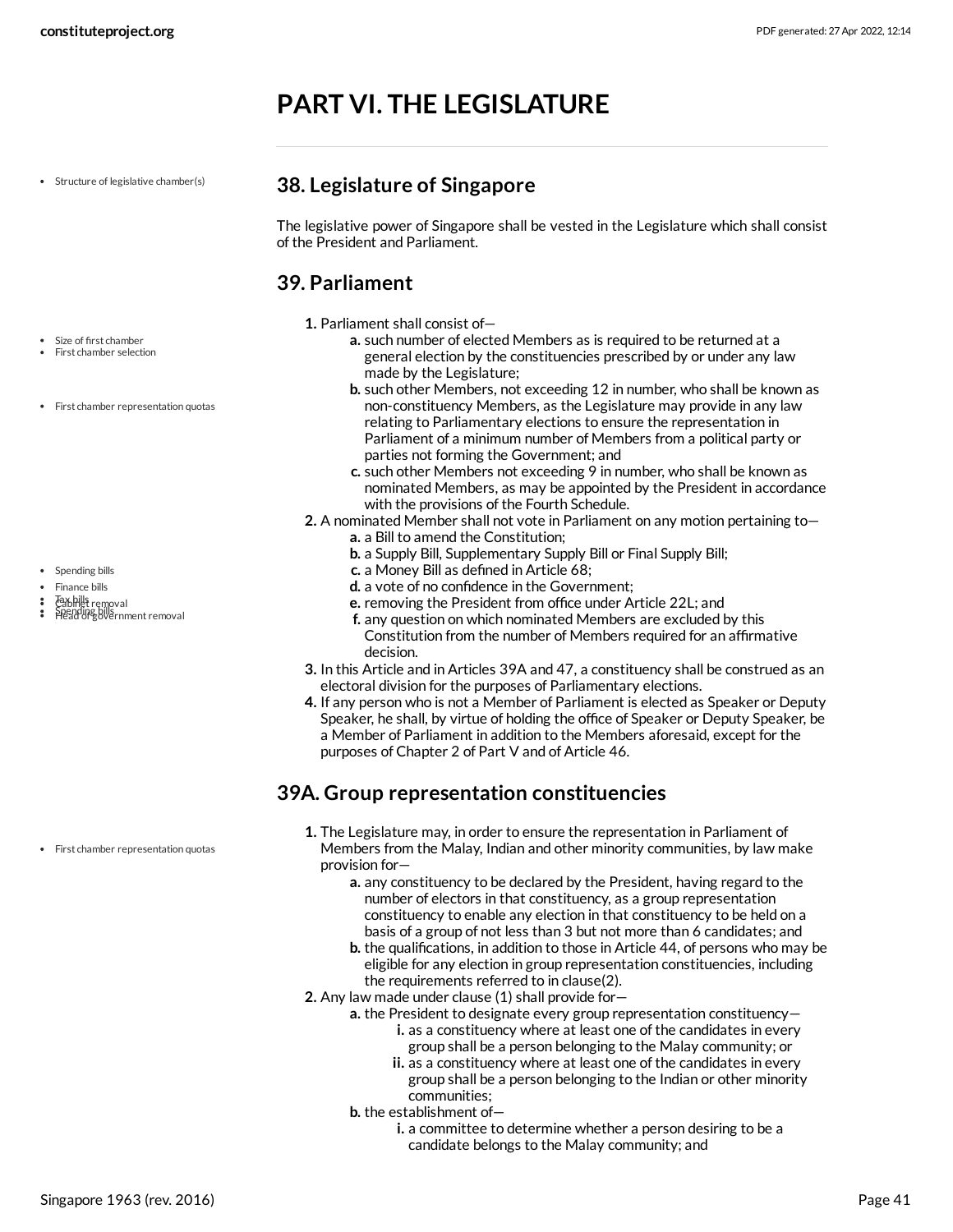**2. b. ii.** a committee to determine whether a person desiring to be a candidate belongs to the Indian or other minority communities,

for the purpose of any election in group representation constituencies;

- **c.** all the candidates in every group to be either members of the same political party standing for election for that political party or independent candidates standing as a group;
- **d.** the minimum and maximum number of Members to be returned by all group representation constituencies at a general election; and
- **e.** the number of group representation constituencies to be designated under paragraph (a) (i).
- **3.** No provision of any law made pursuant to this Article shall be invalid on the ground of inconsistency with Article 12 or be considered to be a differentiating measure under Article 78.
- **4.** In this Article—
	- "election" means an election for the purpose of electing a Member of Parliament;
	- "group" means a group of not less than 3 but not more than 6 candidates nominated for any election in any group representation constituency;
	- "person belonging to the Malay community" means any person, whether of the Malay race or otherwise, who considers himself to be a member of the Malay community and who is generally accepted as a member of the Malay community by that community;
	- "person belonging to the Indian or other minority communities" means any person of Indian origin who considers himself to be a member of the Indian community and who is generally accepted as a member of the Indian community by that community, or any person who belongs to any minority community other than the Malay or Indian community.

#### **40. Speaker**

- **1.** When Parliament first meets after any general election and before it proceeds to the despatch of any other business, it shall elect a person to be Speaker, and, whenever the office of Speaker is vacant otherwise than by reason of a dissolution of Parliament, shall not transact any business other than the election of a person to fill that office.
- **2.** The Speaker may be elected, in such manner as Parliament may from time to time decide, either from among the Members of Parliament who are neither Ministers nor Parliamentary Secretaries or from among persons who are not Members of Parliament:

Provided that a person who is not a Member of Parliament shall not be elected as Speaker if, under any of the provisions of this Constitution, he is not qualified for election as a Member of Parliament.

- **3.** Upon the Speaker being elected and before he enters upon the duties of his office, he shall (unless he has already done so in accordance with Article 61) take and subscribe before Parliament the Oath of Allegiance in the form set out in the First Schedule.
- **4.** The Speaker may at any time resign his office by writing under his hand addressed to the Clerk of Parliament, and shall vacate his office
	- **a.** when Parliament first meets after a general election;
	- **b.** in the case of a Speaker elected from among the Members of Parliament, if he ceases to be a Member of Parliament otherwise than by reason of a dissolution thereof or if he is appointed to be a Minister or a Parliamentary Secretary; or
	- **c.** in the case of a Speaker elected from among persons who are not Members of Parliament, if any circumstance arises that, if he had been elected to a seat in Parliament, would cause him to vacate his seat by virtue of Article 46 (2) (a) or (e).

Leader of first chamber

Oaths to abide by constitution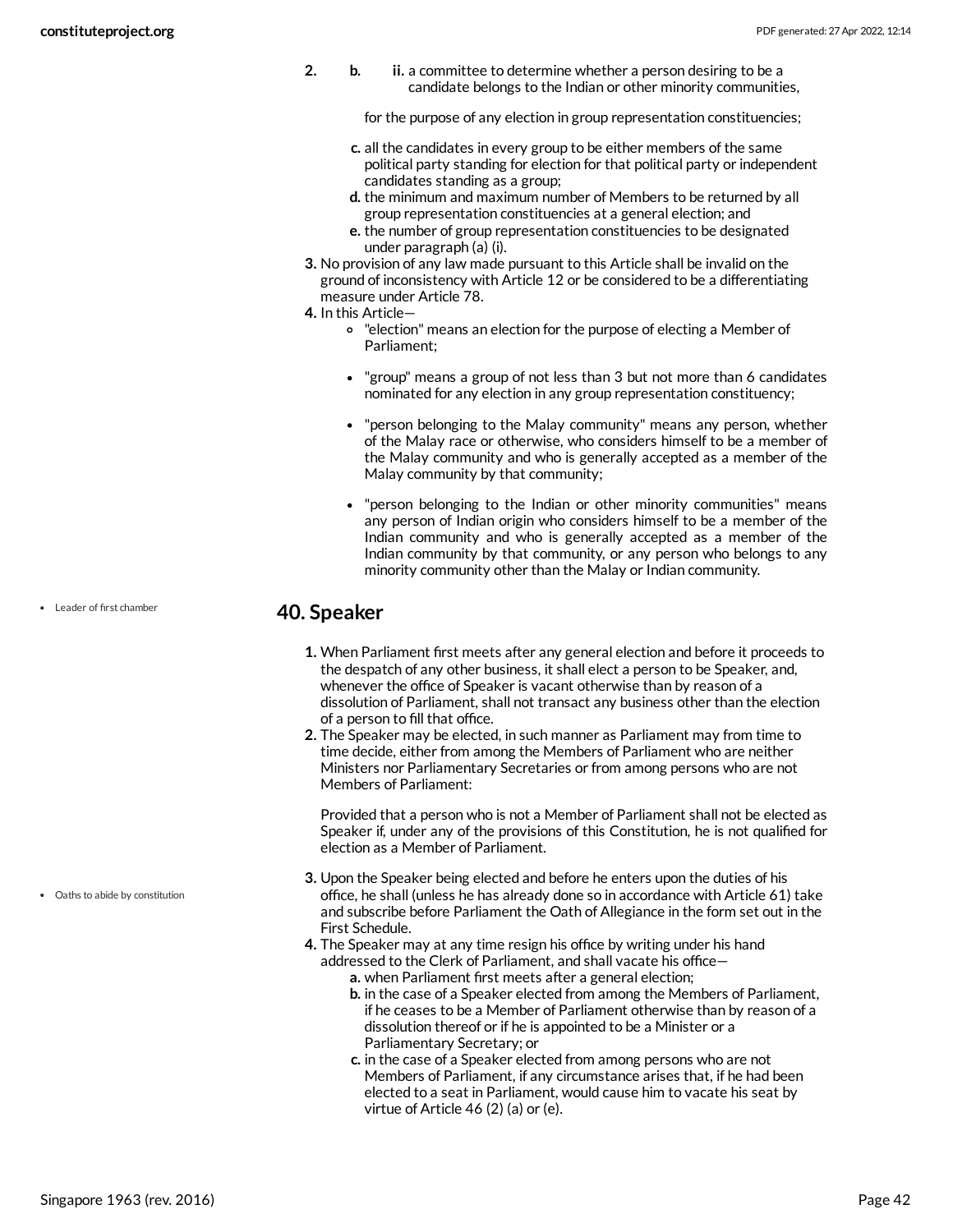Oaths to abide by constitution

#### **41. Remuneration of Speaker**

The Speaker shall be paid such salary as Parliament may from time to time determine, and that salary, which is hereby charged on the Consolidated Fund, shall not be diminished during his continuance in office.

#### **42. Deputy Speaker**

- **1.** Parliament shall from time to time elect 2 Deputy Speakers; and whenever the office of a Deputy Speaker is vacant otherwise than by reason of a dissolution of Parliament, Parliament shall, as soon as convenient, elect a person to that office.
- **2. a.** A Deputy Speaker may be elected, in such manner as Parliament may from time to time decide, either from among the Members of Parliament who are neither Ministers nor Parliamentary Secretaries or from among persons who are not Members of Parliament:

Provided that a person who is not a Member of Parliament shall not be elected as Deputy Speaker if, under any of the provisions of this Constitution, he is not qualified for election as a Member of Parliament.

- **b.** Upon a Deputy Speaker being elected and before he enters upon the duties of his office, he shall (unless he has already done so in accordance with Article 61) take and subscribe before Parliament the Oath of Allegiance in the form set out in the First Schedule.
- **c.** A Deputy Speaker may at any time resign his office, by writing under his hand addressed to the Clerk of Parliament, and shall vacate his office **i.** when Parliament first meets after a general election;
	- **ii.** in the case of a Deputy Speaker elected from among the Members of Parliament, if he ceases to be a Member of Parliament otherwise than by reason of a dissolution thereof or if he is appointed to be a Minister or a Parliamentary Secretary; or
	- **iii.** in the case of a Deputy Speaker elected from among persons who are not Members of Parliament, if any circumstance arises that, if he had been elected to a seat in Parliament, would cause him to vacate his seat by virtue of Article 46 (2) (a) or (e).
- **3.** A Deputy Speaker shall be paid such salary or allowance as Parliament may from time to time determine, and that salary or allowance, which is hereby charged on the Consolidated Fund, shall not be diminished during his continuance in office.

# **43. Performance of functions of Speaker**

The functions conferred by this Constitution upon the Speaker shall, if there is no person holding the office of Speaker or if the Speaker is absent from a sitting of Parliament or is otherwise unable to perform those functions, be performed by a Deputy Speaker, or if there be no Deputy Speaker or if he is likewise absent or unable to perform those functions, by some other person to be elected by Parliament for the purpose.

# **44. Qualifications for membership of Parliament**

- **1.** Members of Parliament shall be persons qualified for election or for appointment in accordance with the provisions of this Constitution and elected in the manner provided by or under any law for the time being in force in Singapore or appointed in accordance with the provisions of the Fourth Schedule.
- **2.** A person shall be qualified to be elected or appointed as a Member of Parliament if
	- **a.** he is a citizen of Singapore;
	- **b.** he is of the age of 21 years or above on the day of nomination;
	- **c.** his name appears in a current register of electors;
	- **d.** he is resident in Singapore at the date of his nomination for election and has been so resident for periods amounting in the aggregate to not less than 10 years prior to that date;
- Eligibility for first chamber
- Eligibility for cabinet Eligibility for head of government
- Minimum age of head of government
- $\cdot$  Minimum age for first chamber
- Eligibility for head of state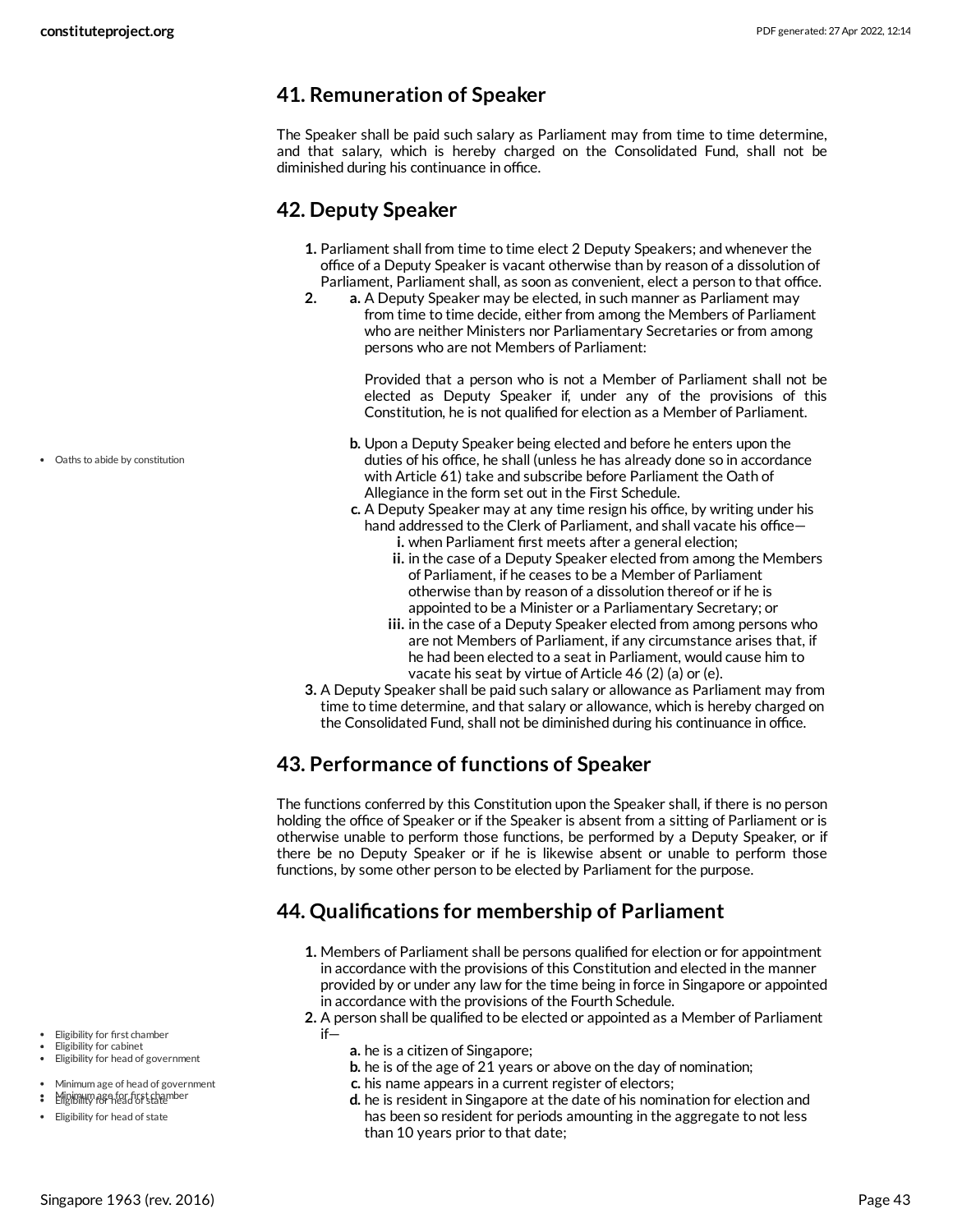- **2. e.** he is able, with a degree of proficiency sufficient to enable him to take an active part in the proceedings of Parliament, to speak and, unless incapacitated by blindness or other physical cause, to read and write at least one of the following languages, that is to say, English, Malay, Mandarin and Tamil; and
	- **f.** he is not disqualified from being a Member of Parliament under Article 45.
- **3.** Any question whether any person possesses the qualifications mentioned in clause (2) (e) shall be determined in such manner as may be prescribed by or under any law for the time being in force in Singapore or, in so far as not so prescribed, as may be provided by order made by the President and published in the Gazette.

#### **45. Disqualifications for membership of Parliament**

- **1.** Subject to this Article, a person shall not be qualified to be a Member of Parliament who
	- **a.** is and has been found or declared to be of unsound mind;
	- **b.** is an undischarged bankrupt;
	- **c.** holds an office of profit;
	- **d.** having been nominated for election to Parliament or the office of President or having acted as election agent to a person so nominated, has failed to lodge any return of election expenses required by law within the time and in the manner so required;
	- **e.** has been convicted of an offence by a court of law in Singapore or Malaysia and sentenced to imprisonment for a term of not less than one year or to a fine of not less than \$2,000 and has not received a free pardon:

Provided that where the conviction is by a court of law in Malaysia, the person shall not be so disqualified unless the offence is also one which, had it been committed in Singapore, would have been punishable by a court of law in Singapore;

- **f.** has voluntarily acquired the citizenship of, or exercised rights of citizenship in, a foreign country or has made a declaration of allegiance to a foreign country; or
- **g.** is disqualified under any law relating to offences in connection with elections to Parliament or the office of President by reason of having been convicted of such an offence or having in proceedings relating to such an election been proved guilty of an act constituting such an offence.
- **2.** The disqualification of a person under clause (1) (d) or (e) may be removed by the President and shall, if not so removed, cease at the end of 5 years beginning from the date on which the return mentioned in clause (1) (d) was required to be lodged or, as the case may be, the date on which the person convicted as mentioned in clause (1) (e) was released from custody or the date on which the fine mentioned in clause (1) (e) was imposed on such person; and a person shall not be disqualified under clause (1) (f) by reason only of anything done by him before he became a citizen of Singapore.
- **3.** In clause (1) (f), "foreign country" does not include any part of the Commonwealth or the Republic of Ireland.

#### **46. Tenure of office of Members**

- **1.** Every Member of Parliament shall cease to be a Member at the next dissolution of Parliament after he has been elected or appointed, or previously thereto if his seat becomes vacant, under the provisions of this Constitution.
- **2.** The seat of a Member of Parliament shall become vacant
	- **a.** if he ceases to be a citizen of Singapore;
	- **b.** if he ceases to be a member of, or is expelled or resigns from, the political party for which he stood in the election;
	- **c.** if, by writing under his hand addressed to the Speaker, he resigns his seat in Parliament;
	- **d.** if during 2 consecutive months in each of which sittings of Parliament (or any committee of Parliament to which he has been appointed) are held, he is absent from all such sittings without having obtained from the Speaker
- Eligibility for cabinet
- Eligibility for first chamber Eligibility for head of government
- Eligibility for head of state
- Outside professions of legislators

- Term length for first chamber
- Removal of individual legislators
- Legislative committees Attendance by legislators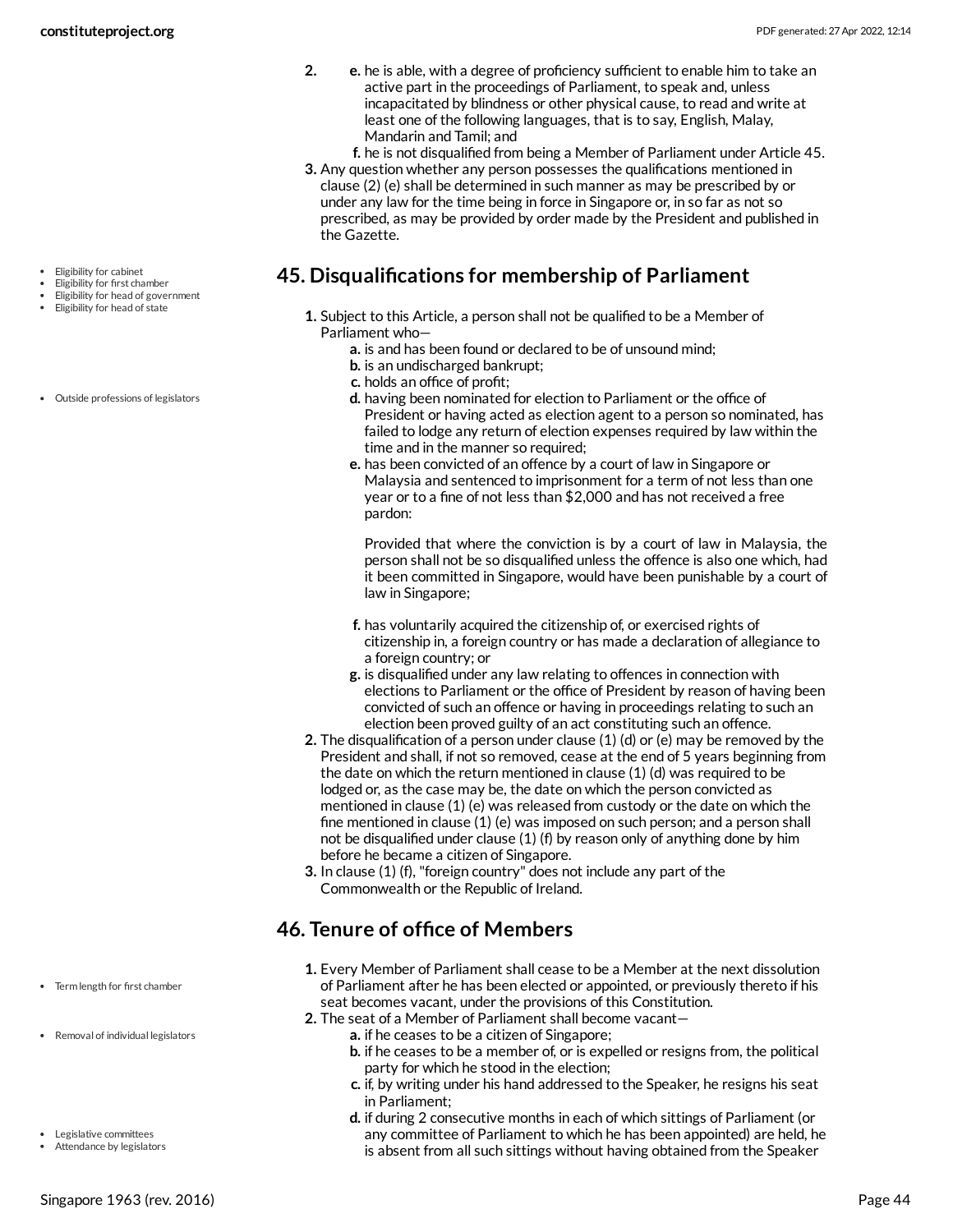- **2. d.** before the termination of any such sitting permission to be or to remain absent therefrom;
	- **e.** if he becomes subject to any of the disqualifications specified in Article 45;
	- **f.** if he is expelled from Parliament in the exercise of its power of expulsion; or
	- **g.** if being a nominated Member, his term of service as such a Member expires.
- **2A.** A non-constituency Member of Parliament shall vacate his seat as such a Member if he is subsequently elected as a Member of Parliament for any constituency.
- **2B.** A nominated Member of Parliament shall vacate his seat as such a Member
	- **a.** if he stands as a candidate for any political party in an election; or
	- **b.** if, not being a candidate referred to in paragraph (a), he is elected as a Member of Parliament for any constituency.
	- **3.** Any person whose seat in Parliament has become vacant may, if qualified, again be elected or appointed as a Member of Parliament from time to time.
	- **4.** If any Member of Parliament becomes subject to any disqualification specified in Article 45(1) (a), (b), (e) or (g) because he is
		- **a.** adjudged or otherwise declared a bankrupt;
		- **b.** adjudged or otherwise declared to be of unsound mind;
		- **c.** convicted of an offence by a court of law in Singapore or Malaysia and sentenced to imprisonment for a term of not less than one year or to a fine of not less than \$2,000; or
		- **d.** convicted or is proven guilty of an act constituting any offence in connection with elections to Parliament,

and it is open to the Member to appeal against the decision (either with the leave of the court or other authority or without such leave), the Member shall immediately cease to be entitled to sit or vote in Parliament or any committee thereof but, subject to clauses (6) and (7), he shall not vacate his seat until the end of a period of 180 days beginning with the date of the adjudication, declaration or conviction, as the case may be.

- **5.** A Member of Parliament shall vacate his seat if, at the end of the period of 180 days referred to in clause (4), he continues to be subject to any disqualification specified in Article 45(1) (a), (b), (e) or (g).
- **6.** Notwithstanding clause (5), where on the determination of any such appeal the Member of Parliament continues to be subject to any disqualification specified in Article 45 (1) (a) or (b) and
	- **a.** no further appeal is open to him; or
	- **b.** by reason of the expiration of any period for entering an appeal or notice thereof or the refusal of leave to appeal or for any other reason it ceases to be open for the Member to appeal, the Member shall then immediately vacate his seat even if the period of 180 days has not lapsed.
- **7.** Where, at any time before the end of the period of 180 days referred to in clause (4), the Member of Parliament ceases to be subject to any disqualification specified in Article 45 (1) (a), (b), (e) or (g) by reason of any pardon, any final determination of an appeal or otherwise, he shall be entitled to resume sitting or voting in Parliament or any committee thereof on the day immediately after he ceases to be so disqualified.
- **8.** For the avoidance of doubt, clauses (4) to (7)
	- **a.** shall not apply for the purpose of any nomination, election or appointment to be a Member of Parliament, and any disqualifying event referred to in Article 45 shall take effect immediately on the occurrence of the event for the purposes of such nomination, election or appointment; and
	- **b.** shall not operate to extend the term of service of a nominated Member beyond the period prescribed in the Fourth Schedule.

# **47. Provision against double membership**

A person shall not be at the same time a Member of Parliament for more than one constituency.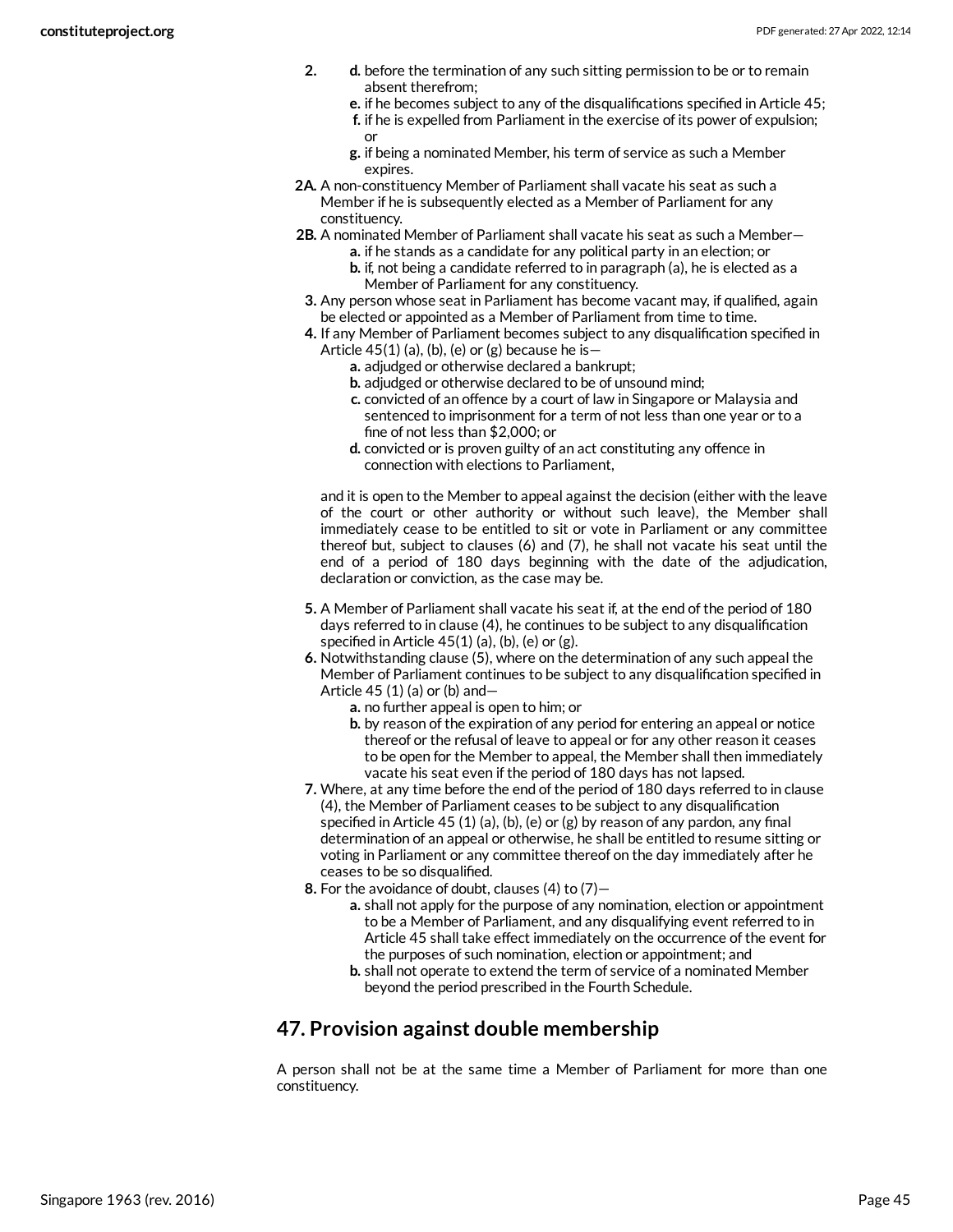#### **48. Decision on questions as to disqualification**

Any question whether—

- **a.** any Member of Parliament has vacated his seat therein; or
- **b.** in the case of any person who has been elected as Speaker or Deputy Speaker from among persons who are not Members of Parliament, any circumstance has arisen that, if he had been elected to a seat in Parliament, would cause him to vacate his seat by virtue of Article 46 (2) (a) or (e),

shall be determined by Parliament whose decision shall be final:

Provided that this Article shall not be taken to prevent the practice of Parliament postponing a decision in order to allow for the taking or determination of any proceedings that may affect the decision (including proceedings for the removal of the disqualification).

#### **49. Filling of vacancies**

- **1.** Whenever the seat of a Member, not being a non-constituency Member, has become vacant for any reason other than a dissolution of Parliament, the vacancy shall be filled by election in the manner provided by or under any law relating to Parliamentary elections for the time being in force.
- **2.** The Legislature may by law provide for
	- **a.** the vacating of a seat of a non-constituency Member in circumstances other than those specified in Article 46;
	- **b.** the filling of vacancies of the seats of non-constituency Members where such vacancies are caused otherwise than by a dissolution of Parliament.

#### **50. Penalty for unqualified persons sitting or voting in Parliament**

- **1.** Any person who sits or votes in Parliament, knowing or having reasonable ground for knowing that he is not entitled to do so, shall be liable to a penalty not exceeding \$200 for each day on which he so sits or votes.
- **2.** The said penalty shall be recoverable by action in the High Court at the suit of the Attorney-General.

# **51. Staff of Parliament**

- **1.** The staff of Parliament shall consist of a Clerk of Parliament and such other officers as may from time to time be appointed under Part IX to assist him.
- **2.** The Clerk of Parliament shall be appointed by the President after consultation with the Speaker and the Public Service Commission.
- **3.** The Clerk of Parliament may at any time resign his office by writing under his hand addressed to the Speaker and, subject to clause (4), may be removed from office by the President after consultation with the Speaker.
- **4.** The Clerk of Parliament shall not be removed from office under clause (3) unless Parliament, by a resolution which has received the affirmative votes of not less than two-thirds of all the Members thereof, has resolved that he ought to be so removed for inability to discharge the functions of his office (whether arising from infirmity of body or mind or any other cause) or for misbehaviour.
- **5.** The staff of Parliament shall not be eligible for promotion or transfer to any other office in the public service without the consent of the Speaker.
- **6.** Subject to Article 159, the terms of service of the staff of Parliament may be determined by Parliament after receiving the advice of a Commission consisting of the following persons, that is to say:
	- **a.** the Speaker, as Chairman;
	- **b.** not more than 3 Ministers nominated by the Prime Minister, of whom one shall be the Minister responsible for finance; and
	- **c.** a member of the Public Service Commission.

• Replacement of legislators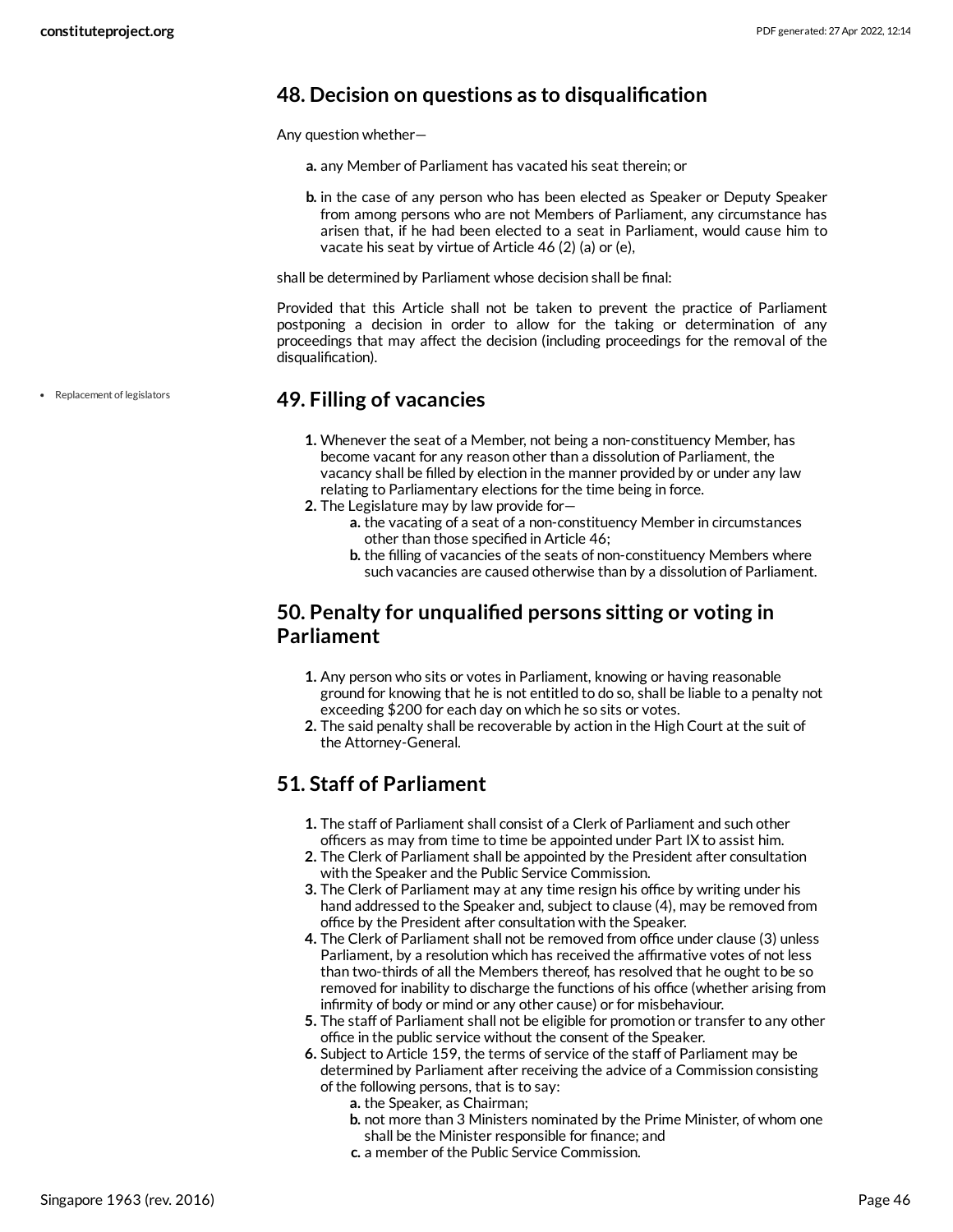Official or national languages

• Leader of first chamber

# **52. Standing Orders**

Subject to the provisions of this Constitution, Parliament may, from time to time, make, amend and revoke Standing Orders for the regulation and orderly conduct of its own proceedings and the despatch of business.

**53. Use of languages in Parliament**

Until the Legislature otherwise provides, all debates and discussions in Parliament shall be conducted in Malay, English, Mandarin or Tamil.

#### **54. Presiding in Parliament**

The Speaker shall preside at each sitting of Parliament.

#### **55. Validity of proceedings of Parliament**

Parliament shall not be disqualified for the transaction of business by reason of any vacancy among the Members thereof, including any vacancy not filled when Parliament is first constituted or is reconstituted at any time; and any proceedings therein shall be valid notwithstanding that some person who was not entitled to do so sat or voted in Parliament or otherwise took part in the proceedings.

#### **56. Quorum** Quorum for legislative sessions

If objection is taken by any Member present that there are present (besides the Speaker or other Member presiding) fewer than one-quarter of the total number of Members and, after such interval as may be prescribed in the Standing Orders of Parliament, the Speaker or other Member presiding ascertains that the number of Members present is still less than one-quarter of the total number of Members, he shall thereupon adjourn Parliament.

# **57. Voting**

- **1.** Subject to this Constitution, all questions proposed for decision in Parliament shall be determined by a majority of the votes of the Members present and voting; and if, upon any question before Parliament, the votes of the Members are equally divided, the motion shall be lost.
- **2.** If the Speaker has been elected from among persons who are not Members of Parliament, he shall not vote, but subject to this provision, the Speaker or other person presiding shall have an original vote but no casting vote.

#### **58. Exercise of legislative power**

- **1.** Subject to the provisions of Part VII, the power of the Legislature to make laws shall be exercised by Bills passed by Parliament and assented to by the President.
- **2.** A Bill shall become law on being assented to by the President and such law shall come into operation on the date of its publication in the Gazette or, if it is enacted either in such law or in any other law for the time being in force in Singapore that it shall come into operation on some other date, on that date.

# **59. Introduction of Bills**

**1.** Subject to the provisions of this Constitution and of Standing Orders of Parliament, any Member may introduce any Bill or propose any motion for debate in, or may present any petition to, Parliament, and the same shall be debated and disposed of according to the Standing Orders of Parliament.

Approval or veto of general legislation

• Initiation of general legislation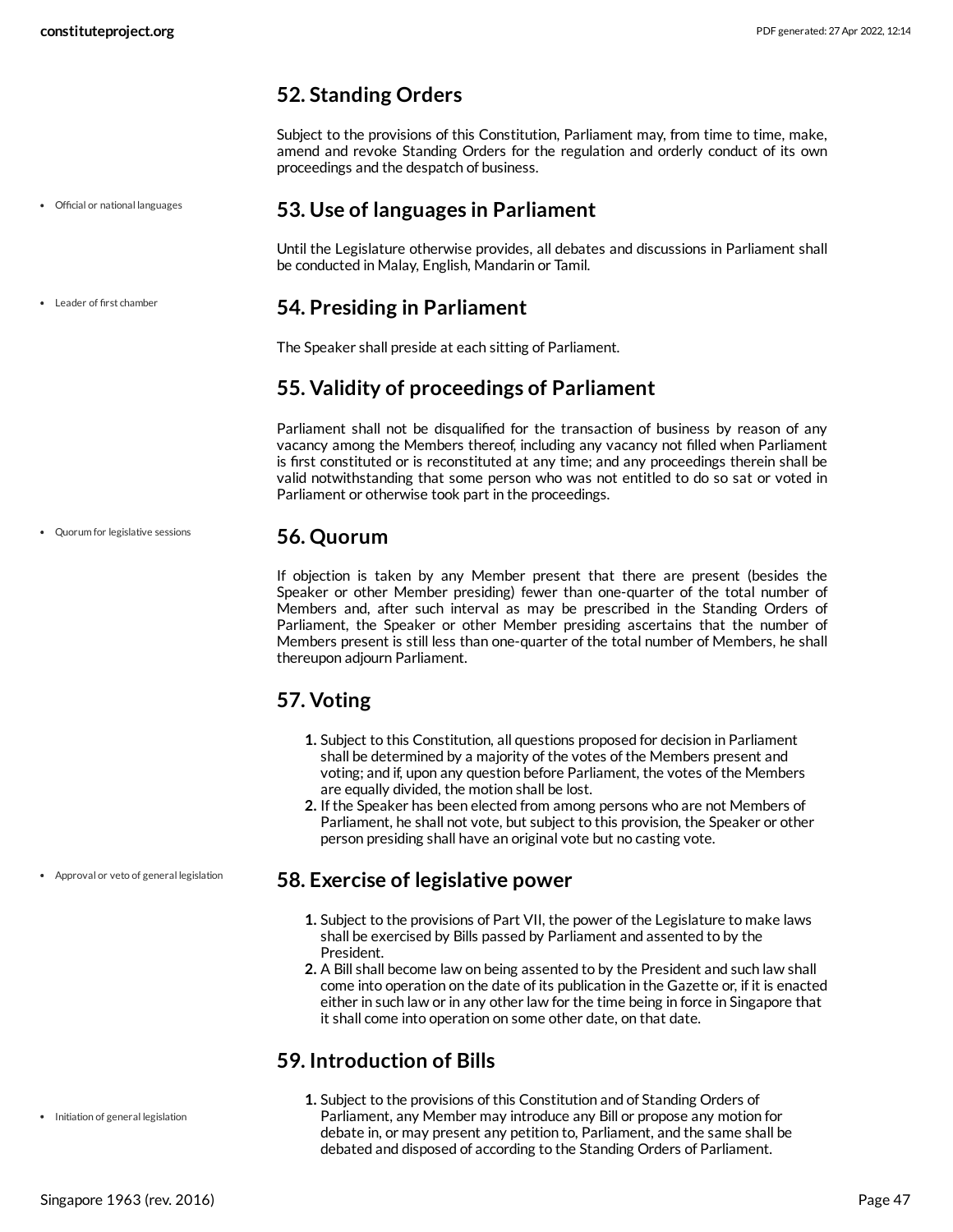- Tax bills
- Finance hills
- Spending bills
- **2.** A Bill or an amendment making provision (directly or indirectly) for
	- **a.** imposing or increasing any tax or abolishing, reducing or remitting any existing tax;
	- **b.** the borrowing of money, or the giving of any guarantee, by the Government, or the amendment of the law relating to the financial obligations of the Government;
	- **c.** the custody of the Consolidated Fund, the charging of any money on the Consolidated Fund or the abolition or alteration of any such charge;
	- **d.** the payment of moneys into the Consolidated Fund or the payment, issue or withdrawal from the Consolidated Fund of any moneys not charged thereon, or any increase in the amount of such a payment, issue or withdrawal; or
	- **e.** the receipt of any moneys on account of the Consolidated Fund or the custody or issue of such moneys,

being provision as respects which the Minister responsible for finance signifies that it goes beyond what is incidental only and not of a substantial nature having regard to the purposes of the Bill or amendment, shall not be introduced or moved except on the recommendation of the President signified by a Minister.

**3.** A Bill or an amendment shall not be deemed to make provision for any of the said matters by reason only that it provides for the imposition or alteration of any fine or other pecuniary penalty or for the payment or demand of a licence fee or a fee or charge for any service rendered.

# **60. Words of enactment of laws**

In every Bill presented for assent, the words of enactment shall be as follows:

"Be it enacted by the President with the advice and consent of the Parliament of Singapore, as follows:".

# **61. Oath of Allegiance**

No Member of Parliament shall be permitted to take part in the proceedings thereof (other than proceedings necessary for the purpose of this Article) until he has taken and subscribed before Parliament the Oath of Allegiance in the form set out in the First Schedule:

Provided that the election of a Speaker may take place before the Members of Parliament have taken and subscribed such Oath.

# **62. Address by President**

The President may address Parliament and may send messages thereto.

#### **63. Privileges of Parliament**

It shall be lawful for the Legislature by law to determine and regulate the privileges, immunities or powers of Parliament.

# **64. Sessions of Parliament**

- **1.** There shall be a session of Parliament once at least in every year and a period of 6 months shall not intervene between the last sitting of Parliament in any one session and the first sitting thereof in the next session.
- **2.** The sessions of Parliament shall be held in such places and shall commence at such times as the President may, from time to time, by Proclamation in the Gazette, appoint.

• Immunity of legislators

Oaths to abide by constitution

Length of legislative sessions

Dismissal of the legislature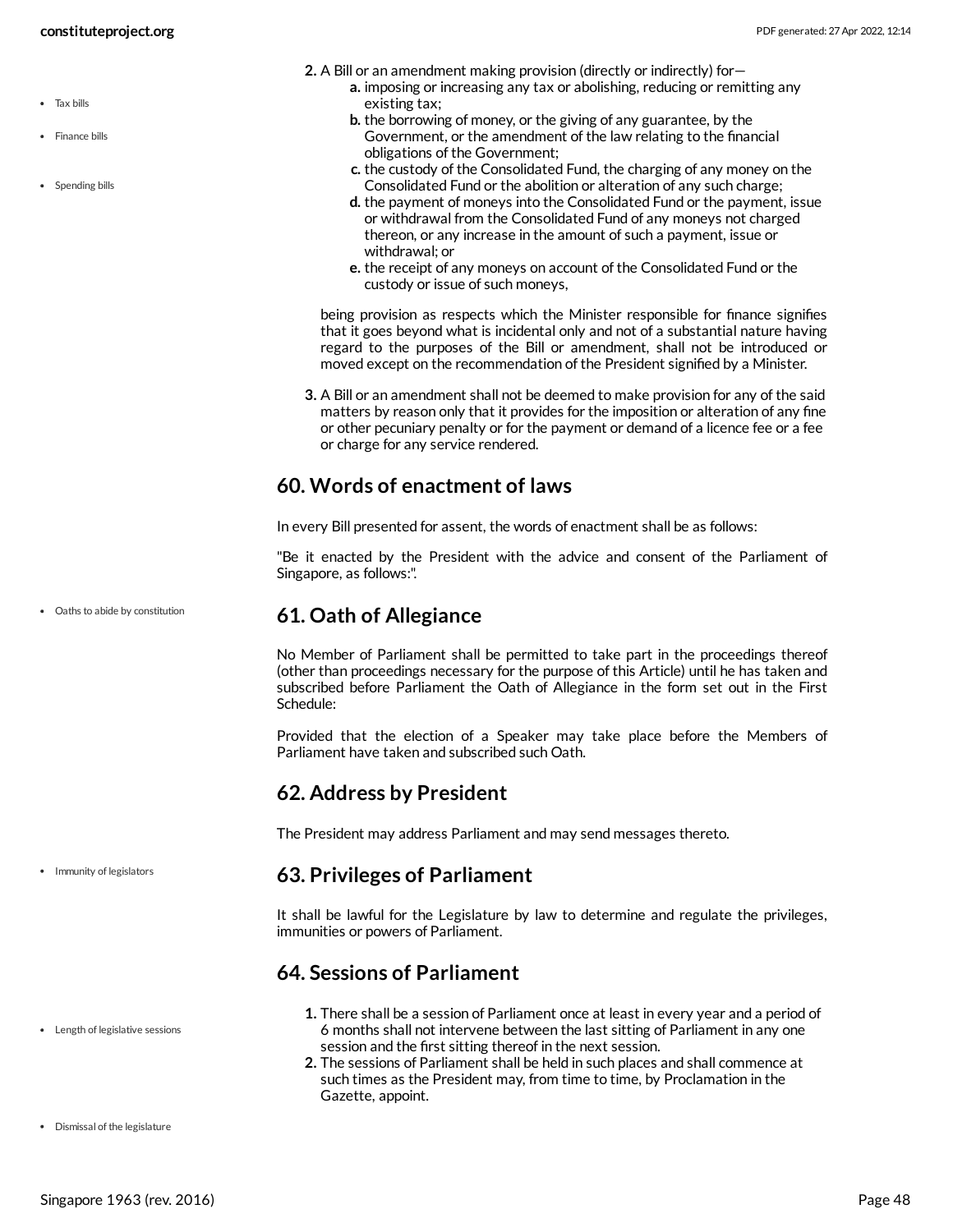# **65. Prorogation and dissolution of Parliament**

- **1.** The President may, at any time, by Proclamation in the Gazette, prorogue Parliament.
- **2.** If, at any time, the office of Prime Minister is vacant, the President shall, by Proclamation in the Gazette, dissolve Parliament as soon as he is satisfied, acting in his discretion, that a reasonable period has elapsed since that office was last vacated and that there is no Member of Parliament likely to command the confidence of a majority of the Members thereof.
- **3.** The President may, at any time, by Proclamation in the Gazette, dissolve Parliament if he is advised by the Prime Minister to do so, but he shall not be obliged to act in this respect in accordance with the advice of the Prime Minister unless he is satisfied that, in tendering that advice, the Prime Minister commands the confidence of a majority of the Members of Parliament.
- **3A.** The President shall not dissolve Parliament after a notice of motion proposing an inquiry into the conduct of the President has been given under Article 22L (3) unless
	- **a.** a resolution is not passed pursuant to the notice of such motion under Article 22L (4);
	- **b.** where a resolution has been passed pursuant to the notice of such motion under Article 22L (4), the tribunal appointed under Article 22L (5) determines and reports that the President has not become permanently incapable of discharging the functions of his office or that the President has not been guilty of any of the other allegations contained in such motion;
	- **c.** the consequent resolution for the removal of the President is not passed under Article 22L (7); or
	- **d.** Parliament by resolution requests the President to dissolve Parliament.
- **4.** Parliament, unless sooner dissolved, shall continue for 5 years from the date of its first sitting and shall then stand dissolved.

#### **66. General elections**

There shall be a general election at such time, within 3 months after every dissolution of Parliament, as the President shall, by Proclamation in the Gazette, appoint.

#### **67. Remuneration of Members**

The Legislature may by law make provision for the remuneration of Members of Parliament.

# **PART VII. THE PRESIDENTIAL COUNCIL FOR MINORITY RIGHTS**

# **68. Interpretation of this Part**

In this Part, unless the context otherwise requires—

- "adverse report" means a report of the Council stating that, in the opinion of the Council, some specified provision of a Bill or of a subsidiary legislation would be a differentiating measure;
- "Chairman" means the Chairman of the Council;
- "Council" means the Presidential Council for Minority Rights established under Article 69;

Term length for first chamber

• Scheduling of elections

Compensation of legislators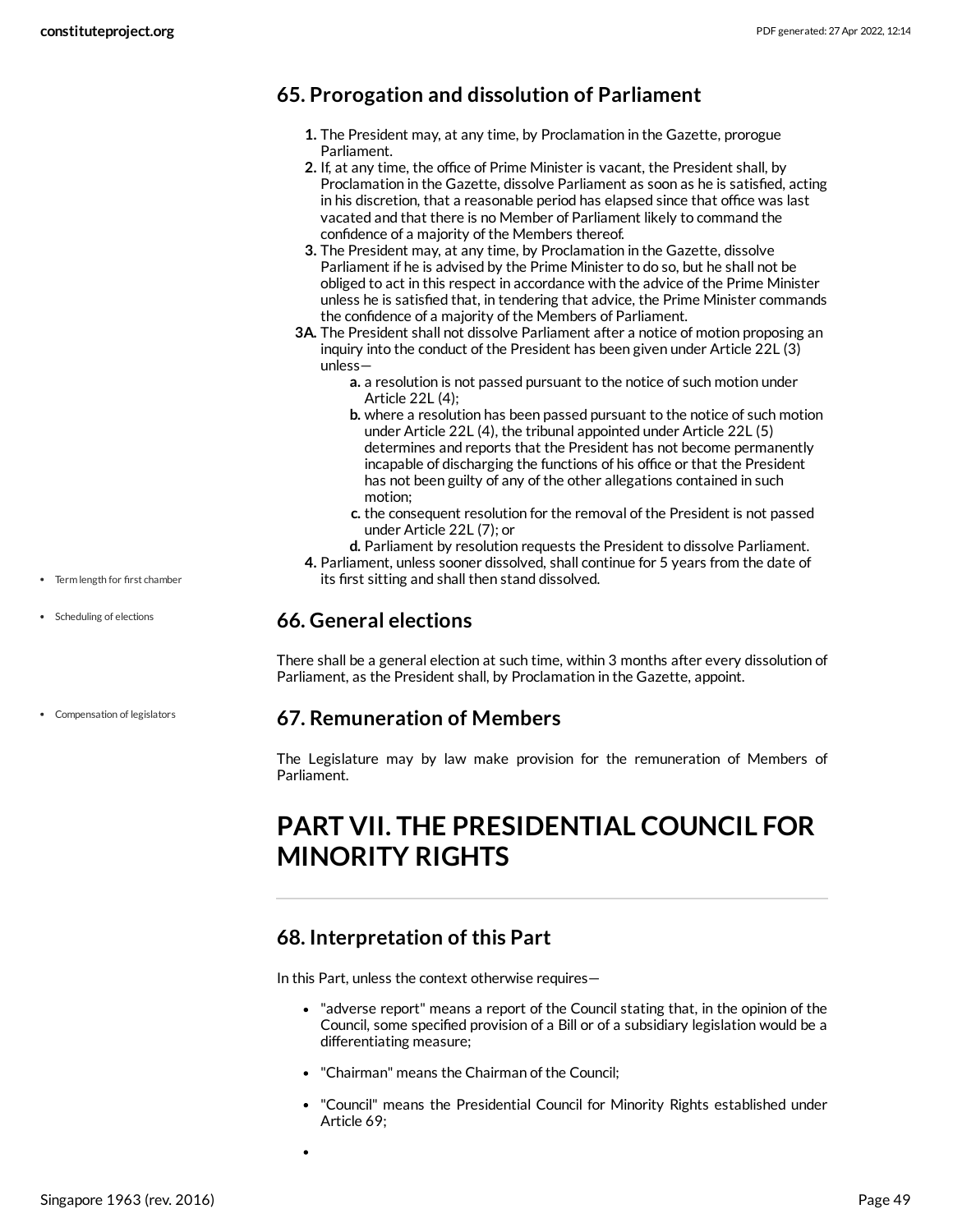Tax bills

• Spending bills

• Finance bills

- "differentiating measure" means any measure which is, or is likely in its practical application to be, disadvantageous to persons of any racial or religious community and not equally disadvantageous to persons of other such communities, either directly by prejudicing persons of that community or indirectly by giving advantage to persons of another community;
- "member" means a member of the Council and includes the Chairman;
- "Money Bill" means a Bill which contains only provisions dealing with all or any of the following matters:
	- **a.** the imposition, repeal, remission, alteration or regulation of taxation;
	- **b.** the imposition, for the payment of debt or other financial purposes, of charges on the Consolidated Fund or any other public funds, or the variation or repeal of any such charges;
	- **c.** the grant of money to the Government or to any authority or person, or the variation or revocation of any such grant;
	- **d.** the appropriation, receipt, custody, investment, issue or audit of accounts of public money;
	- **e.** the raising or guarantee of any loan or the repayment thereof, or the establishment, alteration, administration or abolition of any sinking fund provided in connection with any such loan;
	- **f.** subordinate matters which are ancillary or incidental to any of the foregoing matters;
- "sitting day" means any date on which Parliament meets.

#### **69. Establishment of Presidential Council for Minority Rights**

- **1.** There shall be a Presidential Council for Minority Rights which shall consist of **a.** a Chairman appointed for a period of 3 years; and
	- **b.** not more than 20 members.
	- **c.** Deleted by Act 39 of 2014 wef 01/01/2015.
- **1A.** Up to 10 members may be permanent members appointed for life.
- **1B.** Unless appointed for life, a member shall be appointed for a period of 3 years.
	- **2.** The Chairman and the members shall be appointed by the President if he, acting in his discretion, concurs with the advice of the Cabinet.
	- **3.** The Chairman and the members appointed under clause (1B) shall be eligible for reappointment.

#### **70. Temporary appointment during incapacity of member**

Whenever a member informs the Chairman that he is or will be incapable, for a period of 3 months or more, of taking part in the proceedings of the Council by reason of illness, absence or other cause, the Chairman shall convey the information to the President who may, if he, acting in his discretion, concurs with the advice of the Cabinet, appoint a person to serve as a member for that period.

#### **71. Qualifications of members**

No person shall be qualified to be appointed as a member unless he—

- **a.** is a citizen of Singapore;
- **b.** is not less than 35 years of age;
- **c.** is resident in Singapore; and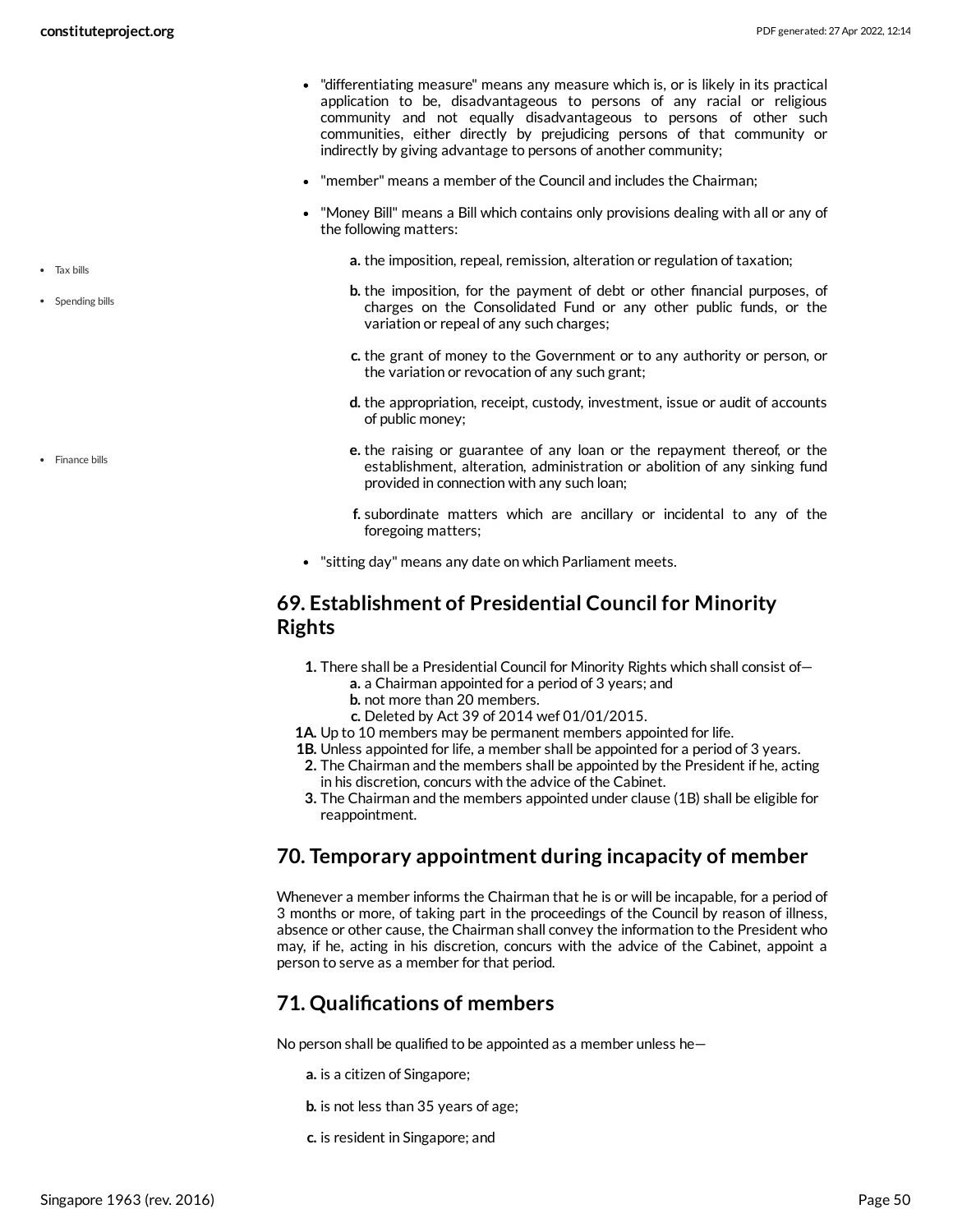**d.** is not liable to any of the disqualifications provided in Article 72.

#### **72. Disqualifications of members**

A person shall be disqualified for appointment as a member who—

- **a.** is or has been found or declared to be of unsound mind;
- **b.** is insolvent or an undischarged bankrupt;
- **c.** has been convicted of an offence by a court of law in Singapore or Malaysia and sentenced to imprisonment for a term of not less than one year or to a fine of not less than \$2,000 and has not received a free pardon:

Provided that where the conviction is by a court of law in Malaysia, the person shall not be so disqualified unless the offence is also one which, had it been committed in Singapore, would have been punishable by a court of law in Singapore; or

**d.** has voluntarily acquired the citizenship of, or exercised the rights of citizenship in, a foreign country or has made a declaration of allegiance to a foreign country.

#### **73. Termination of membership**

A member shall vacate his seat in the Council—

- **a.** if he ceases to be a citizen of Singapore;
- **b.** if by writing under his hand addressed to the Chairman he resigns his seat; or
- **c.** if he becomes subject to any of the disqualifications provided in Article 72.

#### **74. Determination of questions as to membership**

- **1.** Any question whether any person has become a member or has vacated his seat as such member shall be referred to and determined by a tribunal consisting of a Judge of the Supreme Court appointed by the Chief Justice and 2 members appointed by the Council.
- **2.** Any tribunal constituted under clause (1) shall
	- **a.** sit in private;
		- **b.** afford the person concerned adequate opportunity to call witnesses and be heard; and
	- **c.** report its decision to the Chairman.
- **3.** The decision of the tribunal shall be final and shall not be open to question in any court.

#### Oaths to abide by constitution

#### **75. Oaths of Allegiance and Secrecy**

Before any person who has been appointed Chairman or a member enters upon the duties of his office, he shall take and subscribe before a Judge of the Supreme Court the Oath of Allegiance and the Oath of Secrecy in the forms set out respectively in paragraphs 2 and 7 in the First Schedule.

#### **76. General function of Council**

- **1.** It shall be the general function of the Council to consider and report on such matters affecting persons of any racial or religious community in Singapore as may be referred to the Council by Parliament or the Government.
- **2.** A reference to the Council by Parliament may be made by the Speaker, and a reference to the Council by the Government may be made by a Minister.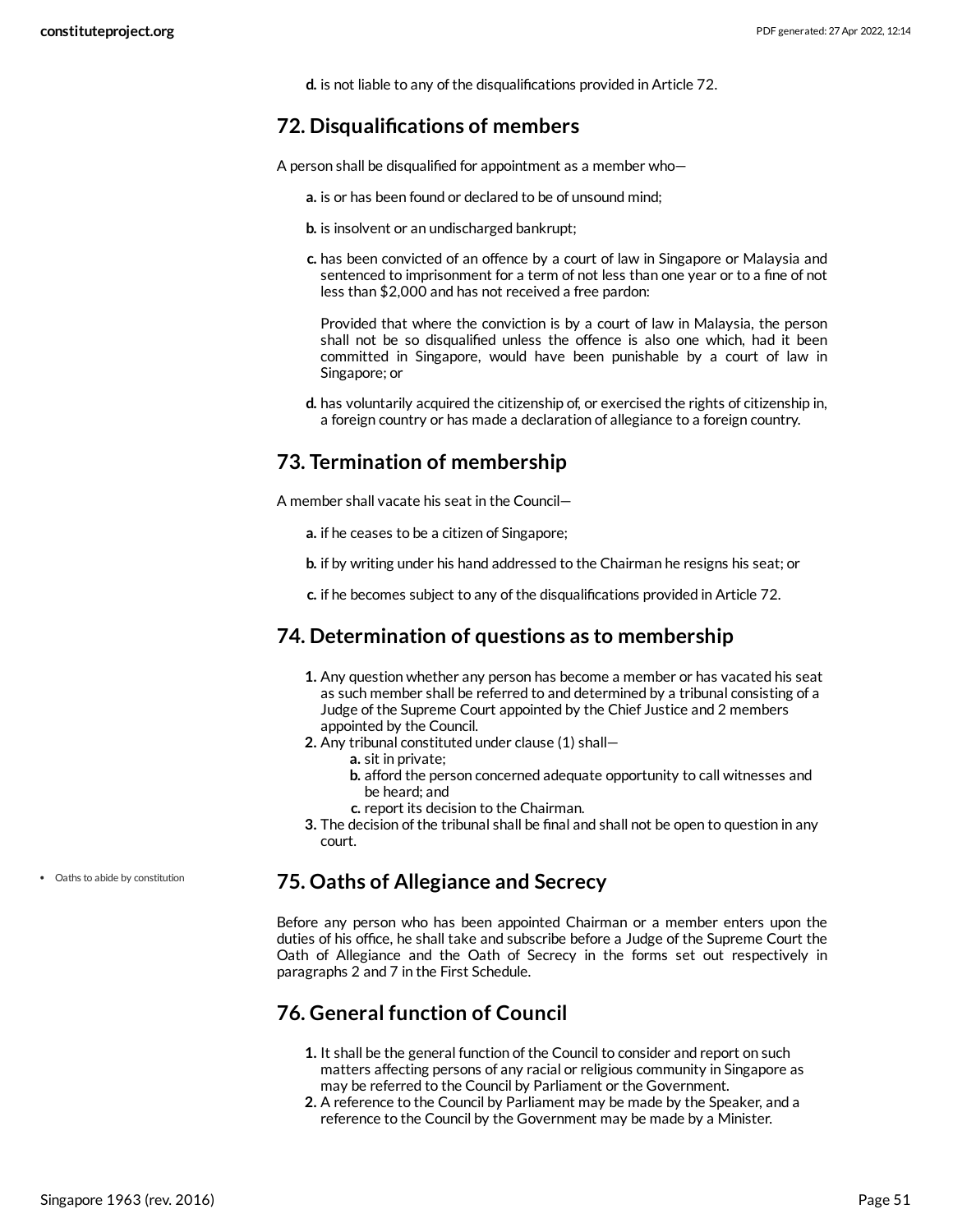#### **77. Functions of Council in respect of Bills and subsidiary legislation**

It shall be the particular function of the Council to draw attention to any Bill or to any subsidiary legislation if that Bill or subsidiary legislation is, in the opinion of the Council, a differentiating measure.

#### **78. Copies of Bills and amendments thereto to be sent to Council**

- **1.** Immediately after any Bill to which this Article applies has been given a final reading and passed by Parliament and before it is presented to the President for assent, the Speaker shall cause an authenticated copy of the Bill to be sent to the Council.
- **2.** The Council shall consider the Bill and shall, within 30 days of the date on which the Bill was sent to the Council, make a report to the Speaker stating whether or not in the opinion of the Council any and, if so, which provision of the Bill would, if enacted, be a differentiating measure.
- **3.** Whenever after the receipt of an adverse report from the Council, the Bill to which it relates is amended by Parliament, the Speaker shall cause the Bill in its amended form to be sent again to the Council.
- **4.** On the application of the Chairman, the Speaker may extend, as he thinks fit, the period of 30 days prescribed by clause (2), where he considers it proper to do so on account of the length or complexity of any Bill or the number of matters for the time being under consideration by the Council or for any sufficient reason.
- **5.** The Speaker shall cause every report received by him from the Council in pursuance of clause (2) to be presented to Parliament without undue delay. Where the Speaker receives no such report on the Bill within the time provided in clause (2), or any extension thereof granted under clause (4), it shall be conclusively presumed that the Council is of the opinion that no provision of the Bill would, if enacted, be a differentiating measure.
- **6.** No Bill to which this Article applies shall be presented to the President for assent unless it is accompanied by a certificate under the hand of the Speaker stating that
	- **a.** in the opinion of the Council no provision of the Bill would, if enacted, be a differentiating measure;
	- **b.** no report having been received from the Council within the time prescribed or any extension thereof, the Council is presumed to be of the opinion that no provision of the Bill would, if enacted, be a differentiating measure; or
	- **c.** notwithstanding the opinion of the Council that some specified provision of the Bill would, if enacted, be a differentiating measure, a motion for the presentation of the Bill to the President for assent has been passed by not less than two-thirds of the total number of Members of Parliament (excluding nominated Members).
- **7.** This Article shall not apply to
	- **a.** a Money Bill;
		- **b.** a Bill certified by the Prime Minister as being one which affects the defence or the security of Singapore or which relates to public safety, peace or good order in Singapore; or
		- **c.** a Bill certified by the Prime Minister to be so urgent that it is not in the public interest to delay its enactment.
- **8.** A Bill shall be deemed to be a Money Bill if the Speaker certifies in writing that, in his opinion, it is a Bill to which the definition of"Money Bill" contained in Article 68 applies. No Money Bill shall be presented to the President for assent, unless it is accompanied by the Speaker's certificate which shall be conclusive for all purposes and shall not be open to question in any court.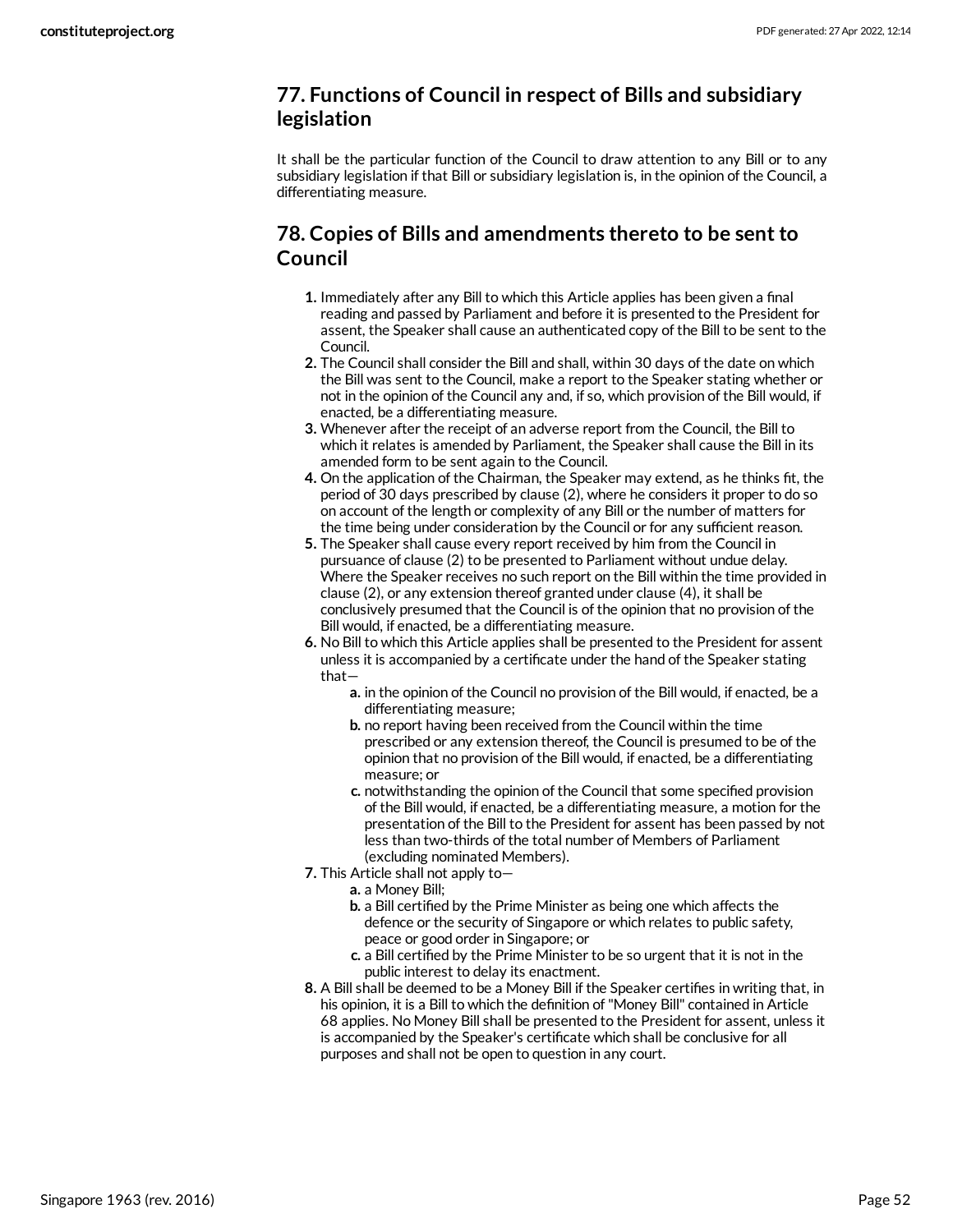#### **79. Functions of Council in regard to Bills enacted on a certificate of urgency**

- **1.** Where the President assents to a Bill which has been certified as urgent by the Prime Minister under Article 78 (7), it shall nevertheless be the duty of the Speaker to cause an authenticated copy of the Act to be sent as soon as may be to the Council.
- **2.** The Council shall thereupon consider the Act and shall, within 30 days of the date on which the Act was sent to the Council, make a report to the Speaker stating whether or not in the opinion of the Council any and, if so, which provision of the Act is a differentiating measure.
- **3.** The Speaker shall cause any such report to be presented to Parliament as soon as possible.

# **80. Functions of Council in regard to subsidiary legislation**

- **1.** An authenticated copy of every piece of subsidiary legislation shall be sent to the Council by the appropriate Minister within 14 days of the publication of such subsidiary legislation.
- **2.** The Council shall thereupon consider such subsidiary legislation and shall, within 30 days of the date on which the subsidiary legislation was sent to the Council, make a report to the Speaker and to the appropriate Minister, stating whether or not in the opinion of the Council any and, if so, which provision of the subsidiary legislation is a differentiating measure.
- **3.** The Speaker shall cause every report of the Council on every piece of subsidiary legislation to be presented to Parliament on the next sitting day after receiving the Council's report.
- **4.** Where an adverse report in respect of any provision of any subsidiary legislation is presented to Parliament in pursuance of clause (3), then, within 6 months after the presentation of that report, unless either
	- **a.** the provision has been revoked or amended by the appropriate Minister; or
	- **b.** Parliament has passed a resolution confirming that provision,

the appropriate Minister shall revoke such provision and cause a notice of revocation to be published in the Gazette.

**5.** If no report on any subsidiary legislation is received from the Council within the time provided in clause (2), it shall be conclusively presumed that the Council is of the opinion that no provision in such subsidiary legislation is a differentiating measure.

# **81. Functions of Council in regard to certain written law**

- **1.** The Council may examine any written law in force on 9th January 1970 and may make a report in regard to any provision in such written law which, in the opinion of the Council, is a differentiating measure.
- **2.** The Council shall send such report to the Speaker and the Speaker shall cause such report to be presented to Parliament as soon as possible.
- **3.** In the case of a report on any subsidiary legislation, the Council shall also cause a copy of the report to be sent to the appropriate Minister.

# **82. Duties of Chairman**

- **1.** The Council shall meet on the summons of the Chairman.
- **2.** The Chairman, if present, shall preside at all meetings of the Council.
- **3.** Whenever the office of Chairman is vacant or the Chairman for any reason is unable to attend, some other member shall be elected by the Council to act as Chairman.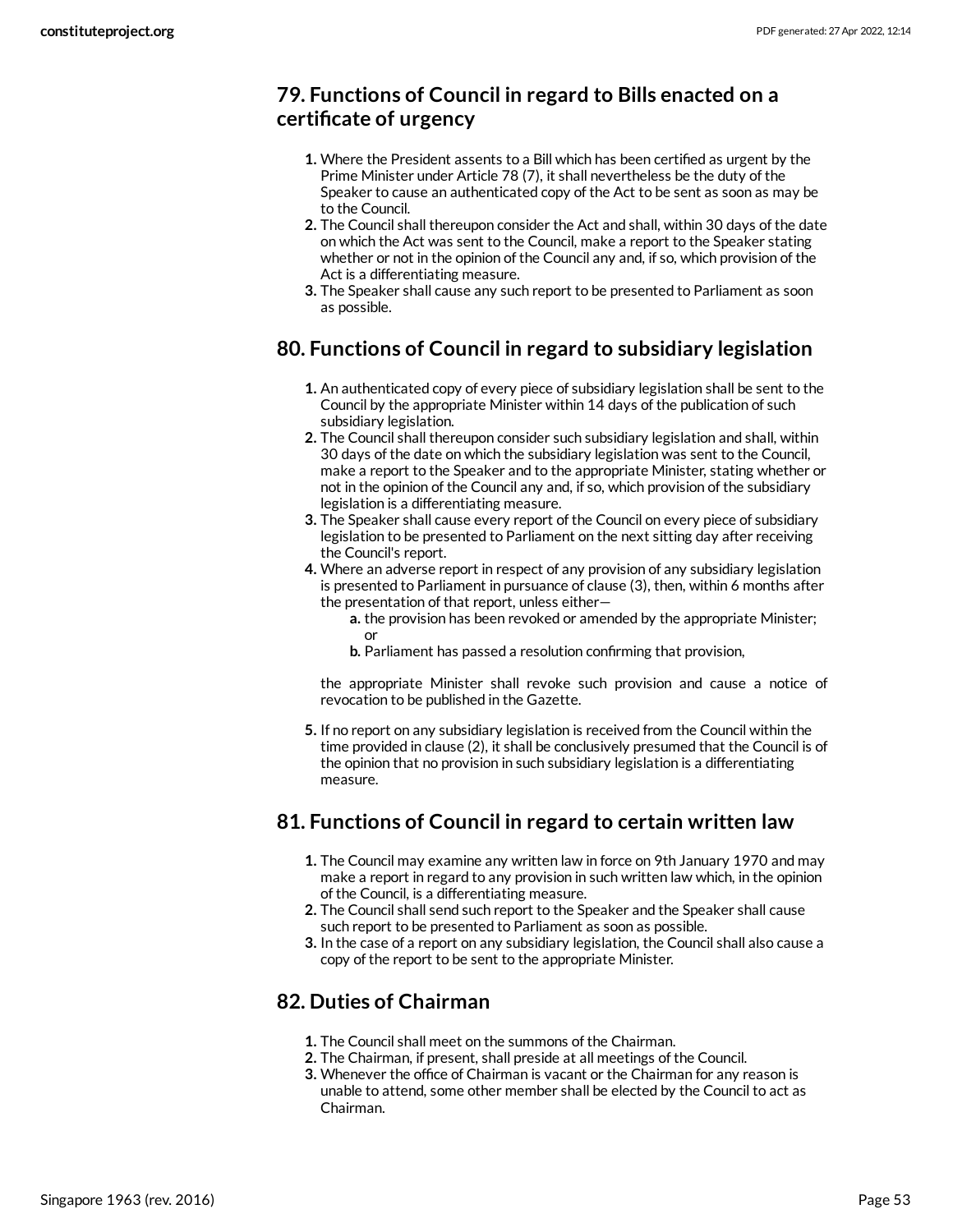#### **83. Quorum and voting**

- **1.** The Council shall not transact any business unless a quorum of 8 members, including the Chairman or member presiding, is present.
- **2.** Any decision of the Council shall be made by a majority of the votes of the members present and voting.
- **3.** The Chairman or member presiding shall have an original vote but not a casting vote.
- **4.** If upon any question before the Council the votes of the members are equally divided, the motion shall be deemed to be lost.

#### **84. Proceedings of Council to be in private**

The proceedings of the Council shall be conducted in private and the Council shall not be entitled to hear objectors or examine witnesses in regard to any Bill or law which is being considered by the Council in pursuance of the provisions of this Part.

#### **85. Council's report**

In reporting the opinion of the Council under the provisions of this Part, the Council shall state—

- **a.** either that the report is unanimous or the number of votes for and against it; and
- **b.** in the case of an adverse report, the grounds on which the Council has reached its conclusion.

#### **86. Validity of proceedings notwithstanding vacancy in membership**

Subject to Article 83 (1), the Council shall not be disqualified for the transaction of business by reason of any vacancy among the members thereof; and any proceedings therein shall be valid notwithstanding that some person who was not entitled to do so took part in those proceedings.

#### **87. Attendance of Minister, etc**

Any Minister, Minister of State or Parliamentary Secretary specially authorised by the Prime Minister for this purpose shall be entitled to attend and take part in the proceedings of the Council as if he were a member but shall not have the right to vote in the Council.

#### **88. Power of Council to make rules regulating procedure**

Subject to the provisions of this Constitution, the Council may make rules with respect to the regulation and conduct of its proceedings and the despatch of its business but no such rules shall have effect until they have been approved by the President.

#### **89. Annual report**

- **1.** Once in every year it shall be the duty of the Council to compile and present to the President a report on the work of the Council during the preceding 12 months.
- **2.** The President shall cause such report to be presented to Parliament as soon as possible.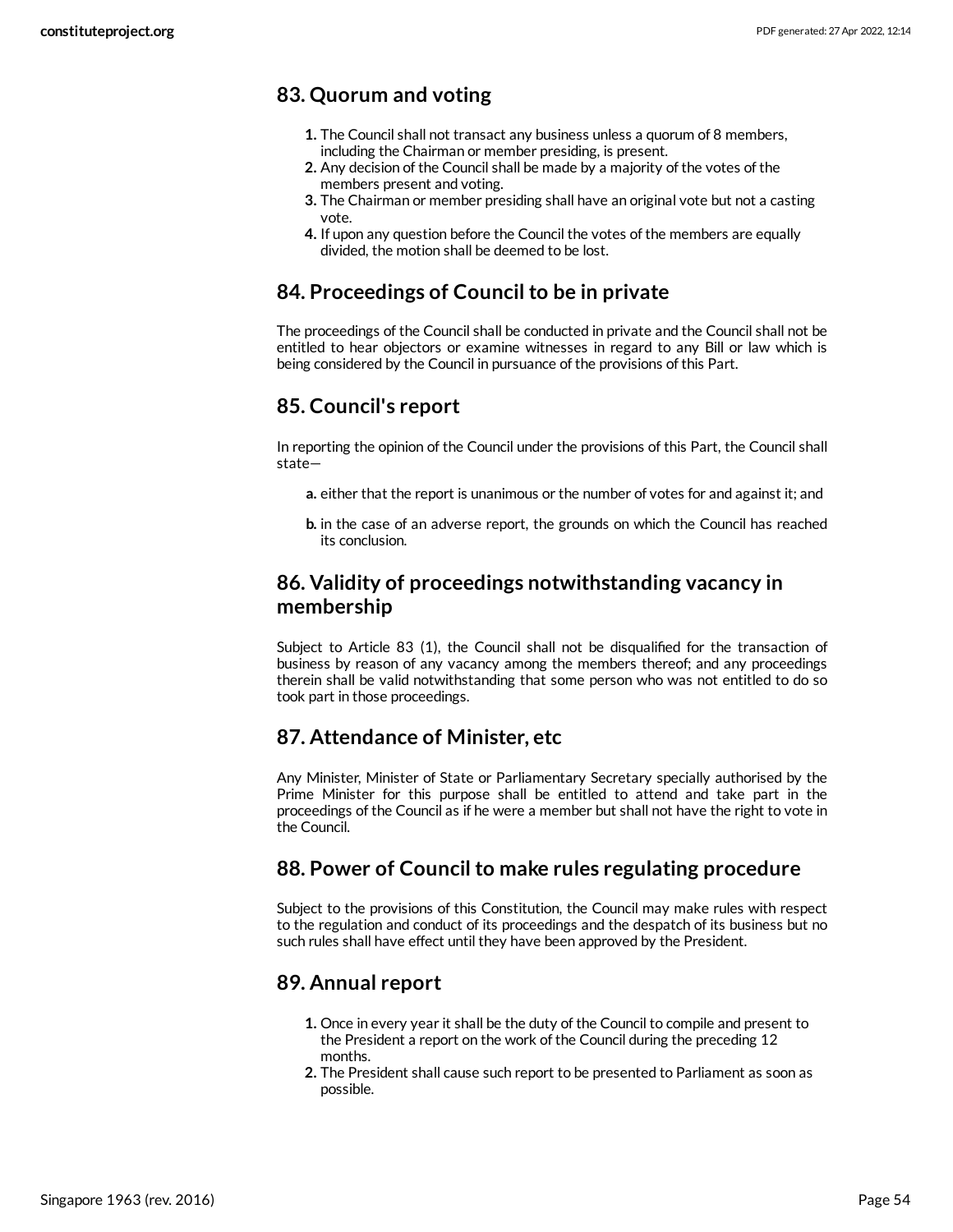# **90. Salaries and fees**

- **1.** There shall be paid to the Chairman and the other members such salaries and fees as may be determined by the President.
- **2.** The salaries and fees payable under clause (1) shall be defrayed out of moneys provided by Parliament.

# **91. Appointment of staff**

The Council shall have power to appoint a Secretary to the Council and such other officers as may be required to enable the Council to carry out its functions under this Part.

# **92. Power to make rules generally**

The President may make rules for the conduct of business between the Council and Parliament and between the Council and any authority empowered to make subsidiary legislation, and generally for carrying out the purposes of this Part.

# **PART VIII. THE JUDICIARY**

Structure of the courts

#### **93. Judicial power of Singapore**

The judicial power of Singapore shall be vested in a Supreme Court and in such subordinate courts as may be provided by any written law for the time being in force.

#### **93A. Jurisdiction to determine questions as to validity of Presidential election**

- **1.** All proceedings relating to the election of the President shall be heard and determined by the Chief Justice or by a Judge of the Supreme Court nominated by the Chief Justice for the purpose (referred to in this Constitution as the Election Judge).
- **2.** The Election Judge shall have the power to hear and determine and make such orders as provided by law on proceedings relating to the election of the President, and the decision of the Election Judge in any such proceedings shall be final.
- **3.** The procedure and practice in proceedings relating to the election of the President shall be regulated by rules which may be made by the Rules Committee constituted and appointed under section 80 of the Supreme Court of Judicature Act (Cap. 322).

# **94. Constitution of Supreme Court**

- **1.** The Supreme Court shall consist of the Court of Appeal and the High Court with such jurisdiction and powers as are conferred on those Courts by this Constitution or any written law.
- **2.** The Court of Appeal shall consist of the Chief Justice and the Judges of Appeal.
- **3.** The High Court shall consist of the Chief Justice and the Judges of the High Court.
- **4.** A Judge of Appeal may sit in the High Court on such occasion as the Chief Justice requires.
- **5.** A Judge of the High Court may sit in the Court of Appeal on such occasion as the Chief Justice requires.
- **6.** A person appointed under Article 95(4) to exercise the powers and perform the functions of a Judge of the High Court may, in accordance with the terms of his

Supreme court powers

Structure of the courts

• Number of supreme court judges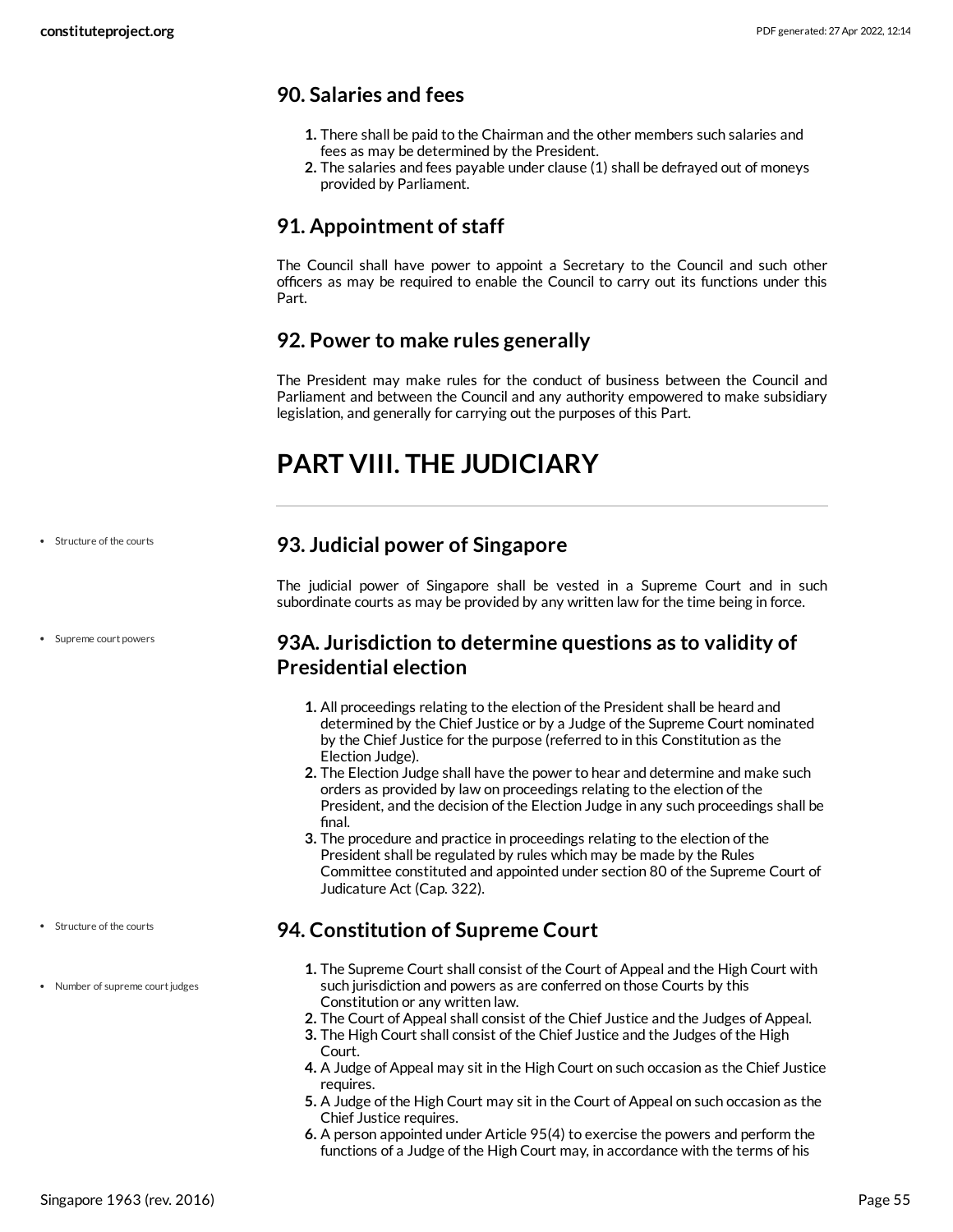**6.** appointment and subject to Article 95(7), (8), (9) and (10), as the case may be  $$ **a.** sit in the High Court; and **b.** sit in the Court of Appeal on such occasion as the Chief Justice requires.

• Supreme court selection

#### **95. Appointment of Judges of Supreme Court, etc**

- **1.** The Chief Justice, the Judges of Appeal and the Judges of the High Court shall be appointed by the President if he, acting in his discretion, concurs with the advice of the Prime Minister.
- **2.** The President may, if he, acting in his discretion, concurs with the advice of the Prime Minister, appoint a person who is 65 years of age or older and who is either qualified for appointment as a Judge of the Supreme Court or has ceased to be a Judge of the Supreme Court, to be the Chief Justice, a Judge of Appeal or a Judge of the High Court for a specified period.
- **3.** The office of a Judge of the Supreme Court shall not be abolished during his continuance in office.
- **4.** In order to facilitate the disposal of business in the Supreme Court, the President may, if he, acting in his discretion, concurs with the advice of the Prime Minister
	- **a.** appoint a person who is qualified for appointment as a Judge of the Supreme Court to be a Judicial Commissioner of the Supreme Court;
	- **b.** appoint a person who has ceased to be a Judge of the Supreme Court to be a Senior Judge of the Supreme Court; or
	- **c.** appoint a person who, in the opinion of the Chief Justice, is a person with the necessary qualifications, experience and professional standing to be an International Judge of the Supreme Court.
- **5.** For the purposes of clause (4), a Judicial Commissioner, a Senior Judge or an International Judge of the Supreme Court may
	- **a.** be appointed to hear and determine a specific case only (subject to clause (10) for an International Judge); or
	- **b.** be appointed for a specified period.
- **6.** Before tendering his advice as to an appointment under clause (1), (2) or (4), other than the appointment of the Chief Justice, the Prime Minister must consult the Chief Justice.
- **7.** A Judicial Commissioner of the Supreme Court appointed for a specified period may exercise the powers and perform the functions of a Judge of the High Court in any case or in respect of such classes of cases as the Chief Justice may specify.
- **8.** A Senior Judge and an International Judge of the Supreme Court appointed for a specified period may exercise the powers and perform the functions of a Judge of the High Court in such cases or classes of cases as the Chief Justice specifies under clause (9).
- **9.** The Chief Justice may
	- **a.** from time to time, require a Senior Judge of the Supreme Court appointed for a specified period to hear and determine any specific case, or such classes of cases as the Chief Justice may specify; and
	- **b.** from time to time and subject to clause (10), require an International Judge of the Supreme Court appointed for a specified period to hear and determine any specific case, or such classes of cases as the Chief Justice may specify.
- **10.** Parliament may by law limit the classes of cases that may be heard and determined by an International Judge of the Supreme Court.
- **11.** Anything done by a Judicial Commissioner, a Senior Judge or an International Judge of the Supreme Court when acting in accordance with the terms of his appointment shall have the same validity and effect as if done by a Judge of the High Court and, in respect thereof, the Judicial Commissioner, Senior Judge or International Judge (as the case may be) shall have the same powers and enjoy the same immunities as if he had been a Judge of the High Court.

# **96. Qualifications of Judges of Supreme Court**

A person is qualified for appointment as a Judge of the Supreme Court if he has for an aggregate period of not less than 10 years been a qualified person within the meaning of section 2 of the Legal Profession Act (Cap. 161) or a member of the Singapore Legal Service, or both.

• Eligibility for supreme court judges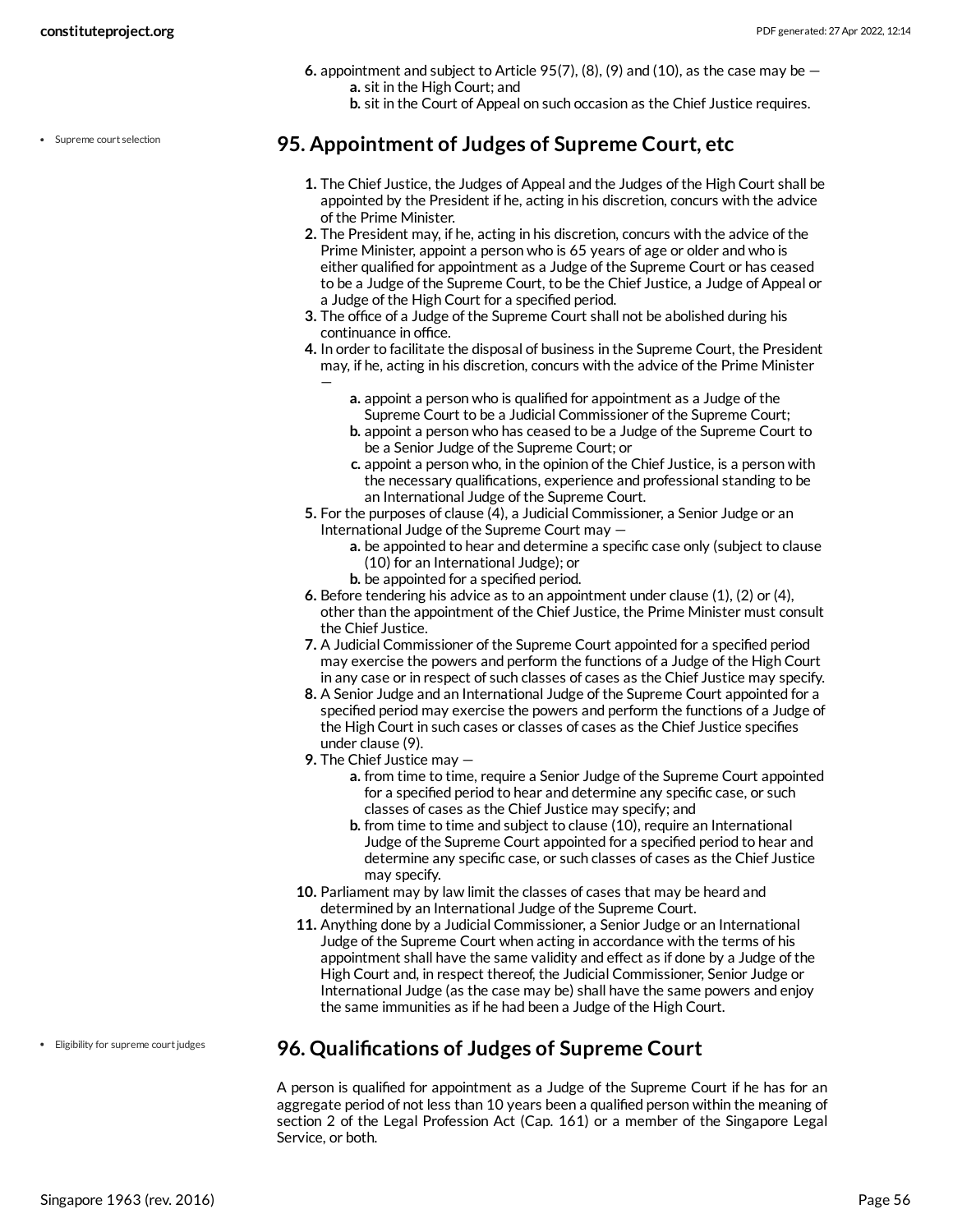Oaths to abide by constitution

• Supreme/ordinary court judge removal

Mandatory retirement age for judges Supreme court term length

• Supreme/ordinary court judge removal

• Protection of judges' salaries

#### **97. Oath of Office of Judges of Supreme Court, etc**

- **1.** Every person appointed as a Judge of the Supreme Court or a Judicial Commissioner or a Senior Judge of the Supreme Court shall, before he enters on the execution of his office, take, in the presence of the President, the Oath of Office in the form set out in the First Schedule.
- **1A.** Every person appointed as an International Judge of the Supreme Court shall, before he enters on the execution of his office, take, in the presence of the President, the Oath of Office in the form set out in the First Schedule.
- **2.** Notwithstanding clauses (1) and (1A), a Judicial Commissioner, a Senior Judge or an International Judge of the Supreme Court who is appointed under Article 95(4) to hear and determine a specified case need not be required to take the Oath of Office again if a period of less than 12 months intervenes between the date of his judgment in any specified case he is so appointed to hear and determine and the start of hearing for the next specified case.

# **98. Tenure of office and remuneration of Judges of Supreme Court, etc**

- **1.** Subject to this Article, a person appointed as a Judge of the Supreme Court under Article 95(1) shall hold office until he attains the age of 65 years or such later time not being later than 6 months after he attains that age, as the President may approve.
- **2.** A Judge of the Supreme Court or a Judicial Commissioner, a Senior Judge or an International Judge of the Supreme Court may at any time resign his office by writing under his hand addressed to the President, but shall not be removed from office except in accordance with clauses (3), (4) and (5).
- **3.** If the Prime Minister, or the Chief Justice after consulting the Prime Minister, represents to the President that a person holding office as a Judge of the Supreme Court or a Judicial Commissioner, a Senior Judge or an International Judge of the Supreme Court ought to be removed on the ground of misbehaviour or of inability, from infirmity of body or mind or any other cause, to properly discharge the functions of his office, the President shall appoint a tribunal in accordance with clause (4) and shall refer that representation to it; and may on the recommendation of the tribunal remove the person from office.
- **4.** The tribunal shall consist of not less than 5 persons who hold or have held office as a Judge of the Supreme Court, or, if it appears to the President expedient to make such an appointment, persons who hold or have held equivalent office in any part of the Commonwealth, and the tribunal shall be presided over by the member first in the following order, namely, the Chief Justice according to their precedence among themselves and other members according to the order of their appointment to an office qualifying them for membership (the older coming before the younger of 2 members with appointments of the same date).
- **5.** Pending any reference and report under clause (3), the President may, if he, acting in his discretion, concurs with the recommendation of the Prime Minister and, in the case of any other Judge of the Supreme Court or a Judicial Commissioner, a Senior Judge or an International Judge of the Supreme Court, after consulting the Chief Justice, suspend a Judge of the Supreme Court, or a Judicial Commissioner, a Senior Judge or an International Judge of the Supreme Court (as the case may be) from the exercise of his functions.
- **6.** Parliament shall by law provide for the remuneration of the Judges of the Supreme Court and the remuneration so provided shall be charged on the Consolidated Fund.
- **7.** Subject to this Article, Parliament may by law provide for the terms of office of the Judges of the Supreme Court, other than their remuneration, and may provide that any gratuity payable in respect of service as a Judge of the Supreme Court shall be charged on the Consolidated Fund.
- **8.** The remuneration and other terms of office (including any pension or gratuity) of a Judge of the Supreme Court shall not be altered to his disadvantage after his appointment.
- **9.** Notwithstanding clause (1), the validity of anything done by a Judge of the Supreme Court shall not be questioned on the ground that he had attained the age on which he was required to retire.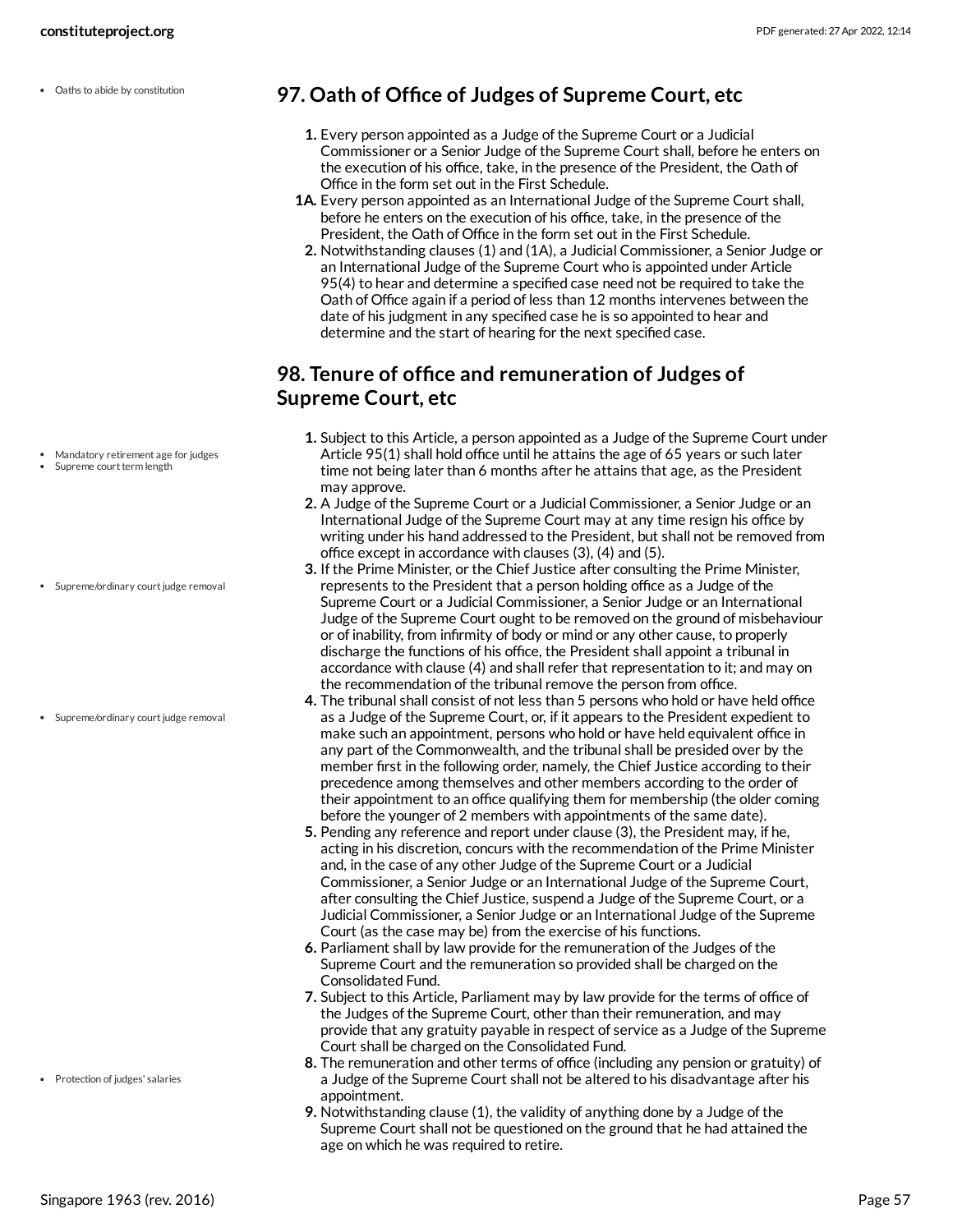- Supreme court powers
- Constitutional interpretation
- Constitutionality of legislation

**10.** The President may, in his discretion, grant leave of absence from his duties to the Chief Justice and, acting on the advice of the Chief Justice, to any other Judge of the Supreme Court.

#### **99. Restriction on Parliamentary discussion of conduct of a Judge of Supreme Court**

The conduct of a Judge of the Supreme Court or a Judicial Commissioner, a Senior Judge or an International Judge of the Supreme Court shall not be discussed in Parliament except on a substantive motion of which notice has been given by not less than onequarter of the total number of the Members of Parliament.

#### **100. Advisory opinion**

- **1.** The President may refer to a tribunal consisting of not less than 3 Judges of the Supreme Court for its opinion any question as to the effect of any provision of this Constitution which has arisen or appears to him likely to arise.
- **2.** Where a reference is made to a tribunal under clause (1), it shall be the duty of the tribunal to consider and answer the question so referred as soon as may be and in any case not more than 60 days after the date of such reference, and the tribunal shall certify to the President, for his information, its opinion on the question referred to it under clause (1) with reasons for its answer, and any Judge in the tribunal who differs from the opinion of the majority shall in like manner certify his opinion and his reasons.
- **3.** The opinion of the majority of the Judges in the tribunal shall, for the purposes of this Article, be the opinion of the tribunal, and every such opinion of the tribunal shall be pronounced in open court.
- **4.** No court shall have jurisdiction to question the opinion of any tribunal or the validity of any law, or any provision therein, the Bill for which has been the subject of a reference to a tribunal by the President under this Article.

# **101. Definition of "office**

In this Part, "office", in relation to a Judge of the Supreme Court, means the office as Chief Justice, Judge of Appeal or Judge of the High Court, as the case may be.

# **PART IX. THE PUBLIC SERVICE**

# **102. Public services**

- **1.** For the purposes of this Constitution and except as hereinafter in this Part provided, the public services shall be
	- **a.** the Singapore Armed Forces;
	- **b.** the Singapore Civil Service;
	- **c.** the Singapore Legal Service; and
	- **d.** the Singapore Police Force.
- **2.** Except as otherwise expressly provided by this Constitution, the qualifications for appointments and conditions of service of persons in the public services may be regulated by law and, subject to the provisions of any such law, by the President.

# **103. Interpretation of this Part**

Except for the purposes of Articles 112, 114 and 115, and except where the context otherwise requires, in the interpretation of this Part—

**a.** "public service" does not include service otherwise than in a civil capacity;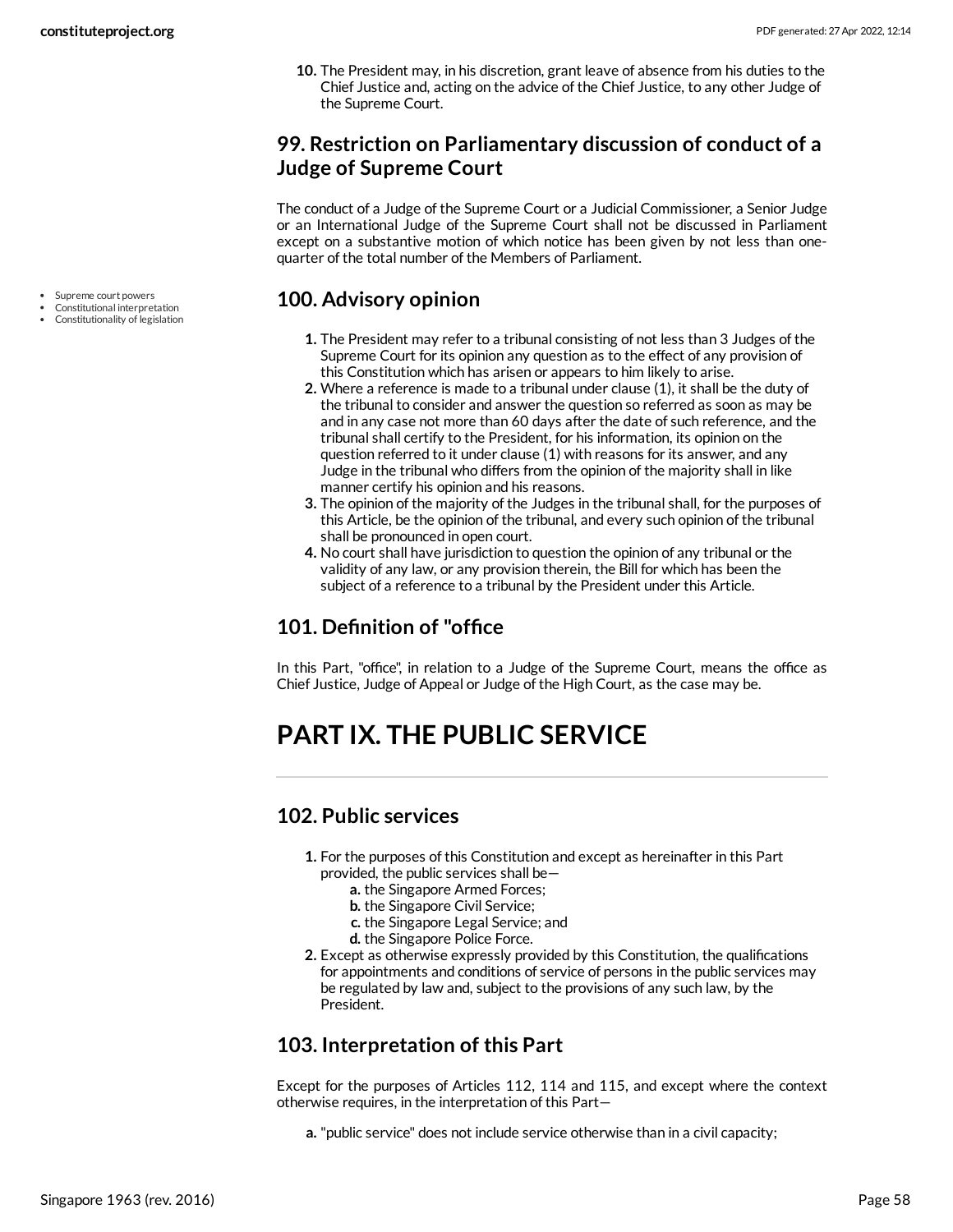**b.** "public office" does not include the following offices:

- **i.** the office of the Chief Justice;
- **ii.** the office of the Attorney-General;
- **iii.** the office of Judge of the Supreme Court;
- **iv.** the office of member of the Public Service Commission or the Legal Service Commission;
- **v.** the office of any police officer below the rank of Inspector; or
- **vi.** any office the remuneration of the holder of which is calculated on a daily rate,

and "public officer" shall be construed accordingly.

# **104. Tenure of public office**

Except as expressly provided by this Constitution, every person who is a member of the public service shall hold office during the pleasure of the President.

# **105. Public Service Commission**

- **1.** There shall be a Public Service Commission which shall consist of a Chairman and not less than 5 and not more than 14 other members, each of whom shall be appointed in writing under the hand of the President, if the President, acting in his discretion, concurs with the advice of the Prime Minister.
- **2.** The Chairman shall be a citizen of Singapore.
- **3.** The President may, from time to time, if he, acting in his discretion, concurs with the advice of the Prime Minister, appoint one or more Deputy Chairmen from among the members of the Public Service Commission.
- **4.** Before tendering his advice as to the appointment under clause (3) of a Deputy Chairman, the Prime Minister shall consult the Chairman of the Public Service Commission.
- **5.** Every Deputy Chairman appointed under clause (3) shall hold office for such period as may be specified in the terms of his appointment and shall cease to be Deputy Chairman if he ceases to be a member of the Public Service Commission.
- **6.** A person appointed to be a member of the Public Service Commission shall thereafter be ineligible for appointment to any public office.
- **7.** At any meeting of the Public Service Commission, 3 members who shall include either the Chairman or one of the Deputy Chairmen, and may include both of them, shall form a quorum. If the quorum is present, the Commission shall not be disqualified for the transaction of business by reason of any vacancy among its members, and any proceeding of the Commission shall be valid notwithstanding that some person not entitled to do so took part therein.
- **8.** Before assuming the duties of his office, the Chairman and every other member of the Public Service Commission shall take and subscribe before the Chief Justice or some other Judge of the Supreme Court the appropriate Oath for the due execution of his office in the form set out in the First Schedule.

# **106. Disqualification for appointment to Commission**

- **1.** A person shall not be appointed to be a member of the Public Service Commission if he is, and shall cease to be a member if he becomes **a.** a public officer;
	- **b.** an employee of any corporation incorporated by or under the provisions of any law for the time being in force in Singapore other than the Companies Act (Cap. 50) or any corresponding previous written law;
	- **c.** a Member of Parliament or a duly nominated candidate for election as such Member;
	- **d.** a member of any trade union or of any body or association affiliated to a trade union; or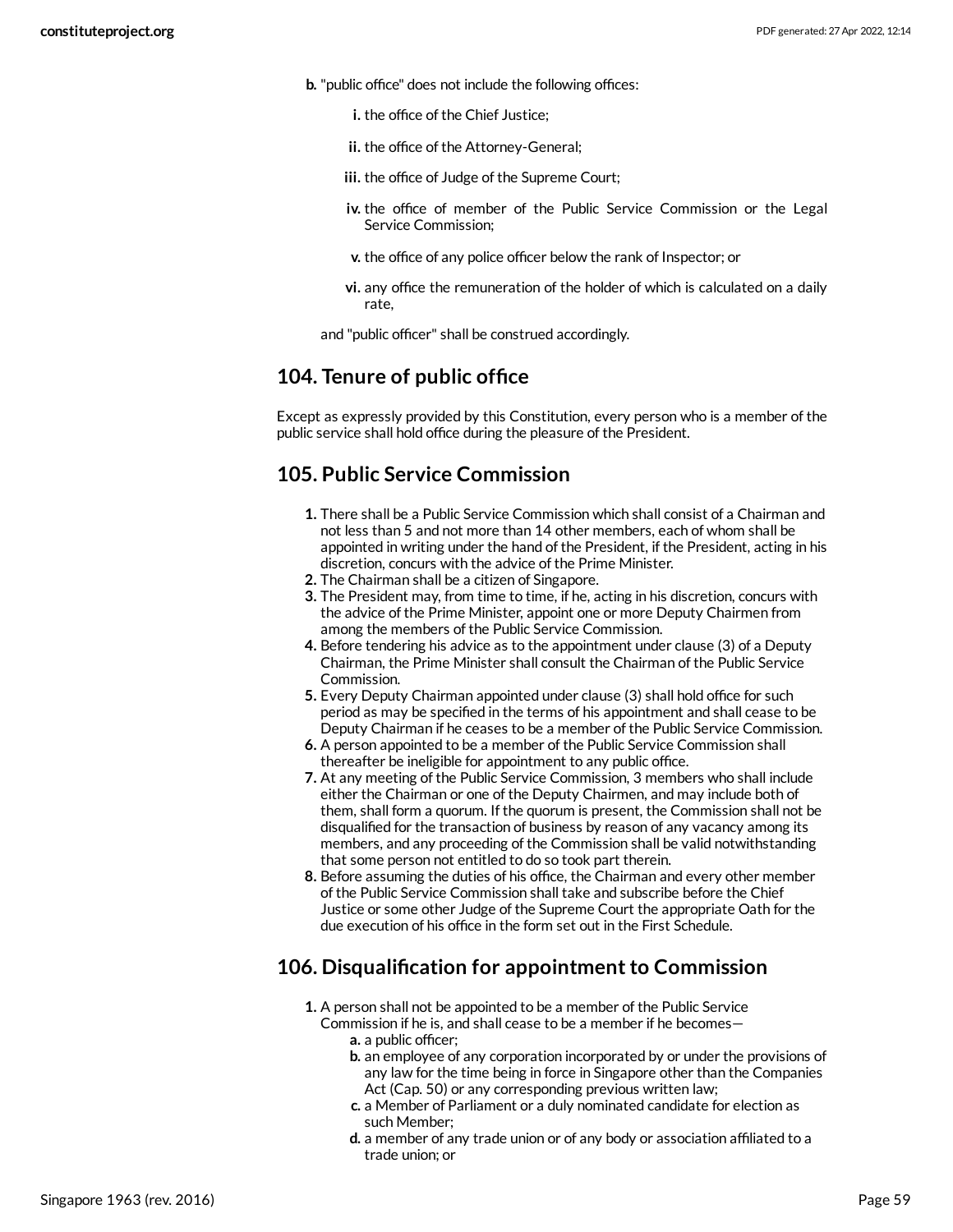- **1. e.** the holder of any office in any political association.
- **2.** Clause (1) (b) shall not apply to any person who is a member of the teaching staff of any university established by or under any written law.

# **107. Tenure of office**

**1.** Subject to Article 106, every member of the Public Service Commission shall, unless he earlier resigns his office by writing under his hand addressed to the President or is removed therefrom under this Article, hold office for a period of 5 years from the date of his appointment, but shall be eligible for reappointment:

Provided that a member, other than the Chairman, may be appointed to hold office for any shorter period of not less than 3 years.

- **2.** If the Prime Minister, or the Chairman of the Public Service Commission after consulting with the Prime Minister, represents to the President that a member of the Public Service Commission ought to be removed from office for inability to discharge the functions of his office (whether arising from infirmity of body or mind or any other cause) or for misbehaviour, the President shall, if he, acting in his discretion, concurs with that representation, refer that representation to a tribunal consisting of the Chief Justice and 2 other Judges of the Supreme Court nominated for that purpose by the Chief Justice and shall, if that tribunal so recommends, remove that member from office by writing under his hand.
- **3.** The tribunal constituted under clause (2) shall regulate its own procedure and may make rules for that purpose.

# **108. Terms of service of Chairman and members of Commission**

- **1.** The Chairman and other members of the Public Service Commission shall be paid such salary and allowances as may, from time to time, be determined, and such salary and allowances shall be charged on and paid out of the Consolidated Fund.
- **2.** Subject to the provisions of this Constitution, the terms of service of the members of the Public Service Commission may either
	- **a.** be prescribed in regulations made by the President and published in the Gazette; or
	- **b.** (in so far as they are not prescribed by or under any such law) be prescribed by the President.
- **2A.** Regulations made under clause (2)(a) may provide that any gratuity payable in respect of service as a member of the Public Service Commission shall be charged on and paid out of the Consolidated Fund.
- **3.** The terms of service of any member of the Public Service Commission shall not be altered to his disadvantage during his continuance in office.
- **4.** For the purposes of clause (3), in so far as the terms of service of a member of the Public Service Commission depend upon his option, any terms for which he opts shall be taken to be more advantageous to him than any for which he might have opted.

# **109. Secretary to Commission**

- **1.** There shall be a Secretary to the Public Service Commission who shall be a person who is a public officer and who shall be appointed by the President in accordance with the advice of the Commission.
- **2.** The Secretary to the Public Service Commission shall be responsible, in accordance with such instructions as may be given to him by the Chairman of the Commission, for arranging the business for, and keeping the minutes of, the meetings of the Commission and for conveying the decisions of the Commission to the appropriate person or authority and shall have such other functions as the Chairman may, from time to time, direct.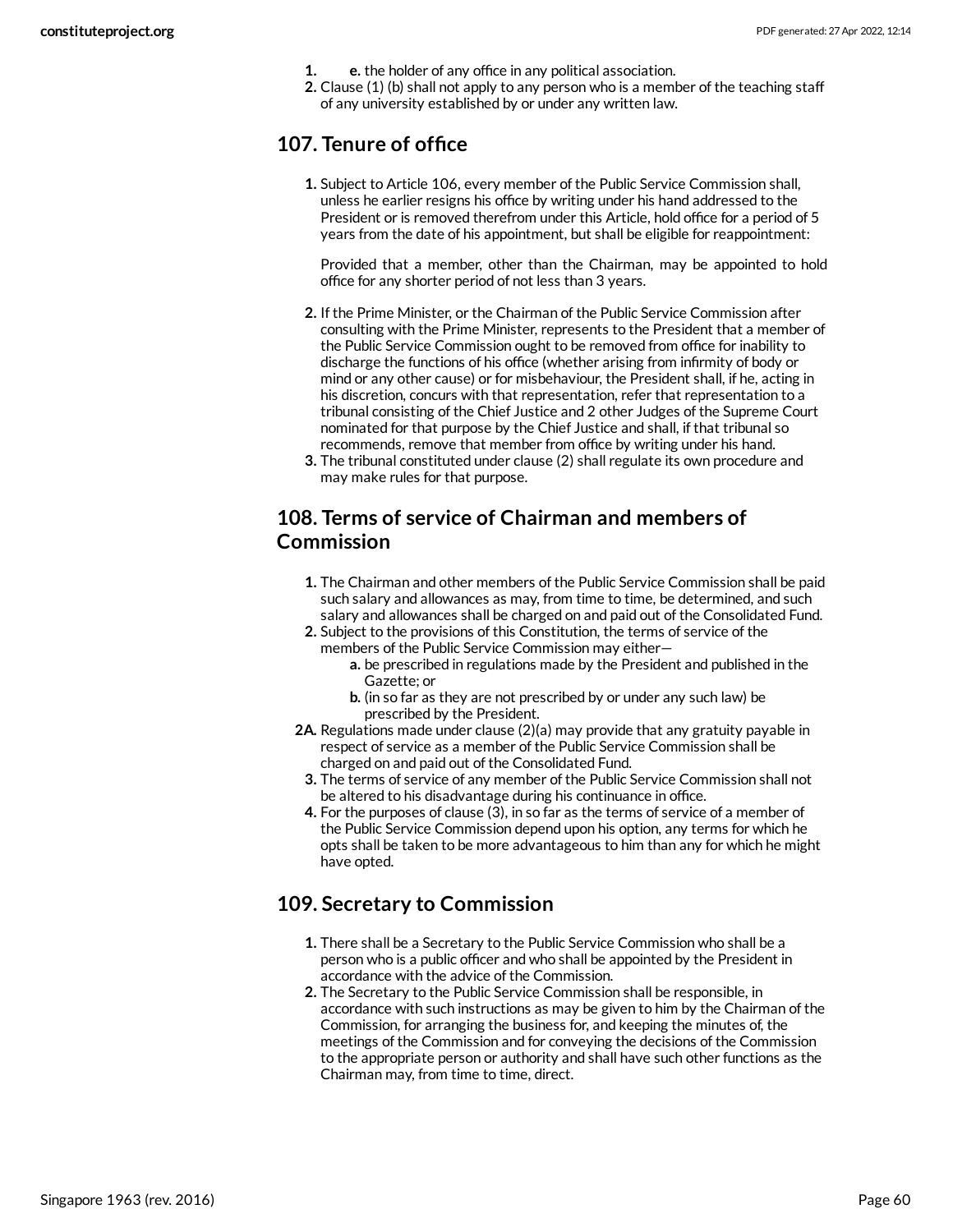#### **110. Appointment, etc., of public officers**

- **1.** Subject to the provisions of this Constitution, it shall be the duty of the Public Service Commission to appoint, confirm, emplace on the permanent or pensionable establishment, promote, transfer, dismiss and exercise disciplinary control over public officers.
- **2.** The promotion of public officers shall be on the basis of official qualifications, experience and merit.
- **3.** No public officer shall be dismissed or reduced in rank under this Article without being give a reasonable opportunity of being heard.
- **4.** Subject to the provisions of Article 110D, no member of any of the services mentioned in Article 102 (1) (b) to (d) shall be dismissed or reduced in rank by an authority subordinate to that which, at the time of the dismissal or reduction, has power to appoint a member of that service of equal rank.
- **5.** In clause (1)—
	- "appoint" does not include an appointment to act in an office for 2 months or less;
	- "transfer" does not include transfer without a change of rank within a department of the Government.

#### **110A. Education Service Commission**

Repealed by Act 11/98.

#### **110B. Police and Civil Defence Services Commission**

Repealed by Act 11/98.

#### **110C. Provisions applicable to Education Service Commission and Police and Civil Defence Services Commission**

Repealed by Act 11/98.

#### **110D. Personnel boards**

- **1.** Subject to the provisions of this Article, the President may, on the advice of the Prime Minister and by order published in the Gazette, establish one or more personnel boards to exercise all or any of the powers and functions of the Public Service Commission under Article 110.
- **2.** The order under clause (1) shall specify the powers and functions to be exercised by a personnel board and the class or classes of public officers in respect of which those powers and functions may be exercised except the following:
	- **a.** the power to dismiss and exercise disciplinary control over all public officers of any grade in Division I; and
	- **b.** all powers of the Public Service Commission in relation to public officers in the Administrative Service and Administrative Service (Foreign Service Branch) who hold appointments of and above the significant grade (as defined in Article 111A (1)) in those Services, including the power to nominate officers for appointment or promotion to that grade,

and any power of appointment specified in the order as to be exercised by a personnel board shall not include a power to dismiss any person so appointed.

- **3.** Where the President has by order established a personnel board under clause (1) for the purpose of exercising any of the powers or functions of the Public Service Commission, such power or function
	- **a.** may be exercised by such personnel board notwithstanding anything in Article 110 (1) and (4); and

Head of state powers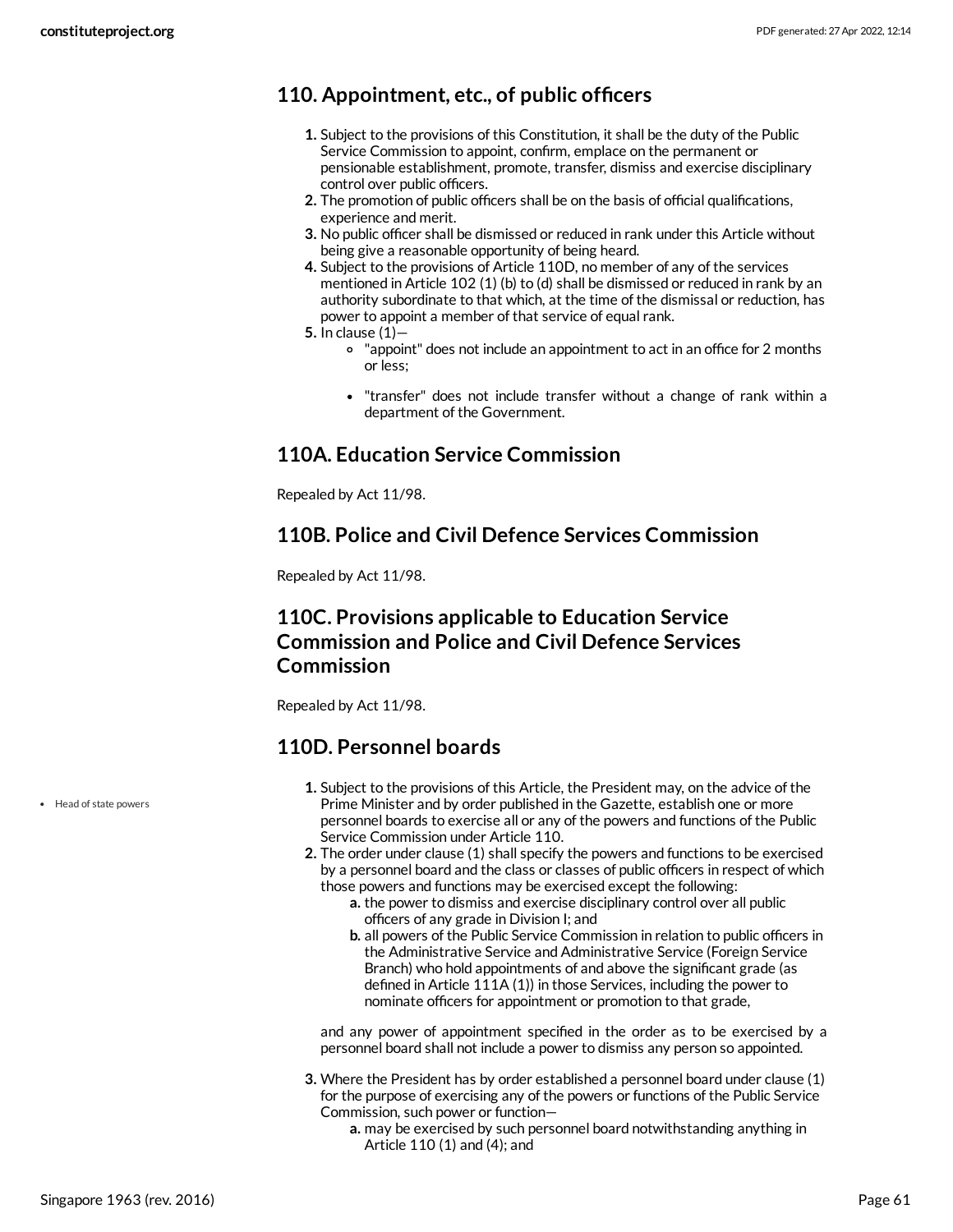- **3. b.** shall, so long as it remains a power or function to be exercised by the board pursuant to such order, cease to be exercisable by that Commission except to the extent permitted under clause (4).
- **3A.** Any personnel board may, in writing and subject to such conditions as it thinks fit, delegate all or any of the powers or functions exercisable by the board under this Article (except this power of delegation) to any member of the personnel board, and that member shall exercise those powers or functions in accordance with the terms of the delegation; but no such delegation shall prevent the exercise of any such power or function by the personnel board.
- **3B.** Any act or thing done by a delegate of a personnel board while acting in the exercise of a delegation under clause (3A) shall have the same force and effect as if the act or thing had been done by the personnel board and shall be deemed to have been done by the personnel board.
- **4.** Subject to regulations made under clause (7), any person aggrieved by any decision of any personnel board or its delegate may, within such time and in such manner as may be prescribed, appeal to the Public Service Commission, and the decision of the Commission shall be final.
- **5.** Subject to clause (6), a personnel board which is established to exercise any power over officers in Division I shall consist of such persons as the President may, on the advice of the Prime Minister, appoint except that the President may, acting in his discretion, refuse to make any such appointment if he does not concur with the advice of the Prime Minister.
- **6.** A person shall not be appointed to be a member of a personnel board if he is, and shall cease to be a member if he becomes
	- **a.** a Member of Parliament or a duly nominated candidate for election as such Member;
	- **b.** a member of any trade union or of any body or association affiliated to a trade union; or
	- **c.** the holder of any office in any political association.
- **7.** The President may by regulations
	- **a.** provide for matters relating to the appointment of members of personnel boards;
	- **b.** prescribe the procedure to be followed by the personnel boards in the exercise of their powers and functions;
	- **c.** prescribe the manner of appeals under clause (4); and
	- **d.** modify the application of clause (4) by providing that appeals under that clause shall be made first to such person or persons as may be appointed by the President but without prejudice to the right to appeal thereafter to the Public Service Commission.
- **8.** Nothing in this Article shall affect any direction or delegation issued before 1st October 1994 by the Public Service Commission under Article 116 (3), and this Article shall not apply to any power or function of these Commissions so long it forms the subject of any such direction or delegation.

# **111. Legal Service Commission**

- **1.** There shall be a Legal Service Commission, whose jurisdiction shall extend to all officers in the Singapore Legal Service.
- **2.** The Legal Service Commission shall consist of
	- **a.** the Chief Justice, as President;
	- **b.** the Attorney-General;
	- **c.** the Chairman of the Public Service Commission; and
	- **d.** at least 3 but not more than 6 other members, each of whom shall be appointed by the President if he, acting in his discretion, concurs with the advice of the person nominating the member under clause (2A).
	- **e.** Deleted by Act 31/2007, wef 01/11/2007.
- **2A.** The members referred to in clause (2) (d) shall comprise
	- **a.** at least one but not more than 2 persons nominated by the Chief Justice; **b.** at least one but not more than 2 persons nominated by the Chairman of
	- the Public Service Commission; and
	- **c.** at least one but not more than 2 persons nominated by the Prime Minister,

except that where the Chief Justice, the Chairman of the Public Service Commission or the Prime Minister, as the case may be, nominates 2 persons, one of whom must be a person who has for an aggregate period of not less than 10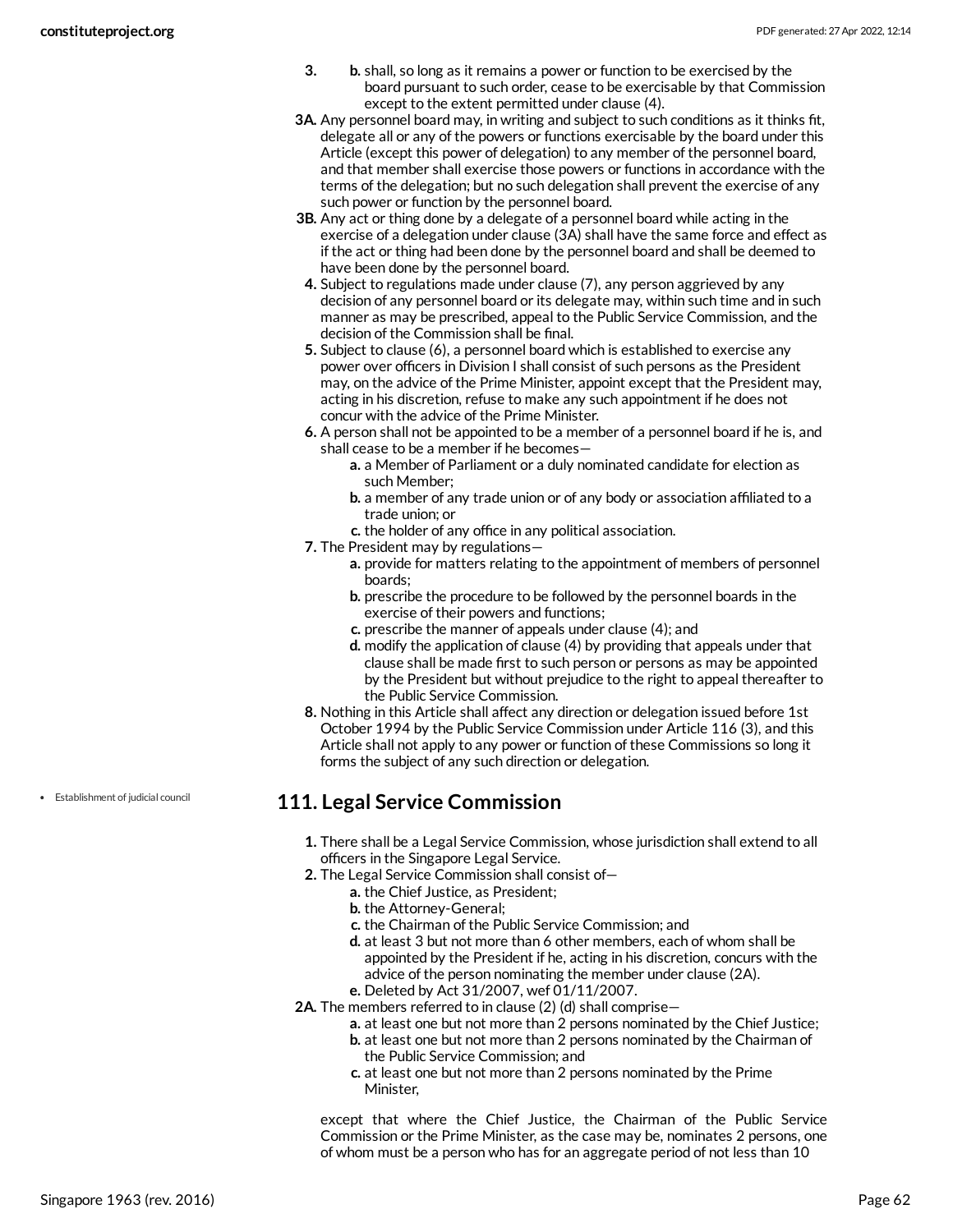- **2A.** years been a qualified person within the meaning of section 2 (1) of the Legal Profession Act (Cap. 161).
- **2B.** A person shall not be appointed under clause (2) (d) to be a member of the Legal Service Commission if he is, and shall cease to be such a member if he becomes
	- **a.** a public officer; **b.** an employee of any corporation incorporated by or under the provisions of any law for the time being in force in Singapore other than the Companies
	- Act (Cap. 50) or any corresponding previous written law; **c.** a Member of Parliament or a duly nominated candidate for election as such Member;
	- **d.** a member of any trade union or of any body or association affiliated to a trade union; or
	- **e.** the holder of any office in any political association.
- **2C.** Subject to clause (2B), every member of the Legal Service Commission appointed under clause (2) (d) shall, unless he earlier resigns his office by writing under his hand addressed to the President or is removed therefrom under clause (2D), hold office from the date of his appointment for such period (being not shorter than 3 years and not longer than 5 years) as the President may specify, and shall be eligible for reappointment.
- **2D.** If the Prime Minister, or the President of the Legal Service Commission after consulting with the Prime Minister, represents to the President that a member of the Legal Service Commission who is appointed under clause (2) (d) ought to be removed from office for inability to discharge the functions of his office (whether arising from infirmity of body or mind or any other cause) or for misbehaviour, the President shall
	- **a.** refer that representation to a tribunal consisting of 2 Judges of the Supreme Court nominated for that purpose by the Chief Justice, if the President, acting in his discretion, concurs with that representation; and
	- **b.** remove that member from office by writing under his hand if the tribunal in paragraph (a) so recommends.
- **2E.** The members of the Legal Service Commission appointed under clause (2) ( d) shall
	- **a.** before assuming the duties of their respective offices, take and subscribe before the Chief Justice or some other Judge of the Supreme Court the appropriate Oath for the due execution of their offices in the form set out in the First Schedule; and
	- **b.** be paid such allowances as may, from time to time, be determined, and such allowances shall be charged on and paid out of the Consolidated Fund.
- **2F.** Subject to the provisions of this Constitution, the terms of service of the members of the Legal Service Commission appointed under clause (2) (d) may either be prescribed by or under any law made under this Constitution, or (in so far as they are not prescribed by or under any such law) be prescribed by the President.
- **2G.** The terms of service of any member of the Legal Service Commission appointed under clause (2) (d) shall not be altered to his disadvantage during his continuance in office, except that in so far as the terms of service of such a member of the Legal Service Commission depend upon his option, any terms for which he opts shall be taken to be more advantageous to him than any for which he might have opted.
- **2H.** One of the members of the Legal Service Commission referred to in clause (2) (b), (c) or (d) may be appointed by the President as the Vice-President of the Legal Service Commission where the President, acting in his discretion, concurs with the advice of the Prime Minister who shall consult the President of the Legal Service Commission before tendering any such advice to the President.
	- **3.** Subject to the provisions of any existing law and to the provisions of this Constitution, it shall be the duty of the Legal Service Commission to appoint, confirm, emplace on the permanent establishment, promote, transfer, dismiss and exercise disciplinary control over officers in the Singapore Legal Service.
	- **4.** The Legal Service Commission may delegate to any officer in the Singapore Legal Service or to any board of such officers appointed by it any of its functions under clause (3) in respect of any grade of officers in the Singapore Legal Service, not being functions which are exercisable by a personnel board under Article 111AA, and that officer or board shall exercise those functions under the direction and control of the Legal Service Commission.

Oaths to abide by constitution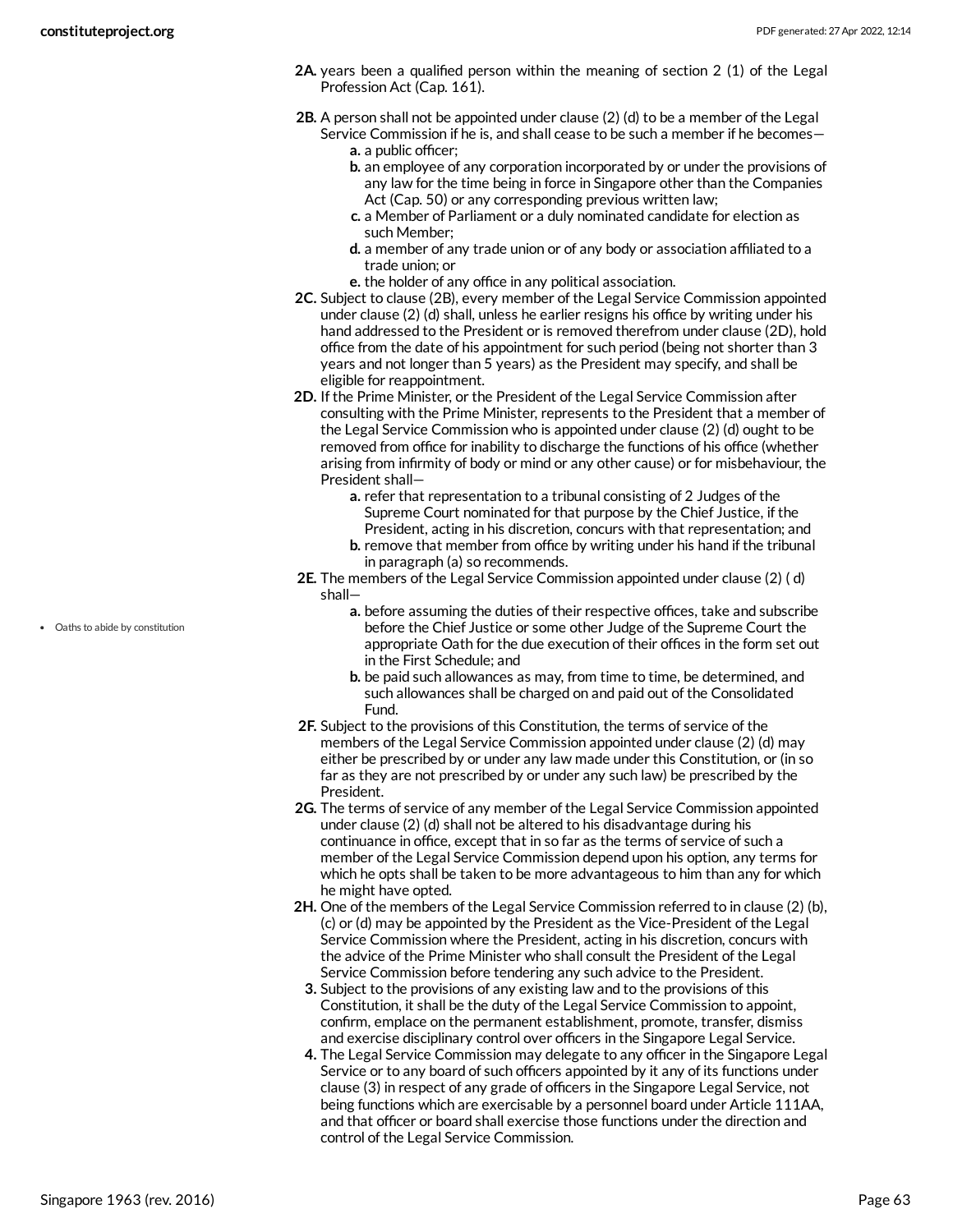- **5.** The Legal Service Commission may, subject to the provisions of this Constitution, regulate its own procedure and make rules for that purpose.
- **6.** There shall be a Secretary to the Legal Service Commission who shall **a.** be a person who is a public officer; and
	- **b.** be appointed by the President in accordance with the advice of the Legal Service Commission.
- **7.** The Secretary to the Legal Service Commission shall be responsible, in accordance with such instructions as may be given to him by the President of the Legal Service Commission, for arranging the business for, and keeping the minutes of, the meetings of the Legal Service Commission and for conveying the decisions of the Legal Service Commission to the appropriate person or authority and shall have such other functions as the President of the Legal Service Commission may, from time to time, direct.

#### **111AA. Personnel boards of Singapore Legal Service**

- **1.** Subject to the provisions of this Article, the President may, on the advice of the Prime Minister and by order published in the Gazette, establish one or more personnel boards to exercise all or any of the powers and functions of the Legal Service Commission under Article 111.
- **2.** An order under clause (1) shall specify the powers and functions to be exercised by a personnel board and the class or classes of officers in the Singapore Legal Service in respect of which those powers and functions may be exercised except the following:
	- **a.** the power to dismiss and exercise disciplinary control over officers in the Singapore Legal Service; and
	- **b.** all powers of the Legal Service Commission in relation to officers in the Singapore Legal Service who hold appointments of and above a grade prescribed in the order, including the power to nominate officers for appointment or promotion to that grade,

and any power of appointment specified in the order as to be exercised by a personnel board shall not include a power to dismiss any person so appointed.

- **3.** Before tendering his advice as to the grade in the Singapore Legal Service referred to in clause (2) (b), the Prime Minister shall consult the President of the Legal Service Commission.
- **4.** Where the President has by order established a personnel board under clause (1) for the purpose of exercising any of the powers or functions of the Legal Service Commission, such power or function
	- **a.** may be exercised by such personnel board notwithstanding anything in Article 111; and
	- **b.** shall, so long as it remains a power or function to be exercised by the personnel board pursuant to such order, cease to be exercisable by the Legal Service Commission except to the extent permitted under clause (5).
- **5.** Subject to any order made under clause (1), any person who is aggrieved by any decision of any personnel board established under this Article may, within such time and in such manner as may be prescribed, appeal to the Legal Service Commission, and the decision of that Commission shall be final.
- **6.** Subject to clause (7), a personnel board which is established under this Article shall consist of such persons (who may or may not be members of the Legal Service Commission) as the President may, on the advice of the Legal Service Commission, appoint except that the President may, acting in his discretion, refuse to make any such appointment if he does not concur with the advice of the Legal Service Commission.
- **7.** A person shall not be appointed to be a member of a personnel board established under this Article if he is, and shall cease to be a member if he becomes
	- **a.** a Member of Parliament or a duly nominated candidate for election as such Member;
	- **b.** a member of any trade union or of any body or association affiliated to a trade union; or
	- **c.** the holder of any office in any political association.
- **8.** An order under clause (1) may also
	- **a.** provide for matters relating to the appointment of members of personnel boards established under this Article;

Establishment of judicial council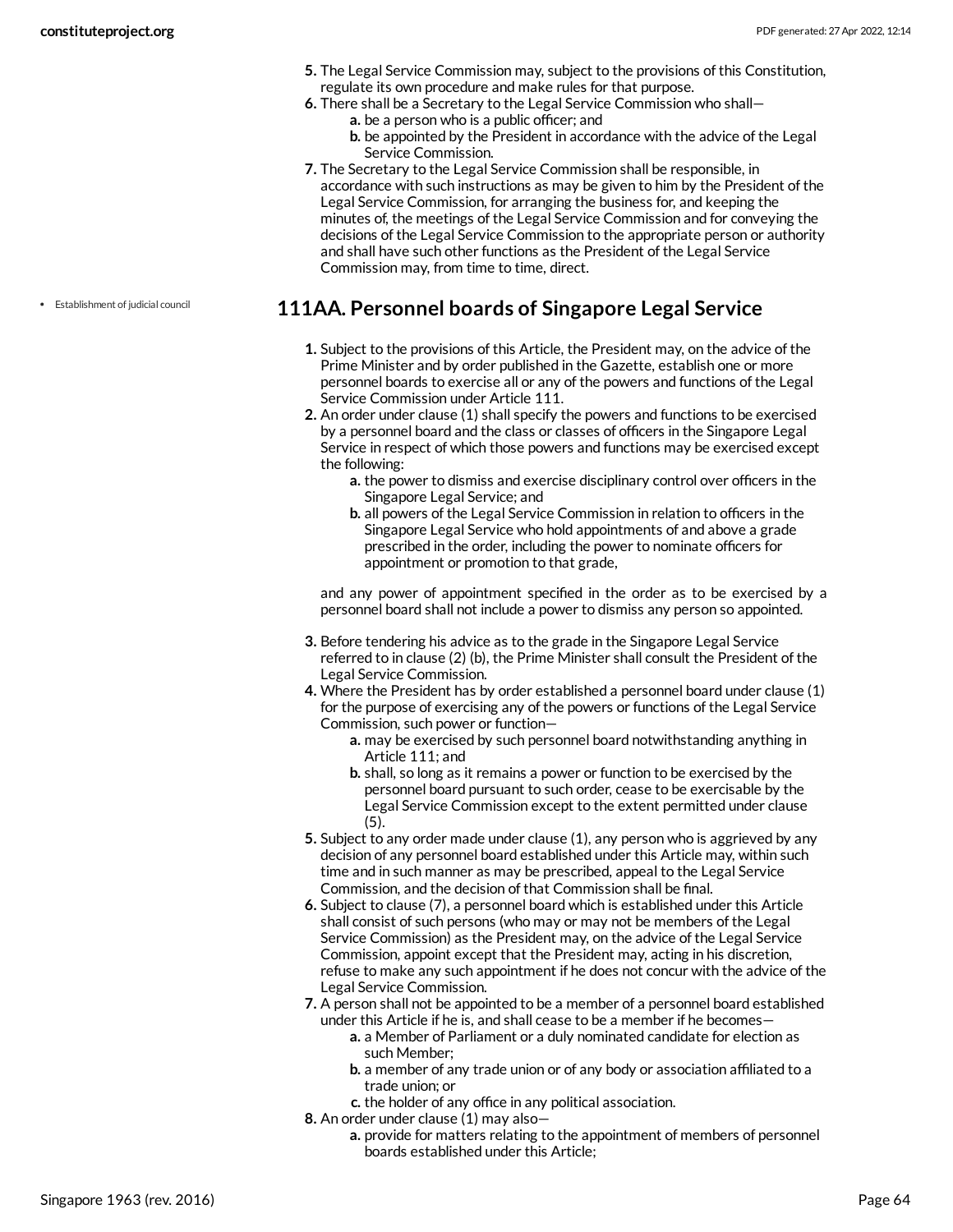- **8. b.** prescribe the procedure to be followed by these personnel boards in the exercise of their powers and functions; and
	- **c.** prescribe the manner of appeals under clause (5).

# **111A. Promotion to significant grade**

- **1.** The President may, by notification in the Gazette, designate as significant a grade each in the Administrative Service Scheme of Service and the Administrative (Foreign Service) Scheme of Service (referred to in this Article as the significant grade), and such notification may be subsequently amended to designate as significant any other grade in those Schemes of Service not lower than the grade first so designated.
- **2.** Notwithstanding any other provision in this Constitution, any appointment or promotion of a public officer to the significant grade shall be made by the President, acting in accordance with the advice of the Prime Minister, from public officers nominated by the Public Service Commission.

# **112. Protection of pension rights**

- **1.** The law applicable to any pension, gratuity or other like allowance (referred to in this Article as an award) granted to any public officer or to his widow, children, dependants or personal representatives shall be that in force on the relevant day or any later law not less favourable to the person concerned.
- **2.** For the purposes of this Article, the relevant day is
	- **a.** in relation to an award made before 16th September 1963, the date on which the award was made;
	- **b.** in relation to an award made after 16th September 1963, to or in respect of any person who was a public officer before that date, the date immediately before that date; and
	- **c.** in relation to an award made to or in respect of any person who first became a public officer on or after 16th September 1963, the date on which he first became a public officer.
- **3.** For the purposes of this Article, where the law applicable to an award depends on the option of the person to whom it is made, the law for which he opts shall be taken to be more favourable to him than any other law for which he might have opted.

# **113. Power of Public Service Commission and Legal Service Commission in relation to pensions, etc**

- **1.** Where under any written law any person or authority has a discretion
	- **a.** to decide whether or not any award shall be made; or
	- **b.** to withhold, reduce in amount or suspend any such award that has been made,

that award shall be made and may not be withheld, reduced in amount or suspended unless the Public Service Commission or the Legal Service Commission, as the case may be, concurs in the refusal to grant the award or, as the case may be, in the decision to withhold, reduce in amount or suspend it.

- **2.** Where the amount of any award that may be made to any person is not fixed by law, the amount of the award to be made to him shall be the greatest amount for which he is eligible unless the Public Service Commission or the Legal Service Commission, as the case may be, concurs in the making of an award of a smaller amount.
- **3.** In this Article, "award" has the same meaning as in Article 112.

# **114. Pensions, etc., to be charged on Pension Fund or Consolidated Fund**

**1.** Subject to clause (2) and Articles 35(11A), 98(7), 108(2A) and 148F(10B), pensions, gratuities and other like allowances granted in respect of the public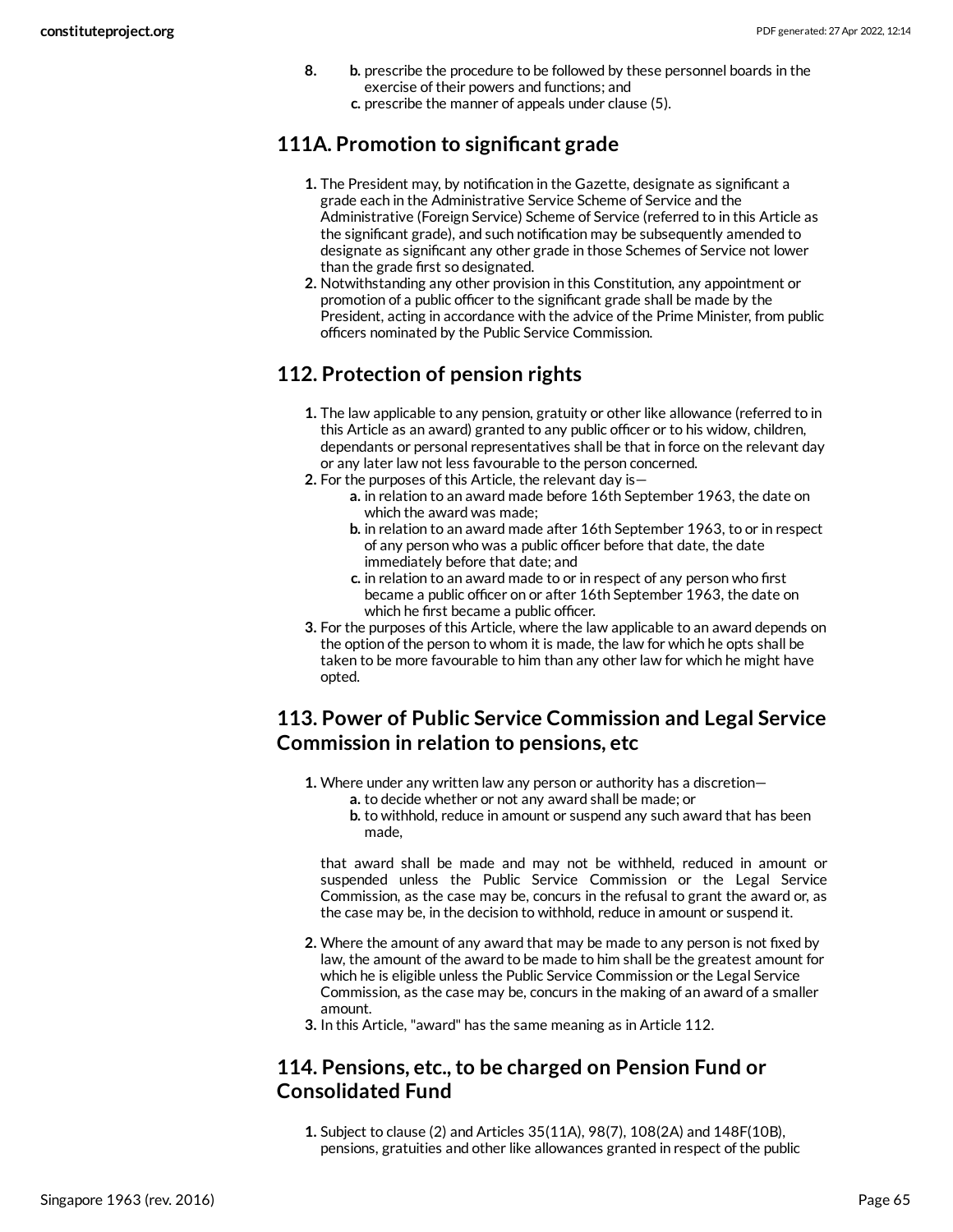- **1.** service shall be charged on and paid out of, in the first instance, the Pension Fund established by the Pension Fund Act (Cap. 224A) and, if that Fund is deficient, the Consolidated Fund.
- **2.** Notwithstanding clause (1), the Legislature may by law provide that any pension, gratuity or other like allowance granted in respect of public service may be paid out of another Government Fund in lieu of the Pension Fund and the Consolidated Fund.

# **115. Pension rights on transfer**

- **1.** Notwithstanding any provision of this Constitution relating to the circumstances in which a public officer may vacate his office, any public officer may, with the consent of the Government (which consent shall not be unreasonably withheld), relinquish his office for the purpose of transfer to some other public office or to an office in any other public service, and if he so relinquishes his office, his claim to any pension, gratuity or other like allowance shall not thereby be prejudiced.
- **2.** For the purposes of this Article, "other public service" has the meaning given to it by the Pensions Act (Cap. 225) as in force immediately before 15th September 1963.

# **116. Regulations regarding public service**

• Head of state powers

**1.** Subject to the provisions of any written law for the time being in force in Singapore, the President may make regulations for all or any of the following matters:

- **a.** the division of public offices into Divisions and Services;
- **b.** the prescribing of Schemes regulating the recruitment, service and promotion of members of such Services; and
- **c.** the conduct and discipline of the public service.
- **2.** The Public Service Commission may, subject to the provisions of this Constitution, regulate its own procedure and make rules for that purpose, and may, in connection with the discharge of its functions, confer powers and impose duties on any person or any authority of the Government.
- **3.** The Public Service Commission may, by directions in writing and subject to such conditions as it thinks fit, delegate any of its functions under Article 110 (1) to any member of the Commission, to any public officer or other person, or to any board consisting of public officers and other persons appointed by it or to any person who is a member of a panel appointed by the Commission for the purposes of representing the public in any disciplinary proceedings in respect of any grade of the public service and that member, officer, board or person shall exercise those functions under the direction and control of the Public Service Commission.

# **117. Validation of acts done and rules made by Public Service Commission**

Omitted (as the Article has had its effect).

# **118. Performance by Public Service Commission of other functions**

Parliament may by law provide for the exercise of other functions by the Public Service Commission.

# **119. Reports of Commissions**

The Public Service Commission and the Legal Service Commission shall each make an annual report on its activities to the President and a copy of every such report shall be presented to Parliament.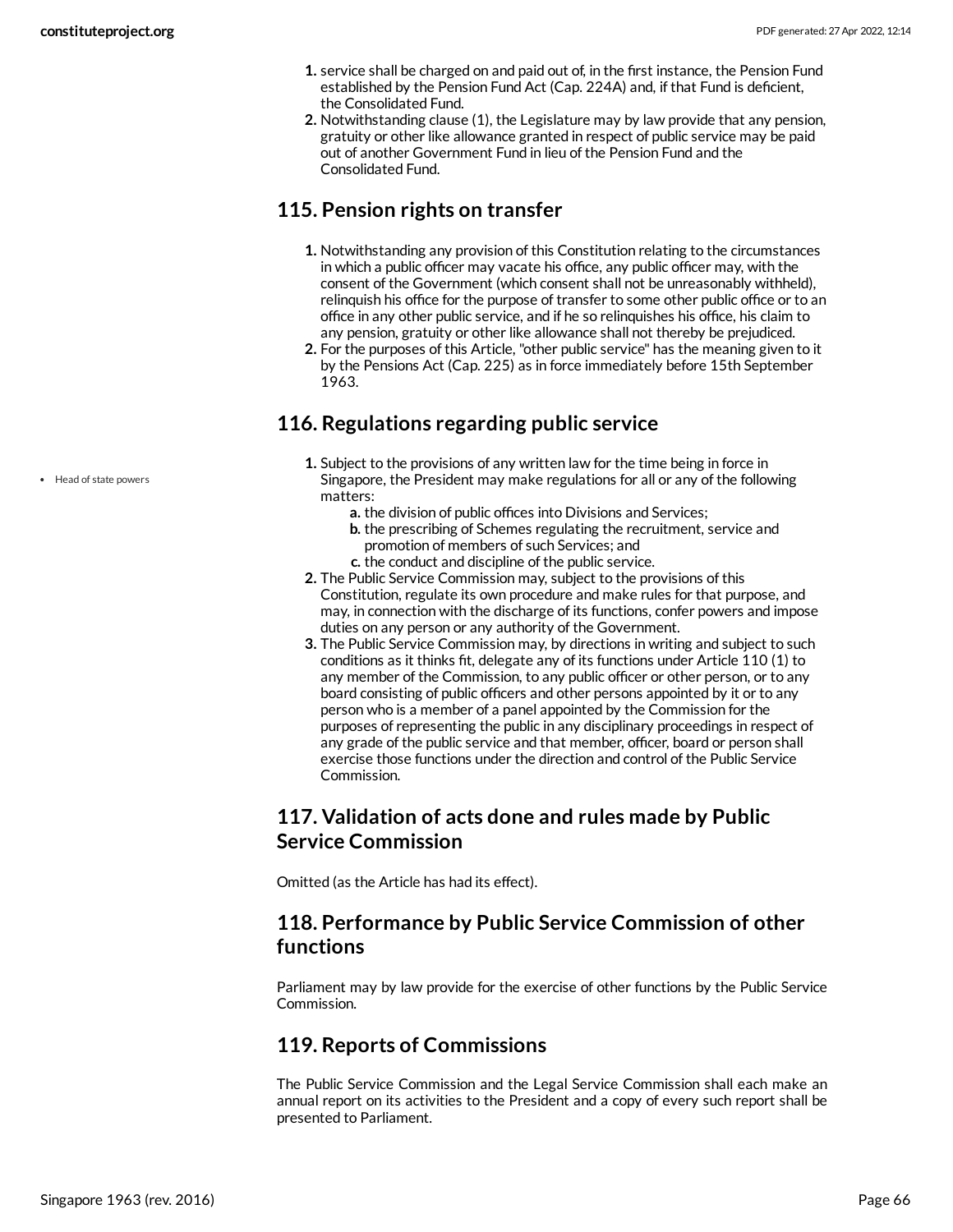# **PART X. CITIZENSHIP**

#### **120. Status of citizen of Singapore**

- **1.** There shall be a status known as citizen of Singapore.
- **2.** The status of a citizen of Singapore may be acquired
	- **a.** by birth;
	- **b.** by descent;
	- **c.** by registration or, before the commencement of this Constitution, by enrolment; or
	- **d.** by naturalisation.

# **121. Citizenship by birth**

- **1.** Subject to this Article, every person born in Singapore after 16th September 1963 shall be a citizen of Singapore by birth.
- **2.** A person shall not be a citizen of Singapore by virtue of clause (1) if at the time of his birth
	- **a.** his father, not being a citizen of Singapore, possessed such immunity from suit and legal process as is accorded to an envoy of a sovereign power accredited to the President;
	- **b.** his father was an enemy alien and the birth occurred in a place then under the occupation of the enemy; or
	- **c.** neither of his parents was a citizen of Singapore.
- **3.** Notwithstanding clause (2) (c), the Government may, where it considers it just and fair and having regard to all the circumstances prevailing at the time of the application, confer citizenship upon a person born in Singapore.

# **122. Citizenship by descent**

- **1.** Subject to clauses (2) and (3), a person born outside Singapore after 16th September 1963 shall be a citizen of Singapore by descent if, at the time of his birth
	- **a.** where the person is born before the date of commencement of section 7 of the Constitution of the Republic of Singapore (Amendment) Act 2004, his father is a citizen of Singapore, by birth or registration; and
	- **b.** where the person is born on or after the date of commencement of section 7 of the Constitution of the Republic of Singapore (Amendment) Act 2004, either his father or mother is a citizen of Singapore, by birth, registration or descent.
- **2.** A person born outside Singapore shall not be a citizen of Singapore by descent by virtue of clause (1) unless
	- **a.** his birth is registered in the prescribed manner at the Registry of Citizens or at a diplomatic or consular mission of Singapore within one year, or such longer period as the Government permits, after its occurrence; and
	- **b.** he would not acquire the citizenship of the country in which he was born by reason of his birth in that country where
		- **i.** in the case of a person born before the date of commencement of section 7 of the Constitution of the Republic of Singapore (Amendment) Act 2004, his father is a citizen of Singapore by registration at the time of his birth; or
		- **ii.** in the case of a person born on or after the date of commencement of section 7 of the Constitution of the Republic of Singapore (Amendment) Act 2004, either his father or mother is a citizen of Singapore by registration at the time of his birth.
- **3.** Without prejudice to clause (2), a person born outside Singapore of a father or mother who is a citizen by descent at the time of his birth shall not be a citizen of Singapore by descent by virtue of clause (1) unless the parent who is the citizen by descent has lawfully resided in Singapore—

• Requirements for naturalization

- Requirements for naturalization
- Requirements for birthright citizenship

Requirements for birthright citizenship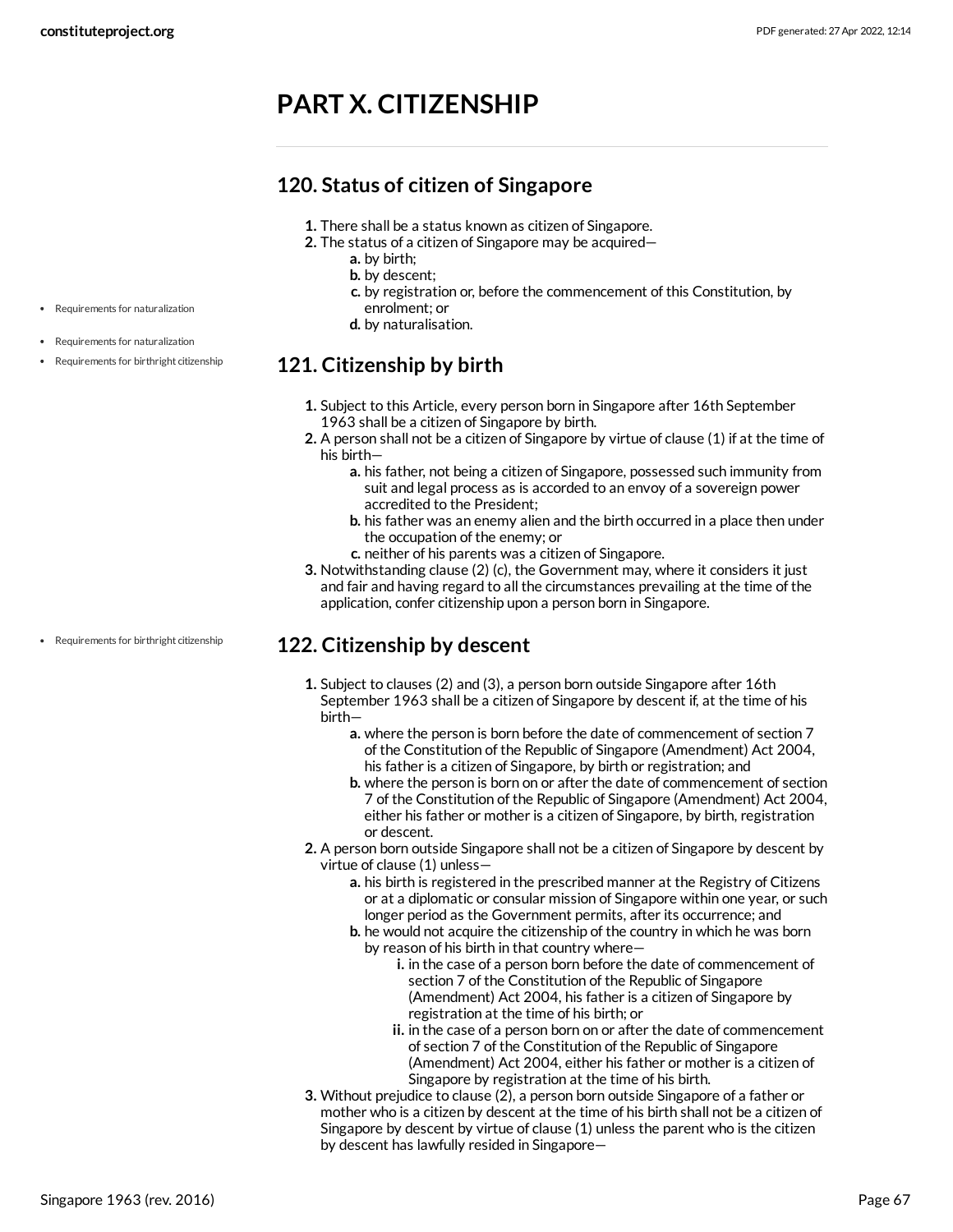- **3. a.** for a period of, or for periods amounting in the aggregate to, not less than 5 years before that person's birth; or
	- **b.** for a period of, or for periods amounting in the aggregate to, not less than 2 years during the period of 5 years immediately preceding that person's birth.
- **4.** A person who, being a minor, becomes a citizen of Singapore by descent shall cease to be a citizen of Singapore on attaining the age of 22 years unless within 12 months after he attains the age of 21 years he takes the Oath of Renunciation, Allegiance and Loyalty in the form set out in the Second Schedule and where the Government so requires divests himself of any foreign citizenship or nationality.

#### **123. Citizenship by registration**

- **1.** Subject to the provisions of this Constitution, any person resident in Singapore of or over the age of 21 years may, on application being made therefor in the prescribed form, be registered as a citizen of Singapore if he satisfies the Government that he
	- **a.** is of good character;
	- **b.** has resided in Singapore throughout the 12 months immediately preceding the date of his application;
	- **c.** has during the 12 years immediately preceding the date of his application resided in Singapore for periods amounting in the aggregate to not less than 10 years:

Provided that the Government may exempt any applicant from compliance with this paragraph—

- **i.** where such applicant has during the 6 years immediately preceding the date of his application resided in Singapore for periods amounting in the aggregate to not less than 5 years; or
- **ii.** where in any special case the Government considers fit to confer citizenship upon such applicant;
- **d.** intends to reside permanently in Singapore; and
- **e.** has an elementary knowledge of one of the following languages, namely, Malay, English, Mandarin and Tamil:

Provided that the Government may exempt an applicant who has attained the age of 45 years or who is deaf or dumb from compliance with this paragraph.

- **2.** Subject to the provisions of this Constitution, any woman who is married to a citizen of Singapore may, on making application therefor in the prescribed manner, be registered as a citizen of Singapore if she satisfies the Government
	- **a.** that she has resided continuously in Singapore for a period of not less than 2 years immediately preceding the date of the application;
	- **b.** that she intends to reside permanently in Singapore; and
	- **c.** that she is of good character.

Requirements for naturalization

#### **124. Registration of minors**

- **1.** The Government may if satisfied that a child under the age of 21 years
	- **a.** is the child of a citizen of Singapore; and
	- **b.** is residing in Singapore,

cause such child to be registered as a citizen of Singapore on application being made therefor in the prescribed manner by the parent or guardian of such child.

**2.** The Government may, in such special circumstances as it thinks fit, cause any child under the age of 21 years to be registered as a citizen of Singapore.

Requirements for naturalization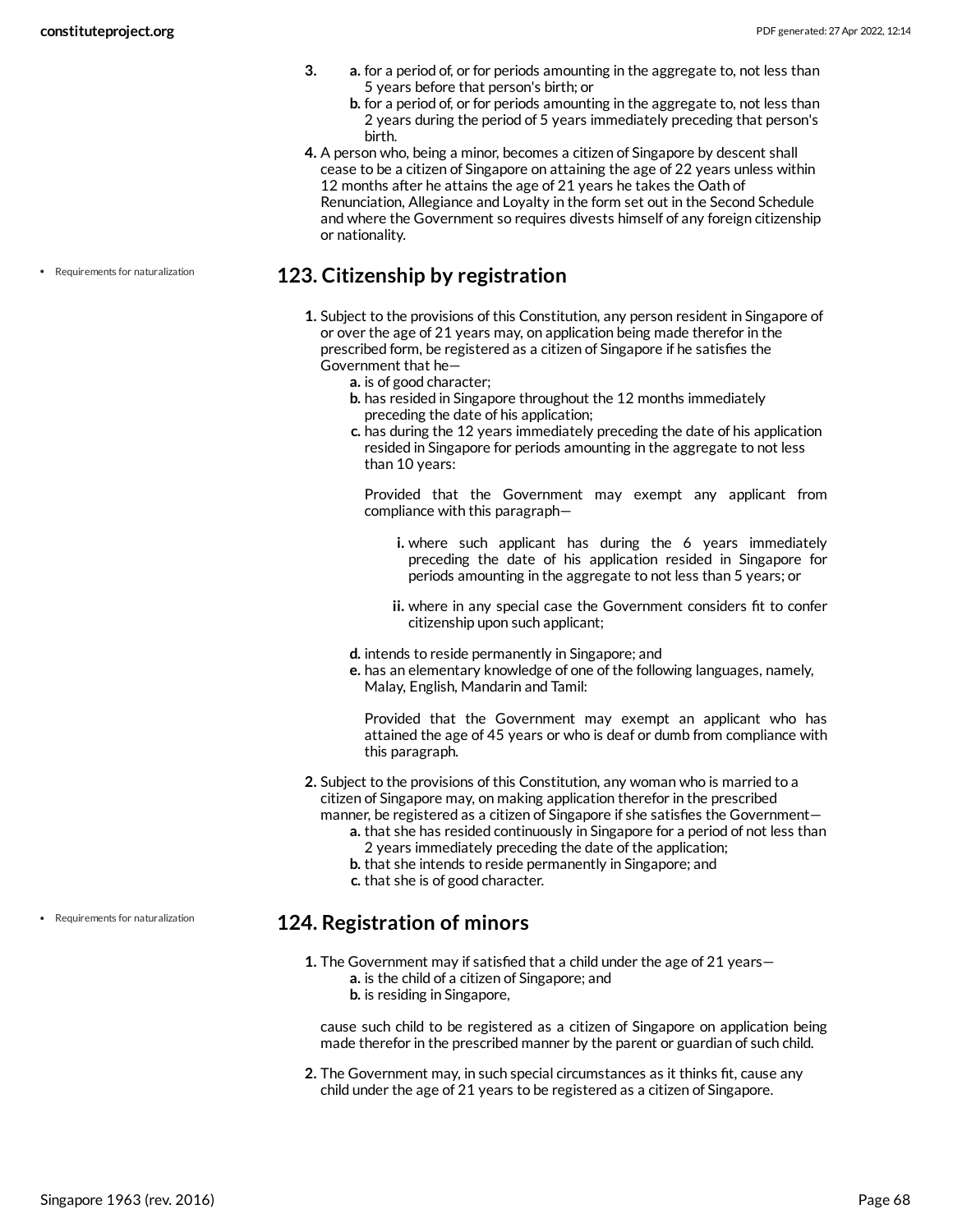# **125. Effect of registration**

Subject to Article 126, a person registered as a citizen of Singapore under Article 123 or 124 shall be a citizen of Singapore from the date on which he is so registered.

# **126. General provisions as to registration**

- **1.** No person shall be registered as a citizen of Singapore under Article 123 until he has taken the Oath of Renunciation, Allegiance and Loyalty in the form set out in the Second Schedule.
- **2.** Except with the approval of the Government, no person who has renounced or has been deprived of citizenship of Singapore under this Constitution or the Singapore Citizenship Ordinance 1957 (Ord. 35 of 1957) shall be registered as a citizen of Singapore under the provisions of this Constitution.
- **3.** Any person who becomes a citizen of Singapore by registration under section 13 of the Singapore Citizenship Ordinance 1957 or Article 124 shall cease to be a citizen of Singapore on attaining the age of 22 years unless within 12 months after he attains the age of 21 years he takes the Oath of Renunciation, Allegiance and Loyalty in the form set out in the Second Schedule.

# **127. Citizenship by naturalisation**

- **1.** Subject to clause (4), the Government may, upon application made by any person of or over the age of 21 years who is not a citizen of Singapore, grant a certificate of naturalisation to that person if the Government is satisfied
	- **a.** that he has resided in Singapore for the required periods and intends, if the certificate is granted, to do so permanently;
	- **b.** that he is of good character; and
	- **c.** that he has an adequate knowledge of the national language.
- **2.** The periods of residence in Singapore or the relevant part of it which are required for the grant of a certificate of naturalisation are periods which amount in the aggregate to not less than 10 years in the 12 years immediately preceding the date of the application for the certificate and which include the 12 months immediately preceding that date.
- **3.** A person to whom a certificate of naturalisation is granted shall be a citizen of Singapore by naturalisation from the date on which the certificate is granted.
- **4.** No certificate of naturalisation shall be granted to any person until he has taken the Oath of Renunciation, Allegiance and Loyalty in the form set out in the Second Schedule.

# **128. Renunciation of citizenship**

- **1.** Any citizen of Singapore of or over the age of 21 years and of sound mind who is also or is about to become a citizen of another country may renounce his citizenship of Singapore by declaration registered by the Government, and shall upon such registration cease to be a citizen of Singapore.
- **2.** The Government may withhold the registration of a declaration under this Article
	- **a.** if the declaration is made during any war in which Singapore is engaged; or
	- **b.** if the declaration is made by a person subject to the Enlistment Act (Cap. 93) unless he has
		- **i.** discharged his liability for full-time service under section 12 of that Act;
		- **ii.** rendered at least 3 years of operationally ready national service under section 13 of that Act in lieu of such full-time service; or
		- **iii.** complied with such conditions as may be determined by the Government.
- **3.** This Article applies to a woman under the age of 21 years who has been married as it applies to a person of or over that age.

Requirements for naturalization

• Right to renounce citizenship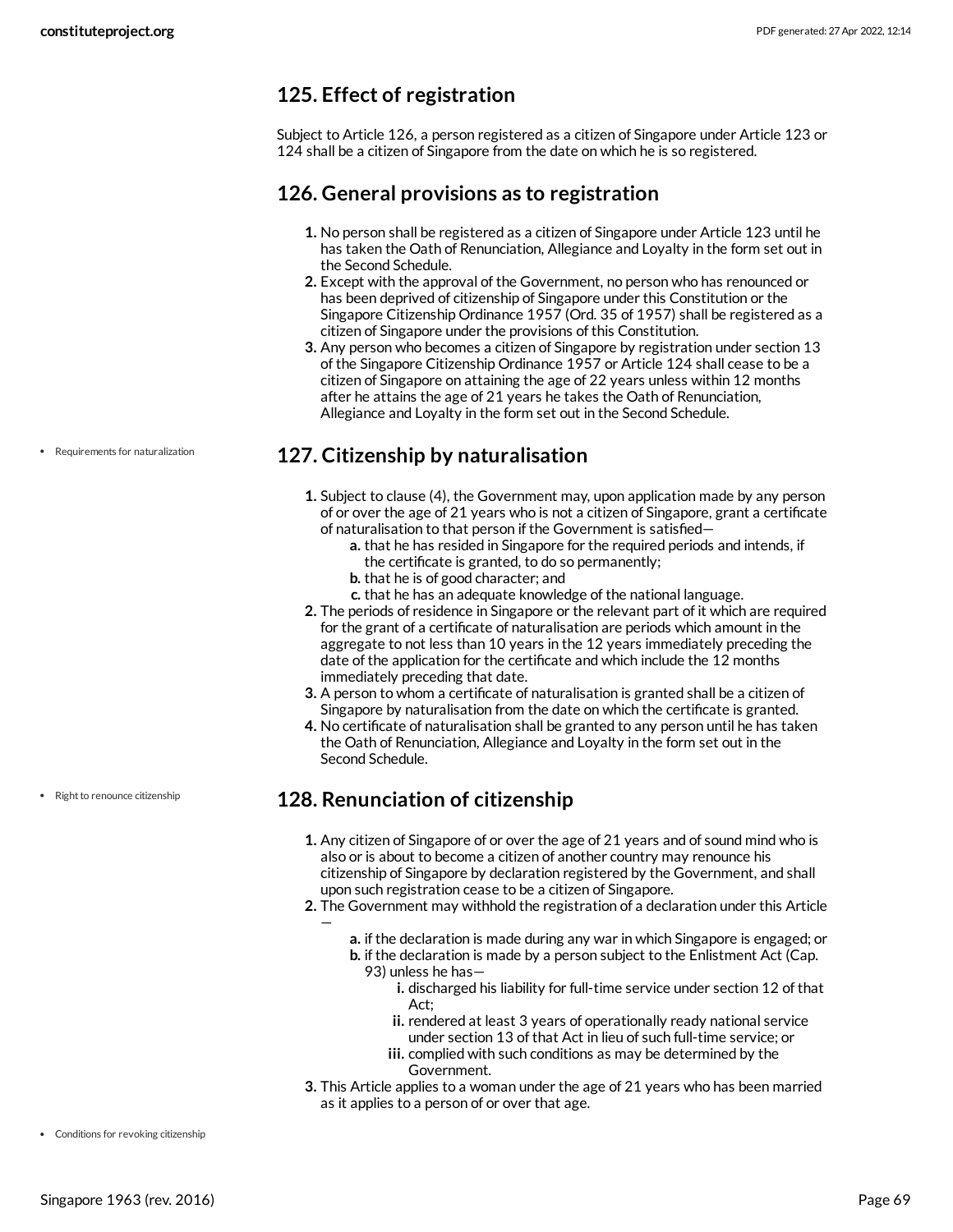# **129. Deprivation of citizenship**

- **1.** A citizen of Singapore who is a citizen by registration or by naturalisation shall cease to be such a citizen if he is deprived of his citizenship by an order of the Government made in accordance with this Article.
- **2.** The Government may, by order, deprive any such citizen of his citizenship if the
	- Government is satisfied that the registration or the certificate of naturalisation **a.** was obtained by means of fraud, false representation or the concealment of any material fact; or
		- **b.** was effected or granted by mistake.
- **3.** The Government may, by order, deprive of his citizenship
	- **a.** any person who is a citizen of Singapore by naturalisation if the Government is satisfied
		- **i.** that he has shown himself by act or speech to be disloyal or disaffected towards Singapore; or
		- **ii.** that he has, during any war in which Singapore is or was engaged, unlawfully traded or communicated with an enemy or been engaged in or associated with any business which to his knowledge was carried on in such manner as to assist an enemy in that war; or
	- **b.** any citizen of Singapore by registration or by naturalisation if the Government is satisfied
		- **i.** that he has, within the period of 5 years after registration or naturalisation, been sentenced in any country to imprisonment for a term of not less than one year or to a fine of not less than \$5,000 or the equivalent in the currency of that country, and has not received a free pardon in respect of the offence for which he was so sentenced; or
		- **ii.** that he has, at any time after registration or naturalisation, been engaged in any activities which are prejudicial to the security of Singapore, or the maintenance of public order therein, or the maintenance therein of essential services, or in any criminal activities which are prejudicial to the interests of public safety, peace or good order.
- **4.** The Government may, by order, deprive of his citizenship any person who is a citizen of Singapore by naturalisation if the Government is satisfied that, without the Government's approval, he has accepted, served in or performed the duties of any office, post or employment under the government of any foreign country or any political subdivision thereof, or under any agency of such a government, in any case where an oath, affirmation or declaration of allegiance is required in respect of the office, post or employment:

Provided that a person shall not be deprived of his citizenship under this clause by reason of anything done before the commencement of this Constitution notwithstanding that he was at the time a citizen of Singapore.

- **5.** The Government may, by order, deprive of his citizenship any person who is a citizen of Singapore by naturalisation if the Government is satisfied that he has been ordinarily resident in foreign countries for a continuous period of 5 years and during that period has neither
	- **a.** been at any time in the service of Singapore or of an international organisation of which the Government was a member; nor
	- **b.** registered annually at a consulate of Singapore his intention to retain his citizenship.
- **6.** The Government may, by order, deprive of her citizenship any woman who is a citizen of Singapore by registration under Article 123 (2) if the Government is satisfied that the marriage by virtue of which she was registered has been dissolved, otherwise than by death, within the period of 2 years beginning with the date of the marriage.
- **7.** No person shall be deprived of his citizenship under this Article or under Article 130 unless the Government is satisfied that it is not conducive to the public good that that person should continue to be a citizen of Singapore; and no person shall be deprived of his citizenship under clause (2) (b) or clause (3) (a) or (b) (i) or under clause (4) or (5) or under Article 130 if the Government is satisfied that as a result of the deprivation he would not be a citizen of any country.

• International organizations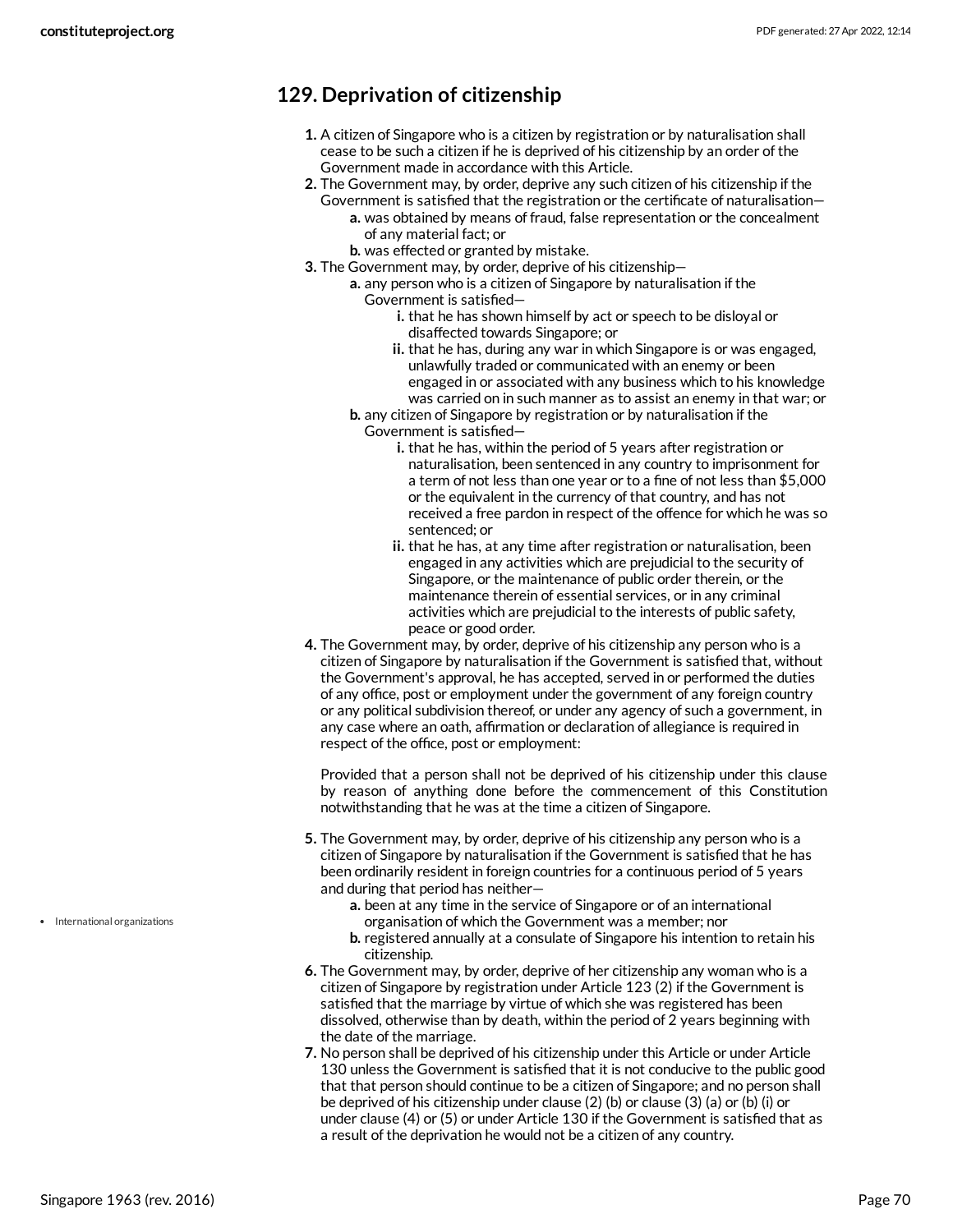Conditions for revoking citizenship

#### **130. Deprivation of citizenship of child of person losing citizenship**

Where a person has—

- **a.** renounced his citizenship; or
- **b.** been deprived of his citizenship under Article 129 (2) (a) or 134 (1) (a),

the Government may, by order, deprive of his citizenship any child of that person under the age of 21 years who has been registered as a citizen of Singapore pursuant to this Constitution and was so registered as being the child of that person or of that person's wife or husband.

#### **131. General provisions as to loss of citizenship**

Renunciation or deprivation of citizenship of Singapore shall not discharge a person from liability in respect of anything done or omitted to be done before he ceased to be a citizen of Singapore.

#### **132. Cancellation of enrolment as citizen**

- **1.** Where a person has been enrolled as a citizen of Singapore before the commencement of this Constitution and the Government is satisfied that the enrolment
	- **a.** was obtained by means of fraud, false representation or the concealment of any material fact; or
	- **b.** was effected by mistake,

the Government may, by order, cancel the enrolment.

**2.** Where under this Article a person's enrolment as a citizen of Singapore is cancelled, that shall not discharge him from liability in respect of anything done or omitted to be done before the cancellation.

# **133. Procedure for deprivation**

- **1.** Before making an order under Article 129, 132, 134 or 135, the Government shall give the person, against whom the order is proposed to be made, notice in writing informing him of the ground on which the order is proposed to be made and of his right to have the case referred to a committee of inquiry under this Article.
- **2.** If any person to whom such notice is given applies within such time as may be prescribed to have the case referred to a committee of inquiry, the Government shall, and in any other case may, refer the case to a committee of inquiry consisting of a Chairman, who shall be a person qualified to be appointed as a Judge of the Supreme Court, and 2 other members chosen from a panel to be appointed by the Government in that behalf.
- **3.** The committee of inquiry shall, on such reference, hold an inquiry in such manner as may be prescribed and submit a report to the Government and the Government shall have regard to such report in making the order.

#### **134. Deprivation of citizenship on acquisition of foreign citizenship**

- **1.** The Government may, by order, deprive a citizen of Singapore of his citizenship if the Government is satisfied that
	- **a.** he has, while of or over the age of 18 years, at any time after 6th April 1960 acquired by registration, naturalisation or other voluntary and formal act (other than marriage) the citizenship of any country outside

Conditions for revoking citizenship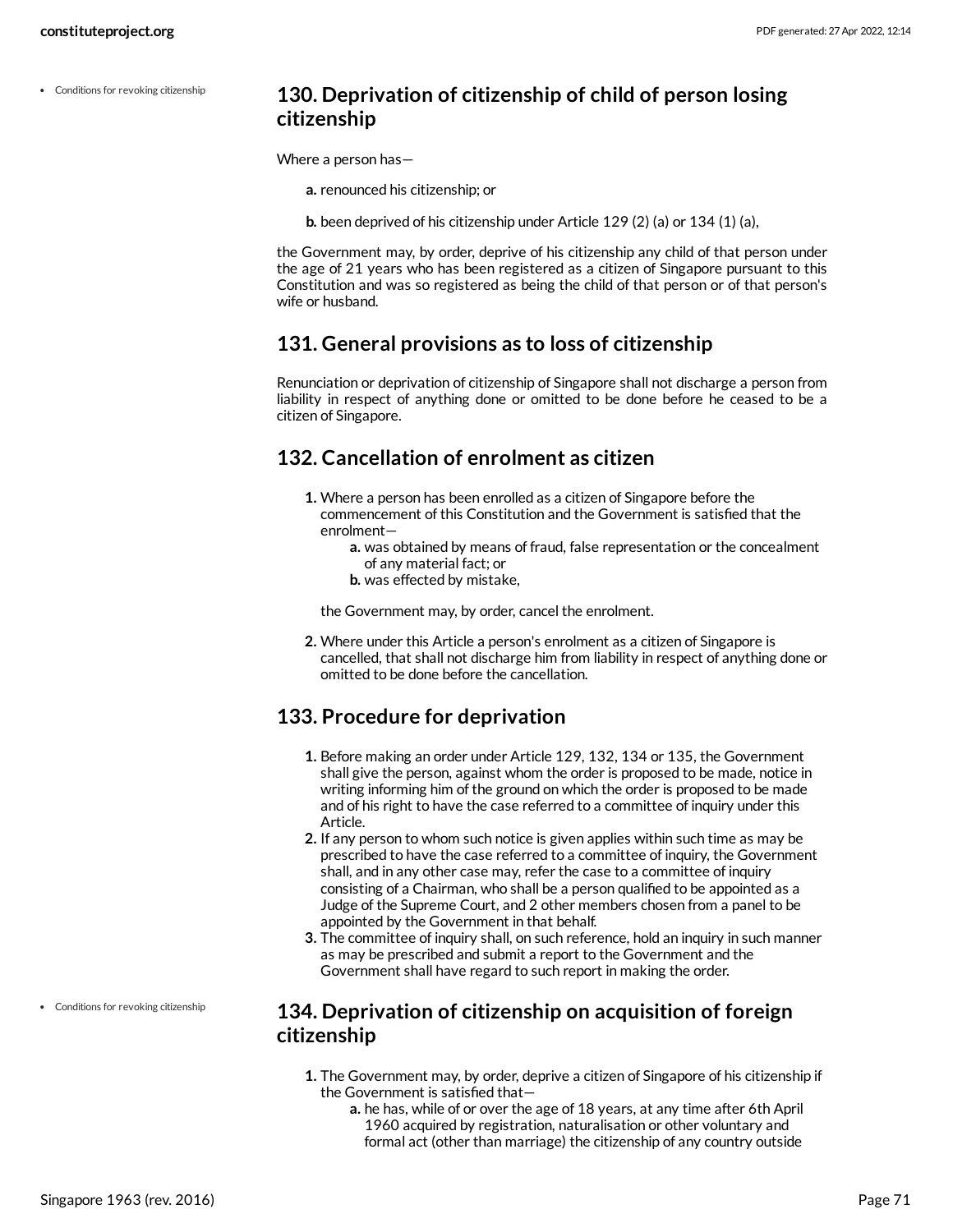- **1. a.** Singapore or having so acquired such citizenship before the age of 18 years continues to retain it after that age; or
	- **b.** the citizen, being a woman who is a citizen of Singapore by registration under Article 123 (2), has acquired the citizenship of any country outside Singapore by virtue of her marriage to a person who is not a citizen of Singapore.
- **2.** Where the Government has made an order under this Article depriving a citizen of Singapore of his citizenship, he shall cease to be a citizen with effect from the date of the order.

# **135. Deprivation of citizenship on exercise of rights of foreign nationals, etc**

- **1.** The Government may, by order, deprive a citizen of Singapore of his citizenship if the Government is satisfied that
	- **a.** he has, while of or over the age of 18 years, at any time after 6th April 1960 voluntarily claimed and exercised any rights (other than any rights in connection with the use of a passport) available to him under the law of any country outside Singapore being rights accorded exclusively to the citizens or nationals of that country;
	- **b.** he has, while of or over the age of 18 years, at any time after 6th April 1960 applied to the authorities of a place outside Singapore for the issue or renewal of a passport or used a passport issued by such authorities as a travel document; or
	- **c.** he is of or over the age of 18 years and has, whether before or after attaining the age of 18 years, been ordinarily resident outside Singapore for a continuous period of 10 years (including any period of residence outside Singapore before 2nd January 1986) and has not at any time
		- **i.** during that period or thereafter entered Singapore by virtue of a certificate of status or travel document issued by the competent authorities of Singapore; or
		- **ii.** during that period been in the service of the Government or of an international organisation of which Singapore is a member or of such other body or organisation as the President may, by notification in the Gazette, designate.
- **2.** For the purposes of clause (1) (a), the exercise of a vote in any political election in a place outside Singapore shall be deemed to be the voluntary claim and exercise of a right available under the law of that place.
- **3.** Where the Government has made an order under this Article depriving a citizen of Singapore of his citizenship, he shall cease to be a citizen with effect from the date of the order.

# **136. Termination of citizenship of Malaysia**

Where a person who was a citizen of Singapore had renounced his citizenship of Malaysia or been deprived of his citizenship of Malaysia by the government of Malaysia before the commencement of this Constitution, such person shall be deemed to have renounced or been deprived of his citizenship of Singapore under this Constitution and to have ceased to be a citizen of Singapore.

# **137. Deprivation of citizenship or cancellation of enrolment of child of person losing citizenship**

- **1.** Where a person has been deprived of his citizenship or his enrolment as a citizen has been cancelled under the provisions of this Part, the Government may, by order, deprive of his citizenship or, as the case may be, cancel the enrolment of any child of that person under the age of 21 years who has been registered or enrolled as a citizen under the provisions of this Constitution or the Singapore Citizenship Ordinance 1957 (Ord. 35 of 1957) and was so registered or enrolled as being the child of that person or of that person's wife or husband.
- **2.** No person shall be deprived of his citizenship under clause (1) unless the Government is satisfied that it is not conducive to the public good that he should continue to be a citizen; and no person shall be deprived of his citizenship under

Conditions for revoking citizenship

- Right to renounce citizenship
- Conditions for revoking citizenship
- Conditions for revoking citizenship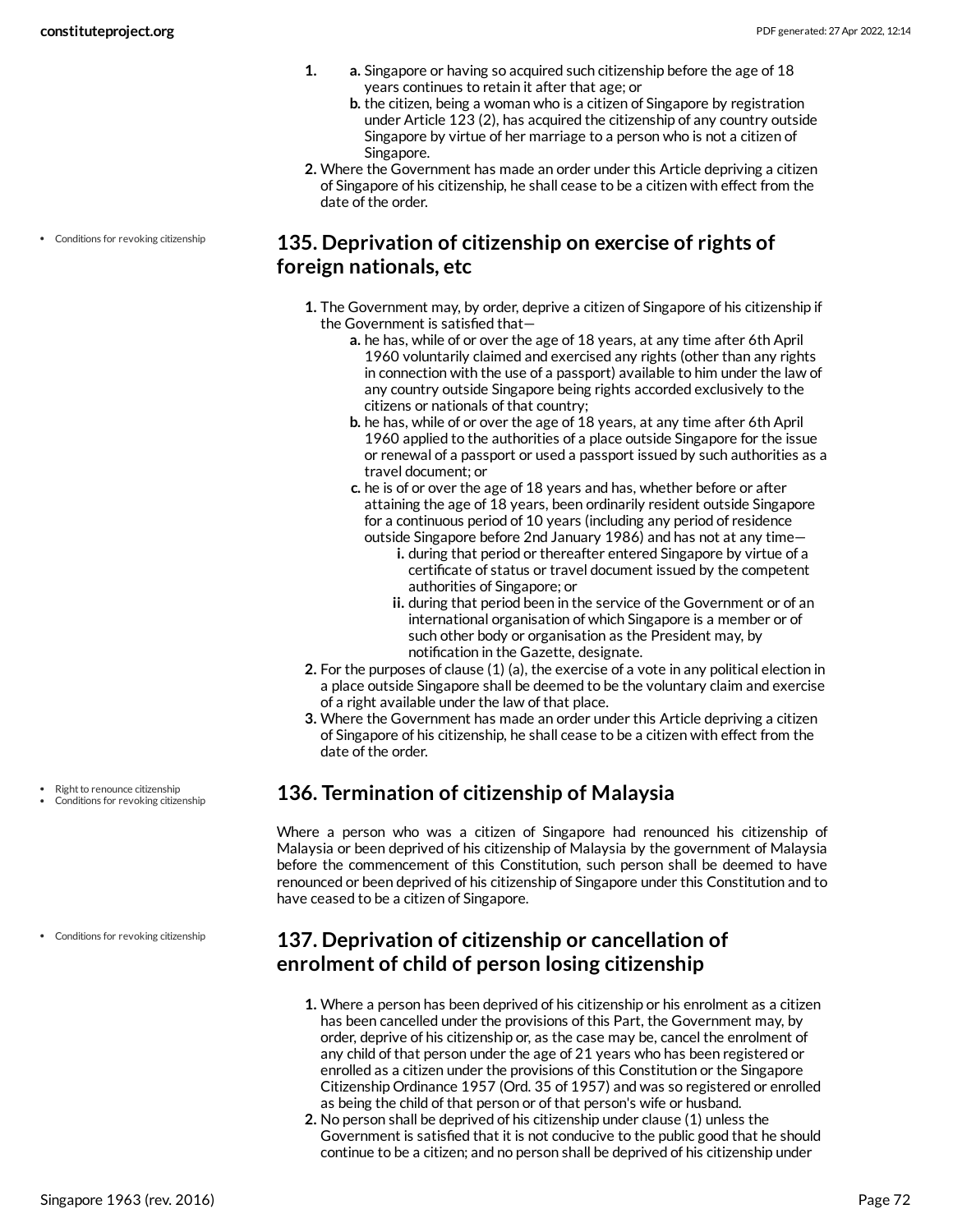**2.** clause (1) if the Government is satisfied that as a result of such deprivation he would not be a citizen of any country.

### **138. Grant of certificate of citizenship in cases of doubt**

Upon application made in that behalf in the prescribed manner, the Government may grant in the form prescribed a certificate of citizenship to a person with respect to whose citizenship a doubt exists, whether of fact or of law:

Provided that where the Government is satisfied that such a certificate was obtained in circumstances set out in Article 132 (1) (a) or (b), the Government may, by order, cancel such certificate.

## **139. Commonwealth citizenship**

- **1.** In accordance with the position of Singapore within the Commonwealth, every person who is a citizen of Singapore enjoys by virtue of that citizenship the status of a Commonwealth citizen in common with the citizens of other Commonwealth countries.
- **2.** Any existing law shall, except so far as Parliament otherwise provides, apply in relation to a citizen of the Republic of Ireland who is not also a Commonwealth citizen as it applies in relation to a Commonwealth citizen.

## **140. Application of Third Schedule**

Until the Legislature otherwise provides by law, the supplementary provisions contained in the Third Schedule shall have effect for the purposes of this Part.

## <span id="page-72-0"></span>**141. Repeal**

- **1.** The Singapore Citizenship Ordinance 1957 (Ord. 35 of 1957) is hereby repealed.
- **2.** Any person who immediately before 16th September 1963 was, by virtue of the Singapore Citizenship Ordinance 1957, a citizen of Singapore by birth, descent, registration or naturalisation, shall as from that date continue, subject to the provisions of this Constitution, to possess that status.
- **3.** Where a person would have been a citizen of Singapore by descent immediately before 16th September 1963 if his birth had been registered under the provisions of the Singapore Citizenship Ordinance 1957 (Ord. 35 of 1957), he shall become a citizen of Singapore by descent if his birth is registered at a consulate of Singapore or with the Government in the prescribed manner within one year of its occurrence or, with the permission of the Government, later.
- **4.** Notwithstanding the repeal of the Singapore Citizenship Ordinance 1957, where a person who has become a citizen of Singapore was liable in respect of things done before 16th September 1963 to be deprived of that status under the Ordinance, then the Government may, by order, deprive him of his citizenship, if proceedings for that purpose are begun during the period of 2 years after that date.
- **5.** Where a person is liable to be deprived of citizenship under clause (4) and proceedings had before 16th September 1963 been begun to deprive him of citizenship of Singapore under the provisions of the Singapore Citizenship Ordinance 1957, those proceedings shall be treated as proceedings to deprive him of citizenship under that clause and shall be continued as such in accordance with the provisions of the Singapore Citizenship Ordinance 1957 in force immediately before that date.

# **PART XI. FINANCIAL PROVISIONS**

- Requirements for birthright citizenship
- Requirements for birthright citizenship
- Conditions for revoking citizenship
- Conditions for revoking citizenship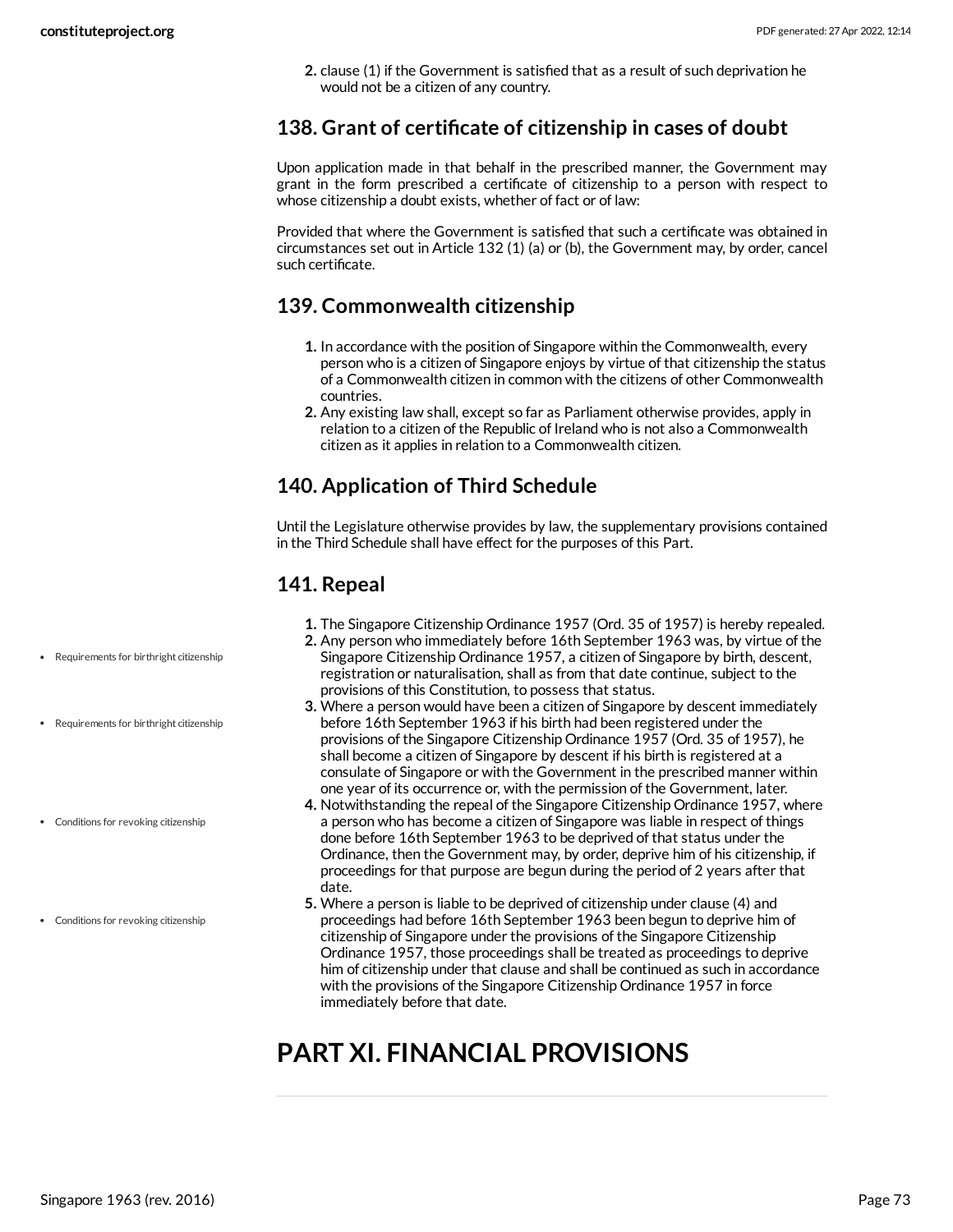### **142. Interpretation of this Part**

- **1.** In this Part, unless the context otherwise requires—
	- "Development Fund" means the Development Fund established by the Development Fund Act (Cap. 80);
	- "financial year" means a period of 12 months ending on 31st March in any year.
- **1A.** Notwithstanding clauses (1C) and (2), where
	- **a.** before the start of any financial year, the President, acting in his discretion, concurs with the advice of the Minister responsible for finance on the long-term real rates of return which are expected to be earned on the respective components of the relevant assets (referred to in this Article as the expected long-term real rates of return); and
	- **b.** the Minister responsible for finance thereafter certifies under his hand to the President the spending limit for that financial year, specifying an amount which shall not be more than 50% of the total of all amounts ascertained by applying the expected long-term real rates of return so agreed under paragraph (a) for that financial year on the respective components of the relevant assets,

any reference in this Part to the reserves not accumulated by the Government during its current term of office shall exclude those reserves equal to the amount so certified.

- **1B.** Any provisional certificate on the spending limit for a financial year issued by the Minister responsible for finance under clause (1A)(b) at any time during the financial year shall have the same effect as if it is a final certificate on the spending limit for the financial year until it is superseded by the issue of the final certificate on the spending limit for that same financial year.
- **1C.** In addition to clause (2), the net investment income and realised capital gains that are
	- **a.** directly attributable to the relevant assets; and
	- **b.** received by the Government during a financial year in any current term of office of the Government,

shall for the purposes of this Part accrete and be deemed to form part of the past reserves of the Government with effect from the date of the receipt thereof.

- **2.** For the purposes of this Part, where any net investment income is received during a financial year in any current term of office of the Government
	- **a.** such amount of the net investment income of the financial year that is derived from the pas reserves of the Government as is certified under clause (3); or
	- **b.** if no certificate under clause (3) is made, 50% of the net investment income of the financial year that is derived from the past reserves of the Government not comprised in the relevant assets,

shall accrete and be deemed to form part of the past reserves of the Government with effect from the date of the certificate relating to that financial year made under clause (3) or, if no such certificate is made or earlier made, from the date the accounts and statements referred to in Article 147 (5) for that financial year are presented to the President.

- **3.** The Minister responsible for finance shall, as soon as practicable after the end of every financial year, certify to the President in a certificate relating to that financial year, the amount (not being less than 50%) of the net investment income of that financial year derived from the past reserves of the Government not comprised in the relevant assets which is to accrete and be deemed to form part of the past reserves of the Government; and such certificate shall be final and conclusive evidence of the amount.
- **4.** In this Article—
	- "net investment income" , in relation to a financial year, means the balance of—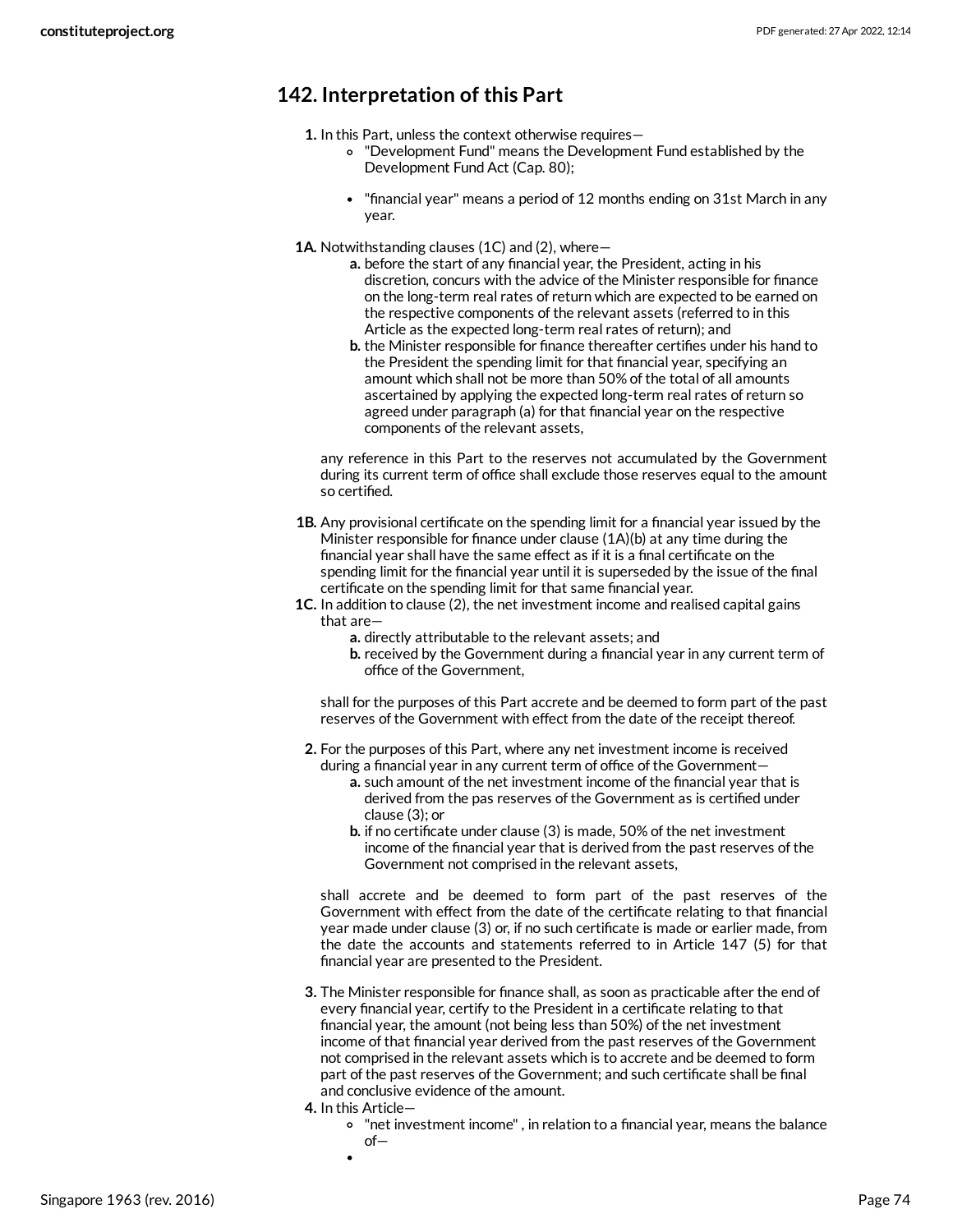- **4.** after deducting all expenses arising from or incidental to investing and managing those reserves (other than costs of purchasing or disposing of or converting investments) and any interest, sinking fund charges and borrowing charges;
	- "net investment income of a financial year that is derived from the past reserves" means the share of the net investment income of the financial year that is attributable to the past reserves;
	- "past reserves of the Government" means the reserves not accumulated by the Government during its current term of office, including accretions thereto deemed under clauses (1C) and (2) to be part thereof, but less such amount that is certified under clause (1A)( b) or such amount adjusted pro-rata based on the period a financial year falls partially within any current term of office of the Government;
	- "real rate of return" means an annual percentage of return on investment of relevant assets of the Government adjusted for changes in prices due to inflation or deflation and after deducting all expenses arising from or incidental to investing and managing the relevant assets;
	- "realised capital gains" , in relation to any relevant assets, means all proceeds realised from the disposition of the relevant assets less all costs and expenses arising from or incidental to the disposition, purchase or conversion of the relevant assets, and includes any realised capital losses;
	- "relevant assets" means all of the following:
		- **a.** the total net assets managed by the GIC Private Limited and all its wholly-owned subsidiaries (including those with registered offices outside Singapore) as fund managers for the Government, for any company wholly-owned by the Government and for all the whollyowned subsidiaries of such a Government company;
		- **b.** such moneys of the Government as the Monetary Authority of Singapore receives from the Government as banker to the Government;
		- **c.** the excess of the assets of the Monetary Authority of Singapore over its liabilities, being assets and liabilities not directly attributable to the Government, and being not already comprised in paragraph (b);
		- **d.** from 1 April 2016, the excess of the assets of Temasek Holdings (Private) Limited over its liabilities,
	- less the following liabilities:
		- **i.** the total liabilities of the Government that is attributable to its borrowings under the Government Securities Act (Cap. 121A) and the Local Treasury Bills Act (Cap. 167); and
		- **ii.** the total liabilities of the Government that is represented by any Government Fund (other than a Government Fund required by written law to be held, managed and administered separately from other Government funds) established by a public Act for special purposes and not already comprised in paragraph (i).

#### **143. No taxation unless authorised by law**

<span id="page-74-0"></span>No tax or rate shall be levied by, or for the purposes of, Singapore except by or under the authority of law.

• Finance bills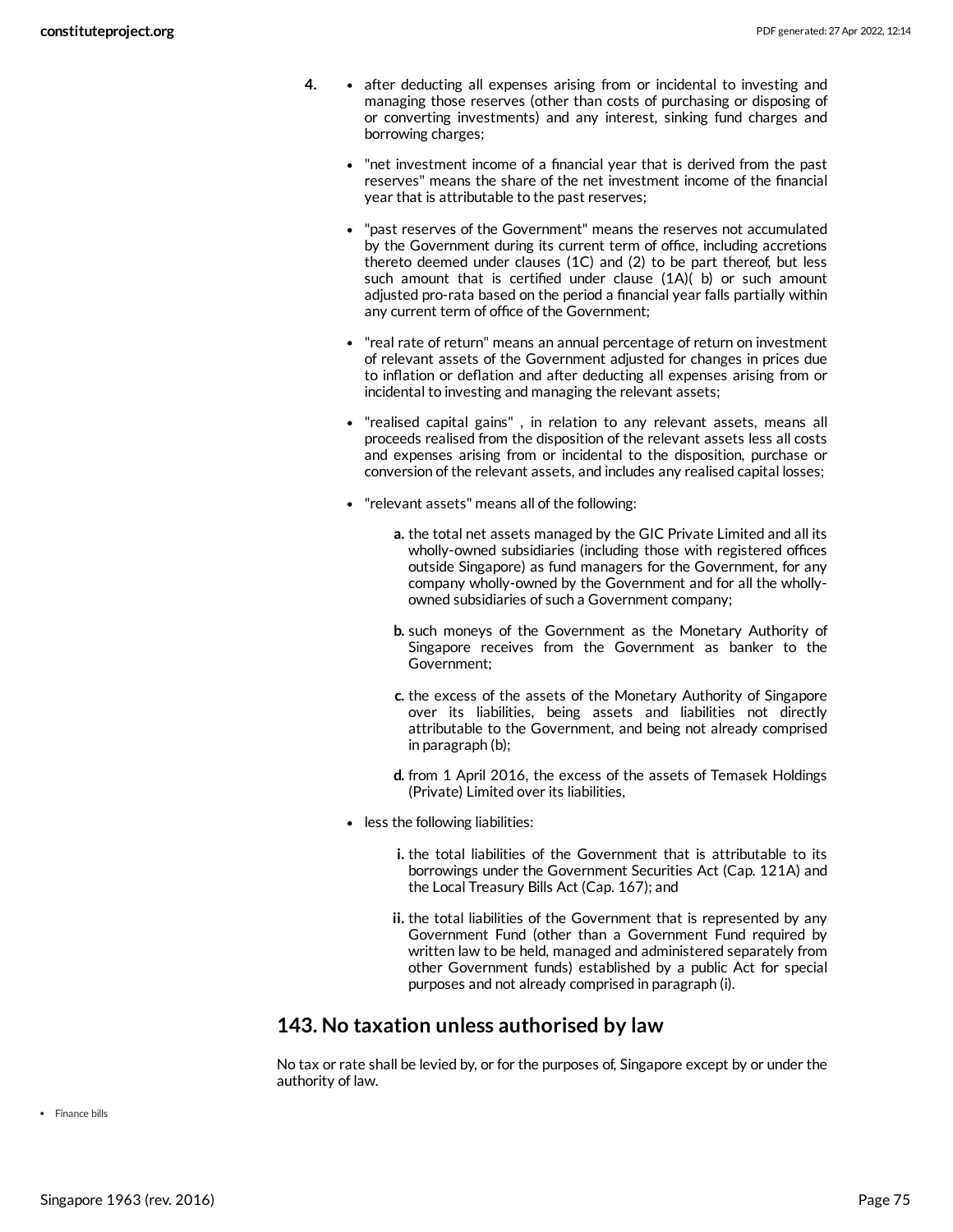#### **144. Restriction on loans, guarantees, etc**

- **1.** No guarantee or loan shall be given or raised by the Government
	- **a.** except under the authority of any resolution of Parliament with which the President, acting in his discretion, concurs;
	- **b.** under the authority of any law to which this paragraph applies unless the President, acting in his discretion, concurs with the giving or raising of such guarantee or loan; or
	- **c.** except under the authority of any other written law.
- **2.** The President, acting in his discretion, may withhold his assent to any Bill passed by Parliament providing, directly or indirectly, for the borrowing of money, the giving of any guarantee or the raising of any loan by the Government if, in the opinion of the President, the Bill is likely to draw on the reserves of the Government which were not accumulated by the Government during its current term of office.
- **3.** Clause (1) (b) shall apply to the following laws:
	- **a.** the Asian Development Bank Act (Cap. 15);
	- **b.** the Bretton Woods Agreements Act (Cap. 27);
	- **c.** Deleted by Act 27/2008, wef 01/01/2009.
	- **d.** the External Loans Act (Cap. 102);
	- **e.** the Financial Procedure Act (Cap. 109);
	- **f.** the International Development Association Act (Cap. 144A);
	- **g.** the International Finance Corporation Act (Cap. 144);
	- **h.** the Jurong Town Corporation Act (Cap. 150); and
	- **i.** the Loans (International Banks) Act (Cap. 164).

## **145. Consolidated Fund**

There shall be in and for Singapore a Consolidated Fund into which, subject to the provisions of any law for the time being in force in Singapore, shall be paid all revenues of Singapore not allocated to specific purposes by any written law.

## **146. Withdrawal from Consolidated Fund, etc**

- **1.** No moneys shall be withdrawn from the Consolidated Fund unless they are **a.** charged on the Consolidated Fund;
	- **b.** authorised to be issued by a Supply law, Supplementary Supply law or Final Supply law;
	- **c.** authorised to be issued by a resolution passed by Parliament under Article 148B with which the President concurs; or
	- **d.** authorised to be issued by the Minister responsible for finance under Article 148B (4).
- **2.** No moneys shall be withdrawn from the Consolidated Fund except in the manner provided by law.
- **3.** Clause (1) shall not apply to any such sums as are mentioned in Article 147 (2) (b) (i), (ii) or (iii).
- **4.** No moneys in the Development Fund shall be withdrawn
	- **a.** except for any one or more purposes specified in any written law, being purposes necessary or related to the development of Singapore; and
	- **b.** unless authorised to be issued by a Supply law, Supplementary Supply law or Final Supply law or by the Minister responsible for finance under Article 148B (4).

### <span id="page-75-0"></span>**147. Annual estimates and financial statements**

- **1.** The Minister responsible for finance shall, before the end of each financial year, cause to be prepared annual estimates of revenue and expenditure of Singapore during the succeeding financial year which, when approved by the Cabinet, shall be presented to Parliament.
- **2.** The estimates of expenditure shall show separately
	- **a.** the total sums required to meet expenditure charged on the Consolidated Fund;

• Budget bills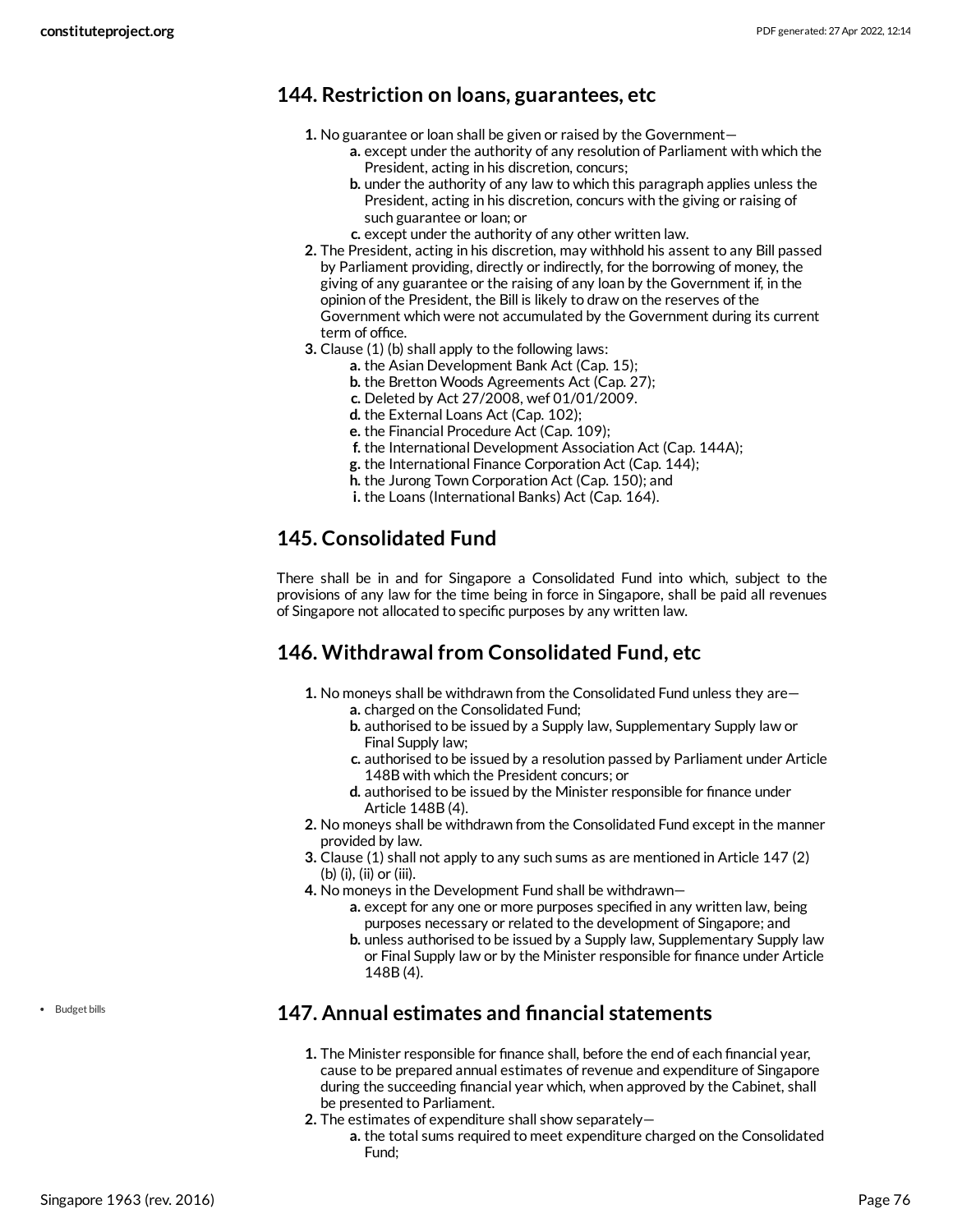- **2. b.** the sums respectively required to meet the heads of other expenditure for the public services proposed to be met from the Consolidated Fund, except the following sums:
	- **i.** sums representing the proceeds of any loan raised by the Government for specific purposes and appropriated for those purposes by the law authorising the raising of the loan;
	- **ii.** sums representing any money or interest on money received by the Government subject to a trust and to be applied in accordance with the terms of the trust; and
	- **iii.** sums representing any money held by the Government which has been received or appropriated for the purpose of any trust fund established by or in accordance with any written law; and
	- **c.** the sums respectively required to meet the heads of expenditure proposed to be met from the Development Fund.
- **3.** The estimates of revenue to be shown in the estimates shall not include any
- sums received by way of zakat, fitrah and baitulmal or similar Muslim revenue. **4.** The Minister responsible for finance shall also present to Parliament together
- with the estimates of revenue and expenditure
	- **a.** a statement whether the annual estimates of revenue and expenditure is likely to draw on the reserves which were not accumulated by the Government during its current term of office; and
	- **b.** an audited statement showing as far as practicable the assets and liabilities of Singapore at the end of the last completed financial year.
- **5.** The Minister responsible for finance shall, as soon as practicable after the end of every financial year, prepare in respect of that year
	- **a.** in relation to accounts maintained in respect of the Consolidated Fund, a full and particular account showing the amounts actually received and spent in that year, and a full and particular statement showing receipts and expenditure of any loan moneys;
	- **b.** a statement of receipts and expenditure of moneys accounted in the Development Fund Account;
	- **c.** a statement of receipts and expenditure of moneys accounted in any Government fund created by any law;
	- **d.** so far as is practicable, a statement of the assets and liabilities of Singapore at the end of the financial year;
	- **e.** so far as is practicable, a statement of outstanding guarantees and other financial liabilities of Singapore at the end of the financial year; and
	- **f.** such other statements as the Minister may think fit,

and, after the accounts and statements referred to in this clause have been audited, present to the President those audited accounts and statements together with another statement stating whether the audited accounts and statements referred to in this clause show any drawing on or likelihood of drawing on the reserves of the Government which were not accumulated by the Government during its current term of office.

#### <span id="page-76-0"></span>**148. Authorisation of expenditure from Consolidated Fund and Development Fund**

- **1.** The heads of expenditure to be met from the Consolidated Fund and Development Fund (other than statutory expenditure and expenditure to be met by such sums as are mentioned in Article 147 (2) (b) (i), (ii) or (iii)) shall be included in a Bill to be known as a Supply Bill, providing for the issue from the Consolidated Fund and Development Fund of the sums necessary to meet that expenditure and the appropriation of those sums for the purposes specified therein.
- **2.** Wherever
	- **a.** any moneys are expended or are likely to be expended in any financial year upon any service or purpose which are in excess of the sum provided for that service or purpose by the Supply law relating to that year; or
	- **b.** any moneys are expended or are likely to be expended (otherwise than by way of statutory expenditure) in any financial year upon any new service or purpose not provided for by the Supply law relating to that year,

supplementary estimates (or, as the case may be, statements of excess) shall be prepared by the Minister responsible for finance and, when approved by the

• Spending bills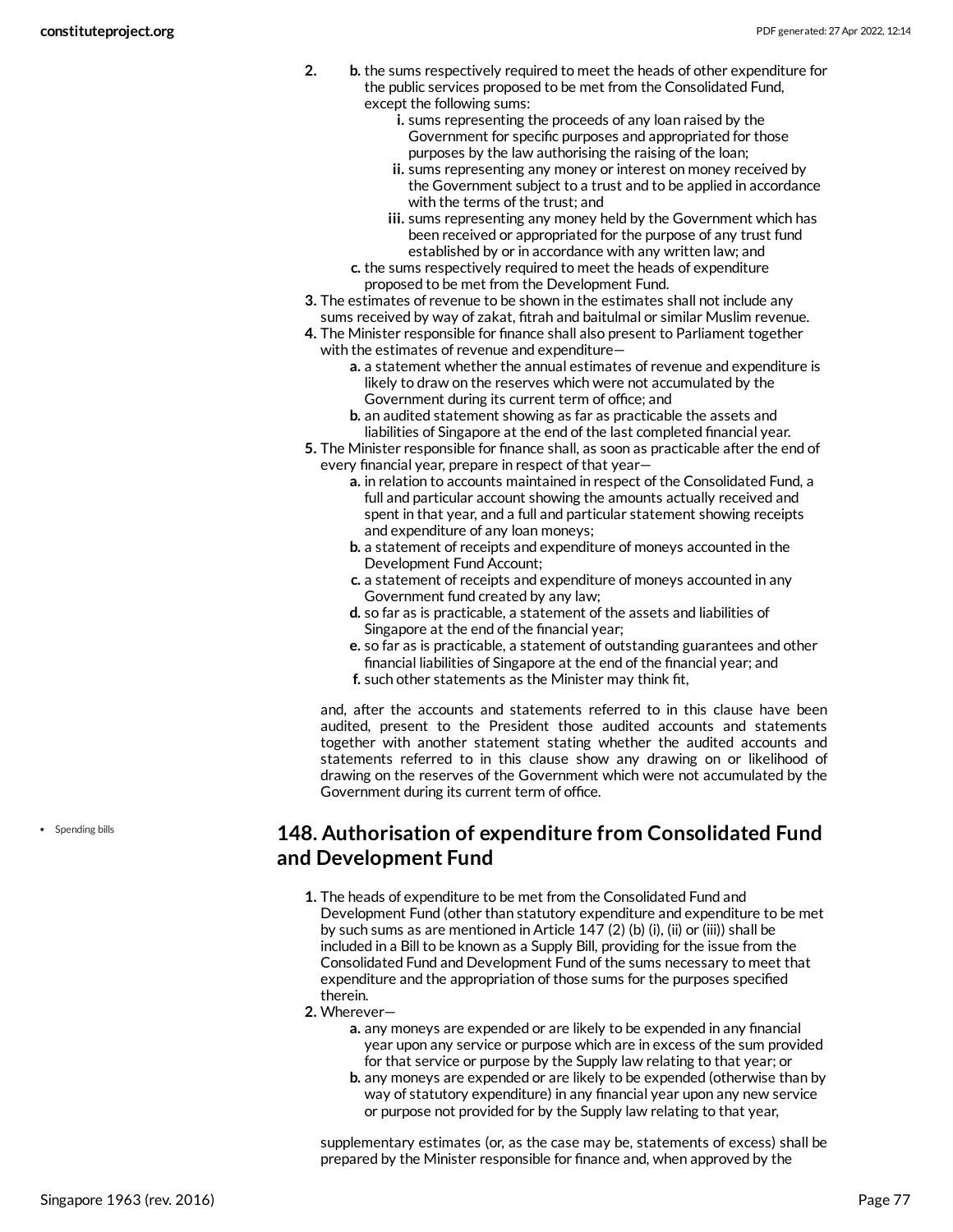- **2.** Cabinet, shall be presented to and voted on by Parliament; in respect of all supplementary expenditure so voted, the Minister responsible for finance may, at any time before the end of the financial year, introduce into Parliament a Supplementary Supply Bill containing, under appropriate heads, the estimated sums so voted and shall, as soon as possible after the end of each financial year, introduce into Parliament a Final Supply Bill containing any such sums which have not yet been included in any Supply Bill.
- **2A.** The Minister responsible for finance shall, in presenting to Parliament any supplementary estimates or statement of excess under clause (2), also present a statement stating whether the supplementary estimates or statement of excess, as the case may be, is likely to draw on the reserves which were not accumulated by the Government during its current term of office.
- **3.** The part of any estimates of expenditure presented to Parliament which shows statutory expenditure shall not be voted on by Parliament, and such expenditure shall, without further authority of Parliament, be paid out of the Consolidated Fund.
- **4.** For the purposes of this Article, "statutory expenditure" means expenditure charged on the Consolidated Fund or on the general revenues and assets of Singapore by virtue of Articles 18, 22J (3), 35 (10), 41, 42 (3), 108 (1), 114, 148E and 148F (4) or by virtue of the provisions of any other law for the time being in force in Singapore.

## <span id="page-77-0"></span>**148A. Withholding of assent to Supply Bill, etc**

- **1.** The President may, acting in his discretion, withhold his assent to any Supply Bill, Supplementary Supply Bill or Final Supply Bill for any financial year if, in his opinion, the estimates of revenue and expenditure for that year, the supplementary estimates or the statement of excess, as the case may be, are likely to lead to a drawing on the reserves which were not accumulated by the Government during its current term of office, except that if the President assents to any such Bill notwithstanding his opinion that the estimates, supplementary estimates or statement of excess are likely to lead to a drawing on those reserves, the President shall state his opinion in writing addressed to the Speaker and shall cause his opinion to be published in the Gazette.
- **2.** If the President withholds his assent to any Supply Bill, Supplementary Supply Bill or Final Supply Bill relating to any financial year and no resolution to overrule the President is passed by Parliament under Article 37IF within 30 days of such withholding of assent, Parliament may by resolution authorise expenditure or supplementary expenditure, as the case may be, (not otherwise authorised by law) from the Consolidated Fund and Development Fund during that financial year:

Provided that—

- **a.** where the President withholds his assent to a Supply Bill, the expenditure so authorised for any service or purpose for that financial year (which shall include any amount authorised under Article 148B (4)) shall not exceed the total amount appropriated for that service or purpose in the preceding financial year; or
- **b.** where the President withholds his assent to a Supplementary Supply Bill or Final Supply Bill, the expenditure so authorised for any service or purpose shall not exceed the amount necessary to replace an amount advanced from any Contingencies Fund under Article 148C (1) for that service or purpose.
- **3.** For the purposes of paragraph (a) of the proviso to clause (2), the total amount appropriated for any service or purpose in any financial year shall be ascertained by adding the sums appropriated for such service or purpose by the Supply law, Supplementary Supply law and Final Supply law (if any) for that financial year.
- **3A.** Upon the passing of a resolution under clause (2), the Minister responsible for finance shall introduce in Parliament a Supply Bill, Supplementary Supply Bill or Final Supply Bill, as the case may be, containing, under appropriate heads, the sums so voted on by Parliament.

• Spending bills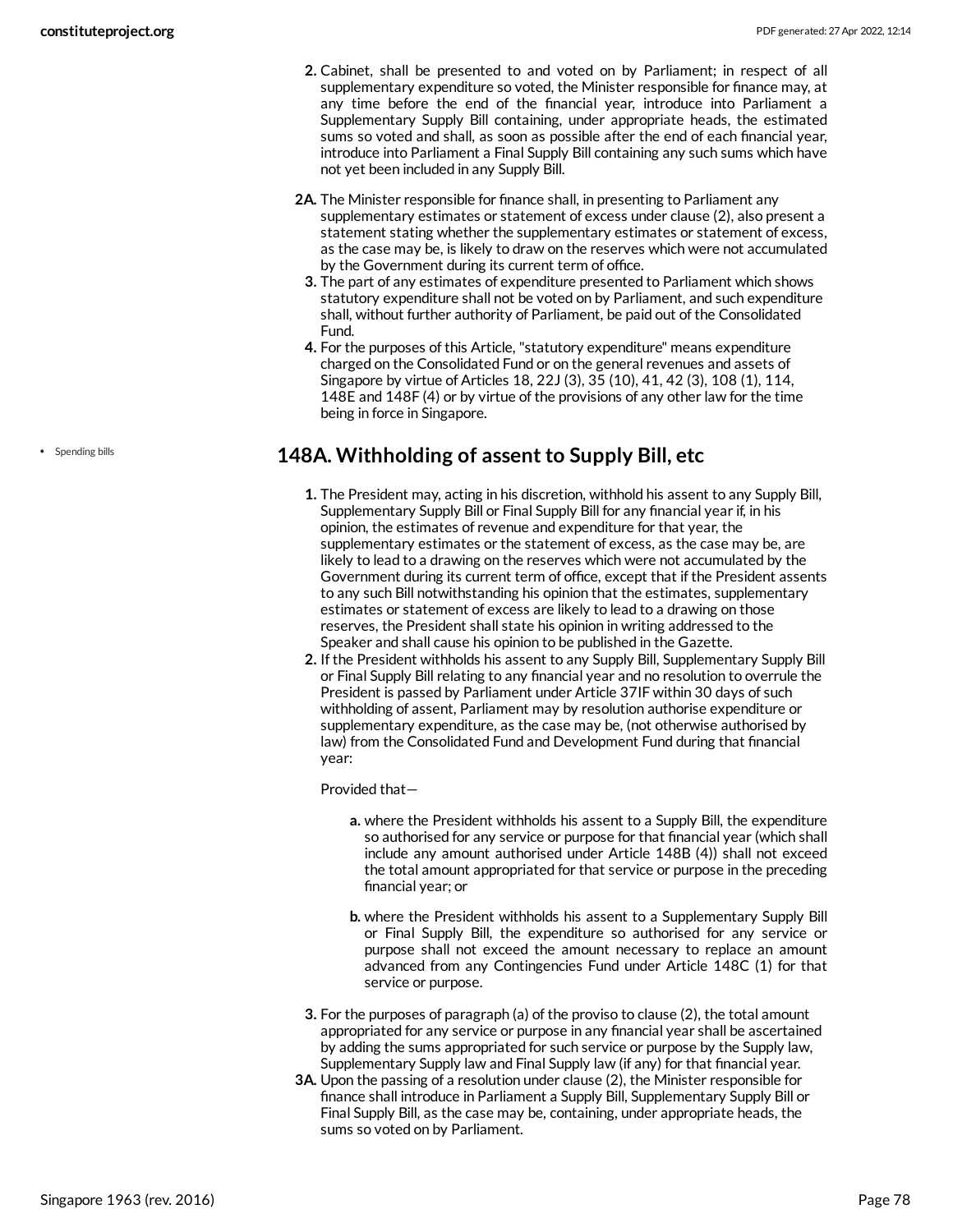• Spending bills

- **4.** In forming his opinion under clause (1) in relation to any Supplementary Supply Bill or Final Supply Bill, the President shall not have regard to any amount for any service or purpose included in the Supplementary Supply Bill or Final Supply Bill which is to replace any amount advanced from any Contingencies Fund under Article 148C (1).
- **5.** Deleted by Act 28 of 2016 wef 01/04/2017.

#### <span id="page-78-0"></span>**148B. Power to authorise expenditure on account, etc., or for unspecified purposes**

- **1.** Subject to clause (3), Parliament may, by resolution approving estimates containing a vote on account, authorise expenditure for part of any year before the passing of the Supply law for that year, but the aggregate sums so voted shall be included under the appropriate heads, in the Supply law for that year.
- **2.** Subject to clause (3), Parliament may, by resolution approving a vote of credit, authorise expenditure for the whole or part of the year, otherwise than in accordance with Articles 147 and 148, if, owing to the magnitude or indefinite character of any service or to circumstances of unusual urgency, it appears to Parliament desirable to do so.
- **3.** No resolution of Parliament made under clause (1) or (2) shall have effect unless the President, acting in his discretion, concurs therewith.
- **4.** If no Supply Bill has become law by the first day of the financial year to which it relates (whether by reason of the President withholding his assent thereto or otherwise), the Minister responsible for finance may, with the prior approval of the Cabinet, authorise such expenditure (not otherwise authorised by law) from the Consolidated Fund, Development Fund or other Government fund as he may consider essential for the continuance of the public services or any purpose of development shown in the estimates until there is a supply law for that financial year:

Provided that the expenditure so authorised for any service or purpose shall not exceed one-quarter of the amount voted for that service or purpose in the Supply law for the preceding financial year.

## **148C. Contingencies Funds**

- **1.** The Legislature may by law create a Contingencies Fund each for the Consolidated Fund and for the Development Fund and authorise the Minister responsible for finance to make advances from the appropriate Contingencies Fund if
	- **a.** he is satisfied that there is an urgent and unforeseen need for expenditure for which no provision or no sufficient provision has been made by a Supply law; and
	- **b.** the President, acting in his discretion, concurs with the making of such advances.
- **2.** Where any advance is made by virtue of the authority conferred under clause (1), a supplementary estimate of the sum required to replace the amount so advanced shall, as soon as practicable, be presented to and voted on by Parliament and the sum shall be included in a Supplementary Supply Bill or Final Supply Bill.
- **3.** If the Minister responsible for finance intends to make any advance from a Contingencies Fund, he shall present to the President a statement stating whether the proposed advance, if replaced, is likely to draw on the reserves which were not accumulated by the Government during its current term of office.
- **4.** The President may, acting in his discretion, refuse to concur with the making of an advance from a Contingencies Fund which in his opinion, if replaced, is likely to draw on the reserves which were not accumulated by the Government during its current term of office.

**148D.** Repealed by Act 28 of 2016 wef 01/04/2017.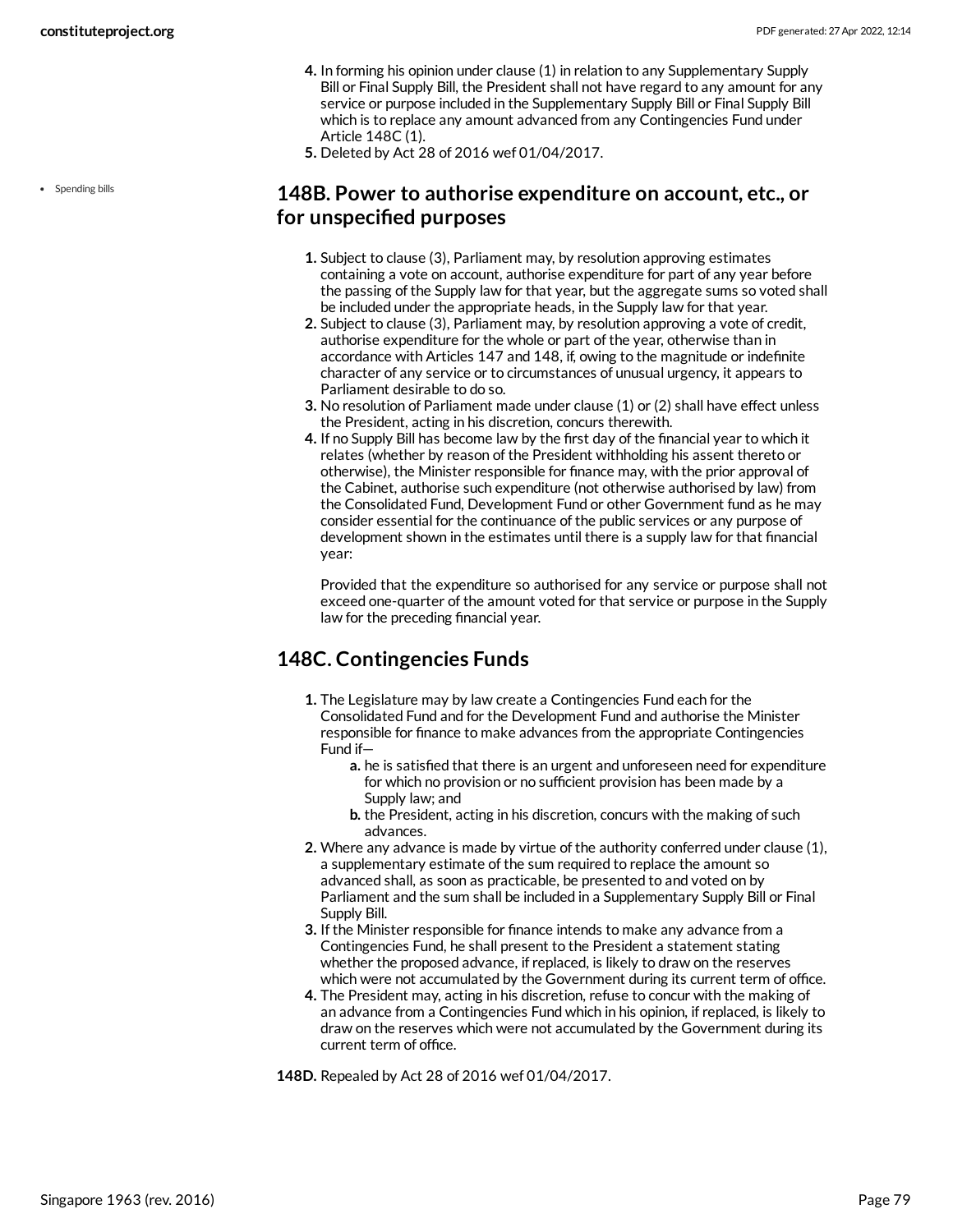### **148E. Debt charges and moneys required to satisfy judgments**

- **1.** The following are hereby charged on the Consolidated Fund:
	- **a.** all debt charges for which the Government is liable; and
	- **b.** any moneys required to satisfy any judgment, decision or award against the Government by any court or tribunal.
- **2.** For the purposes of this Article, "debt charges" includes interest, sinking fund charges, repayment or amortisation of debt and all expenditure in connection with the raising of loans on the security of the Consolidated Fund and the service and redemption of debt created thereby.

## **148F. Appointment of Auditor-General**

- **1.** There shall be an Auditor-General who shall be appointed or re-appointed, as the case may be, by the President in accordance with the advice of the Prime Minister unless the President, acting in his discretion, does not concur with that advice.
- **2.** The Prime Minister shall, before tendering any advice under clause (1), consult the Chairman of the Public Service Commission.
- **3.** It shall be the duty of the Auditor-General to audit and report on the accounts of all departments and offices of the Government, the Public Service Commission, the Legal Service Commission, the Supreme Court, all subordinate courts and Parliament.
- **4.** The Auditor-General shall perform such other duties and exercise such other powers in relation to the accounts of the Government and accounts of other public authorities and other bodies administering public funds as may be prescribed by or under any written law.
- **5.** Subject to clauses (7) and (8), the Auditor-General shall hold office for a term of 6 years and shall cease to hold that office at the end of that term, but without prejudice to his eligibility for re-appointment for further terms of 6 years each.
- **6.** Deleted by Act 2/2001, wef 02/08/2001.
- **7.** The Auditor-General may at any time resign his office by writing under his hand addressed to the President.
- **8.** The Auditor-General may be removed from office by the President, if the President concurs with the advice of the Prime Minister, but the Prime Minister shall not tender such advice except for inability of the Auditor-General to discharge the functions of his office (whether arising from infirmity of body or mind or any other cause) or for misbehaviour and except with the concurrence of a tribunal consisting of the Chief Justice and 2 other Judges of the Supreme Court nominated for that purpose by the Chief Justice.
- **9.** The tribunal constituted under clause (8) shall regulate its own procedure and may make rules for that purpose.
- **10.** Parliament shall by resolution provide for the remuneration of the Auditor-General and the remuneration so provided shall be charged on the Consolidated Fund.
- **10A.** Subject to the provisions of this Constitution, the terms of service of the Auditor-General may be prescribed in regulations made by the President and published in the Gazette, and in so far as they are not prescribed by such law, be determined by the President.
- **10B.** Regulations made under clause (10A) may provide that any gratuity payable in respect of service as the Auditor-General shall be charged on the Consolidated Fund.
- **11.** The remuneration and other terms of service of the Auditor-General shall not be altered to his disadvantage during his continuance in office.

## **148G. Duty to inform President of certain transactions**

**1.** It shall be the duty of the Auditor-General and the Accountant-General to inform the President of any proposed transaction by the Government which to their knowledge is likely to draw on the reserves of the Government which were not accumulated by the Government during its current term of office.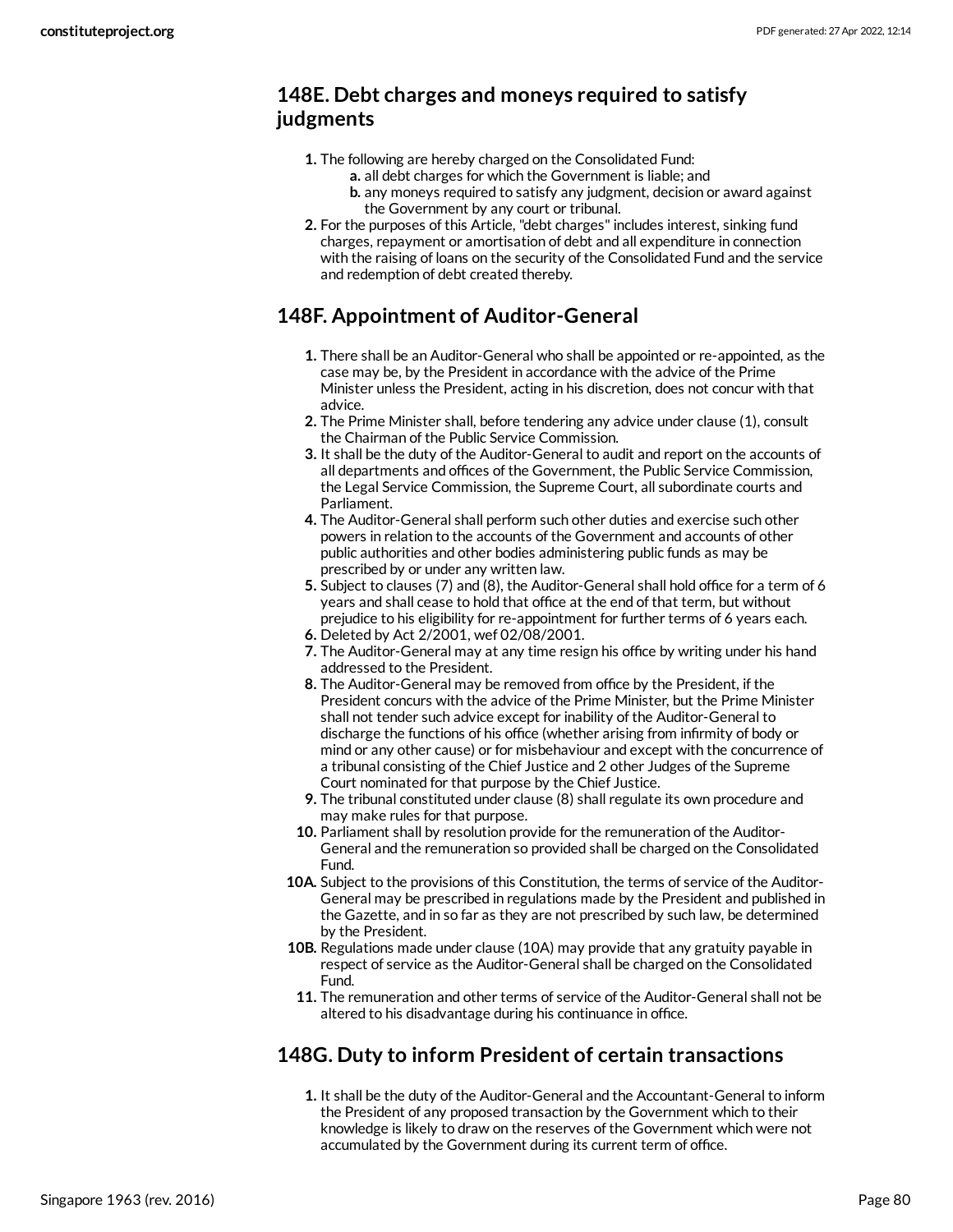- **2.** Where the President has been so informed under clause (1) of any such proposed transaction, the President, acting in his discretion, may disapprove the proposed transaction.
- **3.** Where the President does not disapprove of any proposed transaction under clause (2) even though he is of the opinion that the proposed transaction is likely to draw on the reserves of the Government which were not accumulated by the Government during its current term of office, the President shall cause his decision and opinion to be published in the Gazette.

### **148H. Publication of President's opinion regarding certain liabilities of the Government**

Where the President considers that certain liabilities of the Government, though not requiring his approval, are likely to draw on the reserves of the Government which were not accumulated by the Government during its current term of office, he shall state his opinion in writing to the Prime Minister and shall cause the opinion to be published in the Gazette.

### **148I. Transfer of Government's past reserves**

- **1.** Notwithstanding any provision in this Part, a proposed transfer or transfer (whether by or under any written law or otherwise) by the Government of any of its reserves to
	- **a.** a Government company specified in Part II of the Fifth Schedule (referred to in this clause and clause (2) as the transferee company); or
	- **b.** a statutory board specified in Part I of the Fifth Schedule (referred to in this clause and clause (2) as the transferee board),

shall not be taken into account in determining whether the reserves accumulated by the Government before its current term of office are likely to be or have been drawn on if—

- **i.** in the case of a proposed transfer or transfer of reserves by the Government to a transferee company  $-$  the board of directors of the transferee company by resolution resolves that those reserves of the Government shall be added to the reserves accumulated by the transferee company before the current term of office of the Government; or
- **ii.** in the case of a proposed transfer or transfer of reserves by the Government to a transferee board  $-$  the transferee board by resolution resolves, or any written law provides, that those reserves of the Government shall be added to the reserves accumulated by the transferee board before the current term of office of the Government.
- **2.** Any reserves transferred by the Government together with or under any undertaking, resolution or written law referred to in clause (1) shall be deemed to form part of the reserves accumulated by the transferee company or (as the case may be) transferee board before the current term of office of the Government as follows:
	- **a.** where the Supply Bill for any financial year provides for the proposed transfer of reserves and the Supply Bill is assented to by the President at the beginning of that financial year;
	- **b.** where a Supplementary Supply Bill provides for the proposed transfer and the Bill is assented to by the President  $-$  on the date of such assent by the President; or
	- **c.** in any other case on the date those reserves are so transferred.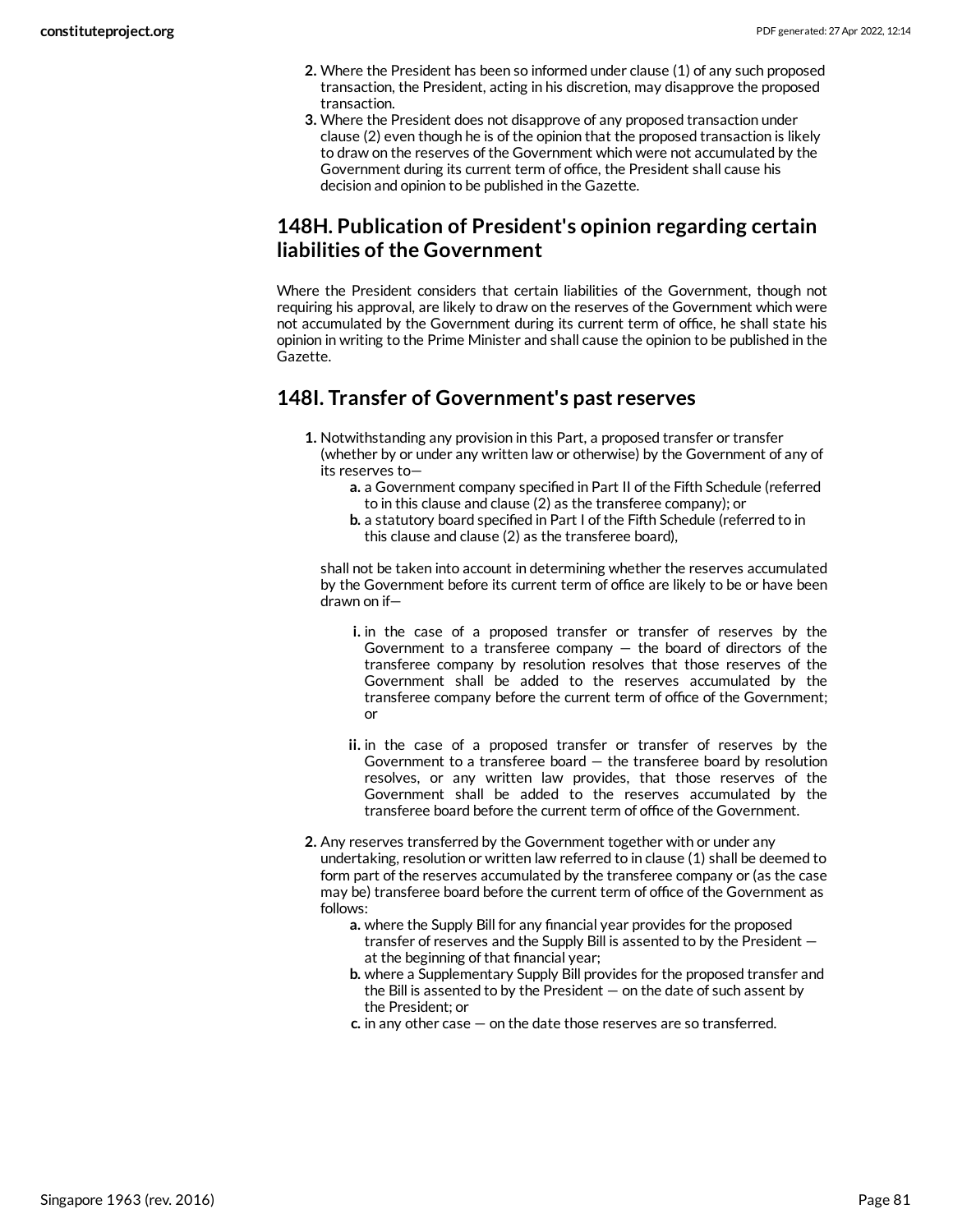## **PART XII. SPECIAL POWERS AGAINST SUBVERSION AND EMERGENCY POWERS**

#### **149. Legislation against subversion**

- **1.** If an Act recites that action has been taken or threatened by any substantial body of persons, whether inside or outside Singapore
	- **a.** to cause, or to cause a substantial number of citizens to fear, organised violence against persons or property;
	- **b.** to excite disaffection against the President or the Government;
	- **c.** to promote feelings of ill-will and hostility between different races or other classes of the population likely to cause violence;
	- **d.** to procure the alteration, otherwise than by lawful means, of anything by law established; or
	- **e.** which is prejudicial to the security of Singapore,

any provision of that law designed to stop or prevent that action or any amendment to that law or any provision in any law enacted under clause (3) is valid notwithstanding that it is inconsistent with Article 9, 11, 12, 13 or 14, or would, apart from this Article, be outside the legislative power of Parliament.

- **2.** A law containing such a recital as is mentioned in clause (1) shall, if not sooner repealed, cease to have effect if a resolution is passed by Parliament annulling such law, but without prejudice to anything previously done by virtue thereof or to the power of Parliament to make a new law under this Article.
- **3.** If, in respect of any proceedings whether instituted before or after 27th January 1989, any question arises in any court as to the validity of any decision made or act done in pursuance of any power conferred upon the President or the Minister by any law referred to in this Article, such question shall be determined in accordance with the provisions of any law as may be enacted by Parliament for this purpose; and nothing in Article 93 shall invalidate any law enacted pursuant to this clause.

### <span id="page-81-0"></span>**150. Proclamation of Emergency**

- **1.** If the President is satisfied that a grave emergency exists whereby the security or economic life of Singapore is threatened, he may issue a Proclamation of Emergency.
- **2.** If a Proclamation of Emergency is issued when Parliament is not sitting, the President shall summon Parliament as soon as practicable, and may, until Parliament is sitting, promulgate ordinances having the force of law, if satisfied that immediate action is required.
- **3.** A Proclamation of Emergency and any ordinance promulgated under clause (2) shall be presented to Parliament and, if not sooner revoked, shall cease to have effect if a resolution is passed by Parliament annulling such Proclamation or ordinance, but without prejudice to anything previously done by virtue thereof or to the power of the President to issue a new Proclamation under clause (1) or promulgate any ordinance under clause (2).
- **4.** Subject to clause (5) (b), while a Proclamation of Emergency is in force, Parliament may, notwithstanding anything in this Constitution, make laws with respect to any matter, if it appears to Parliament that the law is required by reason of the emergency; and any provision of this Constitution (except Articles 22E, 22H, 144 (2) and 148A) or of any written law which requires any consent or concurrence to the passing of a law or any consultation with respect thereto, or which restricts the coming into force of a law after it is passed or the presentation of a Bill to the President for his assent, shall not apply to a Bill for such a law or an amendment to such a Bill.
- **5. a.** Subject to paragraph (b), no provision of any ordinance promulgated under this Article, and no provision of any Act which is passed while a Proclamation of Emergency is in force and which declares that the law

**Emergency provisions** 

- Head of state decree power
- Extraordinary legislative sessions
- Head of state decree power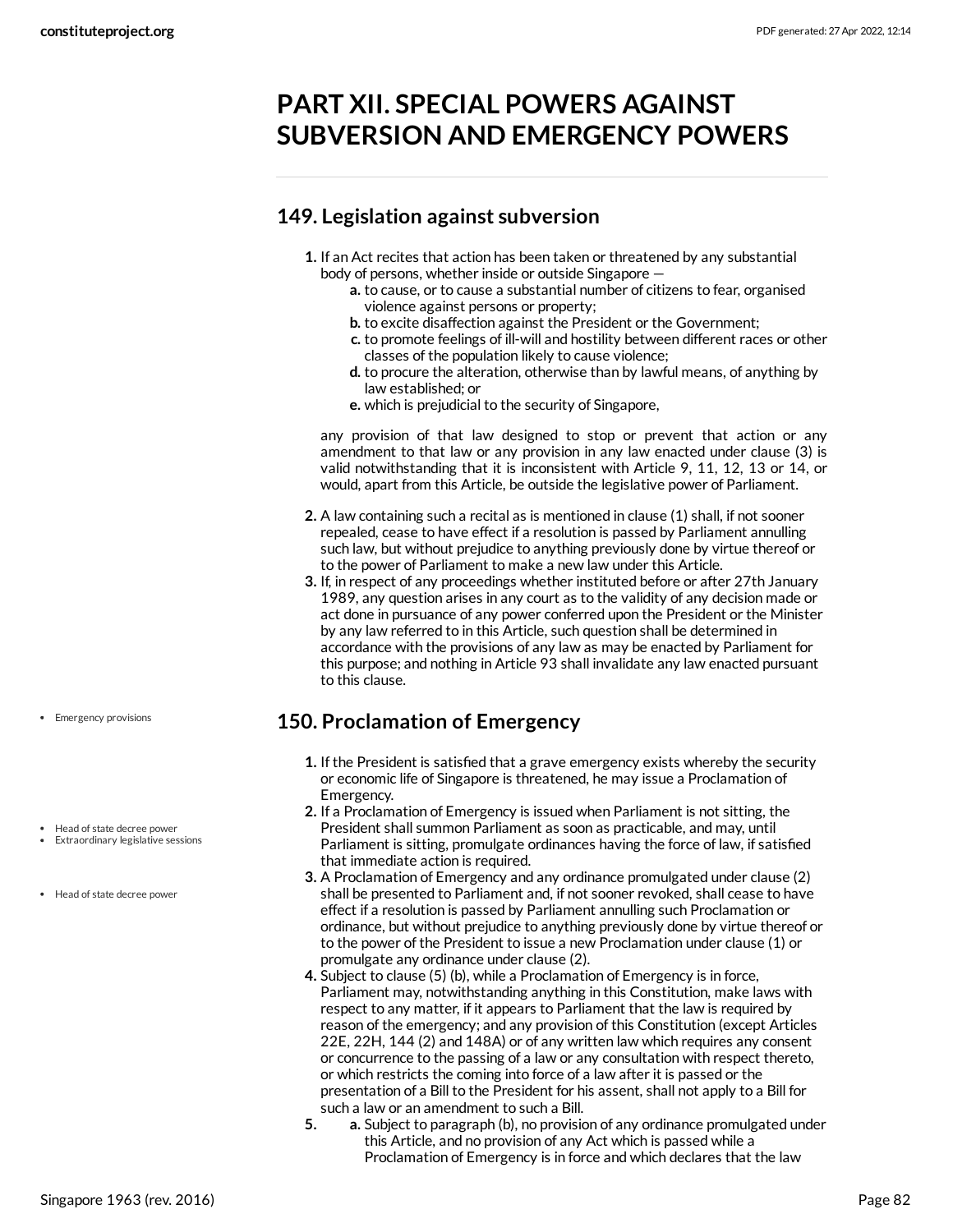• Emergency provisions

- **5. a.** appears to Parliament to be required by reason of the emergency, shall be invalid on the ground of inconsistency with any provision of this Constitution.
	- **b.** Paragraph (a) shall not validate any provision inconsistent with
		- **i.** Deleted by Act 28 of 2016 wef 01/04/2017.
		- **ii.** Deleted by Act 28 of 2016 wef 01/04/2017.
		- **iii.** the provisions of this Constitution relating to religion, citizenship or language.
- **6.** At the expiration of a period of 6 months beginning with the date on which a Proclamation of Emergency ceases to be in force, any ordinance promulgated in pursuance of the Proclamation and, to the extent that it could not have been validly made but for this Article, any law made while the Proclamation was in force, shall cease to have effect, except as to things done or omitted to be done before the expiration of that period.

### <span id="page-82-0"></span>**151. Restrictions on preventive detention**

- **1.** Where any law or ordinance made or promulgated in pursuance of this Part provides for preventive detention
	- **a.** the authority on whose order any person is detained under that law or ordinance shall as soon as may be, inform him of the grounds for his detention and, subject to clause (3), the allegations of fact on which the order is based, and shall give him the opportunity of making representations against the order as soon as may be; and
	- **b.** no citizen of Singapore shall be detained under that law or ordinance for a period exceeding 3 months unless an advisory board constituted as mentioned in clause (2) has considered any representations made by him under paragraph (a) and made recommendations thereon to the President.
- **2.** An advisory board constituted for the purposes of this Article shall consist of a chairman, who shall be appointed by the President and who shall be or have been, or be qualified to be, a Judge of the Supreme Court, and 2 other members, who shall be appointed by the President after consultation with the Chief Justice.
- **3.** This Article does not require any authority to disclose facts the disclosure of which would, in its opinion, be against the national interest.
- **4.** Where an advisory board constituted for the purposes of this Article recommends the release of any person under any law or ordinance made or promulgated in pursuance of this Part, the person shall not be detained or further detained without the concurrence of the President, acting in his discretion, if the recommendations of the advisory board are not accepted by the authority on whose advice or order the person is detained.

## **151A. Defence and security measures**

- **1.** Articles 22B (7), 22D (6), 148G (2) and (3) and 148H shall not apply to any defence and security measure.
- **2.** For the purposes of clause (1), a defence and security measure means any liability or proposed transaction which the Prime Minister and the Minister responsible for defence, on the recommendations of the Permanent Secretary to the Ministry of Defence and the Chief of Defence Force, certify to be necessary for the defence and security of Singapore, and any certificate under the hands of the Prime Minister and the Minister responsible for defence shall be conclusive evidence of the matters specified therein.

# **PART XIII. GENERAL PROVISIONS**

• Provisions for wealth redistribution

### <span id="page-82-1"></span>**152. Minorities and special position of Malays**

- **1.** It shall be the responsibility of the Government constantly to care for the interests of the racial and religious minorities in Singapore.
- Integration of ethnic communities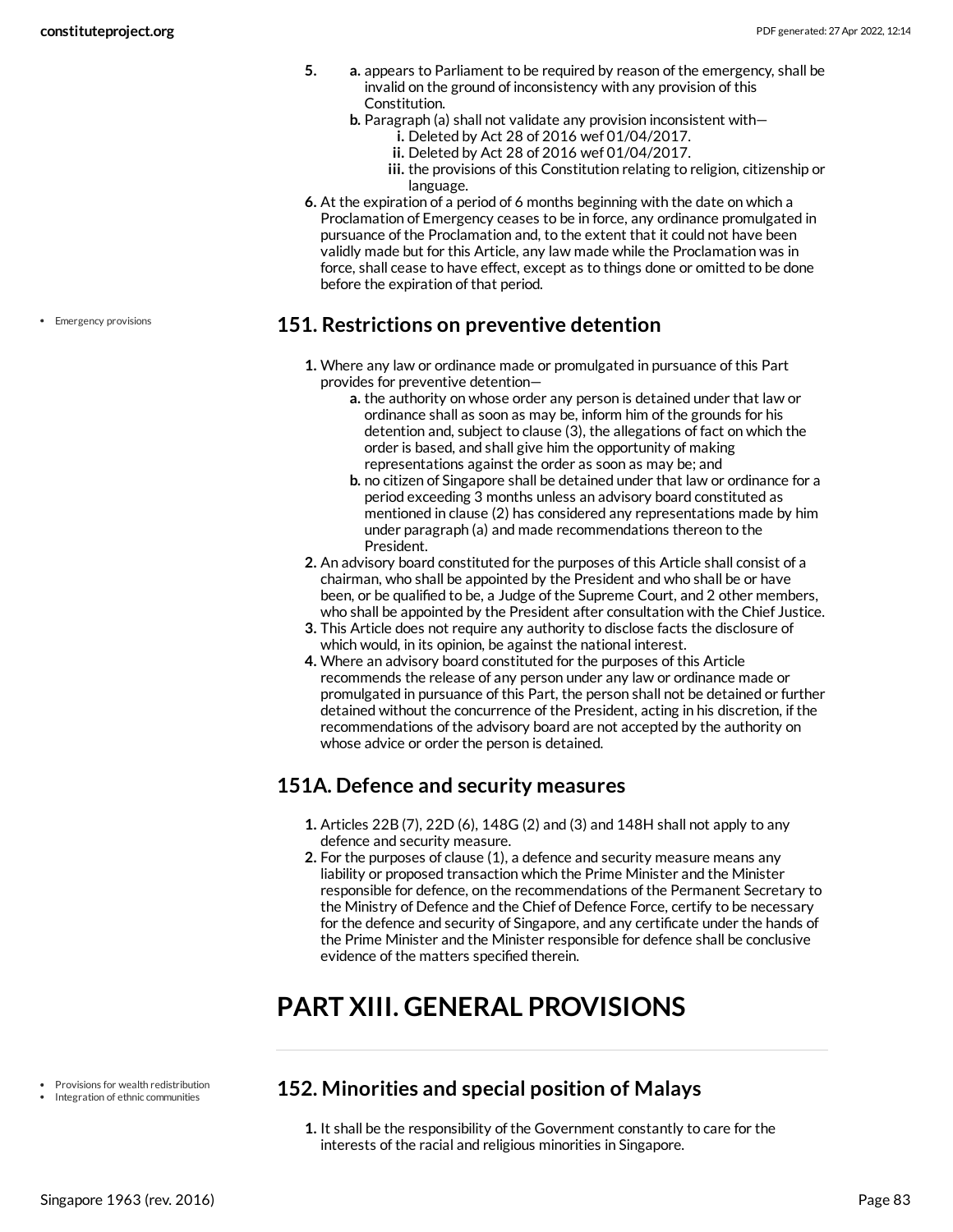- Right to culture
- Protection of language use
- Official religion

**2.** The Government shall exercise its functions in such manner as to recognise the special position of the Malays, who are the indigenous people of Singapore, and accordingly it shall be the responsibility of the Government to protect, safeguard, support, foster and promote their political, educational, religious, economic, social and cultural interests and the Malay language.

### <span id="page-83-1"></span>**153. Muslim religion**

The Legislature shall by law make provision for regulating Muslim religious affairs and for constituting a Council to advise the President in matters relating to the Muslim religion.

#### Official or national languages

#### <span id="page-83-0"></span>**153A. Official languages and national language**

- **1.** Malay, Mandarin, Tamil and English shall be the 4 official languages in Singapore.
- **2.** The national language shall be the Malay language and shall be in the Roman script:

#### <span id="page-83-2"></span>Provided that—

- **a.** no person shall be prohibited or prevented from using or from teaching or learning any other language; and
- **b.** nothing in this Article shall prejudice the right of the Government to preserve and sustain the use and study of the language of any other community in Singapore.

### **154. Impartial treatment of Government employees**

Subject to the provisions of this Constitution, all persons of whatever race in the same grade of the service of the Government shall, subject to the terms and conditions of their employment, be treated impartially.

### **154A. Exemption**

The President, acting in his discretion, may by order published in the Gazette exempt any transaction or class of transactions, from the application of Article 144.

### **155. Authorised reprints of Constitution**

- **1.** The Attorney-General may, with the authority of the President, as soon as may be after 4th May 1979 cause to be printed and published a consolidated reprint of the Constitution of Singapore, as amended from time to time, amalgamated with such of the provisions of the Constitution of Malaysia as are applicable to Singapore, into a single, composite document.
- **2.** The President may, from time to time, authorise the Attorney-General to cause to be printed and published an up-to-date reprint of the Constitution of the Republic of Singapore, incorporating therein all amendments in force at the date of such authorisation.
- **3.** Any reprint of the Constitution of the Republic of Singapore, printed and published under clause (1) or (2), shall be deemed to be and shall be, without any question whatsoever in all courts of justice and for all purposes whatsoever, the authentic text of the Constitution of the Republic of Singapore in force as from the date specified in that reprint until superseded by the next or subsequent reprint.
- **4.** In the preparation and compilation of any reprint under clause (1) or (2), the Attorney-General shall have, with the necessary modifications, the powers conferred upon the Law Revision Commissioners by section 4 of the Revised Edition of the Laws Act (Cap. 275).
- **5.** In the preparation and compilation of the consolidated reprint under clause (1), the Attorney-General shall have the power in his discretion—

• Protection of language use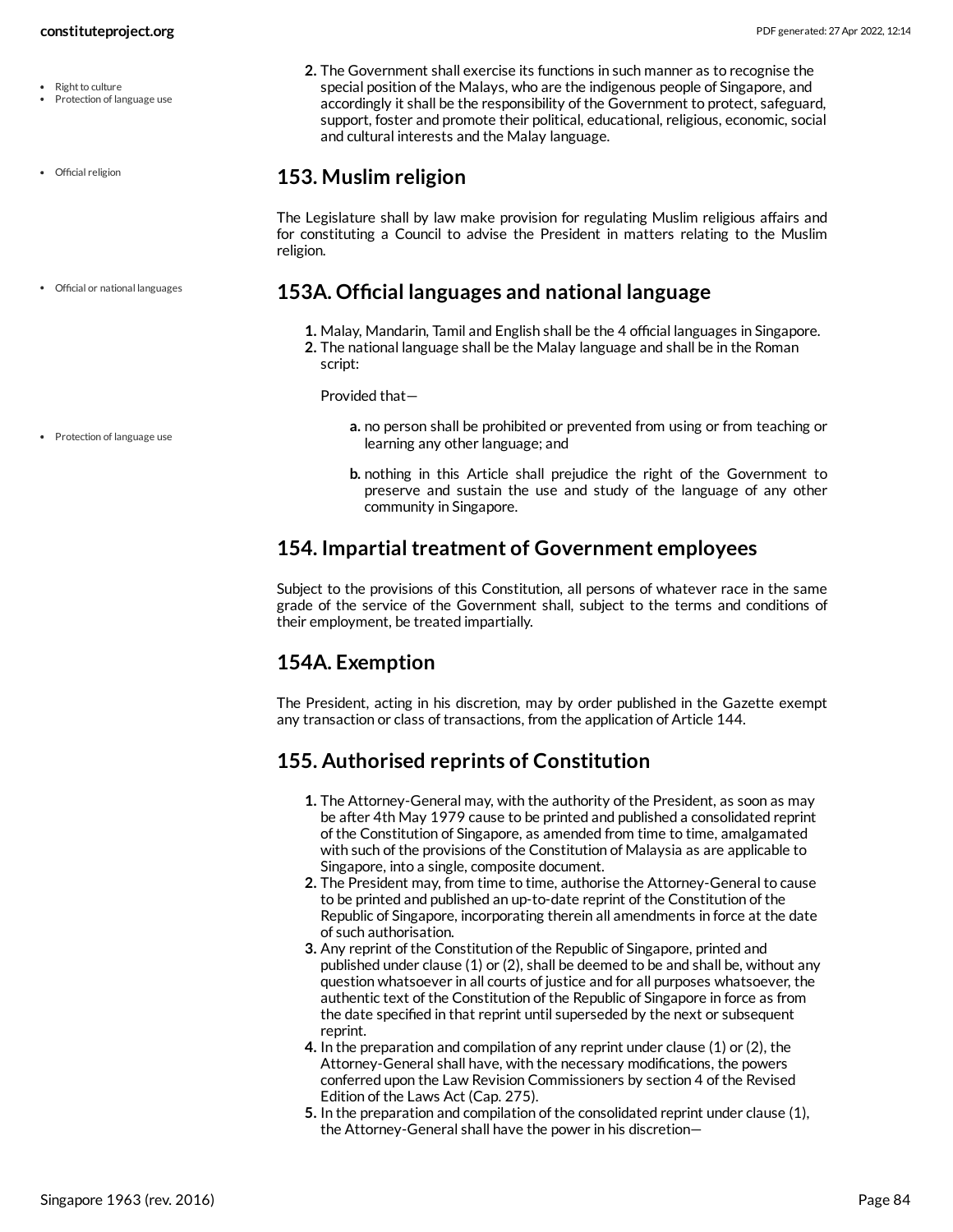- **5. a.** to merge the existing provisions of both Constitutions, making thereto such modifications as may be necessary or expedient in consequence of the independence of Singapore upon separation from Malaysia;
	- **b.** to re-arrange the Parts, Articles and provisions of the Constitution of Singapore and of the Constitution of Malaysia in such connected sequence as he thinks fit, omitting inappropriate or inapplicable provisions, in the latter Constitution;
	- **c.** where provisions exist in both Constitutions on the same subject-matter, to include in the consolidated reprint the provisions of the Constitution of Singapore on such subject-matter and to omit the duplicated provisions appearing in the Constitution of Malaysia from the consolidated reprint; and
	- **d.** generally, to do all other things necessitated by, or consequential upon, the exercise of the powers conferred upon the Attorney-General by this Article or which may be necessary or expedient for the perfecting of the consolidated reprint of the Constitution of the Republic of Singapore.

### **156. Date of coming into operation of Constitution**

Omitted.

Transitional provisions

## <span id="page-84-0"></span>**PART XIV. TRANSITIONAL PROVISIONS**

### **157. Existing Standing Orders**

The Standing Orders of the Legislative Assembly established by the Singapore (Constitution) Order in Council 1958 (S.I. 1958 No. 1956) which are in force immediately before the commencement of this Constitution shall, subject to amendment or revocation under Article 52, be the Standing Orders of Parliament.

### **158. Public officers to continue in office**

Subject to the provisions of this Constitution, every person who immediately before the commencement of this Constitution holds a public office shall on its commencement continue to hold the like office in the public service.

### **159. Terms of service of persons who continue in office**

- **1.** Except where other provision is made by this Constitution, any person who holds any office as from the commencement of this Constitution by virtue of having been the holder of any office immediately before its commencement shall, as from its commencement, be entitled to the same terms of service as were applicable to him immediately before its commencement, and those terms, in so far as they relate to remuneration, shall not be altered to his disadvantage during his continuance in the public service thereafter.
- **2.** For the purposes of this Article, in so far as the terms of service of any person depend upon his option, any terms for which he opts shall be taken to be more advantageous to him than any for which he might have opted.

### **160. Succession to property**

Subject to this Article, all property and assets which immediately before the commencement of this Constitution were vested in the State of Singapore shall vest in the Republic of Singapore.

### **161. Rights, liabilities and obligations**

Omitted.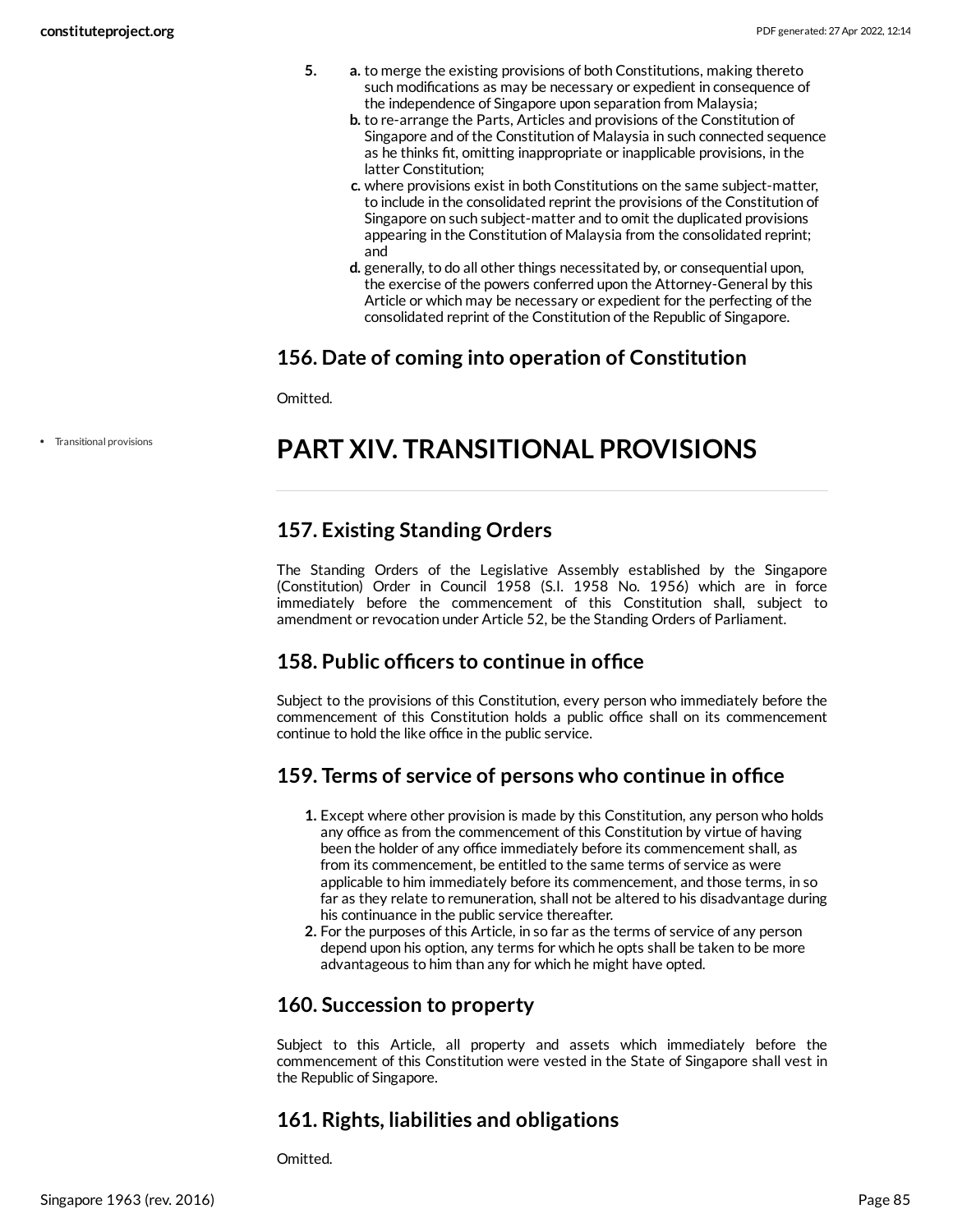## **162. Existing laws**

Subject to this Article, all existing laws shall continue in force on and after the commencement of this Constitution and all laws which have not been brought into force by the date of the commencement of this Constitution may, subject as aforesaid, be brought into force on or after its commencement, but all such laws shall, subject to this Article, be construed as from the commencement of this Constitution with such modifications, adaptations, qualifications and exceptions as may be necessary to bring them into conformity with this Constitution.

### **163. Person holding office of President immediately prior to 30th November 1991 to continue to hold such office**

- **1.** The person holding the office of President immediately prior to 30th November 1991 shall continue to hold such office for the remainder of his term of office and shall exercise, perform and discharge all the functions, powers and duties conferred or imposed upon the office of President by this Constitution as amended by the Constitution of the Republic of Singapore (Amendment) Act 1991 (Act 5 of 1991) (referred to in this Article as the Act), as if he had been elected to the office of President by the citizens of Singapore, except that if that person vacates the office of President before the expiration of his term of office, a poll shall be conducted for the election of a new President within 6 months from the date the office of President became vacant.
- **2.** The Act shall not affect the appointment of any person made before 30th November 1991 and that person shall continue to hold his office as if he had been appointed in accordance with the provisions of this Constitution as amended by the Act.
- **3.** This Constitution as amended by the Act shall have effect subject to the following modifications:
	- **a.** the initial term of office of the Government shall be the period beginning from 30th November 1991 and ending on the date immediately before the Prime Minister and Ministers first take and subscribe the Oath of Allegiance in accordance with Article 27 after the first general election following that date;
	- **b.** Articles 22B and 22D shall apply from the first financial year of a statutory board or Government company beginning not less than 3 months after that date;
	- **c.** in relation to the first financial year of a statutory board or Government company beginning not less than 3 months after that date, any reference in Articles 22B and 22D to the approved budget of the preceding financial year of the statutory board or Government company shall, in the absence of such a budget, be read as a reference to the budget of that preceding financial year; and
	- **d.** Article 148A shall apply in respect of the first financial year of the Government beginning on or after that date as if the resolution of Parliament authorising expenditure from the Development Fund for the preceding financial year forms part of the Supply law or Final Supply law for such preceding financial year.

## **164. Transitional provisions for Article 19B**

- **1.** The Legislature must, by law
	- **a.** specify the first term of office of the President to be counted for the purposes of deciding whether an election is reserved under Article 19B; and
	- **b.** if any of the terms of office that are counted for the purposes of deciding whether an election is reserved under Article 19B commenced before the appointed date, further specify the communities to which the persons who held those terms of office are considered to belong.
- **2.** In this Article, "appointed date" means the date of commencement of section 9 of the Constitution of the Republic of Singapore (Amendment) Act 2016.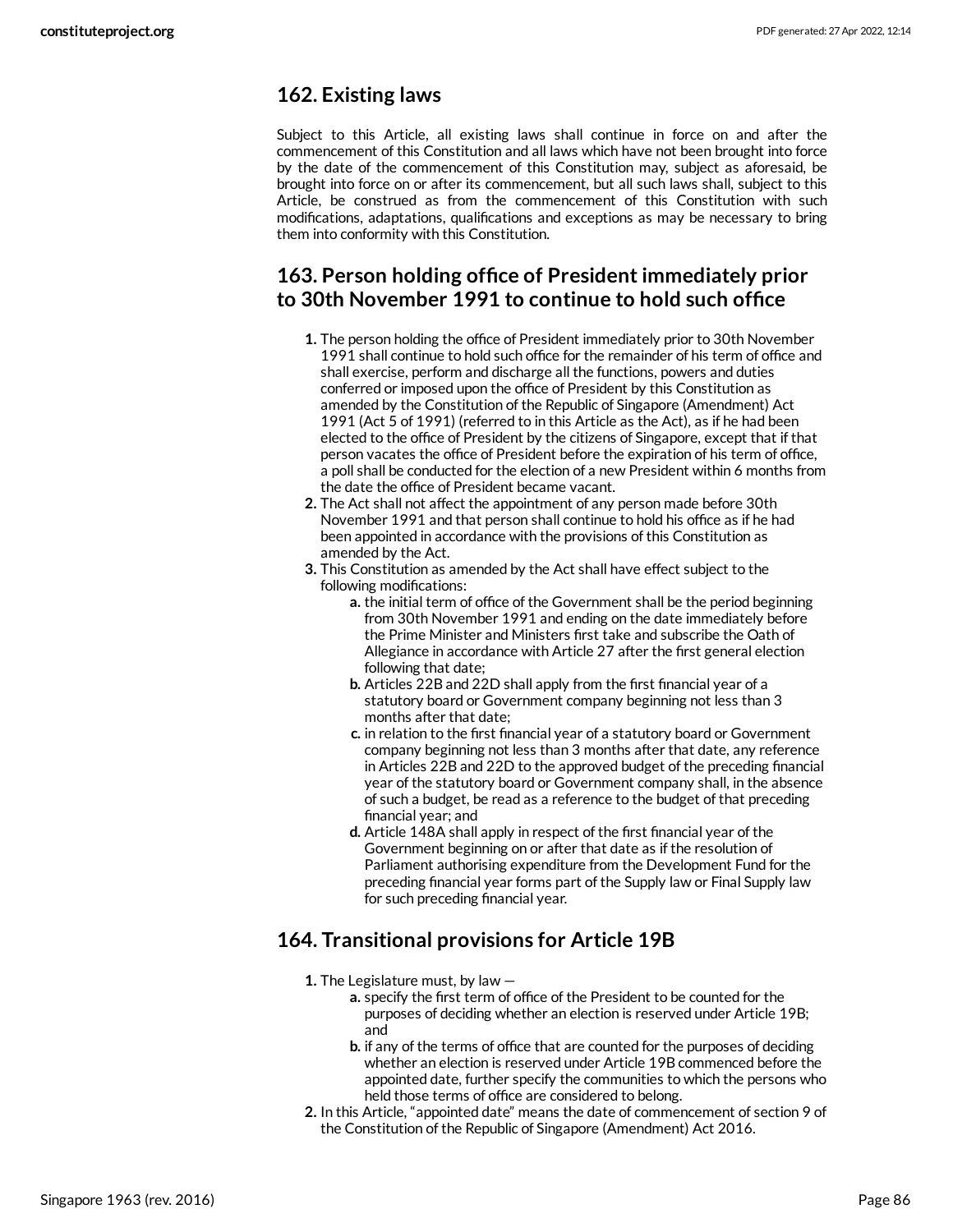#### **165. Transitional provisions for Council of Presidential Advisers**

- **1.** An existing member continues to be a member for the remaining duration of the existing member's last appointment.
- **2.** Article 37B(2) applies to the appointment or re-appointment of any person as a member on or after the appointed date.
- **3.** The first 3 appointments made under Article 37B(2) by the President acting in his discretion must be made as follows:
	- **a.** the first appointment must be made under Article 37B(2)(a)(i) as soon as practicable after the appointed date;
	- **b.** the second appointment must be made under Article 37B(2)(b)(i) as soon as practicable after any existing member appointed by the President acting in his discretion completes the member's term or vacates the member's seat;
	- **c.** the third appointment must be made under Article 37B(2)(c)(i) as soon as practicable after the remaining existing member appointed by the President acting in his discretion completes the member's term or vacates the member's seat.
- **4.** The first 3 appointments made under Article 37B(2) by the President on the advice of the Prime Minister must be made as follows:
	- **a.** the first appointment must be made under Article 37B(2)(a)(ii) as soon as practicable after the appointed date;
	- **b.** the second appointment must be made under Article 37B(2)(b)(ii) as soon as practicable after any existing member appointed by the President on the Prime Minister's advice completes the member's term or vacates the member's seat;
	- **c.** the third appointment must be made under Article 37B(2)(c)(ii) as soon as practicable after the remaining existing member appointed by the President on the Prime Minister's advice completes the member's term or vacates the member's seat.
- **5.** The first appointment made under Article 37B(2)(a)(iii) must be made as soon as practicable after the existing member appointed by the President on the Chief Justice's advice completes the member's term or vacates the member's seat.
- **6.** The first appointment made under Article 37B(2)(b)(iii) must be made as soon as practicable after the existing member appointed by the President on the advice of the Chairman of the Public Service Commission completes the member's term or vacates the member's seat.
- **7.** In this Article, unless the context otherwise requires
	- "appointed date" means the date of commencement of section 17 of the Constitution of the Republic of Singapore (Amendment) Act 2016;
	- "existing member" means a member on the date immediately before the appointed date;
	- "member" means a member of the Council of Presidential Advisers.

# <span id="page-86-0"></span>**FIRST SCHEDULE. FORMS OF OATHS (Articles 20 (3); 27; 37H; 40 (3); 42 (2) (b); 61; 75; 97; 105 (8) and 110C (8))**

### **1. Oath of Office of President**

I, ......................................................................................................................................, having been elected President of the Republic of Singapore, do solemnly swear (or affirm) that I will faithfully discharge my duties as such to the best of my ability without fear or favour, affection or ill-will, and without regard to any previous affiliation with any political party,

Oaths to abide by constitution

#### Singapore 1963 (rev. 2016) Page 87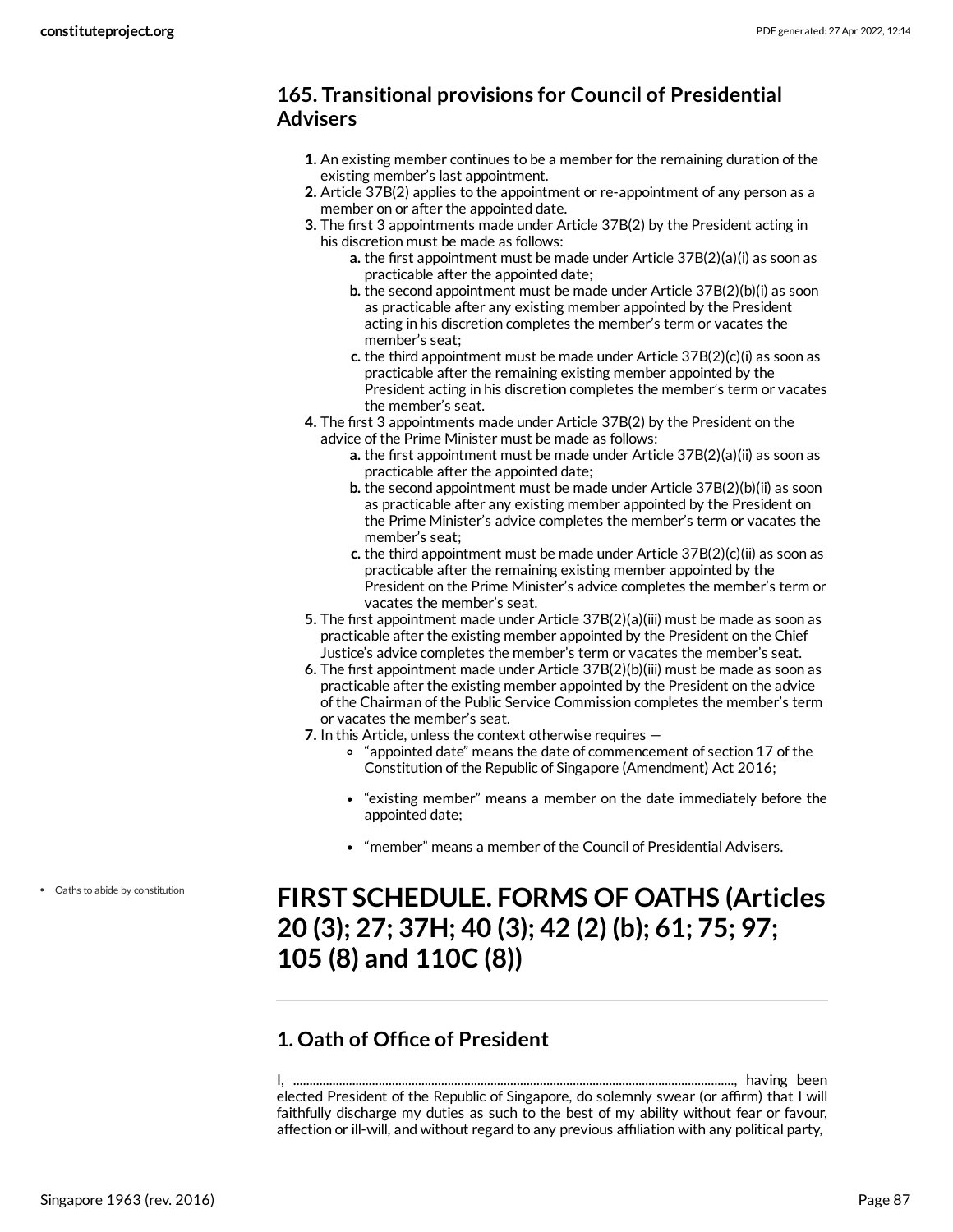and that I will bear true faith and allegiance to the Republic, and that I will preserve, protect and defend the Constitution of the Republic of Singapore.

### **1A. Oath of Office of Person Exercising Functions of Office of President**

I, ...................................................................................................................................., Chairman of the Council of Presidential Advisers/Speaker of Parliament, being required by/having been appointed under the Constitution of the Republic of Singapore to exercise the functions of the office of President, do solemnly swear (or affirm) that I will faithfully discharge my duties as such to the best of my ability without fear or favour, affection or ill-will, and that I will bear true faith and allegiance to the Republic, and that I will preserve, protect and defend the Constitution of the Republic of Singapore.

## **2. Oath of Allegiance**

I, ......................................................................................................, having been appointed to the office of ..........................................................................................., do solemnly swear (or affirm) that I will bear true faith and allegiance to the Republic of Singapore and that I will preserve, protect and defend the Constitution of the Republic of Singapore.

### **3. Oath as Member of Parliament**

I, ..................................................................................................................., having been elected as a Member of the Parliament of Singapore, do solemnly swear (or affirm) that I will faithfully discharge my duties as such to the best of my ability, that I will bear true faith and allegiance to the Republic of Singapore, and that I will preserve, protect and defend the Constitution of the Republic of Singapore.

### **4. Oath for due execution of Office of Prime Minister**

I, ..........................................................., being chosen and appointed as Prime Minister of Singapore, do solemnly swear (or affirm) that I will at all times faithfully discharge my duties as Prime Minister according to law, and to the best of my knowledge and ability, without fear or favour, affection or ill-will.

#### **4A. Oath for due execution of Office of Minister or Parliamentary Secretary**

I, ..........................................................., being chosen and appointed as Minister/Parliamentary Secretary of Singapore, do solemnly swear (or affirm) that I will at all times faithfully discharge my duties as Minister/Parliamentary Secretary according to law, and to the best of my knowledge and ability, without fear or favour, affection or ill-will.

### **5. Oath for the due execution of the Office of Chairman or other Member of the Public Service Commission**

I, .................................................................................................., having been appointed to be Chairman/a Member of the Public Service Commission do solemnly swear (or affirm) that I will freely and without fear or favour, affection or ill-will, give my counsel and advice in connection with all matters that may be referred to the Public Service Commission and that I will not, directly or indirectly, reveal any such matters to any unauthorised person or otherwise than in the course of duty.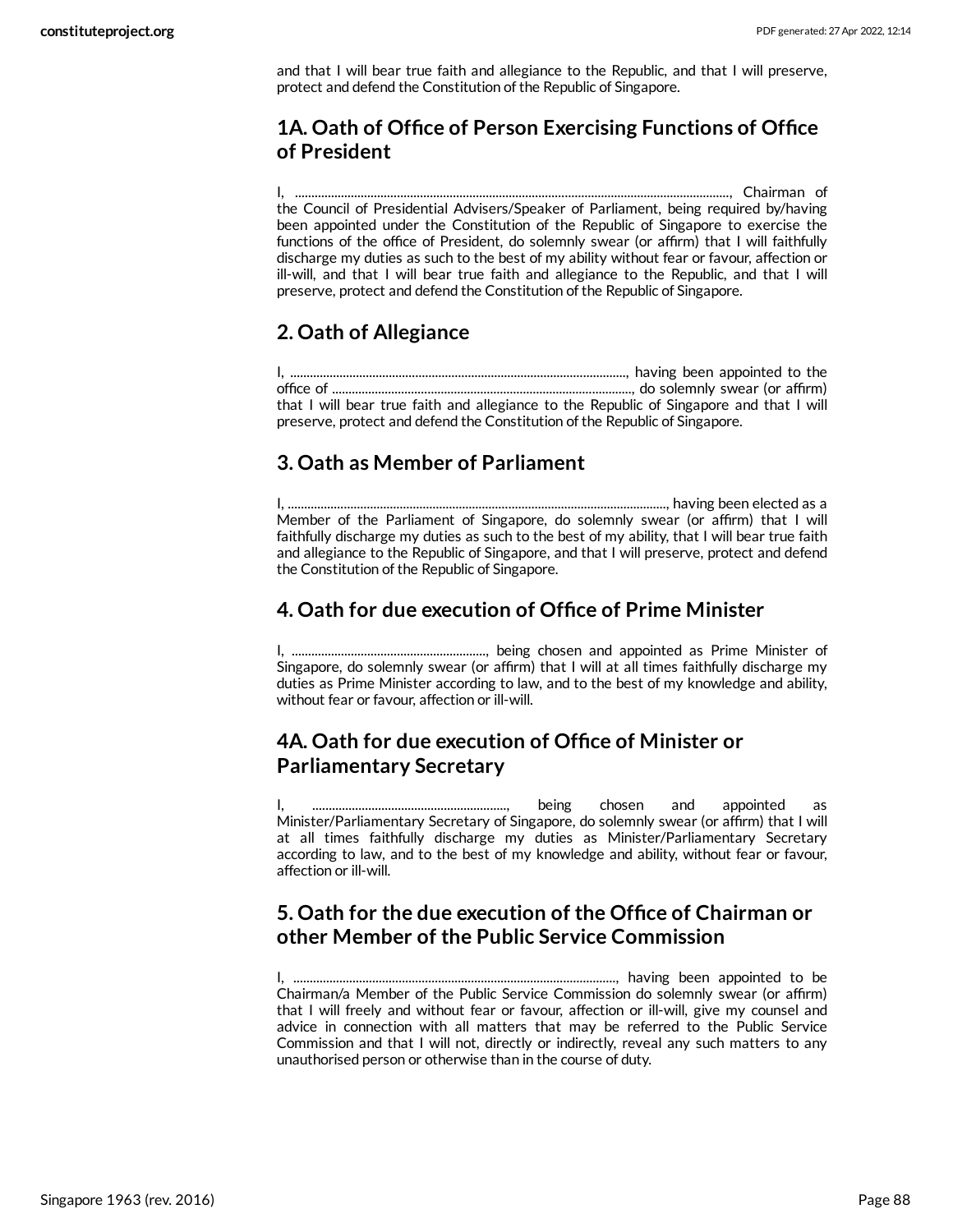### **6. Oath of Office of Chief Justice, a Judge of the Supreme Court and a Judicial Commissioner and a Senior Judge of the Supreme Court**

I, ................................................................................................................., having been appointed to the office of ................................................................................................., do solemnly swear (or affirm) that I will faithfully discharge my judicial duties, and I will do right to all manner of people after the laws and usages of the Republic of Singapore without fear or favour, affection or ill-will to the best of my ability, and will preserve, protect and defend the Constitution of the Republic of Singapore.

### **6A. Oath of Office of International Judge of the Supreme Court**

I, ..................................................................................................., having been appointed to the office of ......................................................................, do solemnly swear (or affirm) that I will faithfully discharge my judicial duties, and I will do right to all manner of people after the laws and usages of the Republic of Singapore without fear or favour, affection or ill-will to the best of my ability.

### **7. Oath of Secrecy of Chairman or Member of the Presidential Council for Minority Rights**

I, ................................................................................................................., having been appointed to be Chairman/a Member of the Presidential Council for Minority Rights, do solemnly swear (or affirm) that I will not, directly or indirectly, reveal any matter considered in the Presidential Council for Minority Rights to any unauthorised person or otherwise than in the course of duty.

### **8. Oath of Secrecy of Chairman or Member of Council of Presidential Advisers**

I, ................................................................................................................., having been appointed to be Chairman/a Member of the Council of Presidential Advisers do solemnly swear (or affirm) that I will not, directly or indirectly, reveal any matter considered in the Council to any unauthorised person or otherwise than in the course of duty.

Oaths to abide by constitution

# <span id="page-88-0"></span>**SECOND SCHEDULE. OATH OF RENUNCIATION, ALLEGIANCE AND LOYALTY (Articles 122 (2); 126 (1) and (3) and 127 (4)**

I, ................................................................................................, do solemnly swear (or affirm) that I will not exercise the rights, powers and privileges to which I may be entitled by reason of any foreign nationality or citizenship, and that I absolutely and entirely renounce all loyalty to any foreign Sovereign or State or Country and, I, .............................................................................................., do further solemnly swear (or affirm) that I will be faithful and bear true allegiance to the Republic of Singapore, and that I will observe the laws and be a true, loyal and faithful citizen of Singapore.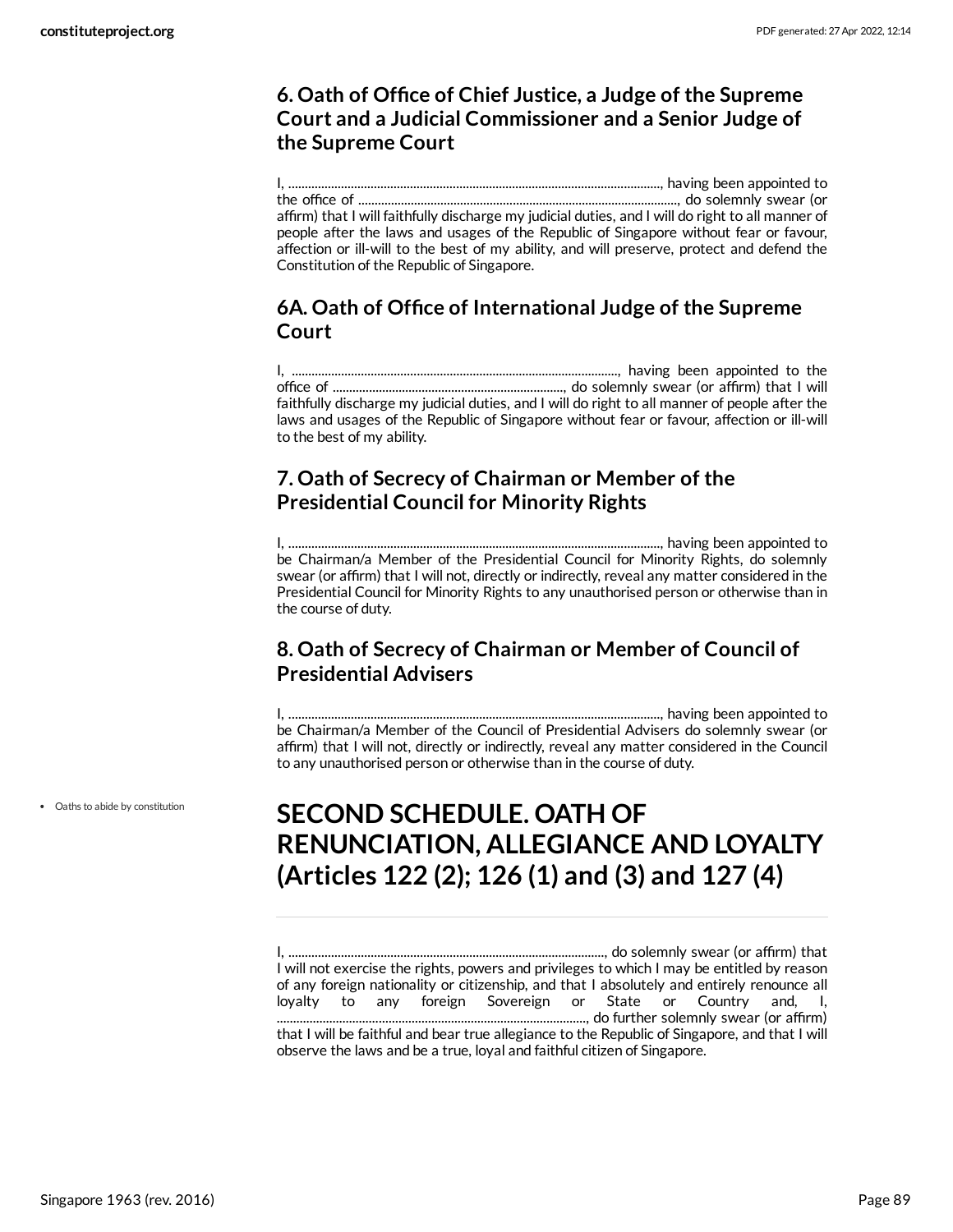## **THIRD SCHEDULE. CITIZENSHIP (Article 140)**

#### **1. Minister to exercise functions of Government in respect of citizenship**

The functions of the Government under Part X shall be exercised by such Minister as the President may, from time to time, direct and references in this Schedule to the Minister shall be construed accordingly.

### **2. Decision not subject to appeal**

A decision of the Government under Part X shall not be subject to appeal or review in any court.

### **3. Delegation of Minister's functions to public officer and right of appeal to Minister against public officer's decision**

The Minister may delegate to any public officer of the Government any of his functions under Part X or under this Schedule relating to citizenship by registration and enrolment and the keeping of registers and, in relation to orders under clauses (1), (2), (3) (b), (6) and (7) of Article 129 or Article 132, any of his functions under Article 133 prior to determining whether to make such an order; but any person aggrieved by the decision of a public officer to whom the functions of the Minister are so delegated may appeal to the Minister.

#### **4. Power to make rules**

The Minister may make rules and prescribe forms for the purpose of the exercise of his functions under Part X and of this Schedule and, in particular, may provide for the circumstances (including cases of persons ordinarily resident outside Singapore) under which a committee of inquiry under Article 133 is to proceed by way of written representations.

#### **5. Extension of time for registration of birth**

The power of the Government under Articles 122 and 141 to allow a longer period for the registration of a birth may be exercised either before or after the registration has been effected.

### **6. How notice to be given**

Any notice to be given by the Minister to any person under Article 133 (1) may be sent to that person at his last known address or, in the case of a person under the age of 18 years (not being a married woman) to his parent or guardian at the last known address of the parent or guardian; and if an address at which the notice may be sent to any person under this paragraph is not known and cannot after reasonable inquiry be ascertained, the notice may be given by publication in the Gazette.

### **7. Registers to be maintained**

It shall be the duty of the Minister to compile and maintain—

**a.** a register of citizens of Singapore by registration;

**b.** a register of citizens of Singapore by naturalisation;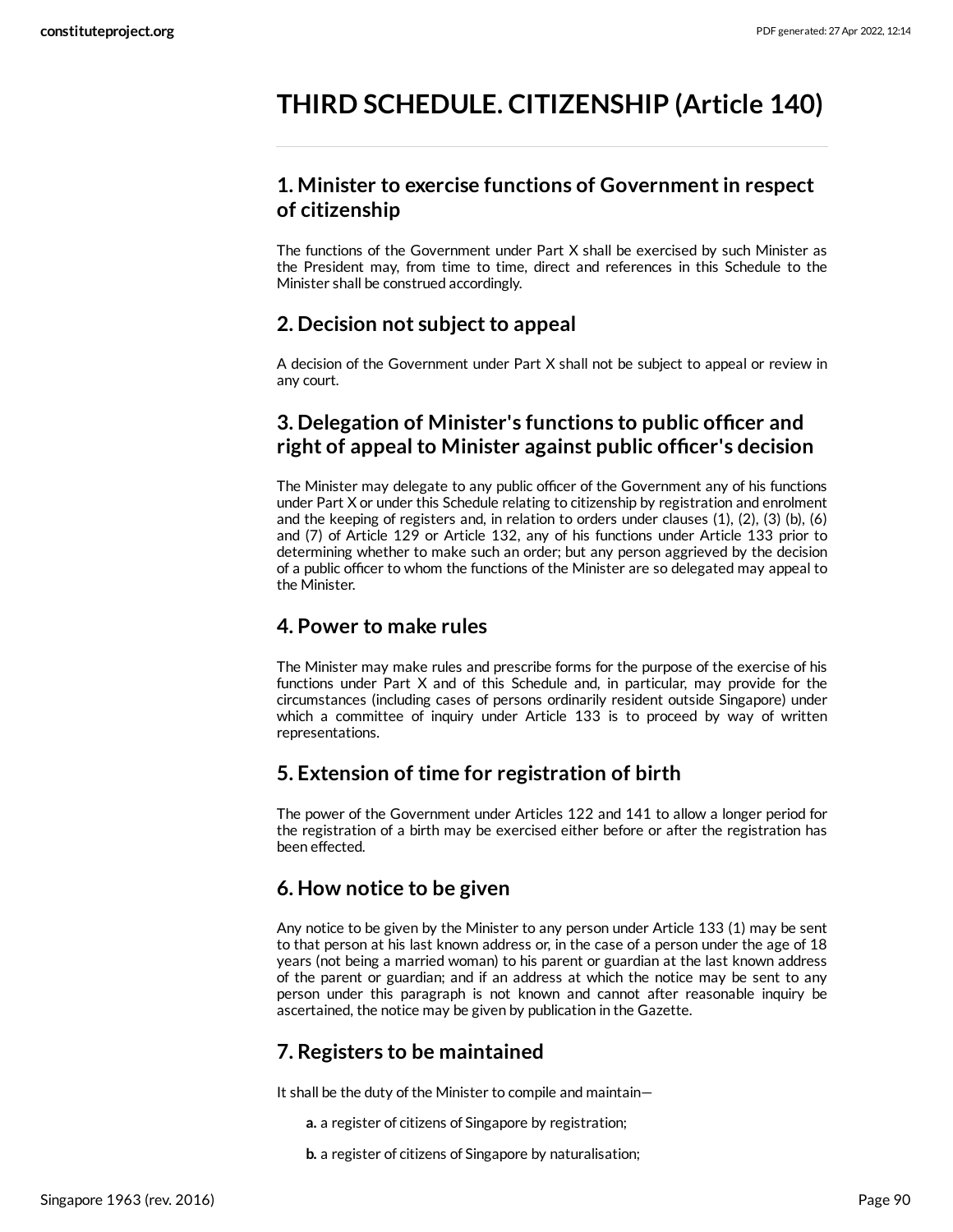- **c.** a register of persons to whom certificates of citizenship of Singapore have been issued under Article 138;
- **d.** a register of persons who have been deprived or deemed to have been deprived of citizenship under any provision of Part X;
- **e.** a register of citizens of Singapore who have renounced citizenship;
- **f.** a register of persons enrolled as citizens before the commencement of this Constitution under Article 56\* of the Constitution of the State of Singapore;
	- \*Article 56 of the Constitution of the State of Singapore (G.N. Sp. No. S 1/63) was repealed by G.N. No. S 50/66, with effect from 9th August 1965.
- **g.** a register of persons whose enrolment has been cancelled under the provisions of this Constitution;

**h.** an alphabetical index of all persons referred to in paragraphs (a) to (g); and

**i.** a register of persons who have been conferred citizenship under Article 121 (3).

#### **8. Minister may correct any register where necessary**

If the Minister has reason to believe that an error appears in any register compiled under section 7, he shall, after giving notice to the persons concerned and after considering such representations from him as he may choose to make, make such alteration to the register as appears to the Minister to be necessary to correct the error.

#### **9. Conclusive evidence**

Subject to section 8, the said register shall be conclusive evidence of the matters therein contained.

#### **10. Offences**

- **1.** It shall be an offence punishable with imprisonment for 2 years or a fine of \$1,000 or both for any person
	- **a.** knowingly to make any false statement with a view to inducing the Minister to grant or refuse any application under Part X;
	- **b.** to forge or without lawful authority, alter any certificate or without any lawful authority use or have in his possession any certificate which has been so forged or altered;
	- **c.** to fail to comply with any requirement imposed upon him by any rules made under section 4 with respect to the delivering up of certificates; or
	- **d.** to personate or falsely represent himself to be or not to be a person to whom a certificate has been duly granted.
- **2.** In this section, "certificate" means
	- **a.** any certificate of enrolment or registration as a citizen granted under Article 56\* of the Constitution of the State of Singapore or under Article 123 or 124;

\*Article 56 of the Constitution of the State of Singapore (G.N. Sp. No. S 1/63) was repealed by G.N. No. S 50/66, with effect from 9th August 1965.

- **b.** any certificate of registration of birth granted under Article 122 or 140;
- **c.** any certificate of registration or naturalisation granted under the Singapore Citizenship Ordinance 1957 (Ord. 35 of 1957);
- **d.** any certificate of citizenship granted under the Singapore Citizenship Ordinance 1957 or Article 138.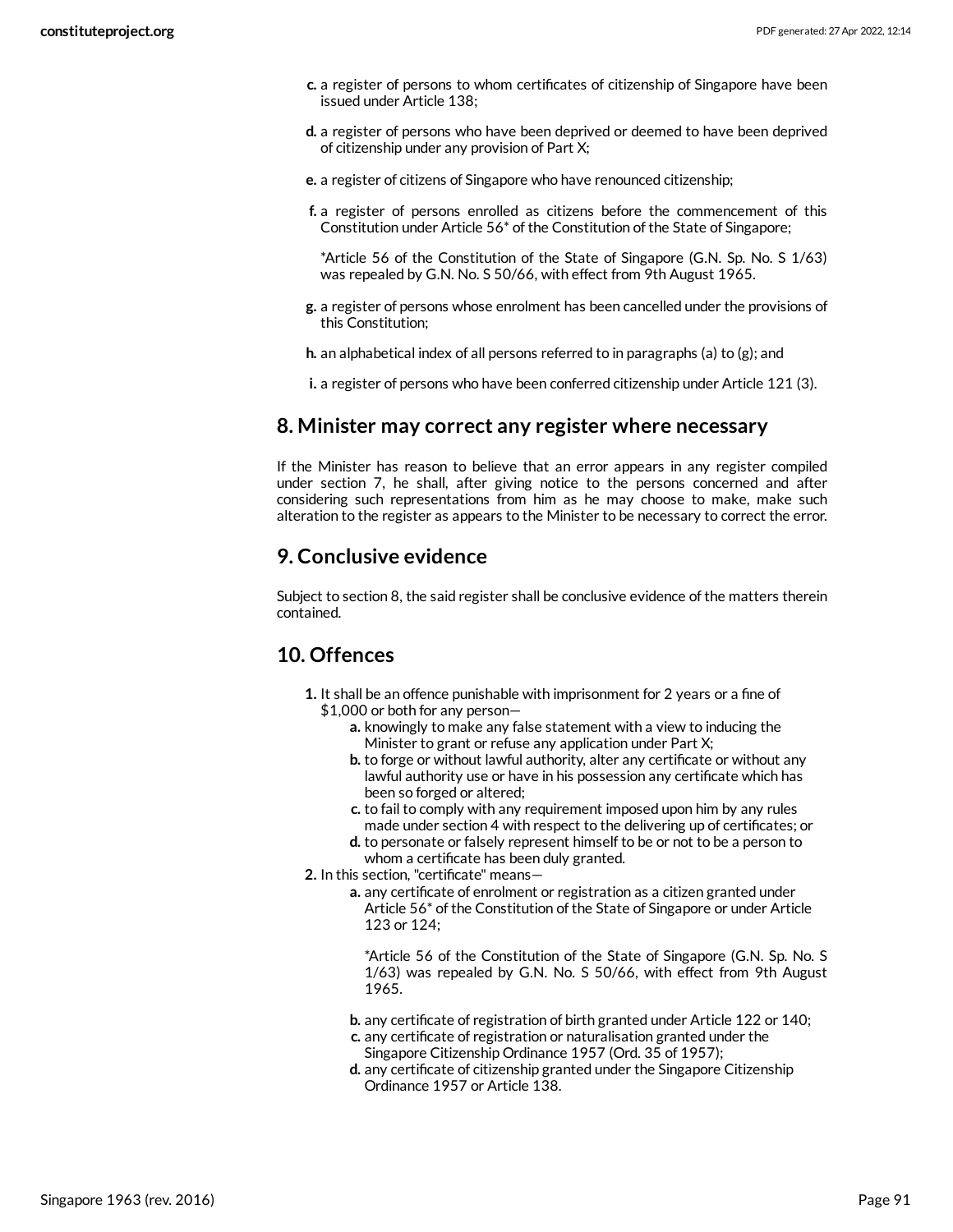### **11. Persons born on ships or aircraft**

For the purposes of Part X, a person born on board a registered ship or aircraft, or on board an unregistered ship or aircraft of the government of any country, shall be deemed to have been born in the place in which the ship or aircraft was registered or, as the case may be, in that country.

### **12. Posthumous children**

- **1.** A reference in Part X to the status or description of a parent of a person at the time of the person's birth shall, in the case of a parent who died before the birth of the person, be read as a reference to the status or description of the parent at the time of the parent's death.
- **2.** Where the death of a parent of a person occurred before and the birth of the person occurred on or after 16th September 1963, the status or description that would have been applicable to the parent by virtue of subsection (1) if the parent had died after that date shall be deemed to be the status or description applicable to the parent at the time of the parent's death.

### **13. Foundlings**

Any new born child found exposed in Singapore of unknown and unascertainable parentage shall, until the contrary is proved, be deemed to be a citizen of Singapore by birth; and the date of finding shall be taken to be the date of birth of such child.

### **14. Citizenship at birth**

For the purposes of Part X, a person is to be treated as having at birth any citizenship which he acquires within one year afterwards by virtue of any provision corresponding to the proviso to Article 122 (1) or otherwise.

#### **15. Illegitimate children and adopted children**

- **1.** For the purposes of Part X, references to a person's father or to his parent or to one of his parents shall, in relation to a person who is illegitimate, be construed as references to his mother.
- **2.** In relation to an adopted child who has been adopted by an order of a court in accordance with the provisions of any law in force in Singapore, references to a person's father or to his parent or to one of his parents shall be construed as references to the adopter.

#### **16. Periods of absence to be treated as periods of residence**

In calculating for the purposes of Part X, a period of residence in Singapore—

- **a.** a period of absence from Singapore of less than 12 months in the aggregate; and
- **b.** a period of absence from Singapore exceeding 12 months in the aggregate for any cause generally or specially approved by the Government,

may be treated as residence in Singapore and a person shall be deemed to be resident in Singapore on a particular day if he had been resident in Singapore before that day and that day is included in any such period of absence as aforesaid.

#### **17. Certain period of residence not to be taken into account**

In calculating for the purposes of Part X any period of residence in Singapore, no account shall be taken—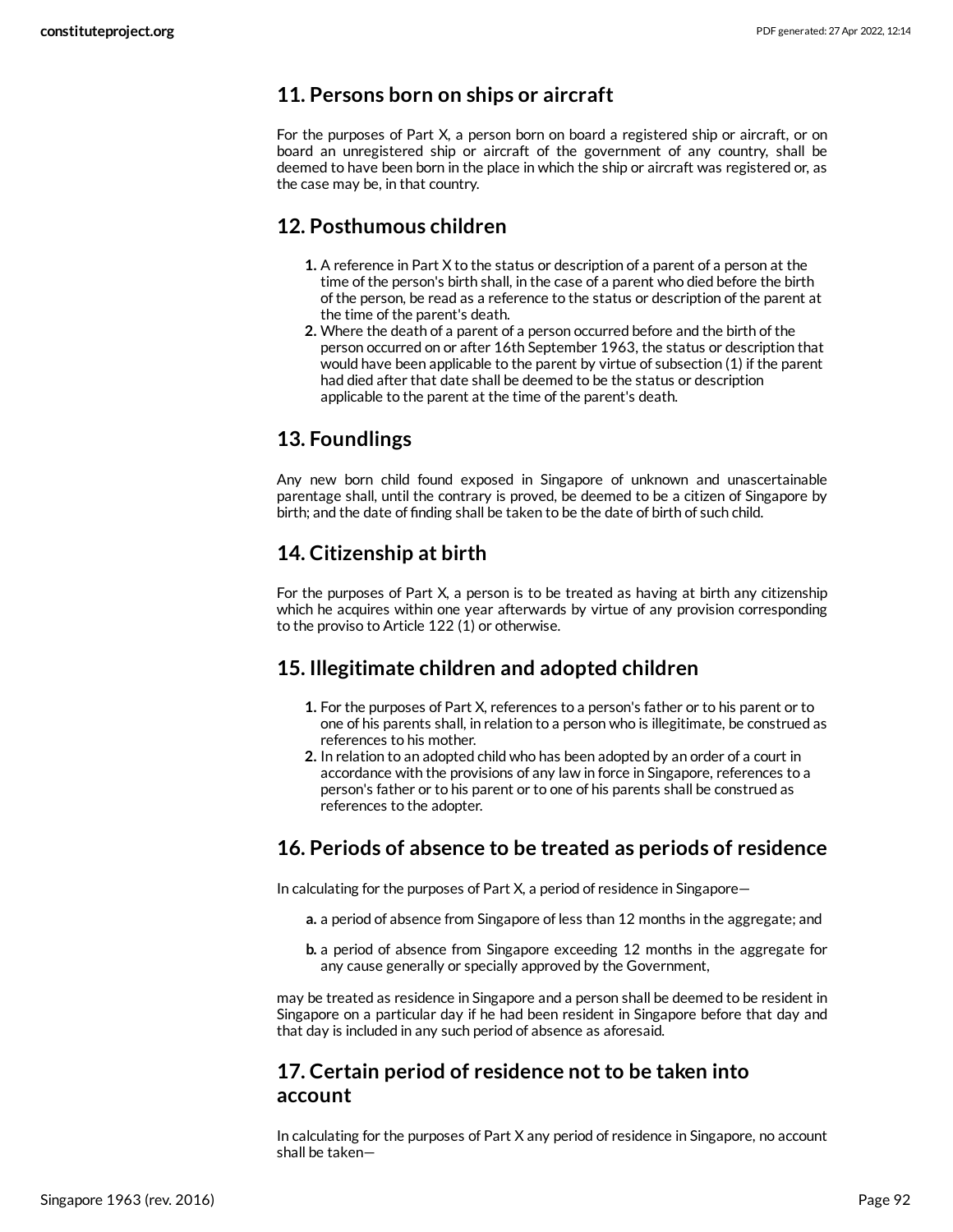- **a.** of any period of residence in Singapore whilst a person was or was the member of the family of
	- **i.** a person recruited outside Singapore serving on full pay in any naval, military or air force other than the naval, military or air force of Singapore; or
	- **ii.** a person recruited outside Singapore serving in a civil capacity in any department of any government operating in Singapore other than a department of the Government;
- **b.** of any period during which a person was not lawfully resident in Singapore;
- **c.** of any period spent as an inmate of any prison or as a person detained in lawful custody in any place other than a mental hospital or an approved institution for the purpose of the treatment and rehabilitation of drug addicts under the provisions of any written law; or
- **d.** except with the consent of the Minister, of any period during which a person is allowed to remain temporarily in Singapore under the authority of any Pass issued under the provisions of any written law relating to immigration.

### **18. Discretion of Minister**

- **1.** The Minister shall not be required to assign any reason for the grant or refusal of any application under Part X the decision on which is at his discretion; and the decision of the Minister on any such application shall be final.
- **2.** Deleted by Act 9/2010, wef 01/07/2010.

## <span id="page-92-0"></span>**FOURTH SCHEDULE. APPOINTMENT OF NOMINATED MEMBERS OF PARLIAMENT (Articles 39 (1) (c) and 44 (1))**

<span id="page-92-1"></span>**1**

- **1.** Deleted by Act 9/2010, wef 01/07/2010.
- **2.** Subject to the provisions of this Constitution, the President shall, within 6 months after Parliament first sits after any General Election, appoint as nominated Members of Parliament the persons nominated by a Special Select Committee of Parliament.
- **3.** The Special Select Committee of Parliament shall consist of the Speaker as Chairman and 7 Members of Parliament to be nominated by the Committee of Selection of Parliament.
- **4.** Subject to Article 46, every person appointed as a nominated Member of Parliament shall serve for a term of 2 1/2 years commencing on the date of his appointment.
- **5.** The President shall, if advised by the Special Select Committee of Parliament, extend the term of service of every nominated Member of Parliament appointed before the date of commencement of section 4 (a) of the Constitution of the Republic of Singapore (Amendment) Act 2002 for a further period of 6 months so that the total period of any such nominated Member's term of service shall be 2 1/2 years commencing from the date of his original appointment as such.

#### **2**

**1.** In preparing the list of persons to be appointed as nominated Members of Parliament by the President, the Special Select Committee shall invite the

Legislative committees

First chamber selection

Term length for first chamber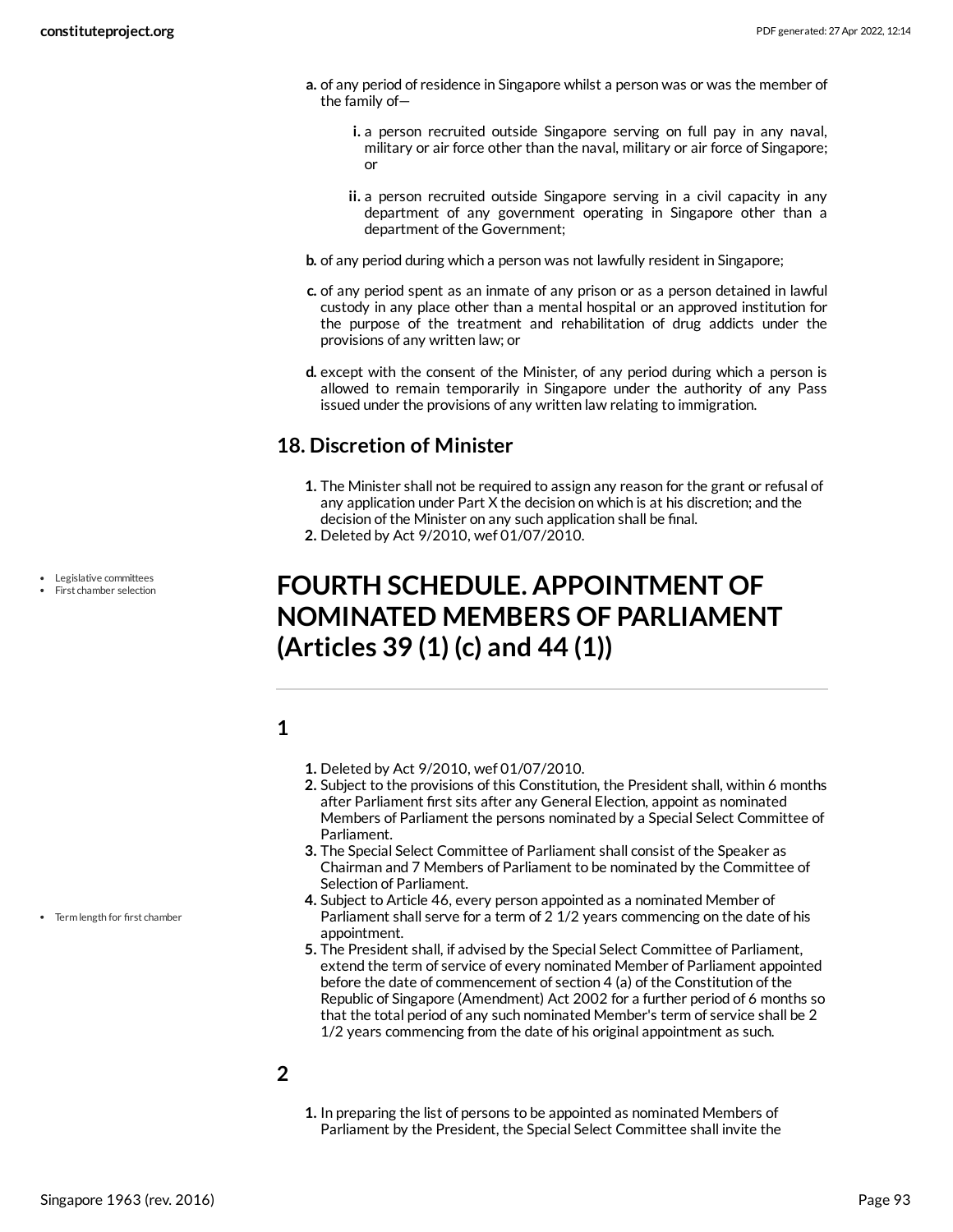- **1.** general public to submit names of persons who may be considered for nomination by the Committee.
- **2.** Every name submitted under subsection (1) shall be made in such form as the Special Select Committee may determine, and shall be signed by 2 persons as proposer and seconder, respectively, and by not less than 4 other persons, all of whose names shall appear in any current register of electors.
- **3.** Before making any nomination for the appointment of nominated Members of Parliament, the Special Select Committee shall, wherever possible, consult other Members of Parliament in such manner as it thinks fit.

#### <span id="page-93-0"></span>**3**

- **1.** The Special Select Committee shall, from the names of persons submitted to the Committee under section 2, nominate not more than 9 persons for appointment by the President as nominated Members of Parliament.
- **2.** The persons to be nominated shall be persons who have rendered distinguished public service, or who have brought honour to the Republic, or who have distinguished themselves in the field of arts and letters, culture, the sciences, business, industry, the professions, social or community service or the labour movement; and in making any nomination, the Special Select Committee shall have regard to the need for nominated Members to reflect as wide a range of independent and non-partisan views as possible.

### <span id="page-93-1"></span>**4**

- **1.** Whenever the seat of a nominated Member has become vacant by reason of the expiry of his term of service, the vacancy shall, as soon as practicable, be filled by the President by making an appointment on the nomination of the Special Select Committee referred to in section 1.
- **2.** Whenever the seat of a nominated Member has become vacant for any reason other than a dissolution of Parliament or the expiry of his term of service, the Special Select Committee may, if it thinks fit, nominate a person for the President to appoint as a nominated Member to fill the vacancy.
- **5.** As soon as practicable after 10th September 1990, the President shall on the nomination of the Special Select Committee appoint not more than 6 persons as nominated Members of Parliament.
- **6.** Where under section 3 the Special Select Committee has nominated less than 9 persons for appointment by the President as nominated Members, the Committee may, if it thinks fit, from time to time nominate one or more persons for the President to appoint as nominated Members but the number of persons so nominated together with the number of persons already nominated under section 3 shall not exceed 9.
- **7.** Sections 2 and 3 (2) shall apply to any nomination made by the Special Select Committee under section 4, 5 or 6; and for the purpose of section 4 (1) the Committee may invite the general public to submit names of persons who may be considered for nomination by the Committee before the seat of the nominated Member has become vacant.

## **FIFTH SCHEDULE. KEY STATUTORY BOARDS AND GOVERNMENT COMPANIES (Articles 22A and 22C)**

### **PART 1**

- **1.** Deleted by Act 24 of 2002, wef 01/10/2002.
- **2.** Central Provident Fund Board.
- **3.** Housing and Development Board.
- **4.** Jurong Town Corporation.

• Replacement of legislators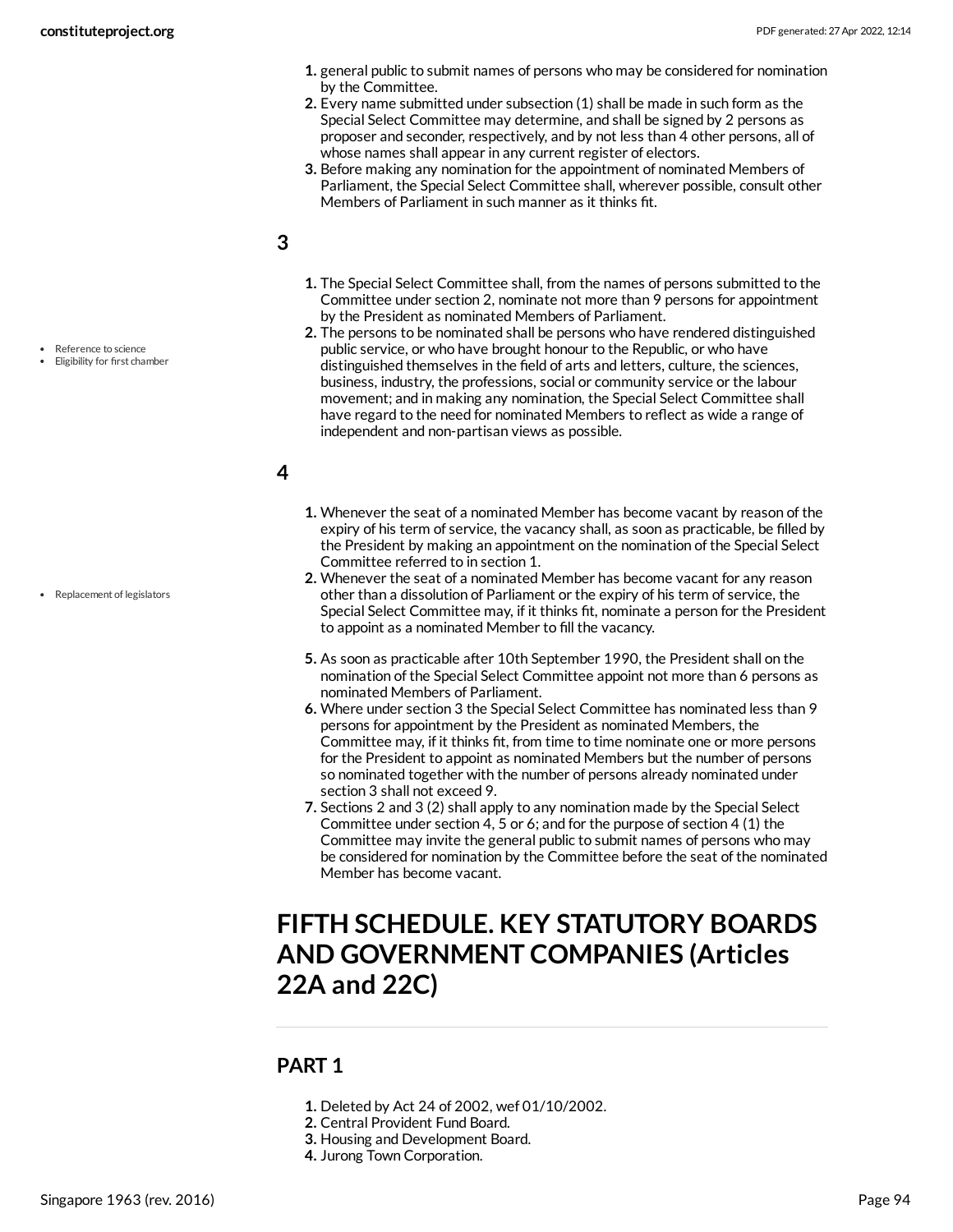**5.** Monetary Authority of Singapore.

### **PART 2**

- **1.** GIC Private Limited.
- **2.** Deleted by Act 28 of 2016 wef 01/04/2017.
- **3.** Temasek Holdings (Private) Limited.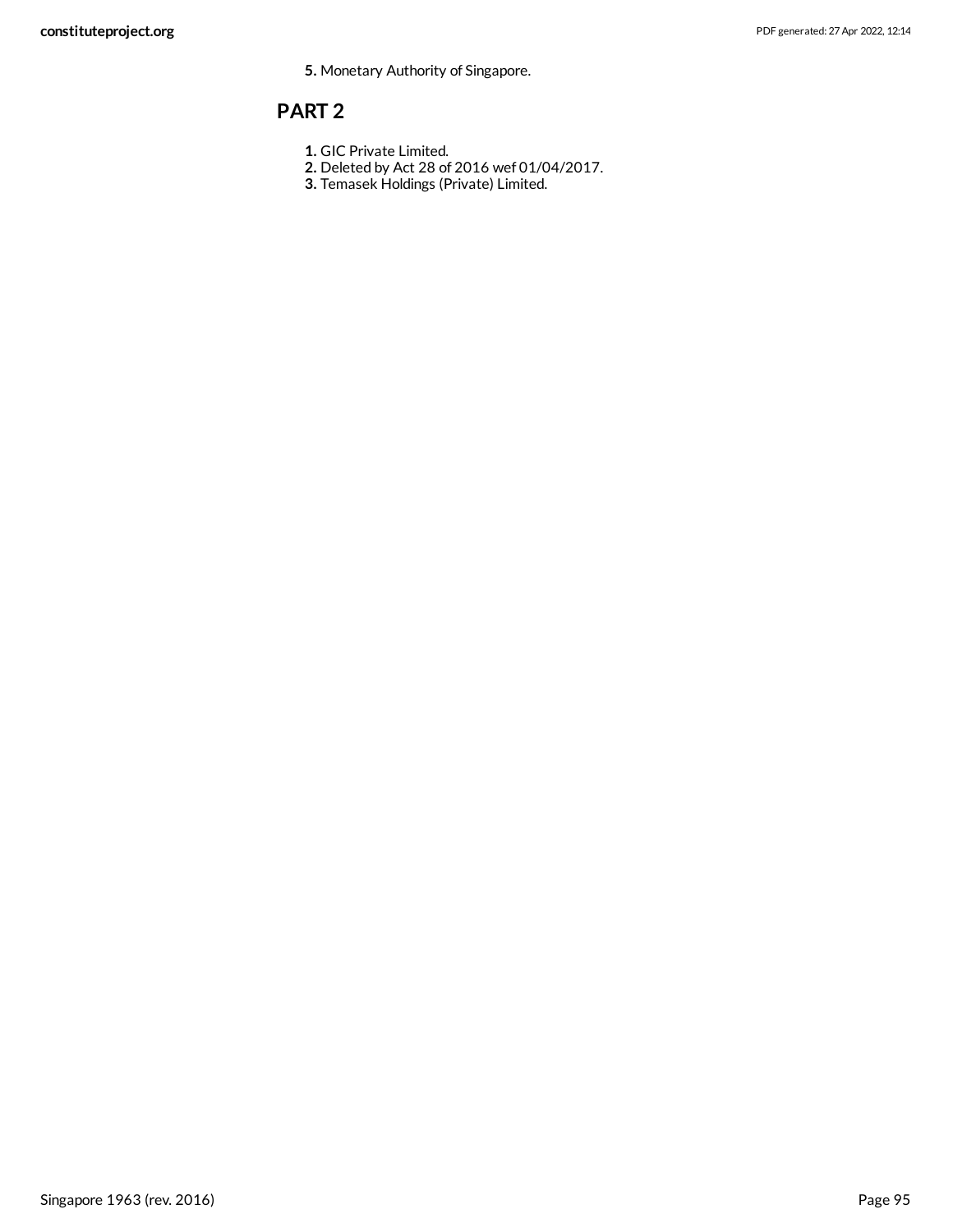### **Topic index**

#### A

| B            |  |
|--------------|--|
|              |  |
| $\mathsf{C}$ |  |
|              |  |
|              |  |
|              |  |
|              |  |
|              |  |
|              |  |
| D            |  |
|              |  |
|              |  |
|              |  |
| E            |  |
|              |  |
|              |  |
|              |  |
|              |  |
|              |  |
|              |  |
|              |  |
|              |  |
|              |  |
|              |  |
|              |  |
|              |  |
|              |  |
|              |  |
| F            |  |
|              |  |
|              |  |
|              |  |

 Freedom of assembly . . . . . . . . . . . . . . . . . . . . . . . . . . . . . . . . . . . . . . . . . . . . . . . . . . . . . . . . . . . . . . . . . . . Freedom of association . . . . . . . . . . . . . . . . . . . . . . . . . . . . . . . . . . . . . . . . . . . . . . . . . . . . . . . . . . . . . . . . . . Freedom of expression . . . . . . . . . . . . . . . . . . . . . . . . . . . . . . . . . . . . . . . . . . . . . . . . . . . . . . . . . . . . . . . . . . Freedom of movement . . . . . . . . . . . . . . . . . . . . . . . . . . . . . . . . . . . . . . . . . . . . . . . . . . . . . . . . . . . . . . . . . .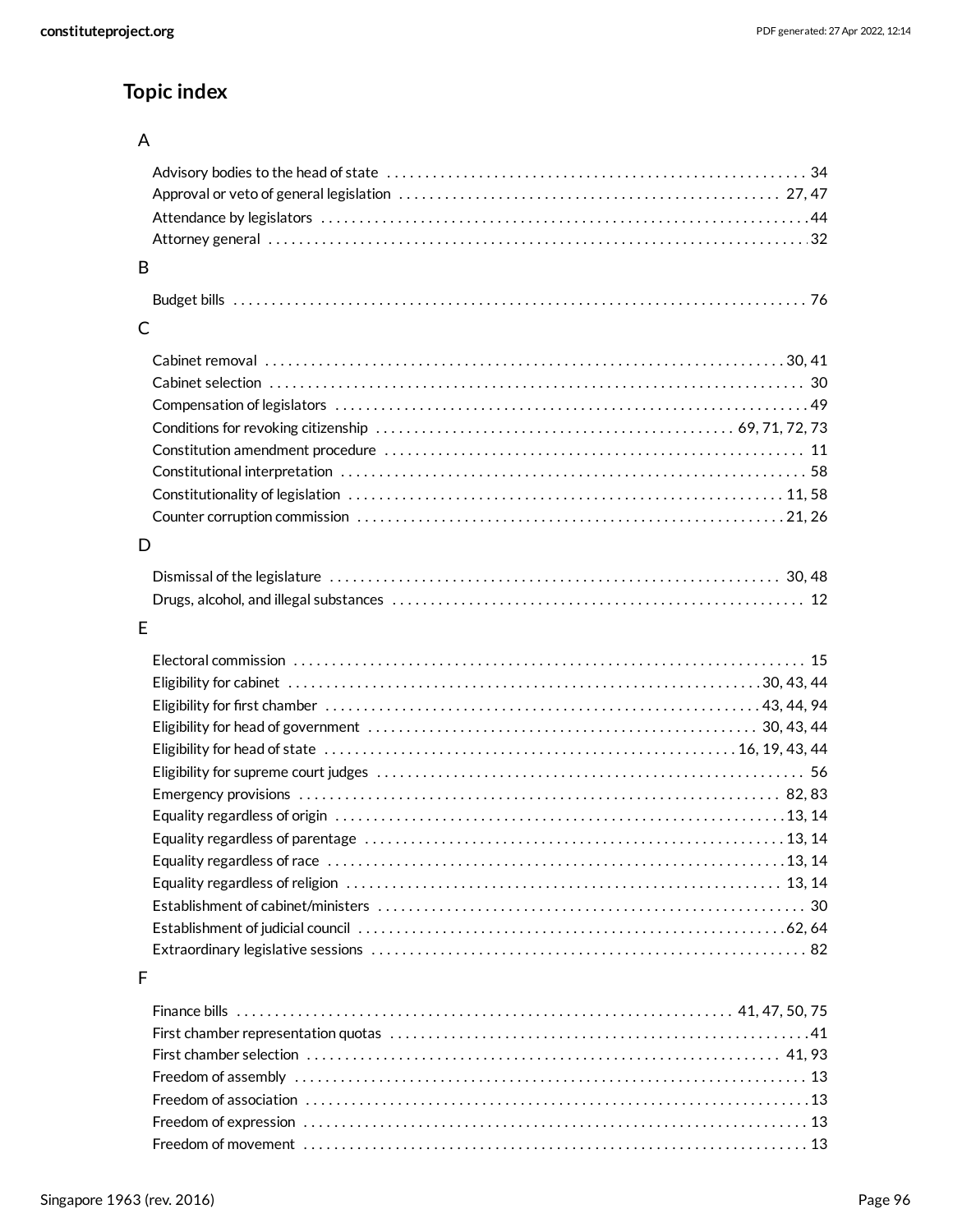| G       |  |
|---------|--|
|         |  |
| H       |  |
|         |  |
|         |  |
|         |  |
|         |  |
|         |  |
|         |  |
|         |  |
|         |  |
|         |  |
|         |  |
| I.      |  |
|         |  |
|         |  |
|         |  |
|         |  |
|         |  |
| L       |  |
|         |  |
|         |  |
|         |  |
| M       |  |
|         |  |
|         |  |
|         |  |
|         |  |
| N       |  |
|         |  |
|         |  |
| $\circ$ |  |
|         |  |
|         |  |
|         |  |
|         |  |
| P       |  |
|         |  |
|         |  |
|         |  |
|         |  |
|         |  |
|         |  |